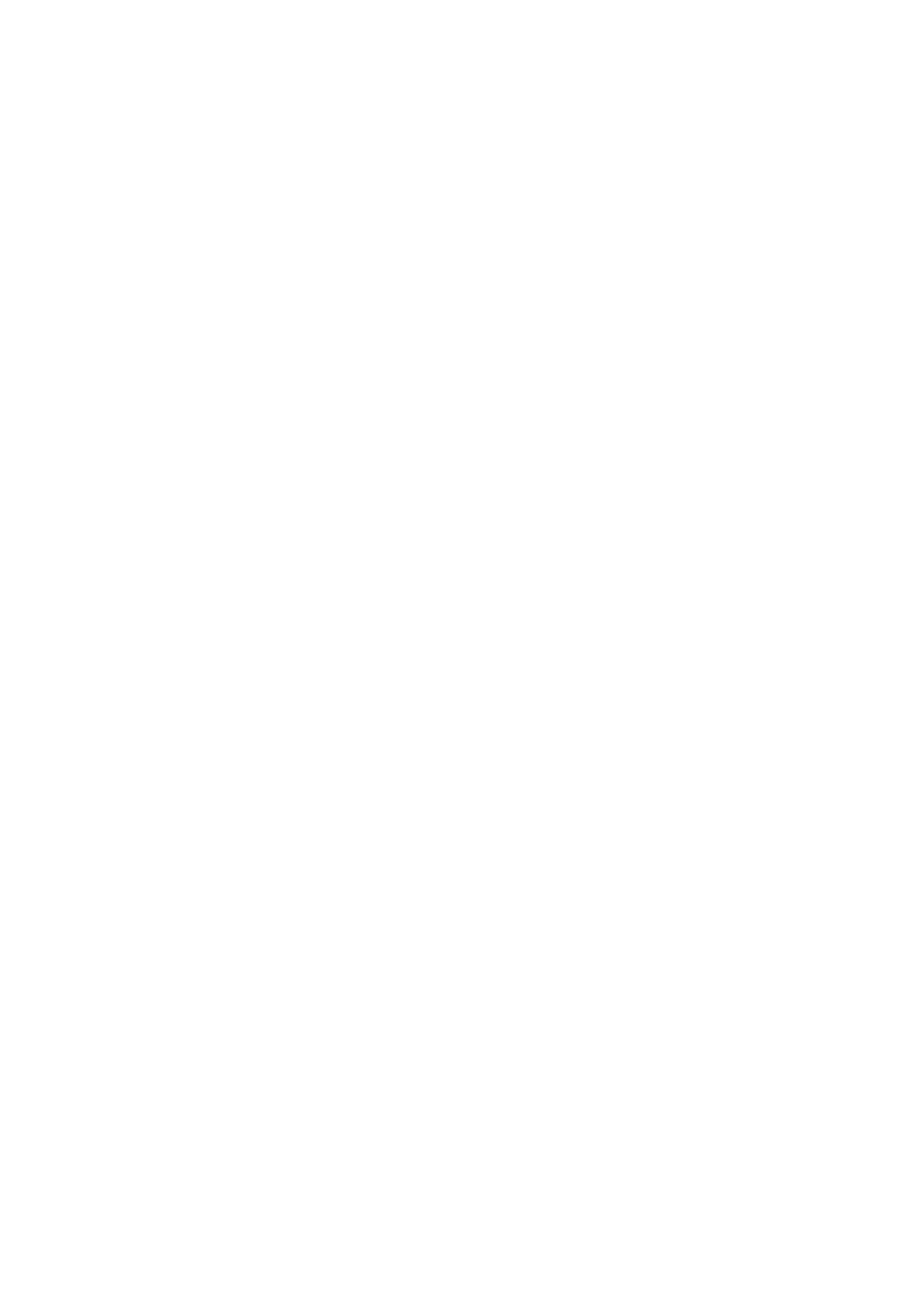# **1. INTRODUCTION**

- 1.1 This statement has been developed to provide information relating to how the representations received to the following Supplementary Plan Documents (SPD) have been considered in accordance with Town & Country Planning (Local Development) (England) Regulations 2004 - Regulation 18(4):
	- Affordable Housing
	- District Design Guide: High Quality and Sustainable Development in South Cambridgeshire
	- Landscape in New Developments
- 1.2 The SPDs have not been subject to a full Sustainability Appraisal as the parent policies in the adopted Development Plan Documents have been fully appraised and it is not possible for SPD to create new policy.
- 1.3 A Sustainability Appraisal and Strategic Environmental Assessment (SA / SEA) Statement has been prepared to this effect. The preparation of the SPDs has been subject to public participation in accordance with Regulation 17.
- 1.4 This statement sets out the following information for the public consultation:
	- A summary of the main issues raised in representations received during the public consultation; and
	- How these issues have been addressed in the SPDs.

# **2. CONSULTATION OVERVIEW**

- 2.1 A six-week period of public consultation on the SPDs and their associated Sustainability Statement took place between 23 October and 4 December 2009. The Council set up an interactive website to assist access to the documents and to facilitate making responses online.
- 2.2 A total of 318 representations were received on the SPDs. No representations were received to the Sustainability Statement. The breakdown of these representations is shown in the table below.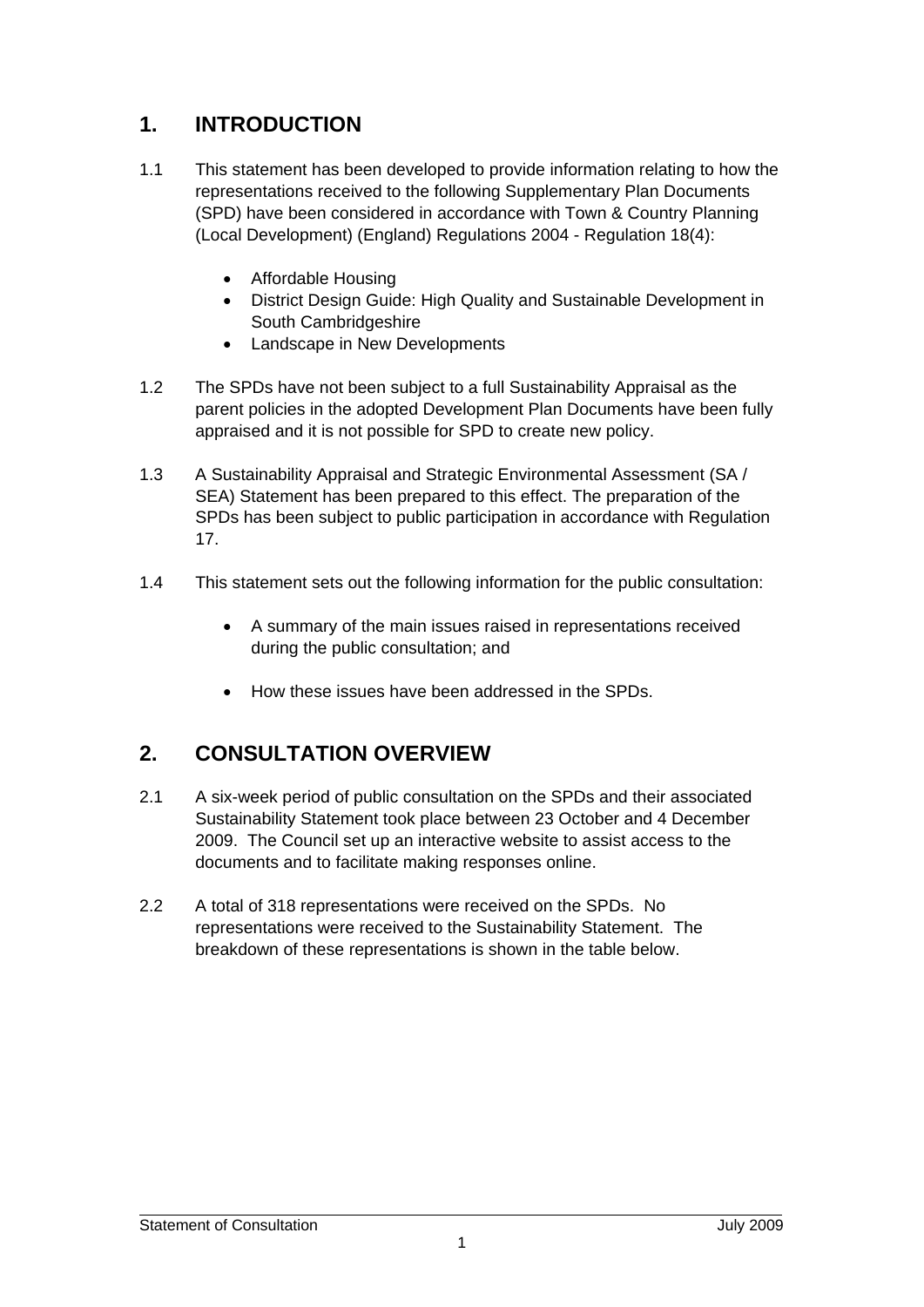| <b>SPD</b>                   | <b>Support</b> | <b>Object</b> | <b>Comment</b> | Total |
|------------------------------|----------------|---------------|----------------|-------|
| <b>Affordable Housing</b>    |                | 21            | ົາ 1           | 54    |
| <b>District Design Guide</b> | 40             | 42            | 103            | 185   |
| Landscape                    | ィっ             | 29            | 38             | 79    |

## **Summary of the main issues raised to the Affordable Housing SPD:**

- More than half of the representations received are from the landowners / developers for the major developments, in particular Gallagher, Homes and Communities Agency and Marshall. They are seeking to ensure that the SPD properly reflects the issues affecting the major developments and that it is consistent with the affordable housing policies in the Area Action Plans. They also raise concerns with the proposals for dealing with development viability, including the proposed 3 year review period in cases where initial viability leads to a reduced affordable housing contribution, the requirement for developers to fund the independent validation of viability evidence, the approach to residual land valuation, and the requirement for the development to provide free serviced land.
- Questions are raised about the proposed indicative tenure mix targets and the approach to size of units, including from the County Council which is concerned that this could have implications for numbers of children on affordable housing developments.
- Cambridge City Council makes a number of detailed comments on the SPD, essentially seeking consistency in approach between the two districts where they felt clarifications would be helpful.
- A number of detailed points are made by other representors e.g. approach to rounding of affordable housing calculations, promotion of energy efficient design, delivery of rural exception sites.

## **Summary of the main issues raised to the District Design Guide SPD:**

- Strong support for the SPD in general and to specific parts of it.
- Suggestions that the SPD could usefully include more illustrations of good and/or bad examples, provide clearer annotations on illustrations.
- Suggestions that the SPD would benefit from a slight restructure to improve clarity, remove duplication and reduce the length of the document to make it more user-friendly.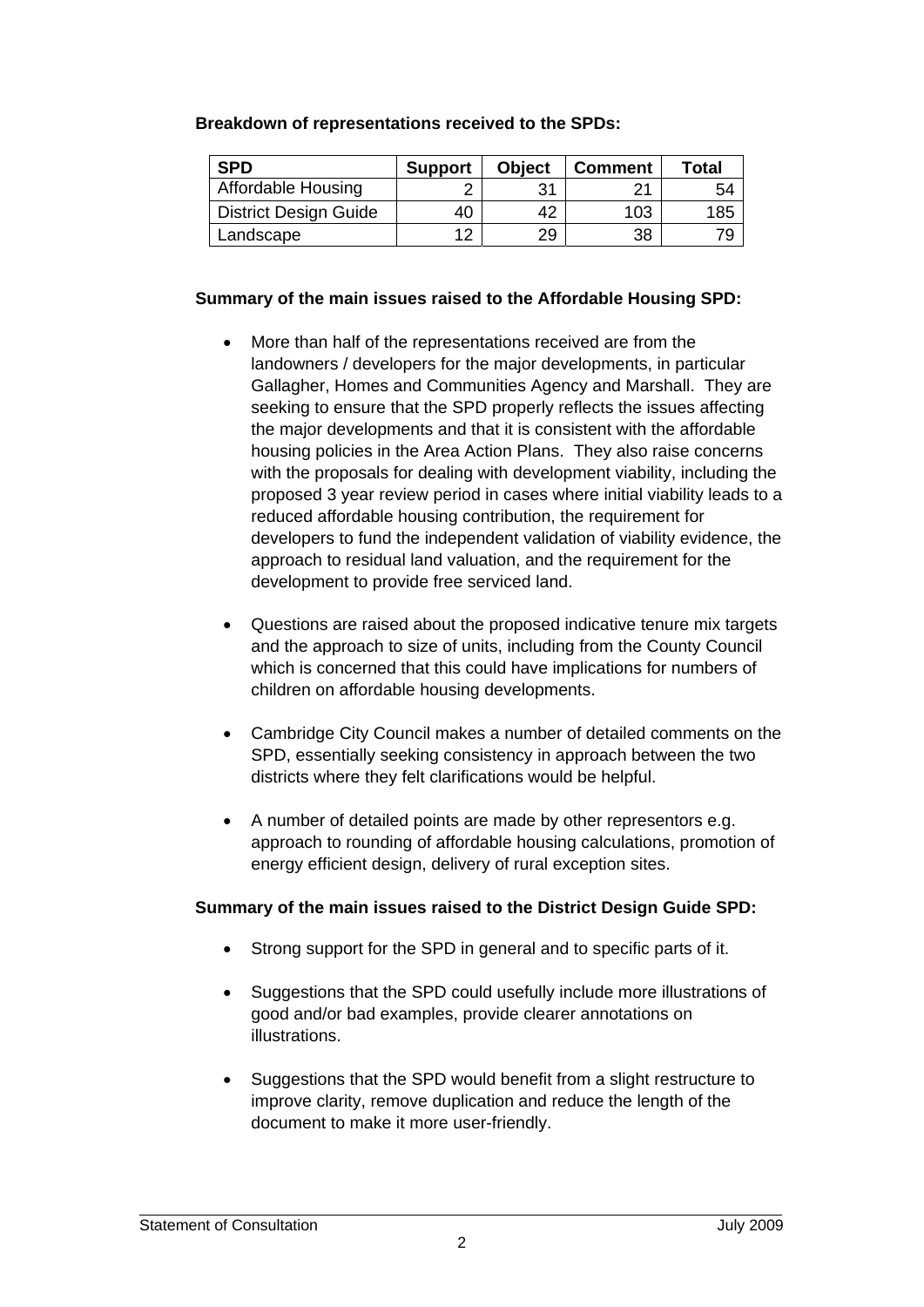- Suggestions that more information be added on car parking, Green Infrastructure, and using design to promote sport and recreation should be included.
- Suggestions for more policy references to source policies in LDF documents, and for cross-references to adopted SPD.

# **Summary of the main issues raised to the Landscape SPD:**

- Sustainable Urban Drainage Systems (SUDS) several respondents noted that the references to SUDS were brief, and should be extended.
- Maintenance and Management several replies noted that it was important that Maintenance (generally short term) and Management (Long term vision of the scheme) should be made distinct.
- Green Infrastructure requests were made for further support for green infrastructure.
- Landscape examples requests for examples of good and bad landscapes, and clarification of maps and drawings.
- Request for inclusion of reference to allotments.

# **How these issues have been addressed:**

- 2.3 The following schedules for each SPD provide a summary all of the representations received in plan order together with any suggested change to the text of the SPD, the Council's assessment of them and, where appropriate, proposes amendments to the text of the draft SPDs.
- 2.4 The proposed changes to the SPDs and their impact on sustainability have been considered by the Council at a Planning and New Communities Joint Portfolio Holder meeting on 2 March 2010 as part of the process of formally adopting the revised SPDs.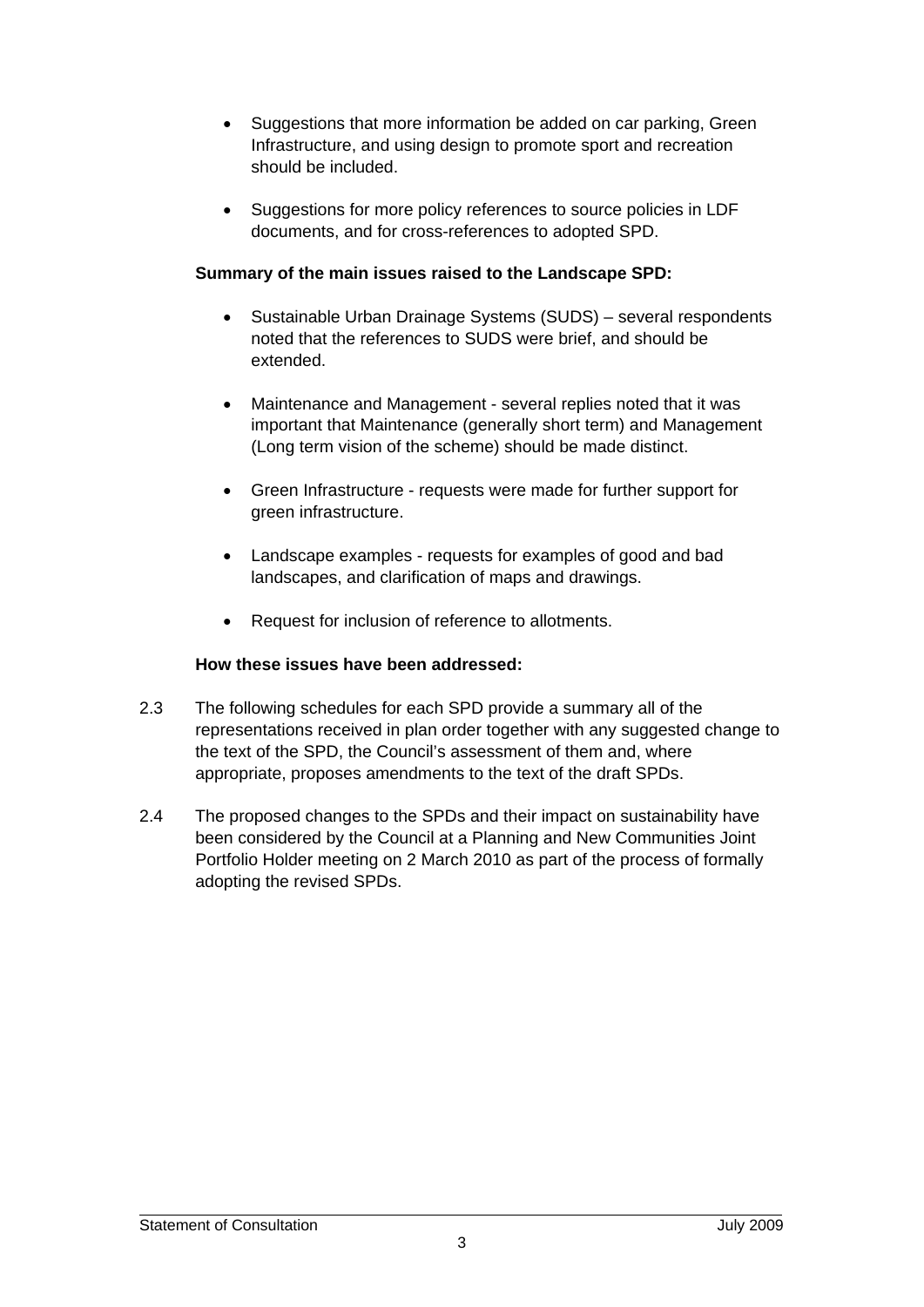# *Affordable Housing Supplementary Planning Document Public Participation Report*

### CHAPTER 1 INTRODUCTION TO THE SUPPLEMENTARY PLANNING DOCUMENT

| <b>Representations</b>                                            |         | <b>Nature</b> Summary of Main Issue                                                                                                                                                                                                                                                                                                                                                                                                                                                                                                                                                                                     | <b>Council's Assessment</b>                                                                                                                                                                                                                                                                                                                                                                                                                        | <b>Action</b> |
|-------------------------------------------------------------------|---------|-------------------------------------------------------------------------------------------------------------------------------------------------------------------------------------------------------------------------------------------------------------------------------------------------------------------------------------------------------------------------------------------------------------------------------------------------------------------------------------------------------------------------------------------------------------------------------------------------------------------------|----------------------------------------------------------------------------------------------------------------------------------------------------------------------------------------------------------------------------------------------------------------------------------------------------------------------------------------------------------------------------------------------------------------------------------------------------|---------------|
| 1.1                                                               |         | CHAPTER 1 INTRODUCTION TO THE SUPPLEMENTARY PLANNING DOCUMENT                                                                                                                                                                                                                                                                                                                                                                                                                                                                                                                                                           |                                                                                                                                                                                                                                                                                                                                                                                                                                                    |               |
| 26376 - East of England Regional<br>Assembly (Paul Bryant) [6829] |         | Comment SCDC's 'Affordable Housing SPD' provides appropriate<br>and detailed local guidance on the delivery of affordable<br>housing. It includes an assessment of current need,<br>reaffirms the Councils commitment to deliver 40% or<br>more of all new dwellings as affordable, and discusses<br>the use of rural exception policies. It also recognises that<br>affordable housing should be well designed, well built, and<br>that it should be delivered as part of sustainable,<br>mixed-tenure developments. This SPD is consistent with<br>regional policy, in particular, policies SS1, SS4, H2 and<br>ENV7. | Conformity with East of England Plan noted.                                                                                                                                                                                                                                                                                                                                                                                                        | No change     |
|                                                                   |         | The Regional Planning Panel Standing Committee<br>considered a report at its meeting on 6 November 2009<br>before endorsing the recommendation that the Affordable<br>Housing Supplementary Planning Document is in general<br>conformity with the East of England Plan.                                                                                                                                                                                                                                                                                                                                                |                                                                                                                                                                                                                                                                                                                                                                                                                                                    |               |
| 1.8<br>26391 - Natural England (Ms<br>Janet Nuttall) [6952]       | Support | We support the aims and principles of this document in<br>seeking to provide sustainable, inclusive and mixed<br>communities. Natural England welcomes the proposal to<br>ensure that new housing provides good places to live,<br>with well-mixed and integrated communities and providing<br>an appropriate balance between private and public open                                                                                                                                                                                                                                                                   | Support noted. The SPD deals specifically with affordable<br>housing provision and must be read alongside all other<br>parts of the LDF. It is not necessary or appropriate to<br>repeat other requirements of the LDF in this SPD. Other<br>DPDs and SPDs deal with the provision of green<br>infrastructure in new developments. There is therefore no<br>need to include reference to the provision of green<br>infrastructure in the document. | No change     |

*Page 1 of 31*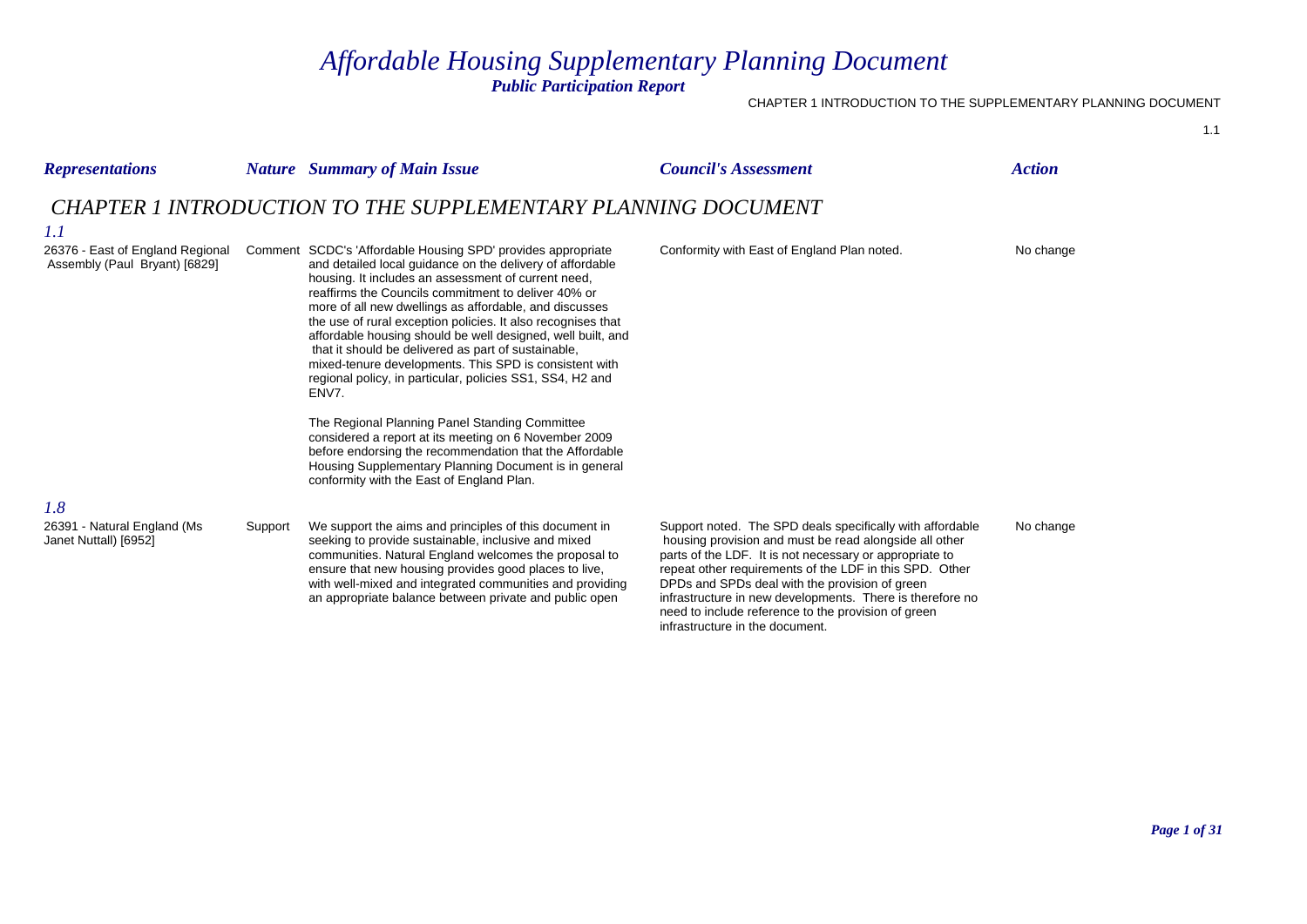### *Representations Nature Summary of Main Issue Council's Assessment Action*

### *1.9*

26576 - Homes and Communities

Object Paragraph 1.4 states that the SPD will apply to the new It is agreed that as the SPD applies to the major Amend para 1.9 as follows:<br>town of Northstowe, to provide clarity on this issue, the developments, the respec Agency (Mr Mark White) [2347] town of Northstowe, to provide clarity on this issue, the developments, the respective affordable housing policies 1. Revise last sentence to read: SPD should include the text from Policy NS/7 (6) from all the Area Action Plans, including that for "The policies are set out in<br>Affordable Housing, of the Adopted Northstowe Area Northstowe, should also be included in the Affordable Housing, of the Adopted Northstowe Area Northstowe, should also be included in the SPD. As this Appendix 1 for convenience<br>Action Plan (NAAP) and should cross reference will make the list of policies quite lengt will make the list of policies quite lengthy, the DPD 2. Move the policies under<br>extracts will be moved to an appendix. It is not considered paragraph 1.9 into new Appendix 1. paragraphs D3.9 to D3.12 of the NAAP. This adopted extracts will be moved to an appendix. It is not considered policy provides the context for negotiations concerning necessary to include the supporting text for those policies<br>the provision of affordable housing at Northstowe.<br>in the SPD but they will remain relevant in the the provision of affordable housing at Northstowe. in the SPD but they will remain relevant in the 3. Renumber all appendices consideration of any proposals for those major accordingly.

4. Add to the end of new Appendix 1 the following policies:

- 
- Northstowe AAP, Policy NS/7 (6)

- Cambridge East AAP, Policy CE/7 (5) - (10) - Cambridge Southern Fringe AAP, Policy CSF/7 (5) - North West Cambridge AAP,

- 4. Add to the end of new Appendix
- 1 the following policies:
- Northstowe AAP, Policy NS/7 (6)
- Cambridge East AAP, Policy
- $CE/7(5) (10)$
- Cambridge Southern Fringe AAP,
- Policy CSF/7 (5)
- North West Cambridge AAP,

26518 - Gallagher Estates (Mr Object The document states that the SPD will apply to the new It is agreed that as the SPD applies to the major Amend para 1.9 as follows:<br>Alan Joyner) [1606] town of Northstowe. The section c reference with paragraphs  $D3.9$  to  $D3.12$  of the NAAP, as

town of Northstowe. The section commencing on page 2 developments, the respective affordable housing policies under the heading 'SOUTH CAMBRIDGESHIRE LDF from all the Area Action Plans, including that for "The policies are set out in<br>POLICY' should therefore include the full wording of Northstowe, should also be included in the SP Northstowe, should also be included in the SPD. As this Appendix 1 for convenience." 'Policy NS/7 (6) Affordable Housing', of the Adopted will make the list of policies quite lengthy, the DPD 2. Move the policies under Northstowe Area Action Plan (NAAP) and should cross extracts will be moved to an appendix. It is not considered paragraph 1.9 into new Appendix 1.<br>
reference with paragraphs D3.9 to D3.12 of the NAAP. as extension necessar the Policy has considerable importance for negotiations in the SPD but they will remain relevant in the 3. Renumber all appendices concerning the provision of affordable housing at consideration of any proposals for those major accordingly.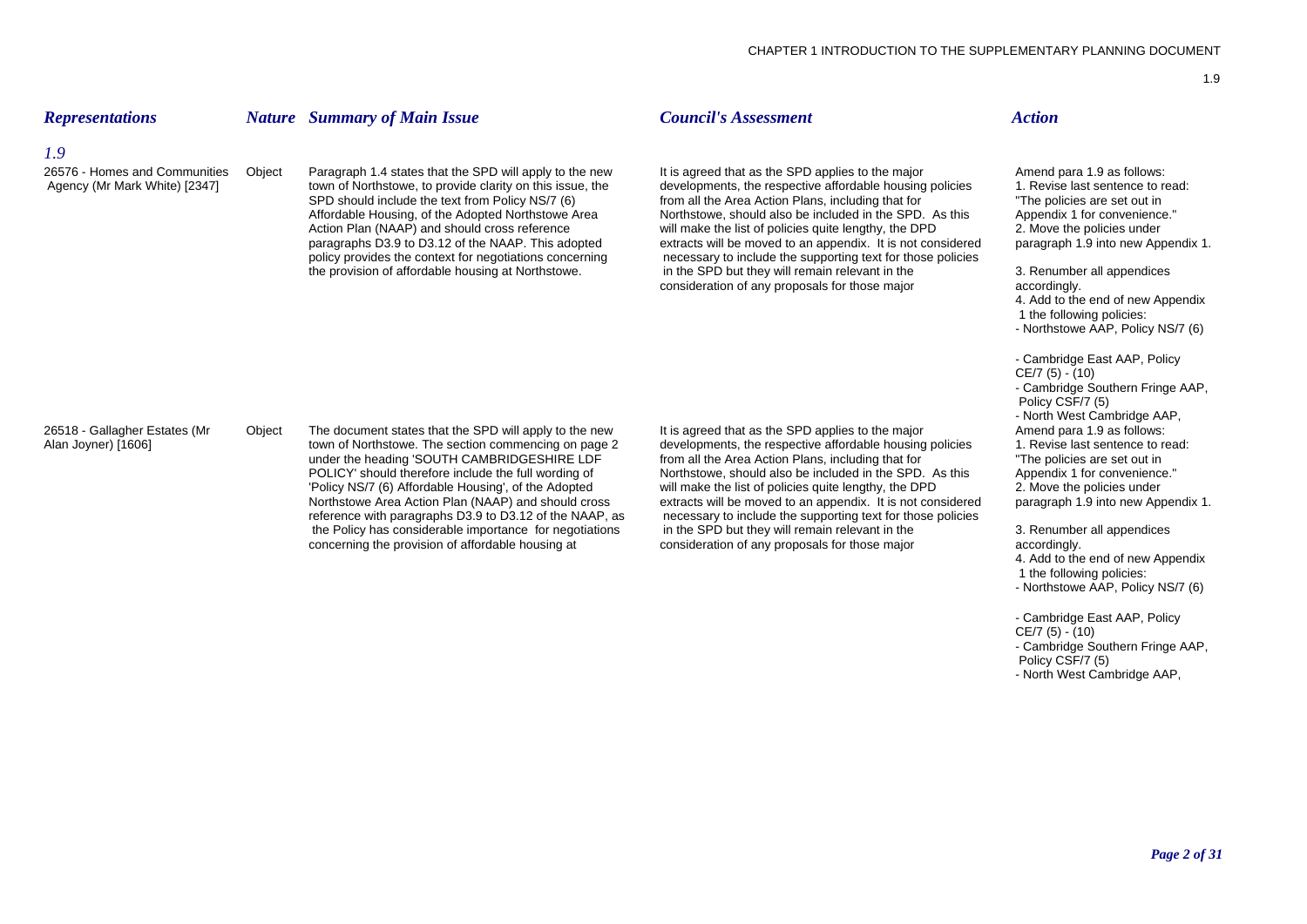### *Representations Nature Summary of Main Issue Council's Assessment Action*

### *1.10*

sites' in the 11th line of this paragraph is unclear. Is this between the way gypsy and traveller sites are provided 5th sentence of paragraph 1.10:<br>meant to distinguish between private and public sector which, as for hous meant to distinguish between private and public sector which, as for housing for the settled community, can be "..., ie., funded and delivered by gypsies and fravellers themselves owned land for Gypsies and Travellers them owned land for Gypsies and Travellers sites provision? funded and delivered by gypsies and travellers gypsies and travellers themselves on allocated land, i.e. private sites, or provided on allocated land, or provided as sites being included within the affordable housing as affordable housing with a subsidy and usually by affordable housing with a subsidy category of provision whether located on private or public RSLs, ie. affordable sites. The approach for the Gypsy and usually by RSLs."<br>sector owned land? The paragraph should be redrafted to and Traveller DPD recently con sector owned land? The paragraph should be redrafted to make this clear. Also there is a superfluous duplicated 'which are' contained in the final sentence, which should specific sites or as areas of search, which must be

26519 - Gallagher Estates (Mr Object Page 4 - Paragraph 1.10 - The meaning of 'affordable Line 11 of paragraph 1.10 is intended to distinguish Add the following to the end of the stres' in the 11th line of this paragraph i themselves on allocated land, ie. private sites, or provided option to allocate land at major developments, either as provided as part of the development. The GTDPD consultation also consulted on whether gypsy and traveller sites at major developments should be private or affordable sites. The issue of how the provision of land for gypsy and travellers by landowners at major developments is secured is a separate matter to be resolved through that DPD process.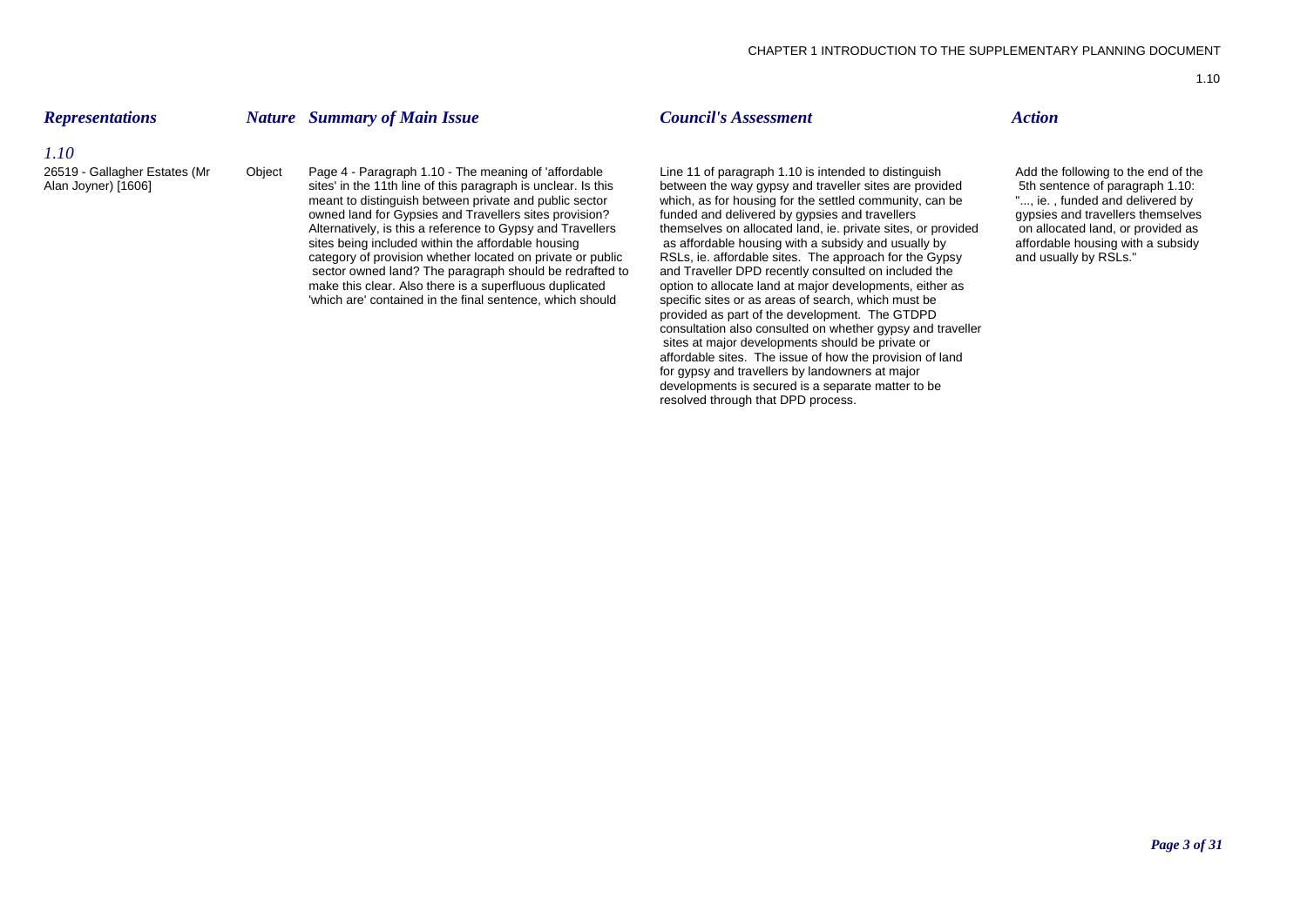### *Representations Nature Summary of Main Issue Council's Assessment Action*

# *CHAPTER 2 HOUSING NEED*

### *2.2*

26520 - Gallagher Estates (Mr Object Page 5 - Paragraph 2.2 - The Inspectors' report into the It is agreed that reference to the specific approach to Add new sentence to the end of<br>Alan Joyner) [1606] Development Policies policy clear and coherent and accord with national policy, added to the end of the paragraph to acknowledge the Plans for the major developments there needs to be an explicit reference to viability in the specific weight given to viability in respect of these at Northstowe, Cambridge East policy - " (Paragraph 7.7). This is a stronger statement and Cambridge Southern Fringe, policy - " (Paragraph 7.7). This is a stronger statement and Cambridge Southern Fringe, and the Site Specific Policies DPD than recognising the need to take account of financial and the Site Specific Policies of the Site Specific Policies of the Site Specific Policies of the Site Specific Policies of the Site Specific Policies of the Site Spec viability of developments, which is referred to on page 5 at paragraph 2.2 of the Draft SPD which should therefore include and additional caveat include an additional caveat<br>
be amended to include the exact words used in the interefore in the include and additional caveat include be amended to include the exact words used in the Inspector's report. The example of the example of the example of the example of the example of the example of the example of the example of the example of the example of the example of the example of the example of the exa

affordable housing at the major developments should be para 2.2 to read: "The Area Action added to the end of the paragraph to acknowledge the Plans for the major developments

 have a wide variety of requirements covering infrastructure and services, and a balance may need to be struck between competing requirements, in the light of economic viability. For North West Cambridge AAP this specific additional caveat on viability is not added given the special nature of the development and the importance of addressing university needs, although the usual reference to viability is included.

*2.6*

26521 - Gallagher Estates (Mr Object Page 6 - Paragraph 2.6 - This paragraph should be This chapter deals with current evidence for housing need No Change Alan Joyner) [1606] amended to make reference to the increase in unmet which continues to support the policies contained in the need for affordable housing being largely due to the adopted DPDs. The SPD is not about reviewing the economic downturn and the collapse in the house building current affordable housing targets, but in providing market. Reference should also be made in this paragraph supplementary guidance on how they will be implemented. to the policy guidance in Circular 05/2005 that planning It is not necessary or appropriate to include reference to obligations should not be used solely to resolve existing planning obligations here. deficiencies in infrastructure provision (Paragraph B9) and that this will constrain the ability to impose a requirement in future planning decisions to make up for previous unmet need for affordable housing.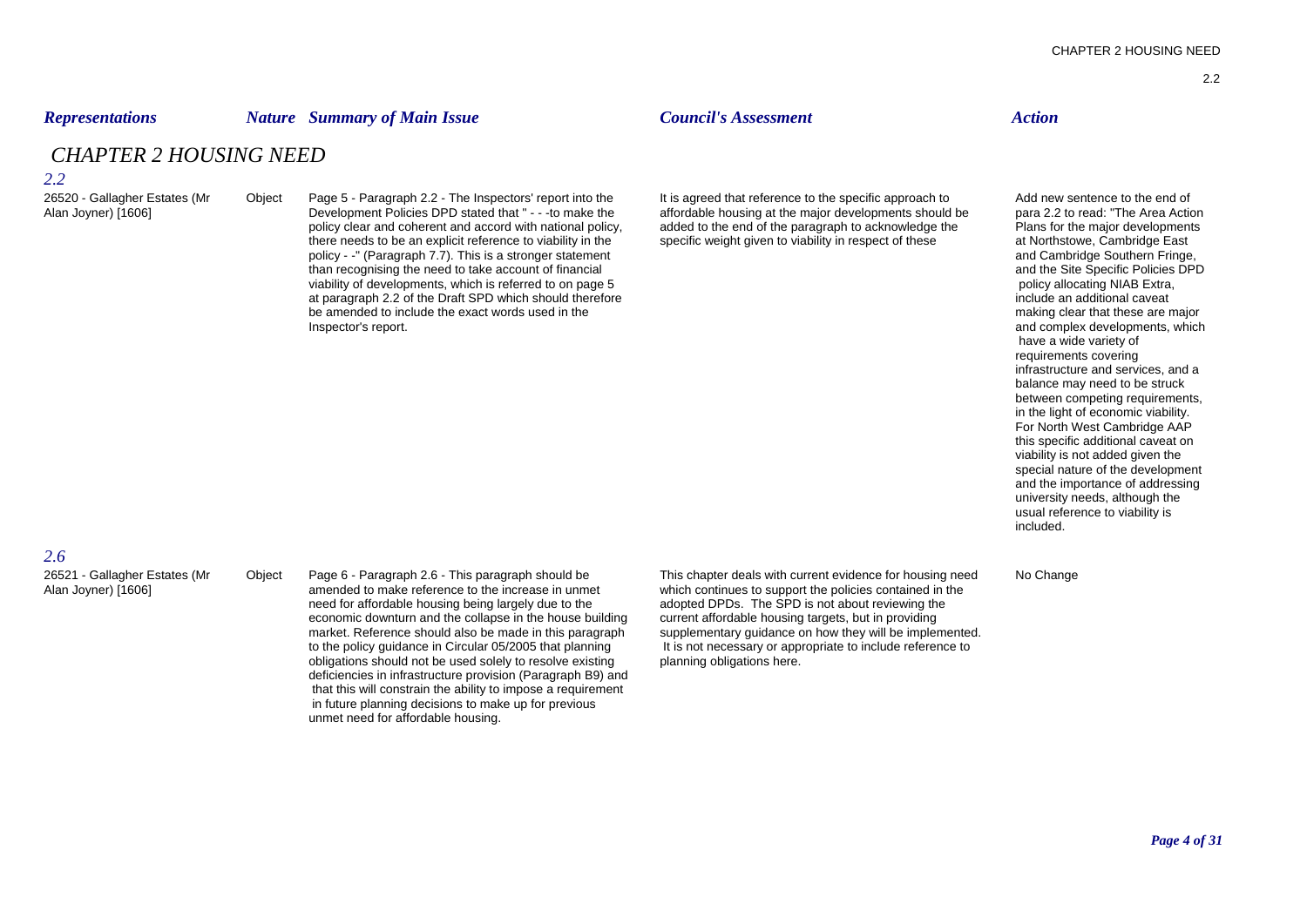## *Representations Nature Summary of Main Issue Council's Assessment Action*

### *2.7*

26347 - Steeple Morden Parish Comment We've found Housing Needs figures distorted by people The overall district wide needs figures are quoted in No Change Council (Mr Tony Turner) [12759] parting their name on the Registe putting their name on the Registers for several villages - paragraph 2.6 from the Strategic Housing Market<br>quite understandably - in the hope of getting one. Feel Assessment (SHMA) which conforms to government quite understandably - in the hope of getting one. Feel Assessment (SHMA) which conforms to government<br>there should be a software solution to identify those with guidance on its methodology and specifically excludes there should be a software solution to identify those with a true local connection to each location, to make the needs figures more meaningful. demonstrate that applicants have preferences and local

double counting. The purpose of paragraph 2.7 is to

connections in all locations across the district, based on the 2007 Housing Register, not to produce an overall figure of need across the district. If these local

connections were totalled it would exaggerate the overall level of need as suggested by the Parish Council, which is why it is not done, relying instead on the approved SHMA methodology. Since the introduction of Choice Based Lettings (CBL, 2008) local preferences are no longer recorded. The needs figures included in the SHMA do not

use either local connections or preferences.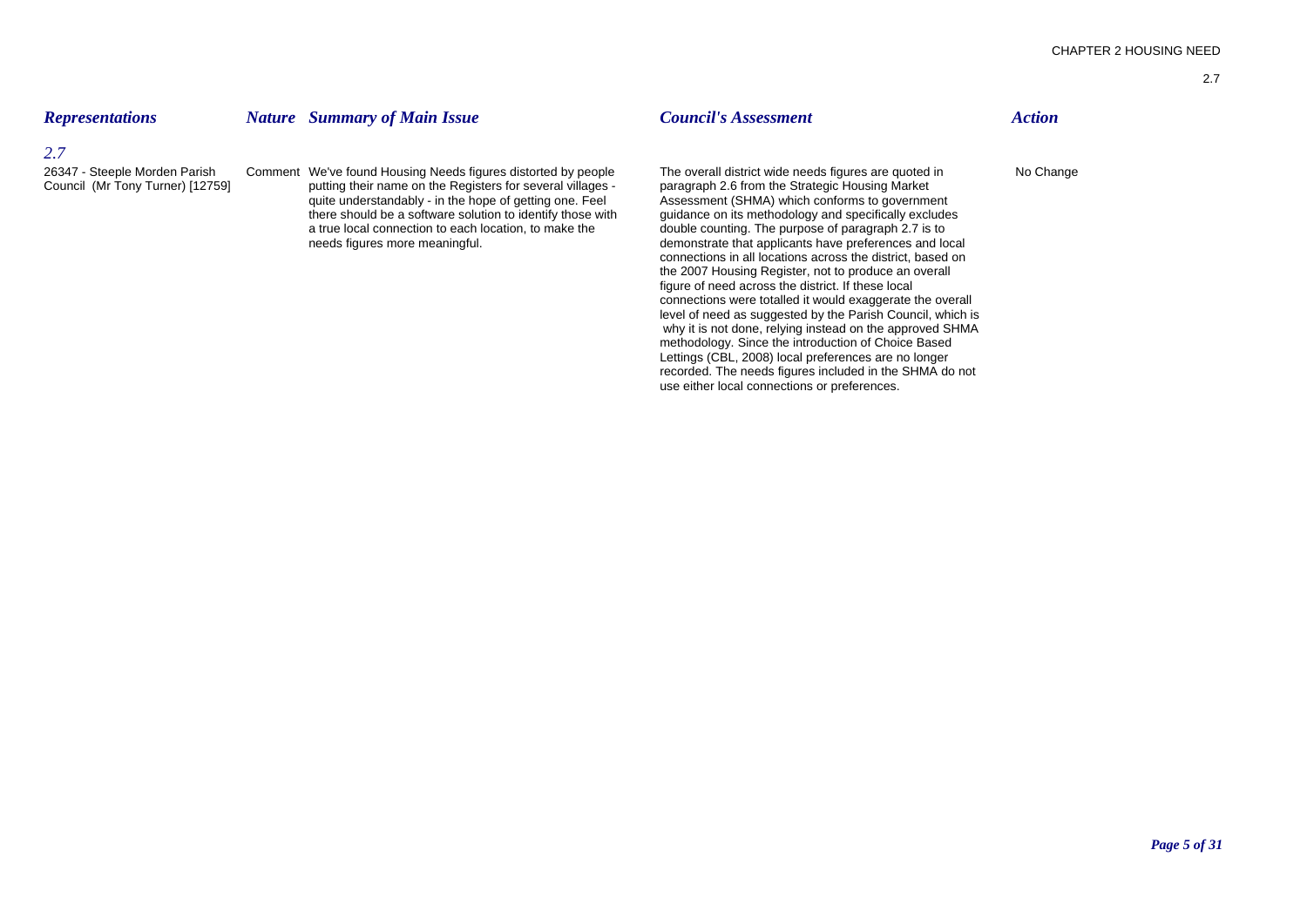Add new penultimate sentence to

developments which have a wide variety of requirements covering infrastructure and services and recognising that a balance may need to be struck between competing requirements in the light

paragraph 3.6 to read: <sup>i</sup>The policy for the major developments reflects that they are major and complex

of economic viability."

| <b>Representations</b>                               |        | <b>Nature</b> Summary of Main Issue                                                                                                                                                                                                                                                                              | <b>Council's Assessment</b>                                                                                                                                                                                   | <b>Action</b>                                                                                                         |
|------------------------------------------------------|--------|------------------------------------------------------------------------------------------------------------------------------------------------------------------------------------------------------------------------------------------------------------------------------------------------------------------|---------------------------------------------------------------------------------------------------------------------------------------------------------------------------------------------------------------|-----------------------------------------------------------------------------------------------------------------------|
| 3.6                                                  |        | <b>CHAPTER 3 PLANNING AFFORDABLE HOUSING PROVISION</b>                                                                                                                                                                                                                                                           |                                                                                                                                                                                                               |                                                                                                                       |
| 26522 - Gallagher Estates (Mr<br>Alan Joyner) [1606] | Object | Page 8 - Paragraph 3.6 - This paragraph should be<br>amended to include a reference to 'Policy NS/7 (6)<br>Affordable Housing', of the Adopted Northstowe Area<br>Action Plan (NAAP) and should cross reference with<br>paragraphs D3.9 to D3.12 of the NAAP (See separate<br>representations on paragraph 1.9). | It is appropriate to reflect the specific policy context for<br>the major developments, which differs slightly from the<br>district wide policy. As such, a new sentence should be<br>added to paragraph 3.6. | Add ne<br>paragra<br>"The pc<br>develop<br>are mai<br>develop<br>variety<br>infrastru<br>recogni<br>need to<br>compat |

| 26579 - Homes and Communities<br>Agency (Mr Mark White) [2347]                    | Object | Paragraph 3.6 does not make mention of the particular<br>circumstances of the new town of Northstowe which are<br>addressed in adopted planning policy in the Northstowe<br>Area Action Plan (NAAP) (also see HCA representations<br>on paragraph 1.9). This paragraph should include a<br>reference to Policy NS/7 (6) Affordable Housing, of the<br>NAAP and should be cross referenced with paragraphs<br>D3.9 to D3.12 of the NAAP which specify Northstowe's<br>particular circumstances as a new settlement. | It is appropriate to reflect the specific policy context for<br>the major developments, which differs slightly from the<br>district wide policy. As such, a new sentence should be<br>added to paragraph 3.6.                                                                                                                                                                                                                                                              | Add new penultimate sentence to<br>paragraph 3.6 to read:<br>"The policy for the major<br>developments reflects that they<br>are major and complex<br>developments which have a wide<br>variety of requirements covering<br>infrastructure and services and<br>recognising that a balance may<br>need to be struck between<br>competing requirements in the ligh<br>of economic viability." |
|-----------------------------------------------------------------------------------|--------|--------------------------------------------------------------------------------------------------------------------------------------------------------------------------------------------------------------------------------------------------------------------------------------------------------------------------------------------------------------------------------------------------------------------------------------------------------------------------------------------------------------------|----------------------------------------------------------------------------------------------------------------------------------------------------------------------------------------------------------------------------------------------------------------------------------------------------------------------------------------------------------------------------------------------------------------------------------------------------------------------------|---------------------------------------------------------------------------------------------------------------------------------------------------------------------------------------------------------------------------------------------------------------------------------------------------------------------------------------------------------------------------------------------|
| 26218 - Marshall of Cambridge<br>(Holdings) Limited (Mr Stephen<br>Sillery) [664] | Object | If financial testing demonstrates that a level higher than<br>40% is appropriate, there is a need to bear in mind the<br>discipline of achieving a balanced and mixed community.<br>Levels above 40% for affordable housing, to which can<br>be added between 20% and 30% of open-market housing<br>made available for private renting, will undermine the<br>achievement of a stable mixed and sustainable<br>community. An indicative upper level should be                                                      | In view of the high level of housing need in the district and<br>the role and function of the SPD, it is not considered<br>appropriate to set an upper level of affordable housing<br>provision, even an indicative one. The adopted DPDs do<br>not set any upper limit. However, the adopted DPDs<br>recognise the importance of achieving mixed and balanced<br>communities and this is a matter that can best be<br>considered in the context of a specific development | No Change                                                                                                                                                                                                                                                                                                                                                                                   |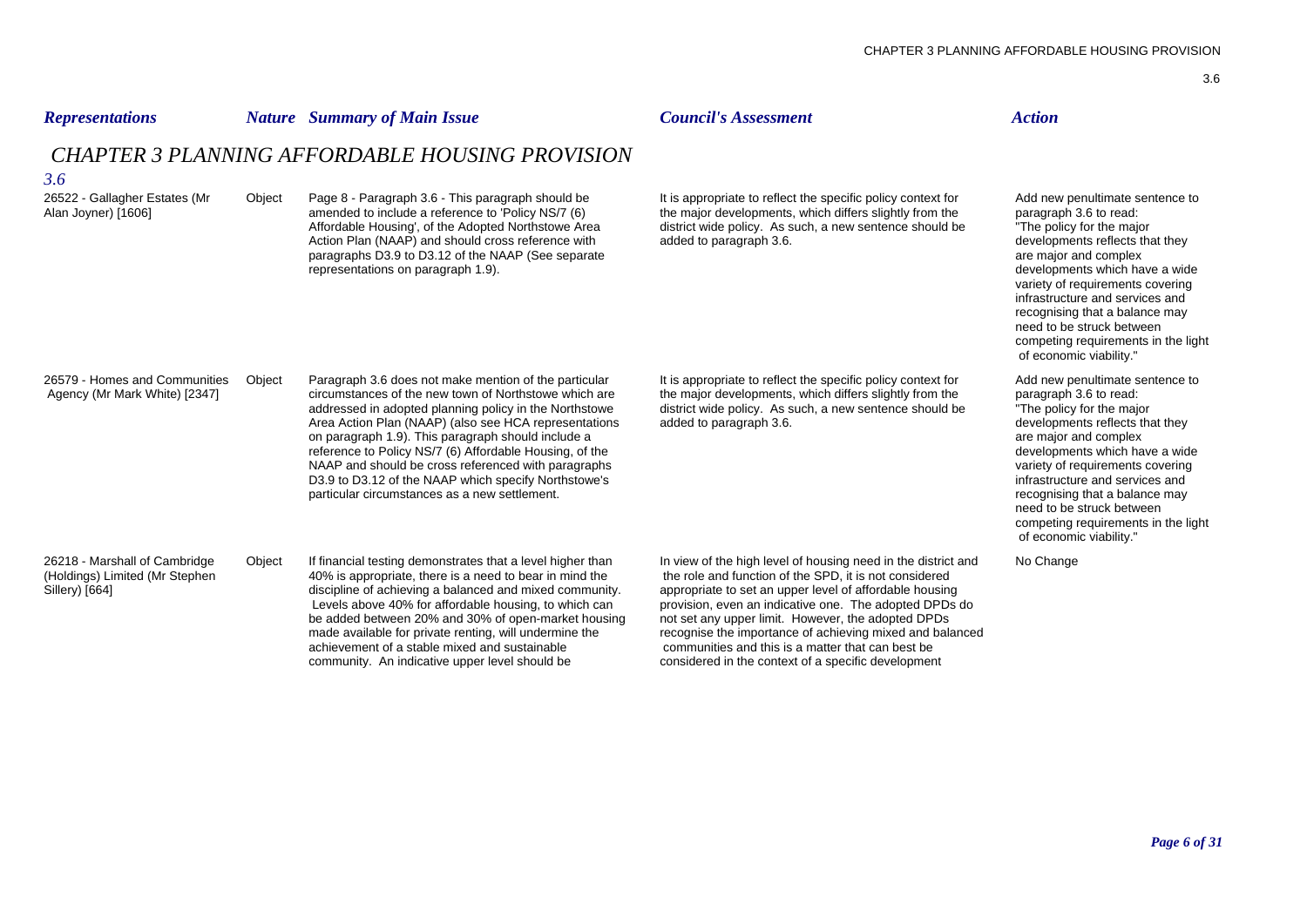### *Representations Nature Summary of Main Issue Council's Assessment Action*

### *3.7*

26349 - D H Barford & Co Limited Object

The Council's intention to 'round up' the affordable The key difference from the Huntingdon Core Strategy is No Change<br>housing requirement is unreasonable. The implication is that it includes a target of 40% affordable hou (Mr Ian Taylor) [9048] housing requirement is unreasonable. The implication is that it includes a target of 40% affordable housing.<br>that the Council will effectively be insisting on a 50% South Cambridgeshire policy target that the Council will effectively be insisting on a 50% affordable housing requirement on developments of 2

> The intention to round up or down is inconsistent with the given the high level of need in the district. Also relevant approach adopted by the Huntingdonshire Core Strategy on the issue of rounding is that at the time of t approach adopted by the Huntingdonshire Core Strategy Inspector who accepted a similar 40% target, but for this examination, the Council's submission draft policy was for reason considered it should only apply to developments 50% affordable housing with an approach to round down dwellings are required to provide 1 unit, developments of 5 dwellings are required to provide 2 units, etc. The Inspector changed the target to "40% or more" and

affordable housing requirement on developments of 2 affordable housing. It is clear in the Inspectors' Report at dwellings.<br>
paragraph 7.7 that they were allowing for the Council to paragraph 7.7 that they were allowing for the Council to seek a higher figure than 40% where it can be justified of 3 or more dwellings. Consequently developments of 3 which would clearly have resulted in an affordable dwelling

> retained the 2 dwelling threshold. The advice to the Inspector was that rounding down was the Council's practice at the time and it was not and is not captured anywhere in policy or guidance. We therefore needed to establish the protocol for implementing the adopted policy.

> The advice given to the Inspector, ie. a rounding down was in the context of the submission policy of 50% affordable housing where clearly we would have expected to see an affordable dwelling provided in a scheme of 2. The Inspector changed the target to "40% or more" and retained the 2 dwelling threshold.

The advice to the Inspector was the Council's practice at the time, it was not and is not captured anywhere in policy or guidance. We therefore needed to establish the protocol for implementing the adopted policy. The Council now applies the normal mathematical approach to rounding, ie. where a calculation gives .5 or more it is rounded up and where it is less than .5 it is rounded down. Therefore a scheme of 2 dwellings at 40% affordable housing would give 0.8 which is rounded up to 1 affordable dwelling. As the policy is for 40% OR MORE and is subject to financial viability, it is consistent with the policy that if it is viable to provide an affordable dwelling on a site of 2 dwellings that it should be provided in view of the level of need. The SPD seeks to formalise that approach in a clear and transparent way.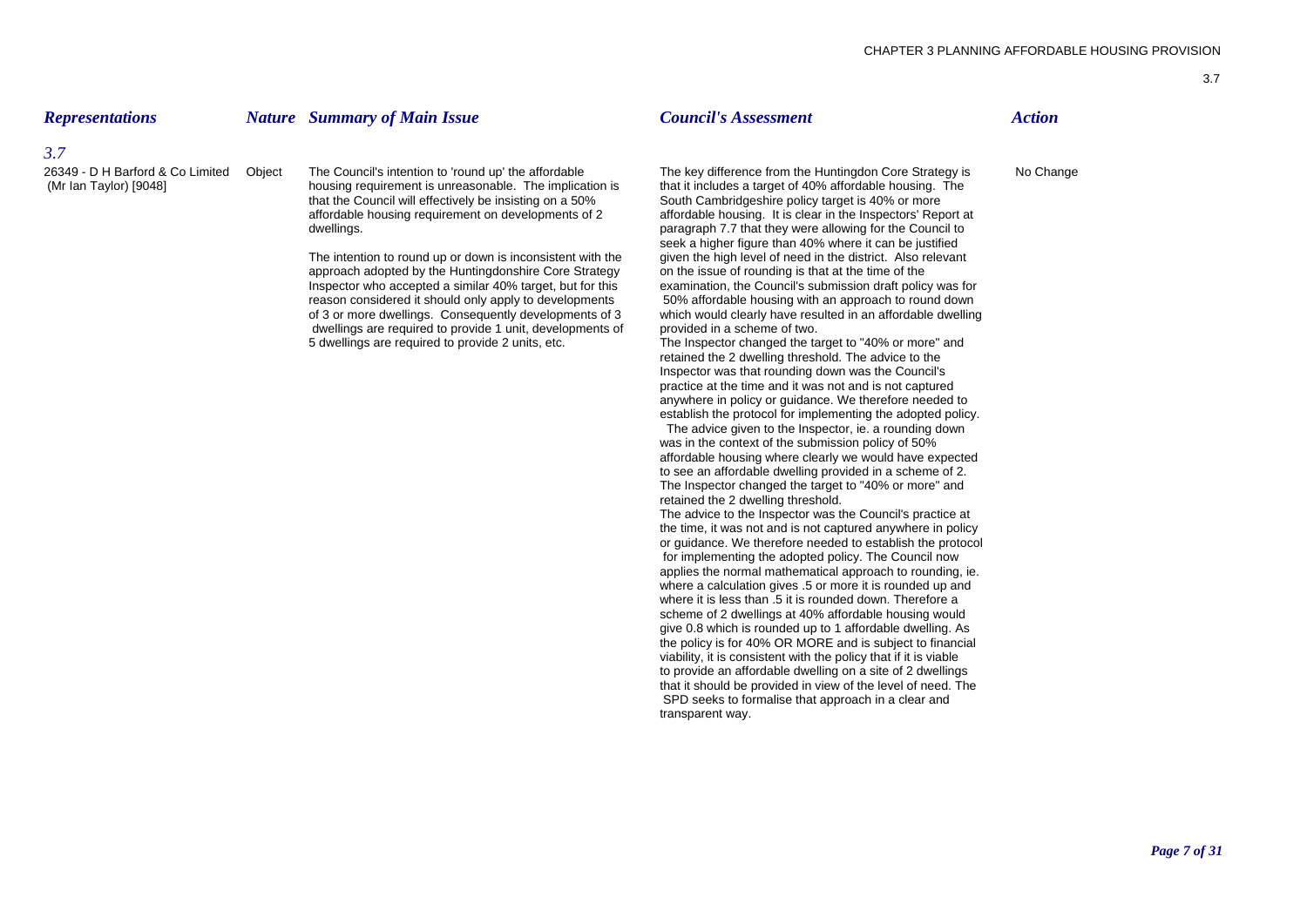Tenure Mix for Affordable Housing

### *Representations Nature Summary of Main Issue Council's Assessment Action*

### *Tenure Mix for Affordable Housing*

housing than in recent years. On average, social rented affordable dwellings should reflect the housing needs in dwellings contain more children than market properties, the district. The tenure mix proposed in the SPD is t dwellings contain more children than market properties, the district. The tenure mix proposed and larger properties contain more children than smaller same as that sought in recent years. and larger properties contain more children than smaller properties. Therefore developments with a higher A target figure of 10% 1 bedroom homes provides a require more sizeable education contributions. Overall, the would result in child numbers towards the middle to upper again within the community. Lastly, the allocations<br>end of the County's general range. Should the market policies in operation allow couples to occupy 2 bed end of the County's general range. As a spirations of couples/singles as evidenced by their

26514 - Cambridgeshire County Comment The proposed proportion and mix of social housing This SPD affects affordable housing only and not market No Change<br>Council (Mrs Wendy Hague) represents greater provision of 'family-si provision. The principle is that the tenure mix and size of proportion of social rented housing, and/or larger reasonable ratio to allow households starting a family the<br>properties, will house higher numbers of children and likelihood of transferring to larger accommodation and likelihood of transferring to larger accommodation and remaining in their local communities. Further, a higher affordable housing proportions and mixes in this SPD proportion of 2 bed accommodation allows for trading down policies in operation allow couples to occupy 2 bed homes housing mix be particularly skewed towards larger thus both meeting their aspirations and allowing for family properties, child numbers could exceed even the upper growth. The 10% figure offers a compromise between the purchase behaviour (3.21), overall needs figures and housing management issues. The SPD targets are consistent with recent negotiations concerning the Cambridge Southern Fringe. A limit on the number of 1 bedroom properties does not signal an intention for a greater proportion of large properties to be provided than in the past, but indicates that 2 bedroom properties are more flexible as smaller dwellings than 1 bedroom and it is not envisaged that this would significantly change the household mix in developments. Nevertheless, educational contributions should be negotiated based on the proposed mix for individual developments to best address identified needs as these are brought forward for planning permissions. It is for the County Council to monitor the child yield from new developments and ensure that it secures adequate contributions to provide for educational needs arising from development.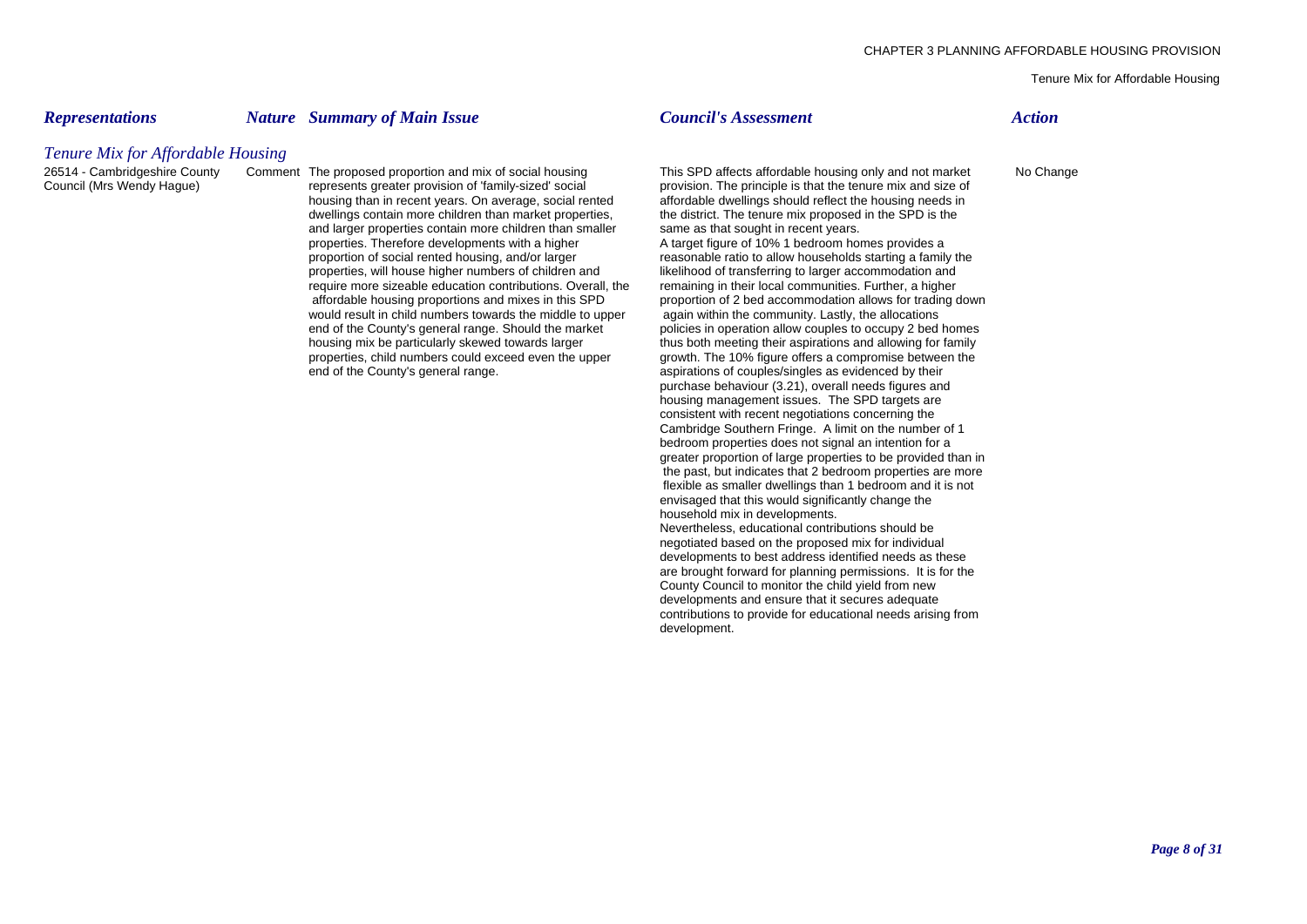Tenure Mix for Affordable Housing

### *Representations Nature Summary of Main Issue Council's Assessment Action*

Alan Joyner) [1606] paragraphs should be amended to include a reference to the Local Development Framework, including the read: D3.11 of the Adopted Northstowe Area Action Plan Northstowe Area Action Plan. 3.13 The district wide targets for<br>(NAAP) which states that the mix of affordable housing The SPD explains that the targets are consistent with

26523 - Gallagher Estates (Mr Object Pages 8, 9 and 10 - Paragraphs 3.9 to 3.18 - These The SPD must be read alongside other relevant parts of Delete paragraphs 3.13 to 3.15 to

The SPD explains that the targets are consistent with the will be determined in response to identified needs at the findings of the Strategic Housing Market Assessment housing is 70% social rent and time of the development. 2008. The SHMA was published since the Development 30% intermediate housing. They Control Policies DPD and the Northstowe Area Action Plan are the appropriate targets<br>and provides evidence for the targets and supports the because they: and provides evidence for the targets and supports the Council's practice over recent years. The figures included - conform to the needs identified in the 2009 SHMA suggest a higher level of social rented in the Strategic Housing Market housing. However, it is not considered that this can be <br>regarded as providing a robust indication of long term vears covered by the study regarded as providing a robust indication of long term needs given the current uncertainties in the housing (SHMA May 2008- Source Chapter market and therefore the 2008 figures are maintained. 30 Table 6);<br>The SPD makes it clear that the tenure mix targets to respond to the greatest amount The SPD makes it clear that the tenure mix targets to apply district wide are the starting point for any of need (rented housing) but still negotiations and they are therefore not unduly **produce balanced** sustainable prescriptive. Circumstances affecting individual developments;<br>developments will be a matter for the planning application are close to the Council's current developments will be a matter for the planning application process. In addition, a review mechanism for long term practice which has shown itself to developments on major sites is proposed. be viable and deliverable. This representation highlights that paragraphs 3.13 to 3.15 3.14 In sites which form part of mix together the targets and justifications that will apply the urban extensions to district wide and to the urban fringes. It is proposed to Cambridge, the starting point for separate out the two sets of targets for clarification. The negotiations will be amended to

75% rent and 25% intermediate housing. They are the appropriate targets because they:

- are consistent with the targets contained in Cambridge City Council's Affordable Housing Supplementary Planning Document

- are extensions to Cambridge and the targets for Cambridge are the most appropriate to apply to the whole urban extension, including parts within South Cambridgeshire.

- mean that even in the largest developments the amount of rented housing will not exceed the amount shown to be sustainable in the largest local settlement, Cambridge City, in the recent past. It therefore follows a "precautionary approach", building on local circumstances.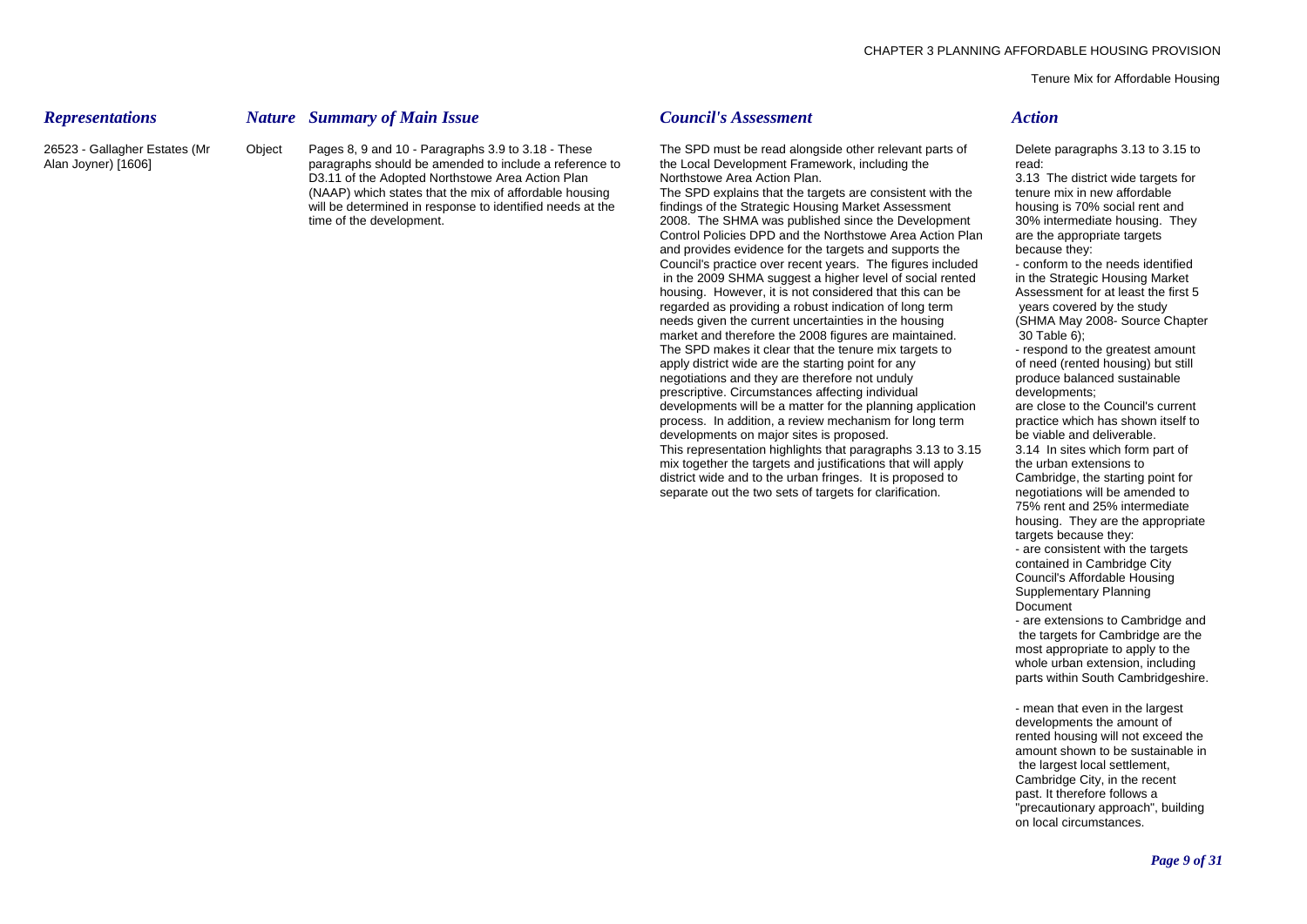Tenure Mix for Affordable Housing

| <b>Representations</b>                                                                    |        | <b>Nature</b> Summary of Main Issue                                                                                                                                                                                                                                                                                                                                                                                                                                                                                                                                                     | <b>Council's Assessment</b>                                                                                                                                                                                                                                                                                                                                                                                                                                                                                                                                                                                                                                     | <b>Action</b>                                                                                                                                                                                                           |
|-------------------------------------------------------------------------------------------|--------|-----------------------------------------------------------------------------------------------------------------------------------------------------------------------------------------------------------------------------------------------------------------------------------------------------------------------------------------------------------------------------------------------------------------------------------------------------------------------------------------------------------------------------------------------------------------------------------------|-----------------------------------------------------------------------------------------------------------------------------------------------------------------------------------------------------------------------------------------------------------------------------------------------------------------------------------------------------------------------------------------------------------------------------------------------------------------------------------------------------------------------------------------------------------------------------------------------------------------------------------------------------------------|-------------------------------------------------------------------------------------------------------------------------------------------------------------------------------------------------------------------------|
| 26582 - Homes and Communities<br>Agency (Mr Mark White) [2347]                            | Object | These paragraphs should be rewritten to cross reference<br>to Policy D3.11 of the Adopted Northstowe Area Action<br>Plan (NAAP). This makes reference to the particular<br>circumstances of Northstowe as a new settlement and<br>states that the "mix of affordable housing will be<br>determined in response to identified needs at the time of<br>the development."                                                                                                                                                                                                                  | Noted. This objection is accommodated by the change<br>proposed in relation to 26523 above.                                                                                                                                                                                                                                                                                                                                                                                                                                                                                                                                                                     | 3.15 The targets will be the<br>starting point for negotiations on<br>individual sites. Long term<br>developments on major sites will<br>have a review mechanism for the<br>mix incorporated into the S106<br>No Change |
| 3.13<br>26219 - Marshall of Cambridge<br>(Holdings) Limited (Mr Stephen<br>Sillery) [664] | Object | The split between social rent and intermediate tenure<br>should be 50/50. That enables greater opportunities for<br>key workers to purchase part of the equity. In these<br>very challenging and prolonged circumstances of<br>recession, the Cambridge area is one of the few<br>nationally where ingredients for growth in the economy<br>remain. Supporting that potential for growth in challenging<br>economic times is made more compelling. Key workers,<br>who generally aspire to house ownership, should be given<br>more opportunity to gain access to intermediate tenures. | Support for the review mechanism is noted. The targets<br>established here refer to district wide needs identified<br>through the Strategic Housing Market Assessment<br>(SHMA), and take account of the overall housing needs in<br>the district and the appropriate mix for individual housing<br>schemes to reflect that need whilst ensuring creation of<br>mixed and balanced communities. Policy objective HG/a<br>makes it clear that key workers are only one component<br>of need. Key workers needs can be directly prioritised<br>where appropriate through allocations policies rather than<br>influencing the mix in a way that might provide more | No Change                                                                                                                                                                                                               |
|                                                                                           |        | Nevertheless, the review mechanism for major sites to<br>consider housing mix is welcomed.                                                                                                                                                                                                                                                                                                                                                                                                                                                                                              | opportunities for them. Also, many key workers cannot<br>afford intermediate tenures and require affordable rented<br>homes.                                                                                                                                                                                                                                                                                                                                                                                                                                                                                                                                    |                                                                                                                                                                                                                         |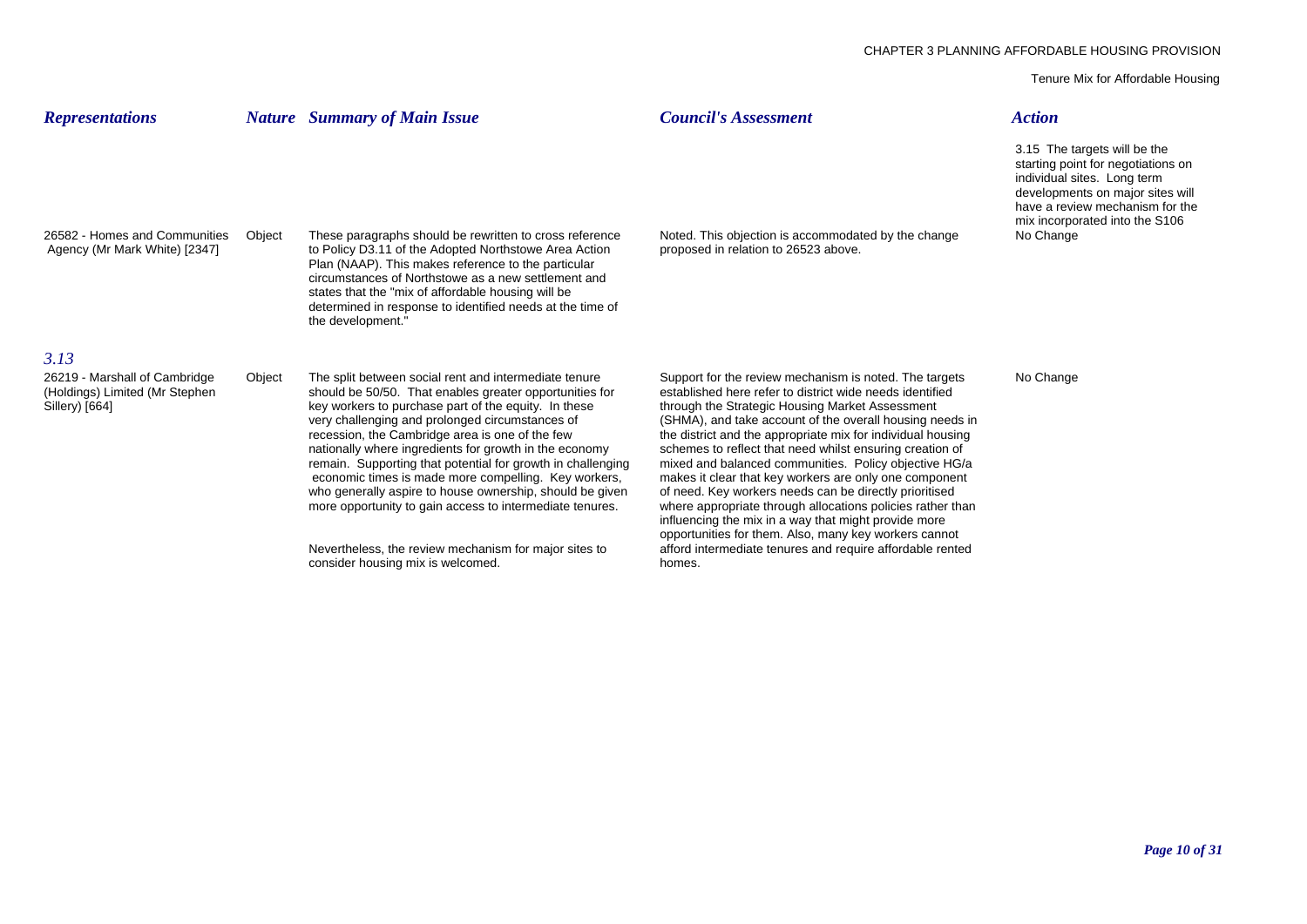| <b>Representations</b> | <b>Nature</b> Summary of Main Issue | <b>Council's Assessment</b> | Action |
|------------------------|-------------------------------------|-----------------------------|--------|
|                        |                                     |                             |        |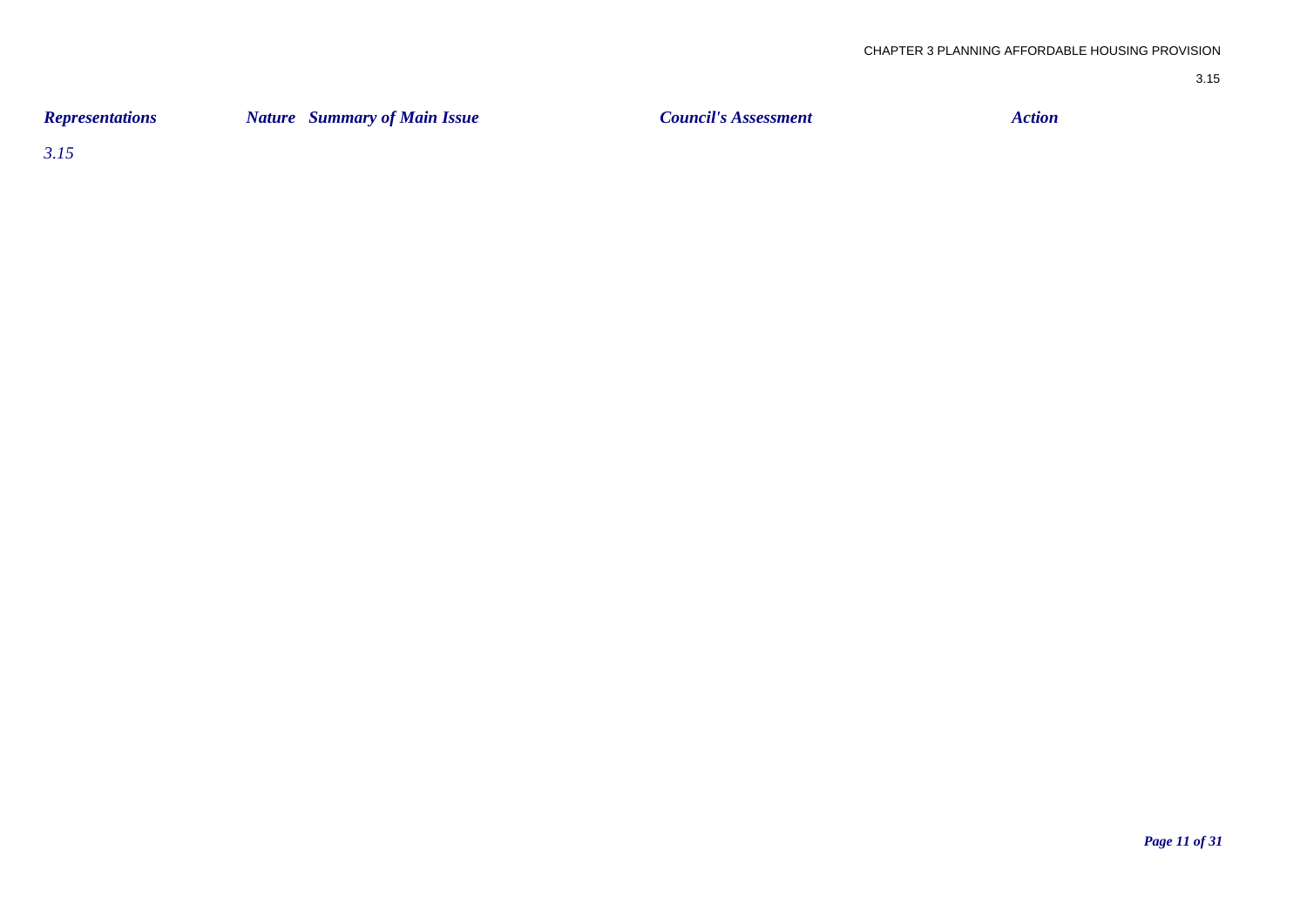### *Representations Nature Summary of Main Issue Council's Assessment Action*

Cambridge City. Clearly, from looking at various parts

26220 - Marshall of Cambridge Comment More explanation should be introduced into the text to This issue was addressed at the Cambridge East Area Delete paragraphs 3.13 to 3.15 (Holdings) Limited (Mr Stephen support the fourth bullet point dealing with the amount of Action Plan examination. The Inspectors' Report and replace to read: Sillery) [664] rented housing which is claimed to be sustainable in concludes that "Existing housing areas near the urban 3.13 The district wide targets for concludes that "Existing housing areas near the urban 3.13 The di of the City, that figure will vary. For example, both the Cambridge context. Even so, they are not particularly housing is 70% social rent and Abbey and Cherry Hinton Wards exhibit high levels of disadvantaged on a national scale. None of the adjoining 30% intermediate housing. They socially rented accommodation already. That will be a housing areas have been identified for remedial action. <br>
factor in addressing an appropriate level for Cambridge The affordable housing at Cambridge East would in beca factor in addressing an appropriate level for Cambridge The affordable housing at Cambridge East would in because they: significant part be taken by households from South - conform to the needs identified Cambridgeshire, where deprivation is even less than in the in the Strategic Housing Market City. There are masterplanning solutions to the possible Assessment for at least the first 5<br>
Supplem of over-concentrating poorer households.<br>
Nears covered by the study problem of over-concentrating poorer households. especially given the size of the urban extension. The (SHMA May 2008- Source Chapter effects of the actions of 'buy to let' investors will depend 30 Table 6); on several factors which are difficult to forecast" - respond to the greatest amount (paragraph 9.4). The AAP also makes clear that affordable of need (rented housing) but it still housing will be distributed in small groups and clusters produce balanced sustainable which would also assist with the creation of a mixed and developments: balanced community. The need to avoid mono-tenure - are close to the Council's current areas is also contained within the SPD via the clustering practice which has shown itself to approach - paras 3.24 and 3.26. The AAP states that be viable and deliverable. Cambridge East must provide an agreed mix of affordable 3.14 In sites which form part of housing. The SPD must be read alongside other relevant the urban extensions to parts of the Local Development Framework, including the Cambridge, the starting point for Cambridge East Area Action Plan. The SPD identifies negotiations will be amended to targets for the urban extensions to Cambridge that are 75% rent and 25% intermediate consistent with the Cambridge City Council Affordable housing. They are the appropriate Housing SPD. This recognises that the developments will targets because they: form part of the built up area of Cambridge and that - are consistent with the targets standards suitable for Cambridge are the most appropriate contained in Cambridge City for the urban extensions. The SPD is also clear that the Council's Affordable Housing targets for affordable housing tenures are the starting Supplementary Planning point for negotiations and they are therefore not unduly Document prescriptive. Circumstances affecting individual - are extensions to Cambridge and developments will be a matter for the planning application the targets for Cambridge are the process. In addition, a review mechanism for long term most appropriate to apply to the developments on major sites is proposed. This whole urban extension, including representation highlights that paragraphs 3.13 to 3.15 mix parts within South Cambridgeshire. together the targets and justifications that will apply district wide and to the urban fringes. It is proposed to separate - mean that even in the largest out the two sets of targets for clarification. The developments the amount of

rented housing will not exceed the amount shown to be sustainable in the largest local settlement, Cambridge City, in the recent past. It therefore follows a "precautionary approach", building on local circumstances.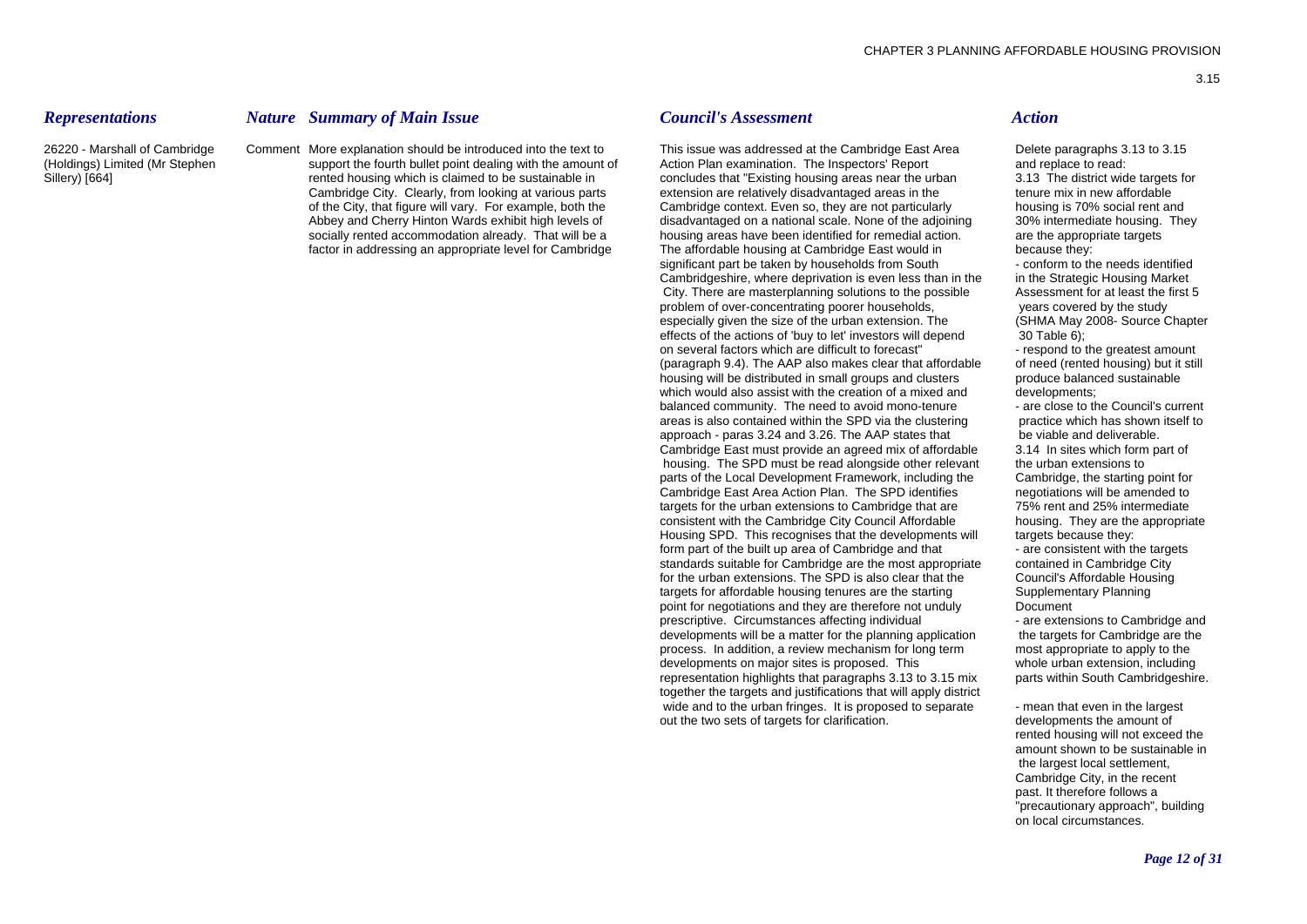| <b>Representations</b>                               |        | <b>Nature</b> Summary of Main Issue                                                                                                                                                                                                                                                                                                                                                                                                                                                                                                                                                                                                                                                  | <b>Council's Assessment</b>                                                                                                                                                                                                                                                                                                                                                                                                                                                                                                                                                                                                                                                                                                                             | <b>Action</b>                                                                                                                                                                                                                                                                                                            |
|------------------------------------------------------|--------|--------------------------------------------------------------------------------------------------------------------------------------------------------------------------------------------------------------------------------------------------------------------------------------------------------------------------------------------------------------------------------------------------------------------------------------------------------------------------------------------------------------------------------------------------------------------------------------------------------------------------------------------------------------------------------------|---------------------------------------------------------------------------------------------------------------------------------------------------------------------------------------------------------------------------------------------------------------------------------------------------------------------------------------------------------------------------------------------------------------------------------------------------------------------------------------------------------------------------------------------------------------------------------------------------------------------------------------------------------------------------------------------------------------------------------------------------------|--------------------------------------------------------------------------------------------------------------------------------------------------------------------------------------------------------------------------------------------------------------------------------------------------------------------------|
| 3.18                                                 |        | East.                                                                                                                                                                                                                                                                                                                                                                                                                                                                                                                                                                                                                                                                                |                                                                                                                                                                                                                                                                                                                                                                                                                                                                                                                                                                                                                                                                                                                                                         | 3.15 The targets will be the<br>starting point for negotiations on<br>individual sites. Long term<br>developments on major sites will<br>have a review mechanism for the<br>mix incorporated into the S106                                                                                                               |
| 26524 - Gallagher Estates (Mr<br>Alan Joyner) [1606] | Object | Page 10 - Paragraph 3.18 - Delete the words " - -<br>contributing to the existing backlog of needs - -" as this is<br>contrary to the policy guidance in Circular 05/2005 that<br>planning obligations should not be used solely to resolve<br>existing deficiencies in infrastructure provision (Paragraph<br>B9).                                                                                                                                                                                                                                                                                                                                                                  | Government guidance on the needs that should be<br>addressed in the Strategic Housing Market Assessment as<br>contained in the Practice Guidance (draft guidance ODPM<br>2005 Chapter 5) clearly includes the backlog of needs<br>(Chap 5 Stage 2) as well as newly arising need (Chap 5<br>Stage 3) However since the guidance does not use the<br>term "backlog" but refers to "unmet current need" then for<br>the avoidance of doubt the SPD should be amended to<br>include the words unmet current needs instead of backlog.                                                                                                                                                                                                                      | Amend para 3.18 to read:<br>"In determining the tenure mix on<br>individual sites, a balance will be<br>struck between new affordable<br>housing contributing towards<br>meeting unmet current needs,<br>meeting newly arising needs, and<br>at the same time<br>forming sustainable mixed and<br>balanced communities." |
| 3.20<br>26525 - Gallagher Estates (Mr                | Object | Page 10 - Paragraph 3.20 - The list of information sources                                                                                                                                                                                                                                                                                                                                                                                                                                                                                                                                                                                                                           | The representation to the Open Spaces in New                                                                                                                                                                                                                                                                                                                                                                                                                                                                                                                                                                                                                                                                                                            | No Change                                                                                                                                                                                                                                                                                                                |
| Alan Joyner) [1606]                                  |        | to be used to ensure that the affordable housing to be<br>provided meets local housing needs should be extended<br>to include any analytical housing or demographic reports<br>submitted by applicants in support of planning<br>applications. SCDC is reminded of the Housing and<br>Demographic Reports submitted with the outline<br>application for Northstowe and the work undertaken on<br>site specific demographics that is available. This was<br>acknowledged in the Council's response to<br>representations on the Draft 'Open Spaces in New<br>Developments' SPD (Representation No: 22124) and a<br>similar amendment should be made to the Affordable<br>Housing SPD. | Developments SPD was specifically in relation to<br>population estimates that should be used for the<br>application of the open space standards. It is not directly<br>comparable to the situation here where the appropriate<br>type and size of affordable housing is being determined<br>and should be based on robust evidence of housing needs.<br>Each planning application must be treated on its merits<br>and if a developer were able to provide a case for the<br>affordable housing types and sizes that is evidence based<br>and can be demonstrated to be appropriate to the<br>development concerned that may be acceptable.<br>However, in most cases the housing register and local<br>needs surveys will be the most robust evidence. |                                                                                                                                                                                                                                                                                                                          |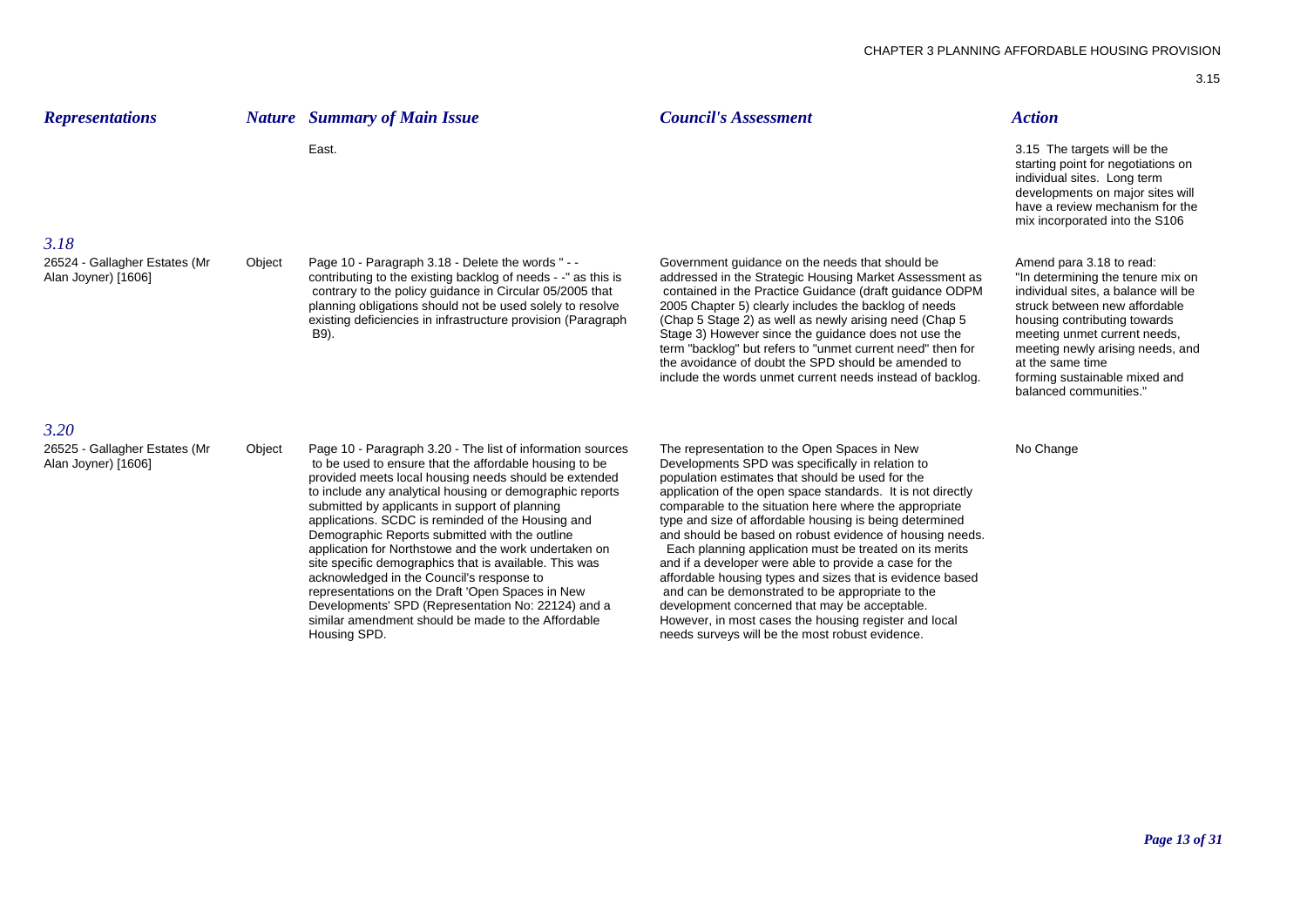| <b>Representations</b>                                                                    |        | <b>Nature</b> Summary of Main Issue                                                                                                                                                                                                                                                                                                                                                                              | <b>Council's Assessment</b>                                                                                                                                                                                                                                                                                                                                                                                                                                                                                                                                                                                                                                                                                                                                                                                                                                                                                                                                                                                                                                                                                                                           | <b>Action</b> |
|-------------------------------------------------------------------------------------------|--------|------------------------------------------------------------------------------------------------------------------------------------------------------------------------------------------------------------------------------------------------------------------------------------------------------------------------------------------------------------------------------------------------------------------|-------------------------------------------------------------------------------------------------------------------------------------------------------------------------------------------------------------------------------------------------------------------------------------------------------------------------------------------------------------------------------------------------------------------------------------------------------------------------------------------------------------------------------------------------------------------------------------------------------------------------------------------------------------------------------------------------------------------------------------------------------------------------------------------------------------------------------------------------------------------------------------------------------------------------------------------------------------------------------------------------------------------------------------------------------------------------------------------------------------------------------------------------------|---------------|
| 3.21<br>26222 - Marshall of Cambridge<br>(Holdings) Limited (Mr Stephen<br>Sillery) [664] | Object | The SHMA is the most up-to-date and extensive source<br>of information on housing need. Elsewhere in the<br>document it is used as an authoritative source. It is<br>inappropriate to move away from its finding that around<br>30% of affordable homes should be for singles/couples.<br>The reasons cited by the Council to justify a higher figure<br>are not compelling, nor is there any indication why 30% | The Strategic Housing Market Assessment (SHMA)<br>identifies overall need - it does not prescribe provision and<br>para 2.5 of the draft SPD makes it clear that not all needs<br>can be met, either now or in the foreseeable future.<br>Further, the SHMA does not take account of aspirations as<br>opposed to basic need, of the need to create mixed and<br>balanced communities, or the distinction between special<br>needs and general provision. A target figure of 10% small<br>units provides a reasonable ratio to allow households<br>starting a family the likelihood of transferring to larger<br>accommodation and remaining in their local communities.<br>Further, a higher proportion of 2+ bed accommodation<br>allows for trading down again within the community. Lastly,<br>the allocations policies in operation allow couples to<br>occupy two bed homes thus both meeting their aspirations<br>and allowing for family growth. The 10% figure offers a<br>compromise between the aspirations of couples/singles as<br>evidenced by their purchase behaviour (3.21), overall<br>needs figures and housing management issues. | No Change     |
| Layout and Distribution<br>26526 - Gallagher Estates (Mr<br>Alan Joyner) [1606]           | Object | Pages 11 and 12 - Paragraphs 3.23 to 3.26 - These<br>paragraphs do not make clear whether 'groups or clusters'<br>refers to affordable housing of all types or solely to<br>affordable housing tenures. The definition of 'Clusters' in<br>the Glossary at page 49 is also unclear. Amendments are<br>required to the text to clarify what is meant.                                                             | Policy HG/3 para 5 refers to affordable housing with no<br>reference to specific tenures and it therefore refers to all<br>affordable housing as defined in the LDF Paragraphs 3.25<br>and 3.26 in the draft SPD also refer simply to affordable<br>housing with no distinction made between social rent and<br>intermediate tenures and references to clusters therefore<br>refer collectively to all affordable housing as defined in<br>paragraph 3.2 of the draft SPD.<br>The glossary also refers to affordable homes and<br>therefore all affordable tenures are included.                                                                                                                                                                                                                                                                                                                                                                                                                                                                                                                                                                      | No Change     |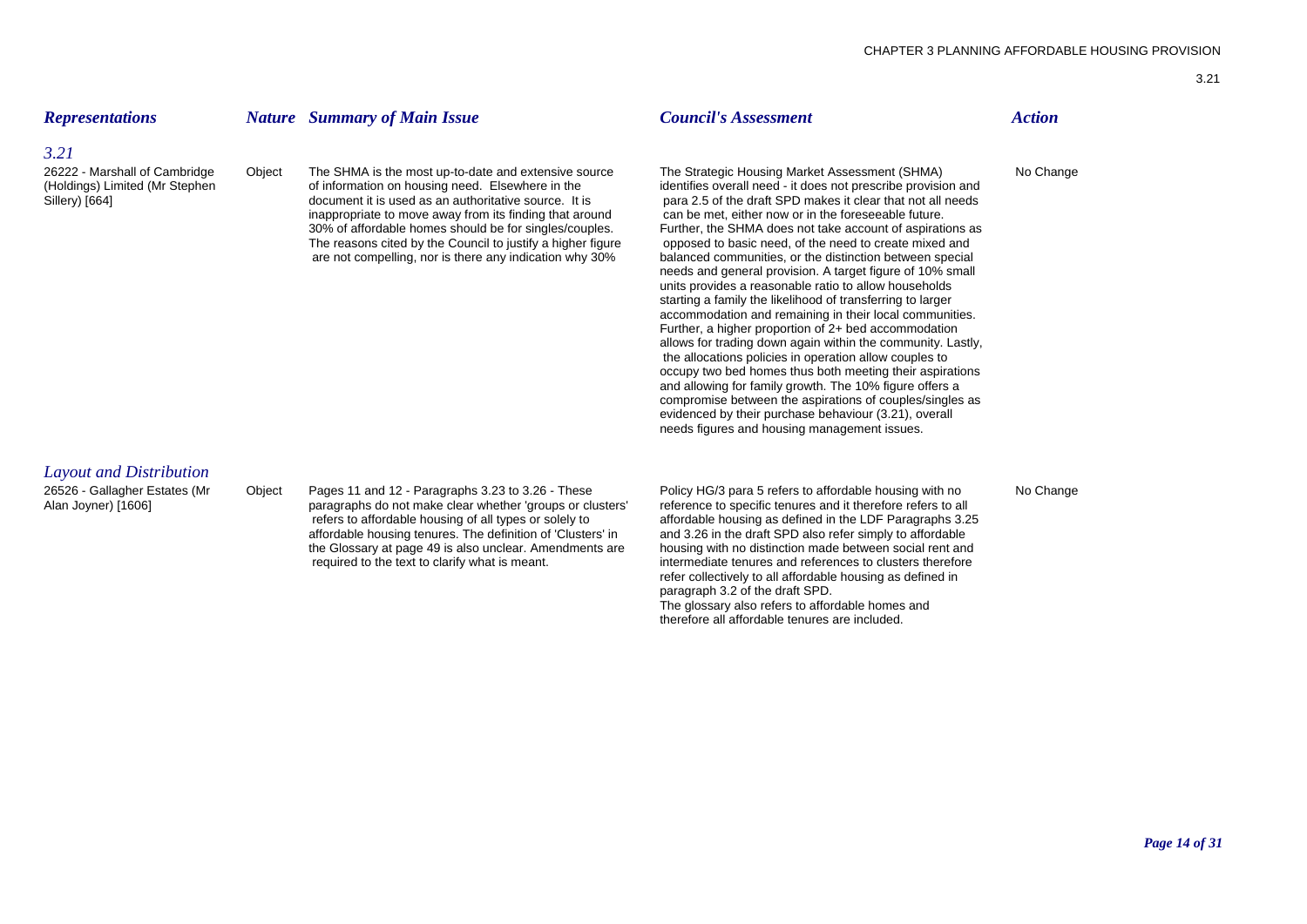| <b>Representations</b>                                                            |        | <b>Nature</b> Summary of Main Issue                                                                                                                                                                                                                                                                                                                                                                                                                                                                                                                                                               | <b>Council's Assessment</b>                                                                                                                                                                                                                                                                                                                                                                                                                                                                                                                                                                                                                                                                                                                                                      | <b>Action</b>                                                                                                                                                                                                                                                                                                                                                   |
|-----------------------------------------------------------------------------------|--------|---------------------------------------------------------------------------------------------------------------------------------------------------------------------------------------------------------------------------------------------------------------------------------------------------------------------------------------------------------------------------------------------------------------------------------------------------------------------------------------------------------------------------------------------------------------------------------------------------|----------------------------------------------------------------------------------------------------------------------------------------------------------------------------------------------------------------------------------------------------------------------------------------------------------------------------------------------------------------------------------------------------------------------------------------------------------------------------------------------------------------------------------------------------------------------------------------------------------------------------------------------------------------------------------------------------------------------------------------------------------------------------------|-----------------------------------------------------------------------------------------------------------------------------------------------------------------------------------------------------------------------------------------------------------------------------------------------------------------------------------------------------------------|
| 3.26<br>26303 - Cambridge City Council<br>(Mrs Emma Davies) [6069]                |        | Comment To help with clarity of the document, it is felt that it would<br>be useful to set out the City Council definition, including<br>reference to flatted schemes.                                                                                                                                                                                                                                                                                                                                                                                                                            | Agreed. The only substantive difference between the<br>Cambridge City SPD definition and the draft SCDC<br>document concerns flatted developments which are not<br>currently included in the SCDC text, and this can be                                                                                                                                                                                                                                                                                                                                                                                                                                                                                                                                                          | Revise second sentence of para<br>3.26 to read:<br>"The North West Cambridge Area<br>Action Plan, prepared jointly with<br>Cambridge City Council indicates<br>that small groups or clusters may<br>be between 6 and 25 dwellings,<br>and in flatted schemes no more<br>than 12 affordable dwellings<br>should have access from a<br>common stairwell or lift." |
| 26224 - Marshall of Cambridge<br>(Holdings) Limited (Mr Stephen<br>Sillery) [664] | Object | In dealing with the layout and distribution of affordable<br>housing there needs to be flexibility, given the range of<br>sites and the development time periods which will be<br>relevant. At North-West Cambridge up to 25 dwellings in<br>a cluster is indicated as being acceptable. In the urban<br>extensions to Cambridge there is a need for a wider range<br>of sizes than might be appropriate elsewhere on other<br>smaller sites. Appropriate flexibility might be achieved<br>by suggesting that clusters might achieve between 40<br>and 50 dwellings in appropriate circumstances. | The SPD proposes an approach that is consistent with that<br>in the Cambridge City Affordable Housing SPD, reflecting<br>that the parts of the urban extensions lying within South<br>Cambridgeshire district will form part of the urban area of<br>Cambridge. It therefore proposes that the appropriate size<br>of a small group or cluster to inform discussions on the<br>major developments is therefore between 6 and 25<br>dwellings. The SPD also makes clear that AAPs for the<br>major developments other than North West Cambridge<br>AAP say that the appropriate cluster size will be<br>determined having regard to the location within the<br>development and the type of housing being provided. This<br>will be a matter for the planning application process. | No Change                                                                                                                                                                                                                                                                                                                                                       |
| 3.27<br>26137 - Great Shelford Parish<br>Council (Mrs Bridget Hodge)<br>[3518]    |        | Comment Would like to see more emphasis on energy efficiency in<br>affordable housing by achieving code 6 and a return to<br>Parker Morris standards. Too many new houses are built<br>with inadequate storage space.                                                                                                                                                                                                                                                                                                                                                                             | Any developing RSL who wishes to attract Homes and<br>Communities Agency (HCA) grant to a development,<br>needs to comply with the minimum Code of Sustainable<br>Homes level 3 as set by the HCA. The HCA also detail<br>the minimum floor areas required for property types.<br>Code level 6 is zero carbon plus other requirements and is<br>currently only achieved by demonstration projects.<br>Government is intending moving to this level for all new<br>development in 2016. Whilst the principle of pressing for                                                                                                                                                                                                                                                      | No Change                                                                                                                                                                                                                                                                                                                                                       |

sustainable design is supported, the Council is mindful that Parker Morris and level 6 would be so far above current requirements as to be financially unviable without a new

grant regime.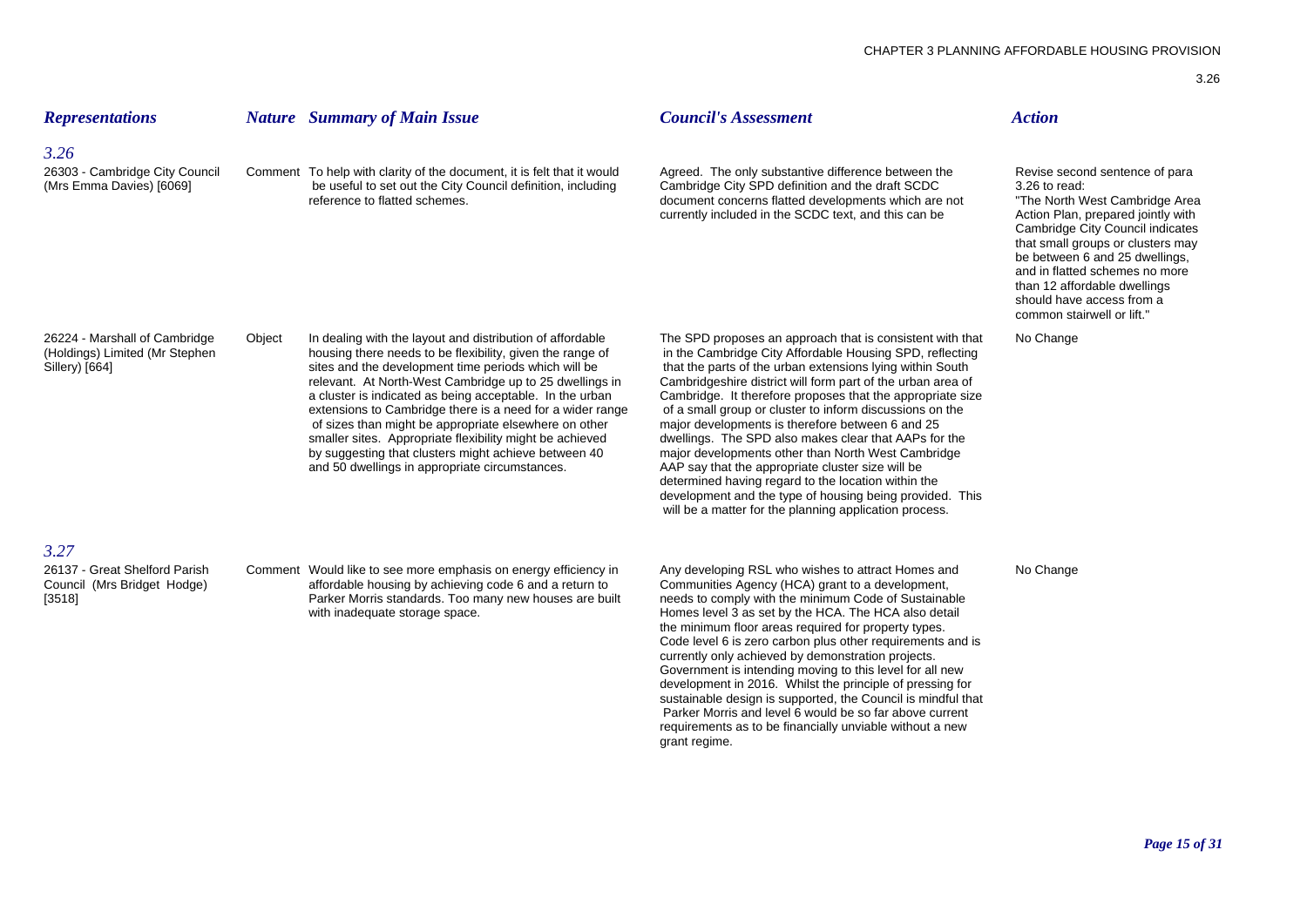| <b>Representations</b>                               | <b>Nature</b> Summary of Main Issue                                                                                                                                                                                                                                                                                                                                                                                                                                                                                                                                | <b>Council's Assessment</b>                                                                                                                                                                                                                                                                                                                                                                                            | Action    |
|------------------------------------------------------|--------------------------------------------------------------------------------------------------------------------------------------------------------------------------------------------------------------------------------------------------------------------------------------------------------------------------------------------------------------------------------------------------------------------------------------------------------------------------------------------------------------------------------------------------------------------|------------------------------------------------------------------------------------------------------------------------------------------------------------------------------------------------------------------------------------------------------------------------------------------------------------------------------------------------------------------------------------------------------------------------|-----------|
| 3.28                                                 |                                                                                                                                                                                                                                                                                                                                                                                                                                                                                                                                                                    |                                                                                                                                                                                                                                                                                                                                                                                                                        |           |
| 26393 - Natural England (Ms<br>Janet Nuttall) [6952] | Comment The Natural England Access to Natural Greenspace<br>Standards (ANGSt) standards as currently defined and<br>recommended for adoption in PPG17: Planning for Open<br>Space, Sport and Recreation, are:<br>* Every home should be within 300m of an accessible<br>natural greenspace of at least 2ha plus;<br>* At least 1ha of Local Nature Reserve should be<br>provided per 1,000 population;<br>* At least one accessible 20ha site within 2km;<br>* At least one accessible 100ha site within 5km;<br>* At least one accessible 500km site within 10km. | The SPD deals specifically with affordable housing<br>provision and must be read alongside all other parts of the<br>LDF. It is not necessary or appropriate to repeat other<br>requirements of the LDF in this SPD. Other DPDs and<br>SPDs deal with the provision of green infrastructure in new<br>developments. There is therefore no need to include<br>reference to the provision of green infrastructure in the | No Change |
| 26392 - Natural England (Ms<br>Janet Nuttall) [6952] | Comment We believe this SPD should make reference to the<br>requirement and benefits of good quality, multi-functional<br>green infrastructure as part of all new housing<br>development. Green infrastructure is the network of<br>protected sites, green spaces and linkages which provide<br>for multi-functional uses relating to ecological services,<br>quality of life and economic value. Green infrastructure<br>should be delivered at all spatial scales from sub regional<br>to local neighbourhood levels.                                            | The SPD deals specifically with affordable housing<br>provision and must be read alongside all other parts of the<br>LDF. It is not necessary or appropriate to repeat other<br>requirements of the LDF in this SPD. Other DPDs and<br>SPDs deal with the provision of green infrastructure in new<br>developments. There is therefore no need to include<br>reference to the provision of green infrastructure in the | No Change |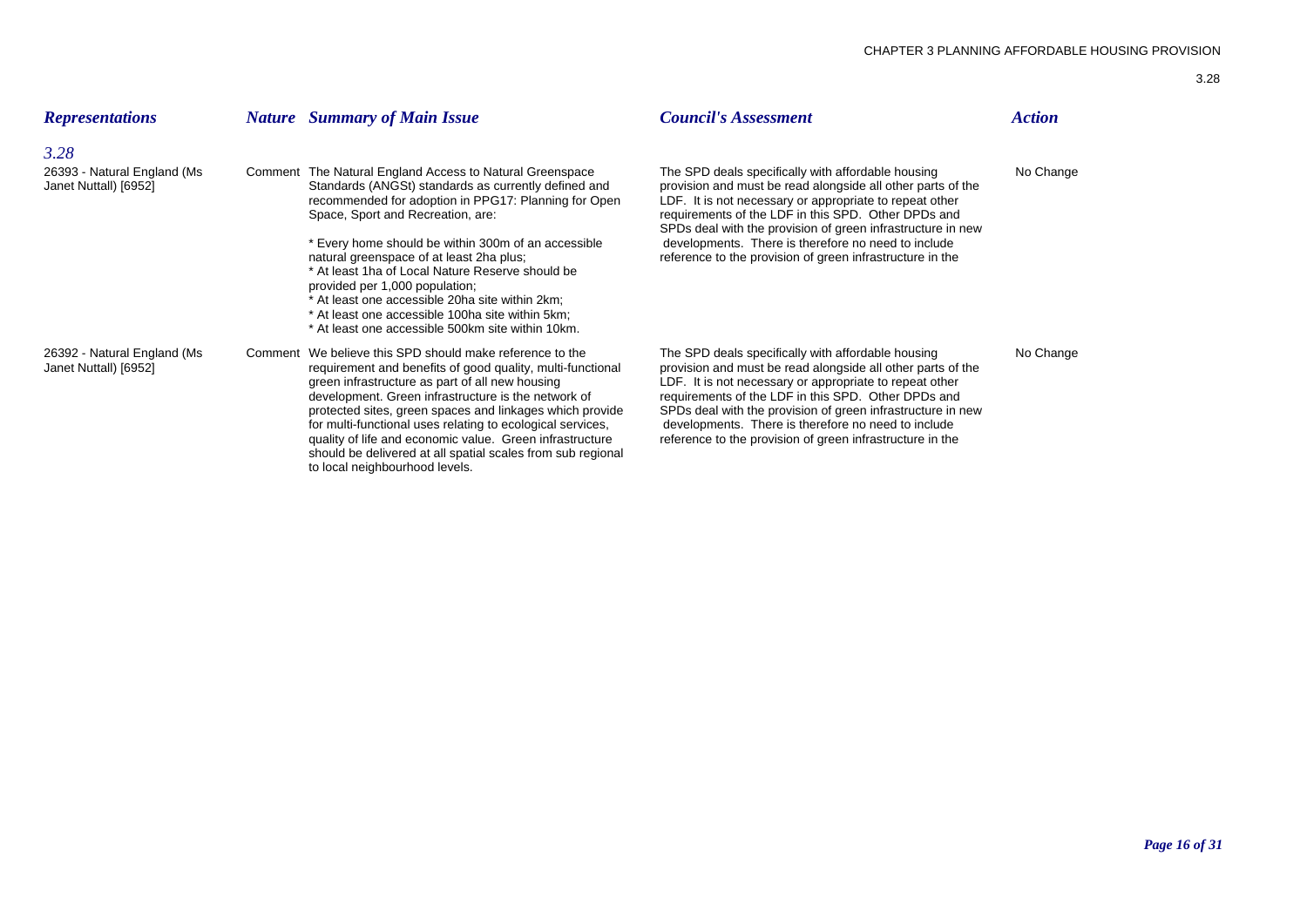| <b>Representations</b>                                                            |        | <b>Nature</b> Summary of Main Issue                                                                                                                                                                                                                                                                                                                                       | <b>Council's Assessment</b>                                                                                                                                                                                                                                                                                                                                                                                                                                                                                                                                                                                                                                                                                                                                                                                                                                                                                                                                                                                                                                                                                                                                                                                                                                                                                                     | <b>Action</b> |
|-----------------------------------------------------------------------------------|--------|---------------------------------------------------------------------------------------------------------------------------------------------------------------------------------------------------------------------------------------------------------------------------------------------------------------------------------------------------------------------------|---------------------------------------------------------------------------------------------------------------------------------------------------------------------------------------------------------------------------------------------------------------------------------------------------------------------------------------------------------------------------------------------------------------------------------------------------------------------------------------------------------------------------------------------------------------------------------------------------------------------------------------------------------------------------------------------------------------------------------------------------------------------------------------------------------------------------------------------------------------------------------------------------------------------------------------------------------------------------------------------------------------------------------------------------------------------------------------------------------------------------------------------------------------------------------------------------------------------------------------------------------------------------------------------------------------------------------|---------------|
| 3.30                                                                              |        |                                                                                                                                                                                                                                                                                                                                                                           |                                                                                                                                                                                                                                                                                                                                                                                                                                                                                                                                                                                                                                                                                                                                                                                                                                                                                                                                                                                                                                                                                                                                                                                                                                                                                                                                 |               |
| 26225 - Marshall of Cambridge<br>(Holdings) Limited (Mr Stephen<br>Sillery) [664] | Object | The reference to a meaningful proportion of homes,<br>designed to lifetime mobility standards, needs to be<br>refined on the basis of appropriate evidence.                                                                                                                                                                                                               | The SPD refers to affordable housing only and not market<br>housing. Many new affordable homes are already built to<br>the Lifetime Homes standards which is a central<br>government target and will be compulsory for all new<br>affordable housing from 2011. There is a need to build<br>much more inclusive and flexible housing to meet future<br>demand in an ageing society. In particular, to build homes<br>that will be adaptable enough to match a lifetime's<br>changing needs. This can be achieved by building to<br>Lifetime Homes Standards, Lifetime Homes Standards are<br>inexpensive, simple features designed to make homes<br>more flexible and functional for all. The Government<br>intends that all public sector funded housing is built to<br>Lifetime Homes Standards by 2011. They will also work<br>closely with developers, architects, planners and other<br>professionals to encourage take-up and to establish the<br>most economic way to deliver the benefits of Lifetime<br>Homes Standards. Lifetime Homes Standards will be made<br>a mandatory part of the Code for Sustainable Homes to<br>encourage progressively increased take-up in new build<br>projects. The government's stated aspiration is that by<br>2013 all new homes will be being built to Lifetime Homes<br>Standards. | No Change     |
| 3.31                                                                              |        |                                                                                                                                                                                                                                                                                                                                                                           |                                                                                                                                                                                                                                                                                                                                                                                                                                                                                                                                                                                                                                                                                                                                                                                                                                                                                                                                                                                                                                                                                                                                                                                                                                                                                                                                 |               |
| 26515 - Cambridgeshire County<br>Council (Mrs Wendy Hague)                        |        | Comment It is noted that the intention that affordable housing within<br>the District should meet a score of at least 12 against<br>the Building for Life Criteria. As this requirement would<br>need to be reported in the District Council's Annual<br>Monitoring Report the County Council would welcome<br>further discussions in relation to this issue (para 3.31). | The Council is willing to discuss the monitoring of this new<br>national core output indicator with the County Council.                                                                                                                                                                                                                                                                                                                                                                                                                                                                                                                                                                                                                                                                                                                                                                                                                                                                                                                                                                                                                                                                                                                                                                                                         | No Change     |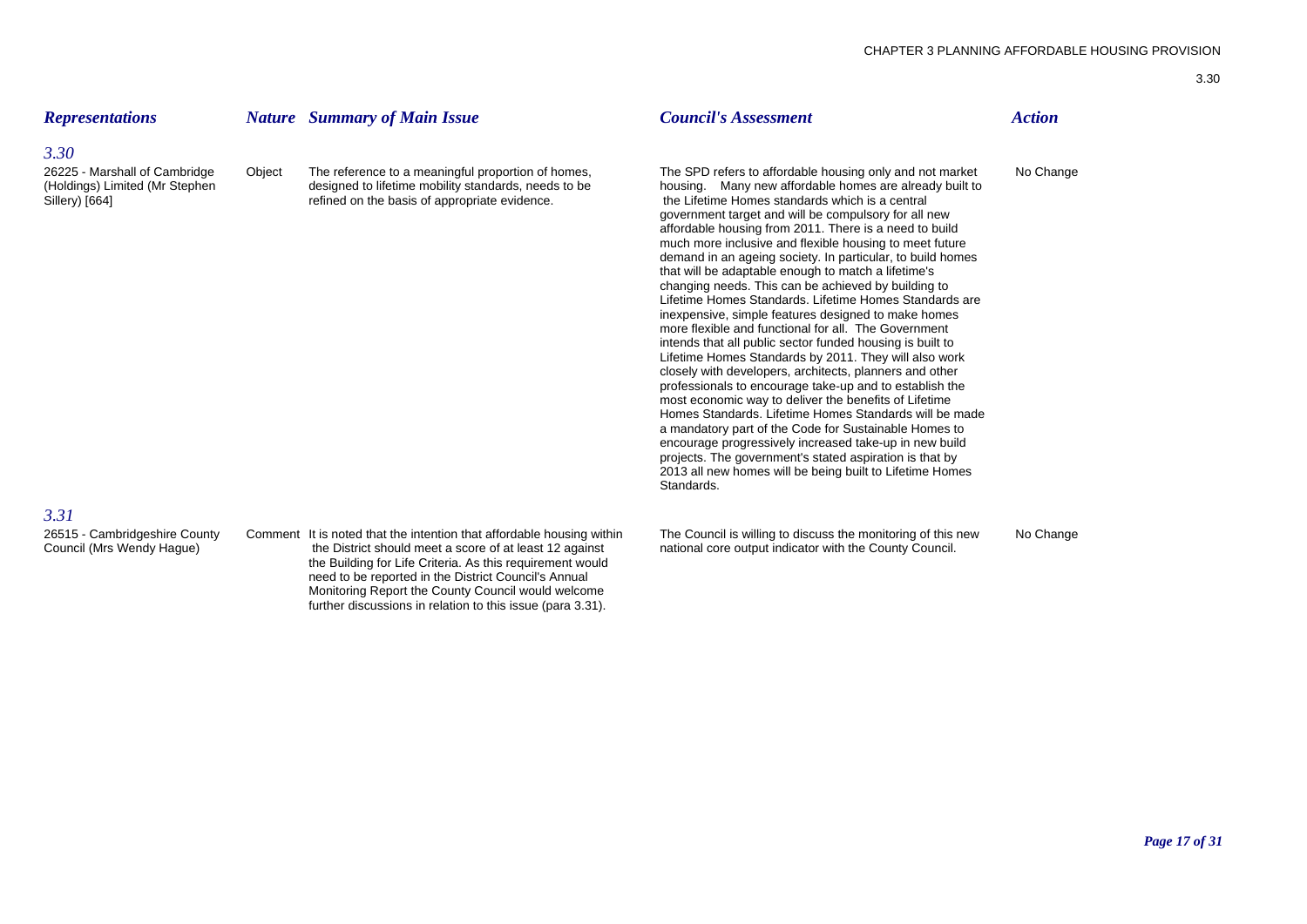| <b>Representations</b>                                                                    |        | <b>Nature</b> Summary of Main Issue                                                                                                                                                                                                                                                                                                                                                                                                                                                                                                                                                                                                                                                   | <b>Council's Assessment</b>                                                                                                                                                                                                                                                                                                                                                                                                                                                                                                                                                                                                                                                                                                                                                                                                                                                                                                                              | <b>Action</b> |
|-------------------------------------------------------------------------------------------|--------|---------------------------------------------------------------------------------------------------------------------------------------------------------------------------------------------------------------------------------------------------------------------------------------------------------------------------------------------------------------------------------------------------------------------------------------------------------------------------------------------------------------------------------------------------------------------------------------------------------------------------------------------------------------------------------------|----------------------------------------------------------------------------------------------------------------------------------------------------------------------------------------------------------------------------------------------------------------------------------------------------------------------------------------------------------------------------------------------------------------------------------------------------------------------------------------------------------------------------------------------------------------------------------------------------------------------------------------------------------------------------------------------------------------------------------------------------------------------------------------------------------------------------------------------------------------------------------------------------------------------------------------------------------|---------------|
| 3.35<br>26396 - Papworth Hospital NHS<br>Foundation Trust (Mr Ken Brewer)<br>[2513]       | Object | Objection to paragraph 3.35 - it has the potential to<br>restrict the opportunity of the provision of sheltered and<br>age restricted accommodation coming forward, as<br>planning applications for sheltered or age restricted<br>accommodation would have to provide affordable<br>housing. Given that the requirement for this type of<br>accommodation is likely to increase in demand, based on<br>the future demographic trends of the population, this<br>approach could create issues regarding provision.<br>Furthermore, it is considered to introduce a requirement<br>which is not included in either the Core Strategy or the<br>Development Control Policies documents. | This paragraph is not introducing any new requirements<br>and is consistent with the Core Strategy and the<br>Development Control Policy document which do not<br>provide any exceptions for properties with an age<br>restriction in terms of provision of affordable housing. This<br>section of the SPD simply states that for the avoidance<br>of doubt Policy HG/3 will apply to self contained<br>residential accommodation with or without age restrictions<br>or on site services, and will not apply to institutional<br>use/care homes.<br>A simple age restriction or provision of services does not<br>affect the fundamental residential nature of the<br>accommodation. It is accepted that there will be a growing<br>need for accommodation suitable for older people based<br>on demographic projections but this need includes<br>households who will need affordable homes as well as<br>people able to afford open market provision. | No Change     |
| 3.37<br>26226 - Marshall of Cambridge<br>(Holdings) Limited (Mr Stephen<br>Sillery) [664] | Object | There is welcome reference to the problems of<br>co-ordinating delivery between open market and<br>affordable housing. The solution suggested points to a<br>legal agreement. However that is achieved there needs<br>to be a form of words allowing flexibility. Until the recent<br>financial turmoil, the thought would have been that the<br>challenge of delivery lay more with affordable than with<br>open market housing. Such is the depth of the current<br>problem that there are certain circumstances where it is<br>the delivery of open market housing rather than<br>affordable which is problematic.                                                                 | It is agreed that when the legal agreement is drawn up it<br>needs to take account of a range of factors including<br>issues around the delivery of market and affordable<br>housing in the context of the site in question, it's<br>characteristics, likely delivery timetable, and so on. It will<br>need to provide as much certainty as possible along with                                                                                                                                                                                                                                                                                                                                                                                                                                                                                                                                                                                          | No Change     |
|                                                                                           |        | <b>CHAPTER 4 DELIVERING AFFORDABLE HOUSING</b>                                                                                                                                                                                                                                                                                                                                                                                                                                                                                                                                                                                                                                        |                                                                                                                                                                                                                                                                                                                                                                                                                                                                                                                                                                                                                                                                                                                                                                                                                                                                                                                                                          |               |

26304 - Cambridge City Council Comment We would recommend that this paragraph clarifies that Agreed. Agreed and the end of paragraph clarifies that Agreed. Add text to the end of paragraph (Mrs Emma Davies) [6069] Mortgagee in Possession clauses should only be included 4.23 to read: 4.23 to read: when an RSL is involved.

 "Mortgagee n Possession clauses will only to used in S106s when a Registered Social Landlord is involved with the project."

*Page 18 of 31*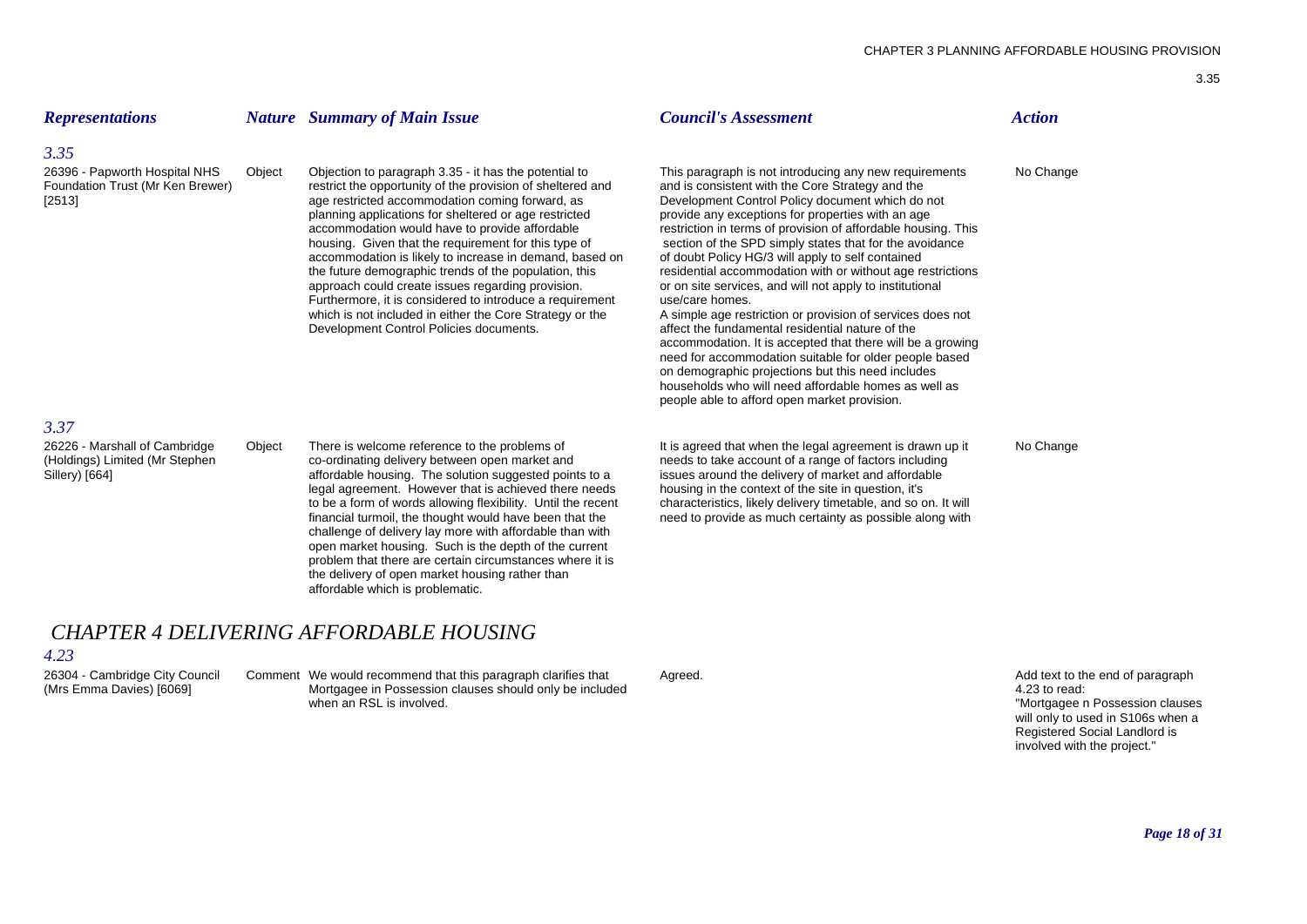Land Values for the Affordable Housing Element

### *Representations Nature Summary of Main Issue Council's Assessment Action*

# *CHAPTER 5 FINANCIAL MATTERS*

### *Land Values for the Affordable Housing Element*

26527 - Gallagher Estates (Mr Object The requirement for free serviced land is inherently The provision of free serviced land is not a requirement No Change<br>Alan Joyner) [1606] Intervention but an expectation based on curr unsound and unlawful as it an unreasonable intervention but an expectation based on current best practice and<br>in normal commercial negotiations between scheme<br>successfully concluded negotiations, particularly in relations promoters and RSL's or other affordable housing to securing grant aid from the Homes and Communities providers. The Council cannot dictate this requirement as Agency.<br>
it is contrary to Circular 05/2005 (Paragraph B35) and to This clause is compatible with PPS3 para 29 in that the it is contrary to Circular 05/2005 (Paragraph B35) and to PPS 3 (Paragraph 29) in that it is overly prescriptive, overall target for affordable housing takes account of the inflexible and does not allow for the most appropriate likely level of developer contribution that can reasonably<br>approach to delivering affordable housing to emerge be secured (bullet point 1). Further, bullet point 5 in approach to delivering affordable housing to emerge be secured (bullet point 1). Further, bullet point 5 in the taking into account the economic viability of each PPS specifically requires the LDF to "Set out the approach specific site. This requirement should therefore be deleted as it is vulnerable to judicial review if adopted. provision of affordable housing."

successfully concluded negotiations, particularly in relation

PPS specifically requires the LDF to "Set out the approach to seeking developer contributions to facilitate the This clause gives effect to that requirement by formalising

 this expectation based on agreements that have already been successfully negotiated and enacted.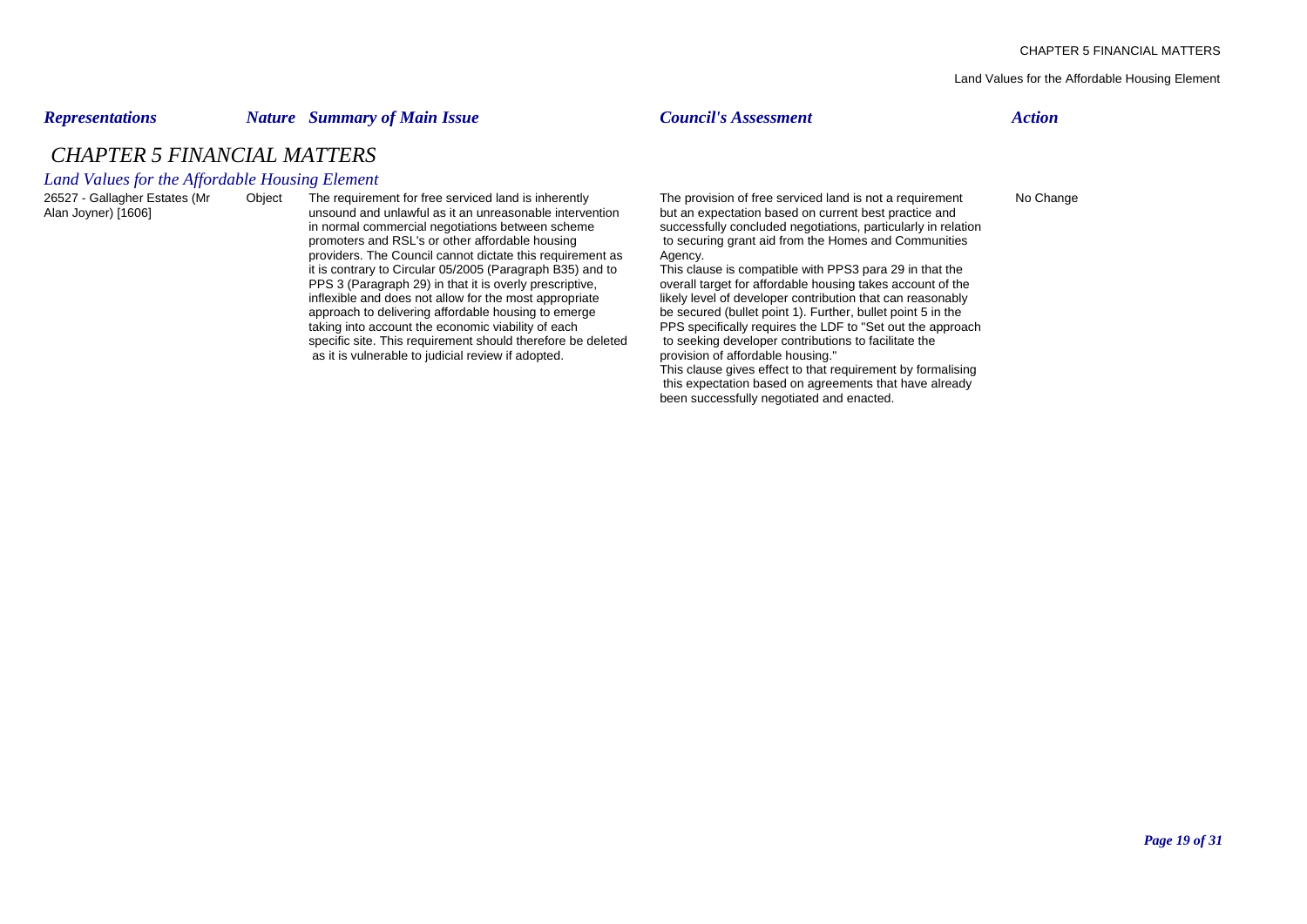### Land Values for the Affordable Housing Element

*Representations Nature Summary of Main Issue Council's Assessment Action*

Alan Joyner) [1606] unreasonable and unjust to require a developer/applicant to paragraphs 5.1 to 5.3 of the SPD, the relevant to pay for the costs of any independent advice needed reference to costs of independent advice needed by the by the council to validate a viability appraisal submitted Council is paragraph 5.8. by the Council to validate a viability appraisal submitted by an applicant. The Council as Local Planning Authority Financial viability is recognised as a specialist area and has a duty to determine planning applications and to bear the Council does not have that specialist expertise the costs of so doing. Costs recovery is already in-house. It is in this context that paragraph 5.8 provides<br>provided for by means of the imposition of planning that where the Council needs independent advice to applications fees. This additional financial requirement validate a viability appraisal the reasonable costs of that has no statutory basis and is unlawful.  $\blacksquare$  validation will be met by the developer/applicant. It is not

26529 - Gallagher Estates (Mr Object Page 23 - Paragraphs 5.1 to 5.3 - It is entirely Although the representation from Gallagher Estates refers No Change

that where the Council needs independent advice to accepted that the recovery of costs is unreasonable and unjust and it is felt that paragraph 5.8 reflects an acknowledgement by the HCA in their Good Practice Note "Investment and planning obligations: responding to the downturn" (paragraph 32) that "it is common practice for developers to fund the cost of independent valuation". There would appear to be no reason why the developer cannot in its appraisal include an estimated figure for the reasonable costs of the Council taking independent advice to validate a viability appraisal. The Council knows of no cases where it has been established that recovery of such fees is unlawful. Developers have not successfully argued that the legal costs of the Councils (either in-house or external) in relation to negotiation of a Planning Agreement should be covered by planning application fees and a Consultant's advice to validate a viability appraisal is considered to be reasonably analogous to legal costs.

This principle applies equally to all applications regardless of the size of the development.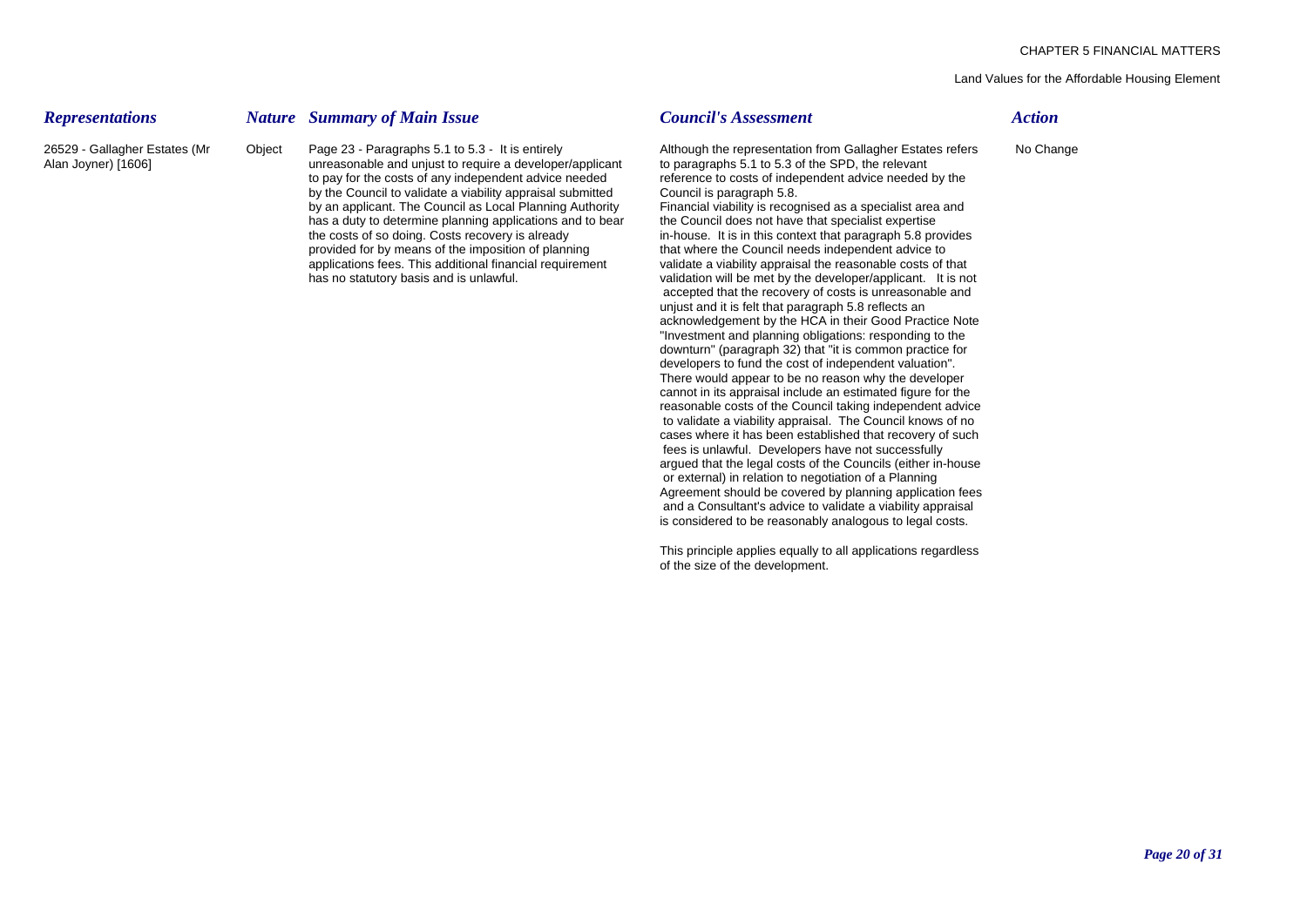| <b>Representations</b>                                                            |         | <b>Nature</b> Summary of Main Issue                                                                                                                                                                                                                                                                                                                                                                                                                                                                                                                                                                                                           | <b>Council's Assessment</b>                                                                                                                                                                                                                                                                                                                                                                                                                                                                                                                                                                                                                                                                                                                                                                                                                                                                                                                                                                                                                                                      | <b>Action</b> |
|-----------------------------------------------------------------------------------|---------|-----------------------------------------------------------------------------------------------------------------------------------------------------------------------------------------------------------------------------------------------------------------------------------------------------------------------------------------------------------------------------------------------------------------------------------------------------------------------------------------------------------------------------------------------------------------------------------------------------------------------------------------------|----------------------------------------------------------------------------------------------------------------------------------------------------------------------------------------------------------------------------------------------------------------------------------------------------------------------------------------------------------------------------------------------------------------------------------------------------------------------------------------------------------------------------------------------------------------------------------------------------------------------------------------------------------------------------------------------------------------------------------------------------------------------------------------------------------------------------------------------------------------------------------------------------------------------------------------------------------------------------------------------------------------------------------------------------------------------------------|---------------|
| 5.4                                                                               |         |                                                                                                                                                                                                                                                                                                                                                                                                                                                                                                                                                                                                                                               |                                                                                                                                                                                                                                                                                                                                                                                                                                                                                                                                                                                                                                                                                                                                                                                                                                                                                                                                                                                                                                                                                  |               |
| 26138 - Great Shelford Parish<br>Council (Mrs Bridget Hodge)<br>[3518]            |         | Comment The calculations involved seem detailed, time consuming<br>and possible expensive. Would there be any scope for<br>district councils to combine resources, as they will be<br>dealing with many of the same developers, to achieve<br>consistent and economic, valuations                                                                                                                                                                                                                                                                                                                                                             | Valuations will clearly vary from site to site dependent on<br>the location of the site, nature of the proposal and range<br>of obligations, however the methodology used to test<br>viability should be consistent across sites.<br>SCDC is currently in the process of seeking to put in<br>place a framework agreement to secure viability expertise<br>for a number of local authorities including Cambridge City<br>Council, Cambridgeshire County Council and<br>Cambridgeshire Horizons, which is intended to result in a<br>more streamlined process for validating viability<br>assessments provided by developers that seek to justify<br>a departure from policy targets such as affordable<br>housing. The cost of any such validation process should<br>be bourn by the development, but is not intended to<br>increase the overall development contribution as it is<br>accepted that the cost of the validation should itself be<br>treated as a further cost affecting viability in the same<br>way as other accepted costs such as, for example, stamp<br>duty. | No Change     |
| 26227 - Marshall of Cambridge<br>(Holdings) Limited (Mr Stephen<br>Sillery) [664] | Object  | This and following paragraphs deal with viability. The<br>document refers earlier to PPS3. Paragraph 29 advises<br>that local planning authorities will need to undertake an<br>informed assessment of the economic viability of any<br>thresholds and proportions of affordable housing<br>proposed, including their likely impact on overall levels of<br>housing delivery and creating mixed communities. There<br>is no evidence of an informed assessment having been<br>undertaken. Such an assessment of the 40% or more<br>proportion needs to be set in circumstances which are<br>current today in relation to housing land values. | The affordable housing target of 40% or more is<br>established in the adopted Development Control Policies<br>DPD. It is for the SPD to supplement the DPD and it<br>cannot review the target, even if the Council accepted that<br>there was a case to do so, which it does not. There<br>remains a high level of housing need in the district, the<br>policy applies to the plan period to 2016, and it includes a<br>viability test to ensure that the level of affordable housing<br>sought is reasonable in the case of a particular<br>development taking account of circumstances at the time<br>of determining a planning application. Paragraph 5.14 also<br>makes clear that the Council will be prepared to review and<br>renegotiate the affordable housing contribution if it<br>considers that the applicant/developer has made a sound<br>case.                                                                                                                                                                                                                   | No Change     |
| 26439 - Cambourne Parish<br>Council (Mr John Vickery) [2376]                      | Support | Chapter 5 should not be amended as it allows the<br>percentage to be reduced if 40% is not financially viable<br>as this allows for the relative priority of other planning<br>considerations and the need to achieve mixed and<br>balanced communities to be taken into account.                                                                                                                                                                                                                                                                                                                                                             | Noted.                                                                                                                                                                                                                                                                                                                                                                                                                                                                                                                                                                                                                                                                                                                                                                                                                                                                                                                                                                                                                                                                           | No Change     |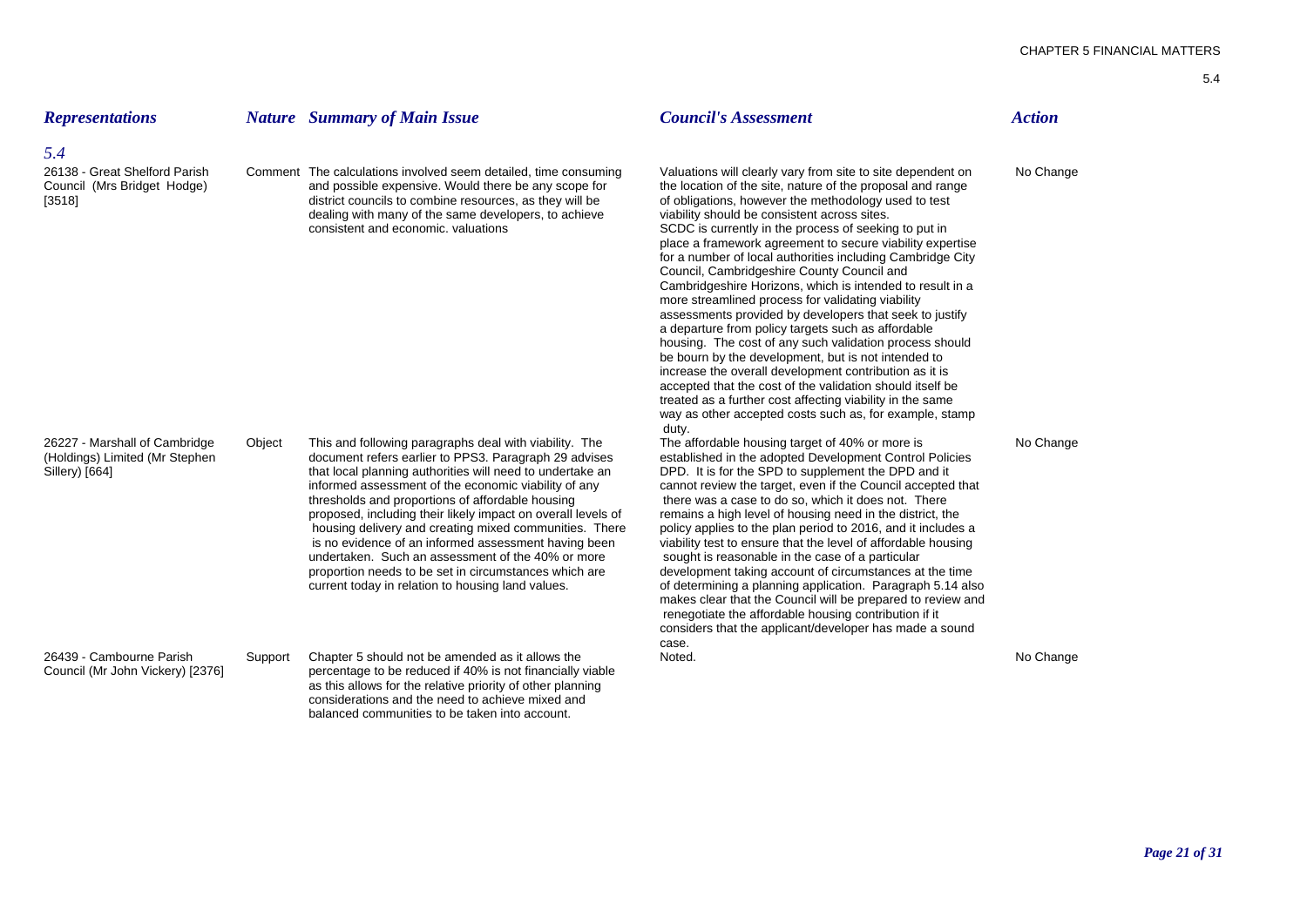| <b>Representations</b>                                                            |        | <b>Nature</b> Summary of Main Issue                                                                                                                                                                                                                                                                                                | <b>Council's Assessment</b>                                                                                                                                                                                                                                                                                                                                                                                                                                                                                                                                                                                                                                                                                                                                                                                                                                                                                                                                                                                                                                                                                                                                                                                                                                                                                                                                                                                                                                                                                                                                                                                                                                                                                                                                                                                            | <b>Action</b> |
|-----------------------------------------------------------------------------------|--------|------------------------------------------------------------------------------------------------------------------------------------------------------------------------------------------------------------------------------------------------------------------------------------------------------------------------------------|------------------------------------------------------------------------------------------------------------------------------------------------------------------------------------------------------------------------------------------------------------------------------------------------------------------------------------------------------------------------------------------------------------------------------------------------------------------------------------------------------------------------------------------------------------------------------------------------------------------------------------------------------------------------------------------------------------------------------------------------------------------------------------------------------------------------------------------------------------------------------------------------------------------------------------------------------------------------------------------------------------------------------------------------------------------------------------------------------------------------------------------------------------------------------------------------------------------------------------------------------------------------------------------------------------------------------------------------------------------------------------------------------------------------------------------------------------------------------------------------------------------------------------------------------------------------------------------------------------------------------------------------------------------------------------------------------------------------------------------------------------------------------------------------------------------------|---------------|
| 5.5                                                                               |        |                                                                                                                                                                                                                                                                                                                                    |                                                                                                                                                                                                                                                                                                                                                                                                                                                                                                                                                                                                                                                                                                                                                                                                                                                                                                                                                                                                                                                                                                                                                                                                                                                                                                                                                                                                                                                                                                                                                                                                                                                                                                                                                                                                                        |               |
| 26528 - Gallagher Estates (Mr<br>Alan Joyner) [1606]                              | Object | Page 23 - Paragraph 5.5 - The statement that 'This will<br>require a full economic appraisal of the costs of<br>development and of returns etc - -" is too prescriptive and<br>should be amended to state " - - The Council will<br>encourage a full economic appraisal etc etc - --"                                              | Paragraph 5.5 confirms that there will be a presumption<br>that the development will include full and appropriate<br>provision for affordable housing unless it is demonstrated<br>that it cannot be provided at a rate of 40% or more of the<br>dwellings in a development. Paragraph 5.5 then goes on to<br>confirm that the onus is on a developer to demonstrate<br>that viability would be jeopardised by this level of<br>provision. If the developer wishes to demonstrate that<br>viability would be jeopardised, a full economic appraisal will                                                                                                                                                                                                                                                                                                                                                                                                                                                                                                                                                                                                                                                                                                                                                                                                                                                                                                                                                                                                                                                                                                                                                                                                                                                               | No Change     |
| 5.8                                                                               |        |                                                                                                                                                                                                                                                                                                                                    |                                                                                                                                                                                                                                                                                                                                                                                                                                                                                                                                                                                                                                                                                                                                                                                                                                                                                                                                                                                                                                                                                                                                                                                                                                                                                                                                                                                                                                                                                                                                                                                                                                                                                                                                                                                                                        |               |
| 26228 - Marshall of Cambridge<br>(Holdings) Limited (Mr Stephen<br>Sillery) [664] | Object | In circumstances where planning application fees for the<br>major urban extensions to Cambridge will be up to<br>£125,000 for outline applications, and £250,000 for each<br>reserved matters application, there is no justification for<br>those applicants to be burdened with costs which are<br>properly borne by the Council. | The costs referred to will generally only arise where a<br>developer argues that viability would be jeopardised by a<br>level of provision of 40% or more as affordable housing.<br>Financial viability is recognised as a specialist area and<br>the Council does not have that specialist expertise<br>in-house. It is in this context that paragraph 5.8 provides<br>that where the Council needs independent advice to<br>validate a viability appraisal that seeks to justify a<br>departure from policy targets such as affordable housing,<br>the reasonable costs of that validation will be met by the<br>developer/applicant. It is not accepted that the recovery<br>of costs is unreasonable and unjust and it is felt that<br>paragraph 5.8 reflects an acknowledgement by the HCA in<br>their Good Practice Note "Investment and planning<br>obligations: responding to the downturn" (paragraph 32) that<br>"it is common practice for developers to fund the cost of<br>independent valuation". There would appear to be no<br>reason why the developer cannot in its appraisal include an<br>estimated figure for the reasonable costs of the Council<br>taking independent advice to validate a viability appraisal.<br>The Council knows of no cases where it has been<br>established that recovery of such fees is unlawful.<br>Developers have not successfully argued that the legal<br>costs of the Council (either in-house or external) in relation<br>to negotiation of a Planning Agreement should be covered<br>by planning application fees and a Consultant's advice to<br>the Council to validate a viability appraisal is considered<br>to be reasonably analogous to legal costs.<br>This principle applies equally to all applications regardless<br>of the size of the development. | No Change     |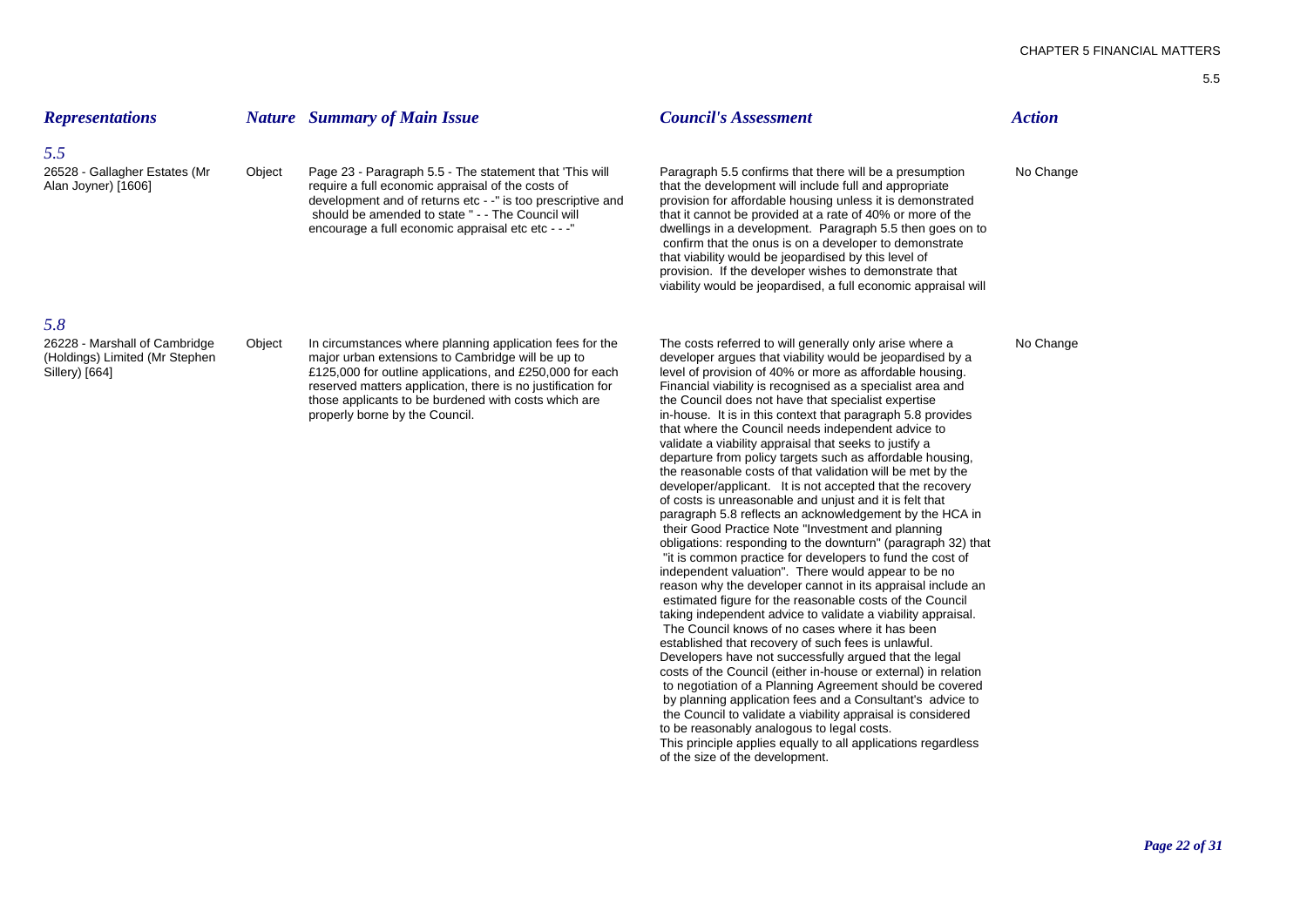| <b>Representations</b>                                                            |        | <b>Nature</b> Summary of Main Issue                                                                                                                                                                                                                                                                                                                                                                                                    | <b>Council's Assessment</b>                                                                                                                                                                                                                                                                                                                       | <b>Action</b>                                                                                                                                                                                                    |
|-----------------------------------------------------------------------------------|--------|----------------------------------------------------------------------------------------------------------------------------------------------------------------------------------------------------------------------------------------------------------------------------------------------------------------------------------------------------------------------------------------------------------------------------------------|---------------------------------------------------------------------------------------------------------------------------------------------------------------------------------------------------------------------------------------------------------------------------------------------------------------------------------------------------|------------------------------------------------------------------------------------------------------------------------------------------------------------------------------------------------------------------|
| 5.9<br>26305 - Cambridge City Council<br>(Mrs Emma Davies) [6069]                 |        | Comment While this paragraph is consistent with the City Council's<br>Affordable Housing SPD, of particular importance in<br>relation to the reference to the valuation of the site being<br>of its existing use and not its hope value, there are some<br>concerns with the wording "the profit margin required by<br>the developer". It is not always appropriate to accept the<br>developer's profit margin in viability modelling. | The phrase used in the draft SPD is the same as that used<br>in the Cambridge City Affordable Housing SPD at<br>paragraph 42. However, it is agreed that the SPD would<br>be better with an alternative wording, allowing for a<br>reasonable profit for the developer, which may or may not<br>be the level of profit that they seek.            | Revise paragraph 5.9 first<br>sentence to read:<br>"including required contributions<br>to local services and<br>infrastructure, the provision of<br>affordable housing and a<br>reasonable profit margin to the |
| 26230 - Marshall of Cambridge<br>(Holdings) Limited (Mr Stephen<br>Sillery) [664] | Object | The reference to reasonable costs should include<br>business relocation costs.                                                                                                                                                                                                                                                                                                                                                         | The Cambridge East Area Acton Plan makes clear at<br>paragraph D4.13 that South Cambridgeshire and<br>Cambridge City Councils are mindful of the significant<br>infrastructure requirements of building a new urban quarter<br>and of the need to relocate Cambridge Airport and some<br>businesses to facilitate redevelopment. There is no need | No Change                                                                                                                                                                                                        |

to repeat this in the district wide SPD.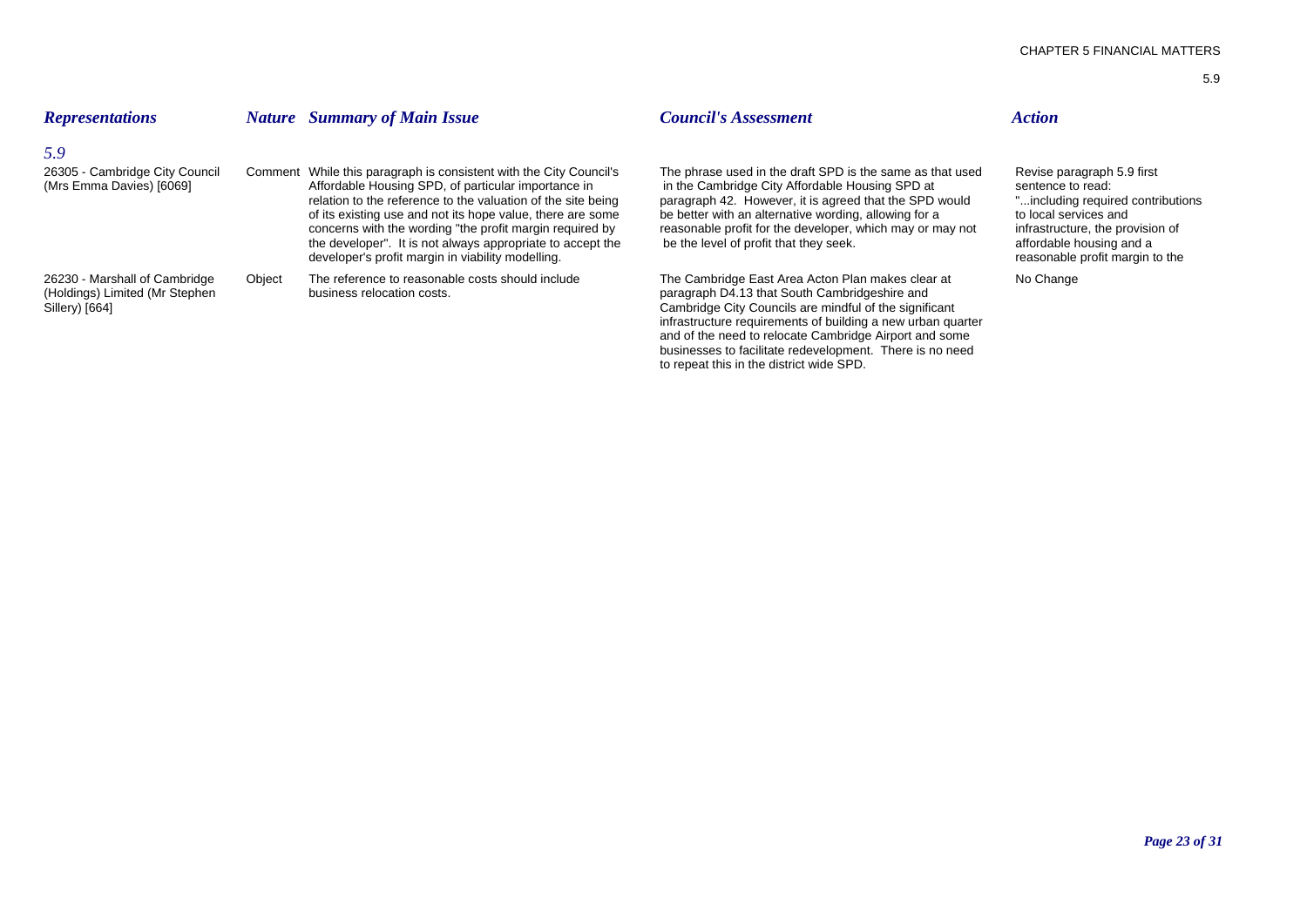*Representations Nature Summary of Main Issue Council's Assessment Action*

Alan Joyner) [1606] value basis' is entirely unclear and is not defined in the is established practice. The Inspectors' Report into the Glossary: Residual Land Value glossary at the end of the document. It is completely endled be provelopment Control Policies DPD specifically identified - The residual valuation is the proversidual valuation is the site once the cost of the site once th acquisition) costs in a viability appraisal and this issue as a vehicle for making viability assessments more "open the development and the was a matter for closing submissions by Robin Purchas and objective." They noted - "Such models should enable developers return for risk and QC at the recent planning appeal by Countryside sensible variations around the 40% to be negotiated on an profit have been subtracted from Properties for the Clay Farm and Glebe Farm sites at objective basis, thus making t Cambridge within Cambridge City Council's administrative achieving the optimum level of affordable housing other words, the residual land area. The whole of paragraph 5.9 should either be deleted provision. (para 7.7) value is the amount the developer

26530 - Gallagher Estates (Mr Object Page 24 - Paragraph 5.9 - Use of the term 'residual land The use of Residual Land Value models as appraisal tools ADD the following definition to the the Grimley model used by the Housing Corporation/HCA objective basis, thus making the policy a positive tool for achieving the optimum level of affordable housing

> or amended to take these points on board. Residual land value is defined as - "The residual valuation should bid/pay for the land. is the value of the site once the cost of the development and the developer's return for risk and profit have been subtracted from the value of the development. In other words, the residual land value is the amount the developer should bid/pay for the land." Also - "If the site is allocated in the LDF this residual site value should then be compared with the market value of development land in the local area. If the residual land value is below the market value then the developer may well consider that the scheme is unviable" (page 28 of the HCA's Economic Appraisal Tool - User Manual:

http://www.homesandcommunities.co.uk/public/documents/ HCA Economic Appraisal Tool User Manual v2.0.pdf Viability is therefore firstly tested against local market values. The reason existing or last use value is also considered is to ensure that sites with alternative uses are properly assessed for viability and not unreasonably burdened with requirements that are not viable. As the HCA appraisal states - "For brownfield sites, it is also critical to compare the residual land value to the existing use value of the site, particularly if there are physically sound and occupiable buildings. If the residual land value is lower than the existing use value then the development would not be considered to be viable and may not proceed."(page 28). This approach is the same as that adopted by Cambridge City Council Affordable Housing SPD and therefore there is no conflict on sites which straddle their boundaries with SCDC. Draft para 5.9 does not state that purchase price will be disregarded but that the appraisal should include a valuation based on existing or last use value taking into account all reasonable costs. The purchase price will be a factor providing that it corresponds to market value for development land. Although Residual Land Value is a term in common usage in relation to these matters it is accepted that a definition could usefully be added to the glossary and the explanation contained in the Homes and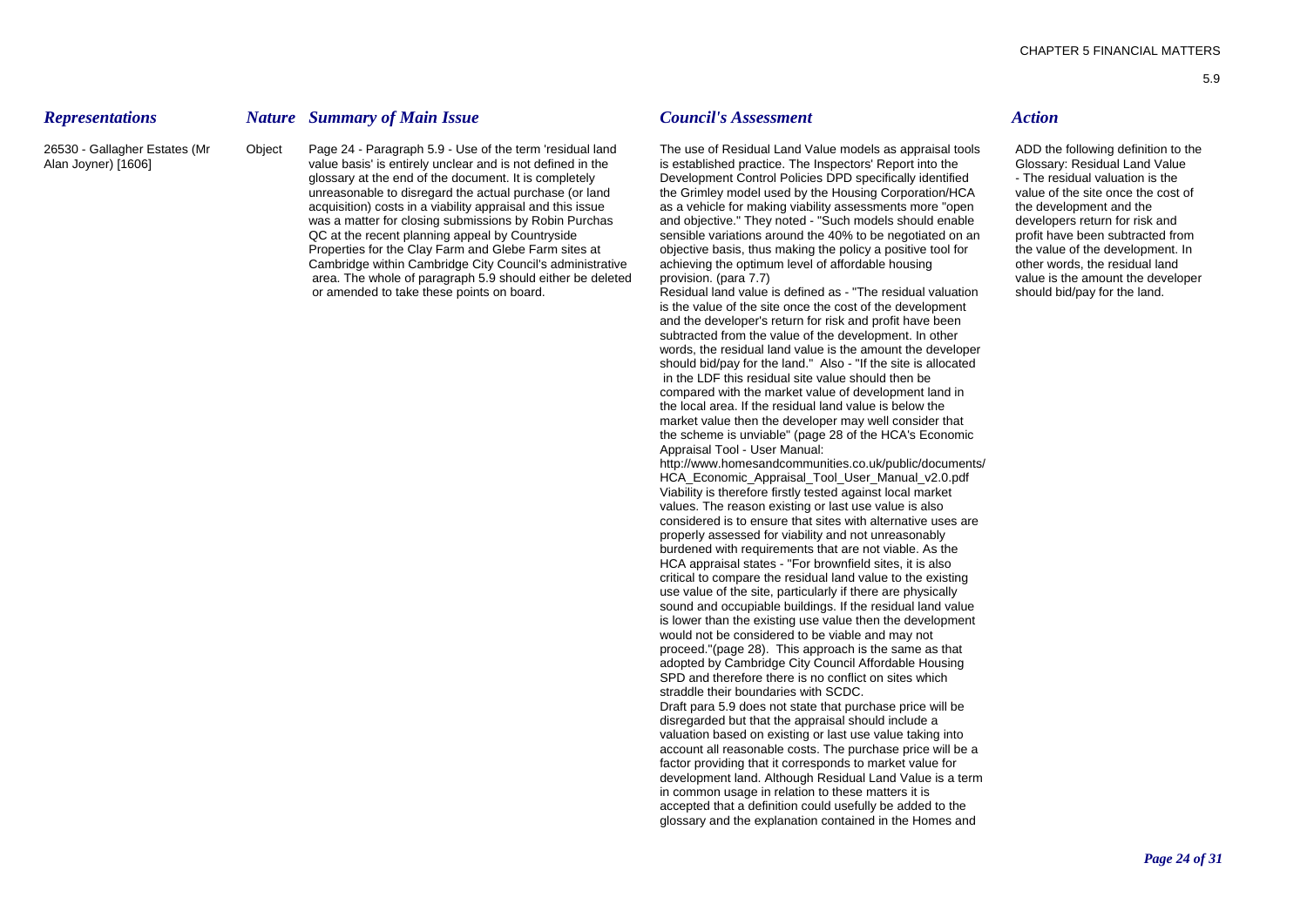| <b>Representations</b>                     |        | <b>Nature</b> Summary of Main Issue                                                                                                                                                                                                                                                                                                                                                                                                                 | <b>Council's Assessment</b>                                                                                                                                                                                                                                                                                                                                                                                                                                                                                                                                                                                                                                                                                                                                                                                                                                                                                                                                                                                                                                                                                                                                                                                                                                                                                                                                                                                                                                                                                                                                                                                                                                                                                                                                                                                                                                                                                                                                                                                                                                                                                                                                                                                       | <b>Action</b> |
|--------------------------------------------|--------|-----------------------------------------------------------------------------------------------------------------------------------------------------------------------------------------------------------------------------------------------------------------------------------------------------------------------------------------------------------------------------------------------------------------------------------------------------|-------------------------------------------------------------------------------------------------------------------------------------------------------------------------------------------------------------------------------------------------------------------------------------------------------------------------------------------------------------------------------------------------------------------------------------------------------------------------------------------------------------------------------------------------------------------------------------------------------------------------------------------------------------------------------------------------------------------------------------------------------------------------------------------------------------------------------------------------------------------------------------------------------------------------------------------------------------------------------------------------------------------------------------------------------------------------------------------------------------------------------------------------------------------------------------------------------------------------------------------------------------------------------------------------------------------------------------------------------------------------------------------------------------------------------------------------------------------------------------------------------------------------------------------------------------------------------------------------------------------------------------------------------------------------------------------------------------------------------------------------------------------------------------------------------------------------------------------------------------------------------------------------------------------------------------------------------------------------------------------------------------------------------------------------------------------------------------------------------------------------------------------------------------------------------------------------------------------|---------------|
|                                            |        |                                                                                                                                                                                                                                                                                                                                                                                                                                                     | Communities Agency Economic Appraisal Tool User<br>Manual (page 28) is proposed.                                                                                                                                                                                                                                                                                                                                                                                                                                                                                                                                                                                                                                                                                                                                                                                                                                                                                                                                                                                                                                                                                                                                                                                                                                                                                                                                                                                                                                                                                                                                                                                                                                                                                                                                                                                                                                                                                                                                                                                                                                                                                                                                  |               |
| 26440 - MCA Developments<br>Limited [3652] | Object | Financial appraisals to evaluate the viability of<br>development proposals should not be based on<br>existing or last use land values, rather the actual<br>purchase price paid. Should a policy of assuming only<br>existing use value be adopted, such a provision would<br>fatally disincentivise landowners and developers from<br>being able to develop in South Cambs for residential<br>purposes as there would be no economic incentive for | The use of Residual Land Value models as appraisal tools<br>is established practice. The Inspectors' Report into the<br>Development Control Policies DPD specifically identified<br>the Grimley model used by the Housing Corporation/HCA<br>as a vehicle for making viability assessments more "open"<br>and objective". They noted - "Such models should enable<br>sensible variations around the 40% to be negotiated on an<br>objective basis, thus making the policy a positive tool for<br>achieving the optimum level of affordable housing<br>provision (para 7.7).<br>Residual land value is defined as - "The residual valuation"<br>is the value of the site once the cost of the development<br>and the developer's return for risk and profit have been<br>subtracted from the value of the development. In other<br>words, the residual land value is the amount the developer<br>should bid/pay for the land." Also - "If the site is allocated<br>in the LDF this residual site value should then be<br>compared with the market value of development land in<br>the local area. If the residual land value is below the<br>market value then the developer may well consider that<br>the scheme is unviable."(page 28)<br>http://www.homesandcommunities.co.uk/public/documents/<br>HCA_Economic_Appraisal_Tool_User_Manual_v2.0.pdf<br>Viability is therefore firstly tested against local market<br>values. The reason existing or last use value is also<br>considered is to ensure that sites with alternative uses are<br>properly assessed for viability and not unreasonably<br>burdened with requirements that are not viable. As the<br>HCA appraisal states - "For brownfield sites, it is also<br>critical to compare the residual land value to the existing<br>use value of the site, particularly if there are physically<br>sound and occupiable buildings. If the residual land value<br>is lower than the existing use value then the development<br>would not be considered to be viable and may not<br>proceed."(page 28). This approach is the same as that<br>adopted by Cambridge City Council Affordable Housing<br>SPD and therefore there is no conflict on sites which | No Change     |

straddle their boundaries with SCDC.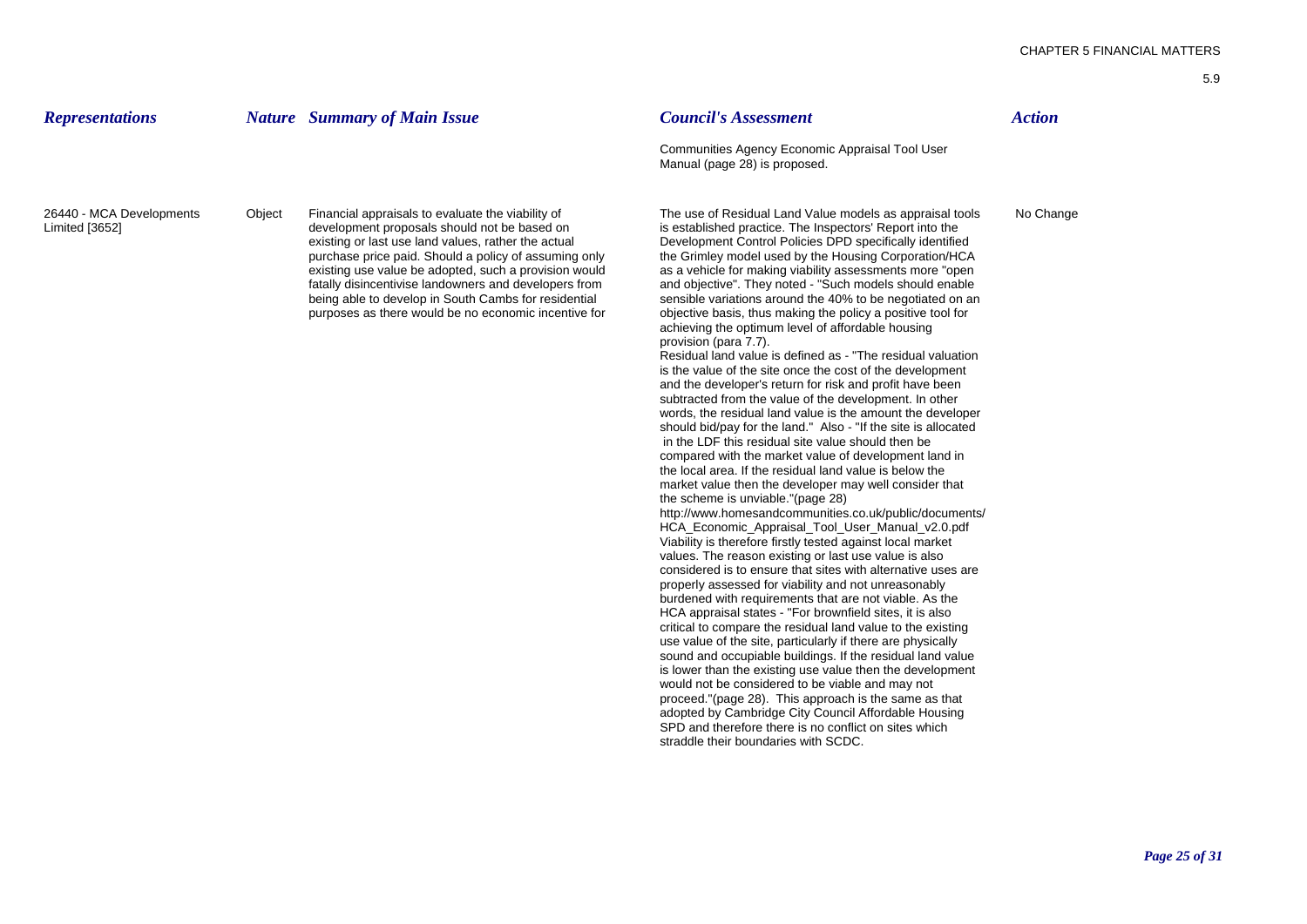| <b>Representations</b>                                             | <b>Nature</b> Summary of Main Issue                                                                                                                                                                                                                                                                        | <b>Council's Assessment</b>                                                                                                                                                                                                                                                                                                                                                                                                                                                                                                                                                                                                                                                                                                                                                                                                                                                   | <b>Action</b> |
|--------------------------------------------------------------------|------------------------------------------------------------------------------------------------------------------------------------------------------------------------------------------------------------------------------------------------------------------------------------------------------------|-------------------------------------------------------------------------------------------------------------------------------------------------------------------------------------------------------------------------------------------------------------------------------------------------------------------------------------------------------------------------------------------------------------------------------------------------------------------------------------------------------------------------------------------------------------------------------------------------------------------------------------------------------------------------------------------------------------------------------------------------------------------------------------------------------------------------------------------------------------------------------|---------------|
| 5.11<br>26306 - Cambridge City Council<br>(Mrs Emma Davies) [6069] | Comment Reference should be made to seeking external funding in<br>advance of considering varying the mix and tenure.                                                                                                                                                                                      | Whilst it is accepted that external funding will be a<br>consideration in judging financial viability, the reference to<br>"seeking" external funding in advance is potentially<br>confusing. The most common source of external funding<br>is the Homes and Communities Agency and recent<br>experience suggests that the timing and methods of<br>accessing their funding cannot be easily predicted. The<br>Councils clear intention in conducting any negotiation is<br>that all aspects of financial viability are considered and a<br>balanced view of the availability of external funds are part<br>of this equation whether or not a formal "bid" has been<br>made, or is possible, for funds at the time of negotiation.<br>Policy HG/3 para 4 identifies the availability of subsidy as<br>a factor in the determination of the mix of tenures and<br>house sizes. | No Change     |
| 5.12                                                               |                                                                                                                                                                                                                                                                                                            |                                                                                                                                                                                                                                                                                                                                                                                                                                                                                                                                                                                                                                                                                                                                                                                                                                                                               |               |
| 26307 - Cambridge City Council<br>(Mrs Emma Davies) [6069]         | Comment We have concerns that the wording of this paragraph<br>could be seen to be too prescriptive. If it is accepted<br>that 40% affordable housing is not viable at the time of<br>determining the application, there may be other ways to<br>ensure that this does not apply to the whole development. | This mechanism allows the Council the flexibility to review<br>the initial percentage of affordable housing specified in a<br>S106 Agreement in the case of development built out over<br>a lengthy period, particularly the major developments and<br>developments coming forward in times of difficult market<br>conditions. This allows for changes/increases in grant that<br>may be forthcoming from the HCA or even<br>Cambridgeshire Horizons. It is considered to be a<br>reasonable and appropriate approach to dealing with<br>changes in market conditions, which can be particularly<br>important in the context of major developments that will be<br>built over a long period of time during which it can be<br>expected that will be fluctuations in market conditions.<br>See also response to 26237.                                                         | No Change     |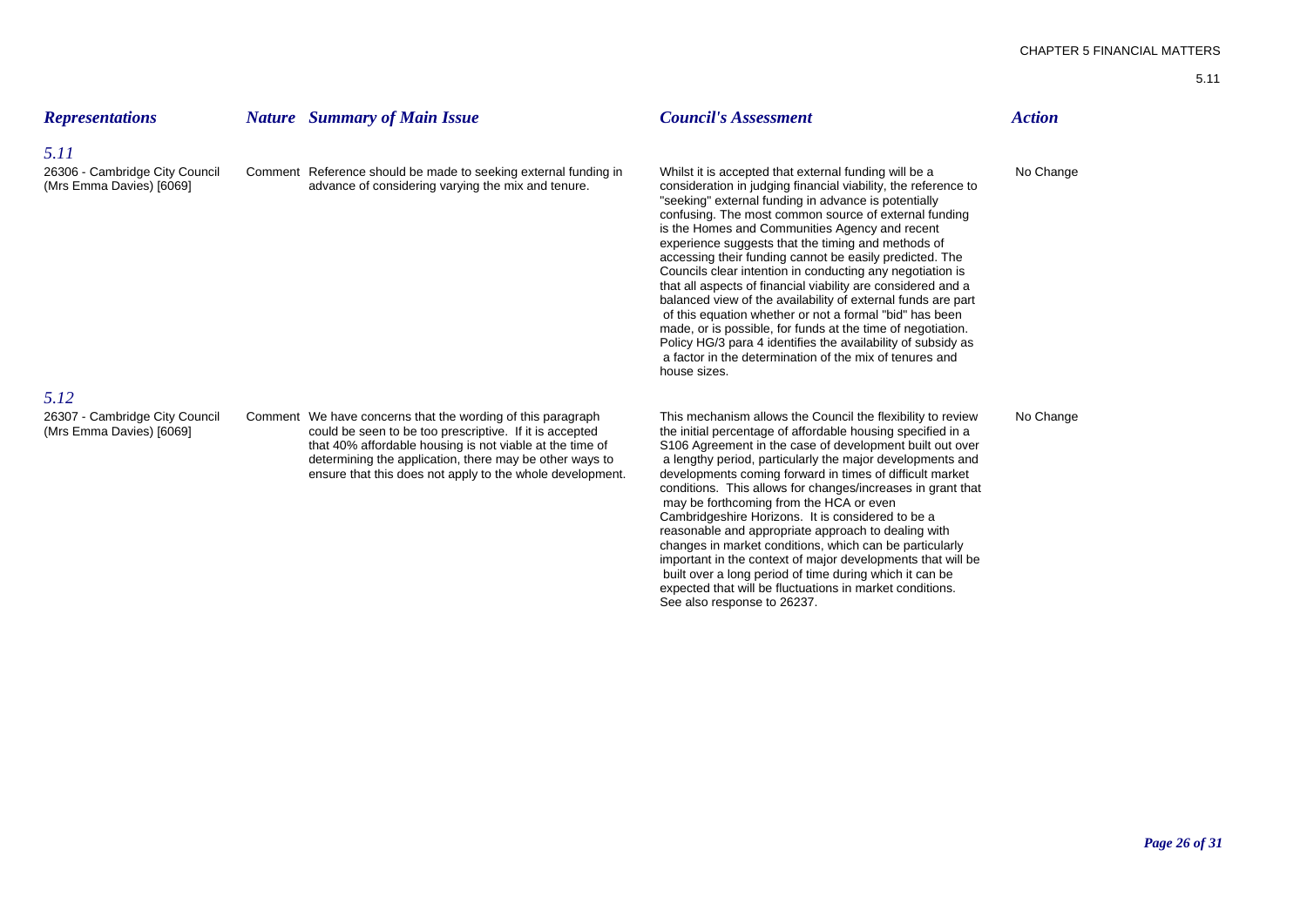### *Representations Nature Summary of Main Issue Council's Assessment Action*

26531 - Gallagher Estates (Mr Object A requirement for continuous 3 year reviews of Although it is suggested that "a requirement for continuous No Action Alan Joyner) [1606] **affordable housing provision for major developments is** 3 year reviews of affordable housing provision for major completely unworkable as the degree of uncertainty and developments is completely unworkable as the degree of<br>
risk created to the viability of a scheme will seriously uncertainty and risk created to the viability of a sch impede the ability to fund the cost of the strategic will seriously impede the ability to fund the cost of the infrastructure necessary for the commencement of strategic infrastructure necessary for commencement of development. This represents the introduction of new development " the Respondent's comments omit to point policy and is outside the proper scope of an SPD which is out that paragraph 5.12 only deals with circumstances policy and is outside the proper scope of an SPD which is restricted to provide greater detail on the policies in where an initial percentage of less than 40% (affordable DPD's. The review requirement, if adopted, would inhibit housing) is agreed. In these circumstances for the the delivery of both market and affordable housing majority of sites where financial viability is not an issue in<br>
relation to the provision of 40% affordable housing there

uncertainty and risk created to the viability of a scheme relation to the provision of 40% affordable housing there will be no issue for the purposes of impeding the ability to fund the cost of the strategic infrastructure necessary for the commencement of development.

In those cases where the initial appraisal shows that 40% affordable is not viable then it is not unreasonable that there should be review periods such that if the market improves and the balance of the land to be developed at the time of the review is more viable (i.e. such that a higher percentage of affordable housing can then be justified) a higher percentage is then provided (including provision to cover a shortfall of less than 40% on an earlier part of the development) The critical point , however, is that the percentage on review will not go above a 40% threshold, irrespective of any earlier shortfall, unless the viability is such that the increase can be fully justified.

It is felt that paragraphs 5.13 and 5.14 are reasonable and recognise that circumstances can deteriorate as well as improve. For example it identifies a scenario where planning permission was granted for a particular proportion of affordable housing on the assumption that Social Housing Grant would be available but that by the time the development commences this proves not to be available.

Similarly paragraph 5.14 provides that where evidence of exceptional circumstances is provided that threaten the delivery of the scheme, the Council will consider negotiation for the provision of a lower proportion of affordable homes or for a number of built units with no additional public subsidy as the affordable housing contribution. But again recognising that circumstances may improve, it provides that if there is agreement for example as to the initial provision of a lower proportion of affordable homes, the S.106 Agreement would include provision for further reviews every 3 years where the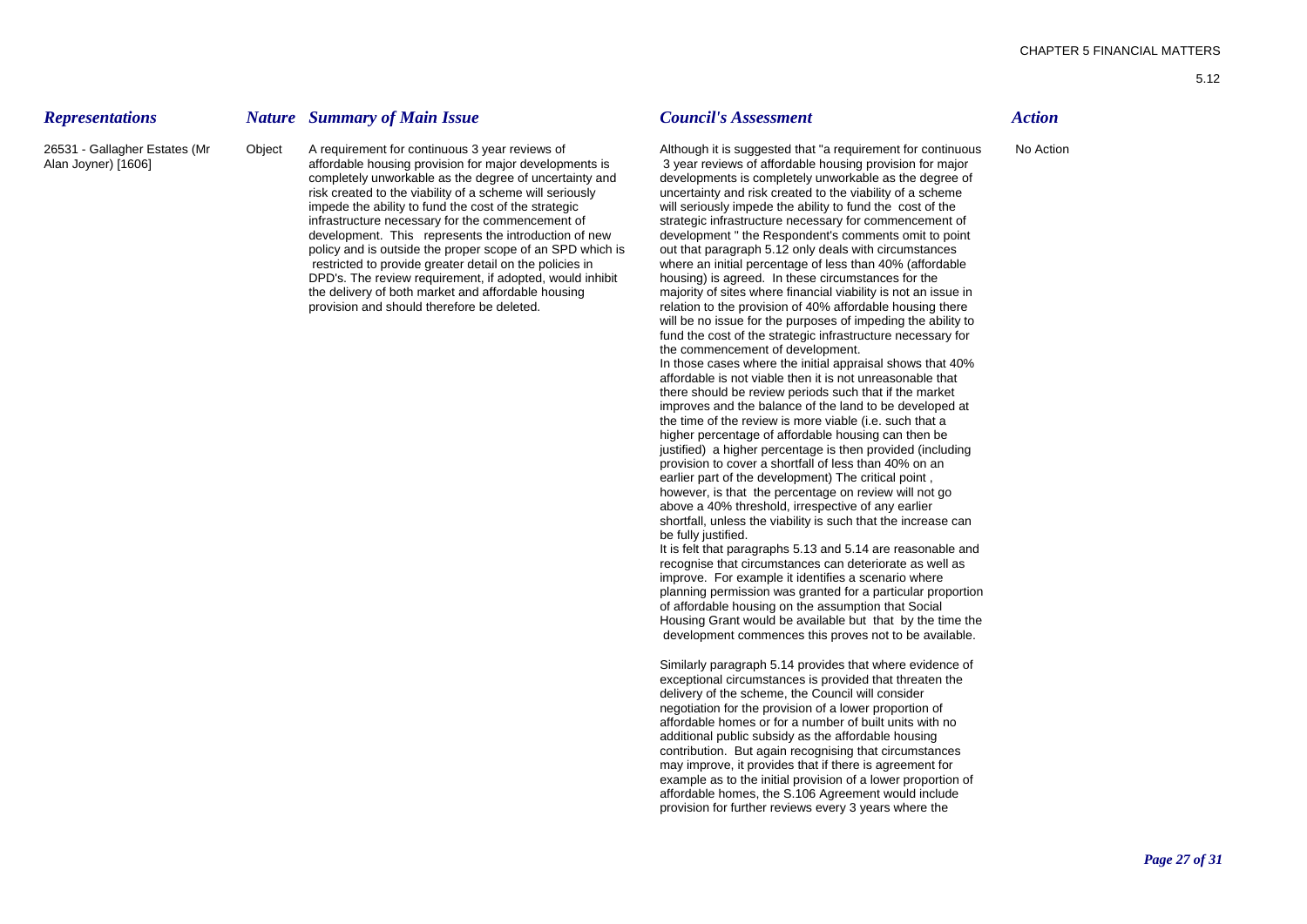### *Representations Nature Summary of Main Issue Council's Assessment Action*

(Holdings) Limited (Mr Stephen review mechanism for Section 106 agreements. This will introduce a three-yearly review mechanism for Section 5.14 to read: Sillery) [664] Sillery) [664] generate substantial problems in securing development 106 Agreements, the Respondent omits to point out that "Where evidence of exceptional finance for maior sites. Lenders will need to fully understand the value of the asset into which they will be initial percentage of less than 40% (affordable housing) is threaten the delivery of the investing over a period. The percentage of affordable agreed. For the majority of sites where financial viability scheme, the Council will consider housing is a principal determinant of value. A is not an issue in relation to the provision of 40% negotiating a different tenure mix three-yearly review will bring much uncertainty to the affordable housing, there will be no necessity of three or for the provision of a lower possible investment, hampering delivery. The problem vearly review and therefore there will not be an issue proportion of affordable homes or can be overcome by an indication that any review will be affecting for the purposes of securing development for  $\ldots$ " downwards only in relation to the proportion of affordable finance being secured for major sites. housing. In those cases where the initial appraisal shows that 40%

26237 - Marshall of Cambridge Object Paragraphs 5.12, 5.13 and 5.14 introduce a three-yearly Although it is suggested that paragraphs 5.12, 5.13 and 5.4 Revise 2nd sentence of paragraph paragraph 5.12 only deals with circumstances where an

> affordable is not viable then it is not unreasonable that there should be review periods such that if the market improves and the balance of the land to be developed at the time of the review is more viable (i.e. such that a higher percentage of affordable housing can then be justified), a higher percentage is then provided (including provision to cover a shortfall of less than 40% on an earlier part of the development). The critical point, however, is that the percentage on review will not go above a 40% threshold, irrespective of any earlier shortfall, unless the viability is such that the increase can be fully justified, in which case development finance will not be adversely affected on the basis that if viability does not justify 40% or more affordable housing, it will not be required, and indeed the review could suggest a lower figure.

It is felt that paragraphs 5.13 and 5.14 are reasonable and recognise that circumstances can deteriorate as well as improve. For example, it identifies a scenario where planning permission was granted for a particular proportion of affordable housing on the assumption that Social Housing Grant would be available but that by the time the development commences this proves not to be available.

Similarly paragraph 5.14 provides that where evidence of exceptional circumstances is provided that threaten the delivery of the scheme, the Council will consider negotiation for the provision of a lower proportion of affordable homes or for a number of built units with no additional public subsidy as the affordable housing contribution. The Council's normal practice is to also consider the potential to amend the tenure mix to assist viability and this should be added to paragraph 5.14. But again recognising that circumstances may improve, it provides that if there is agreement for example as to the initial provision of a lower proportion of affordable homes,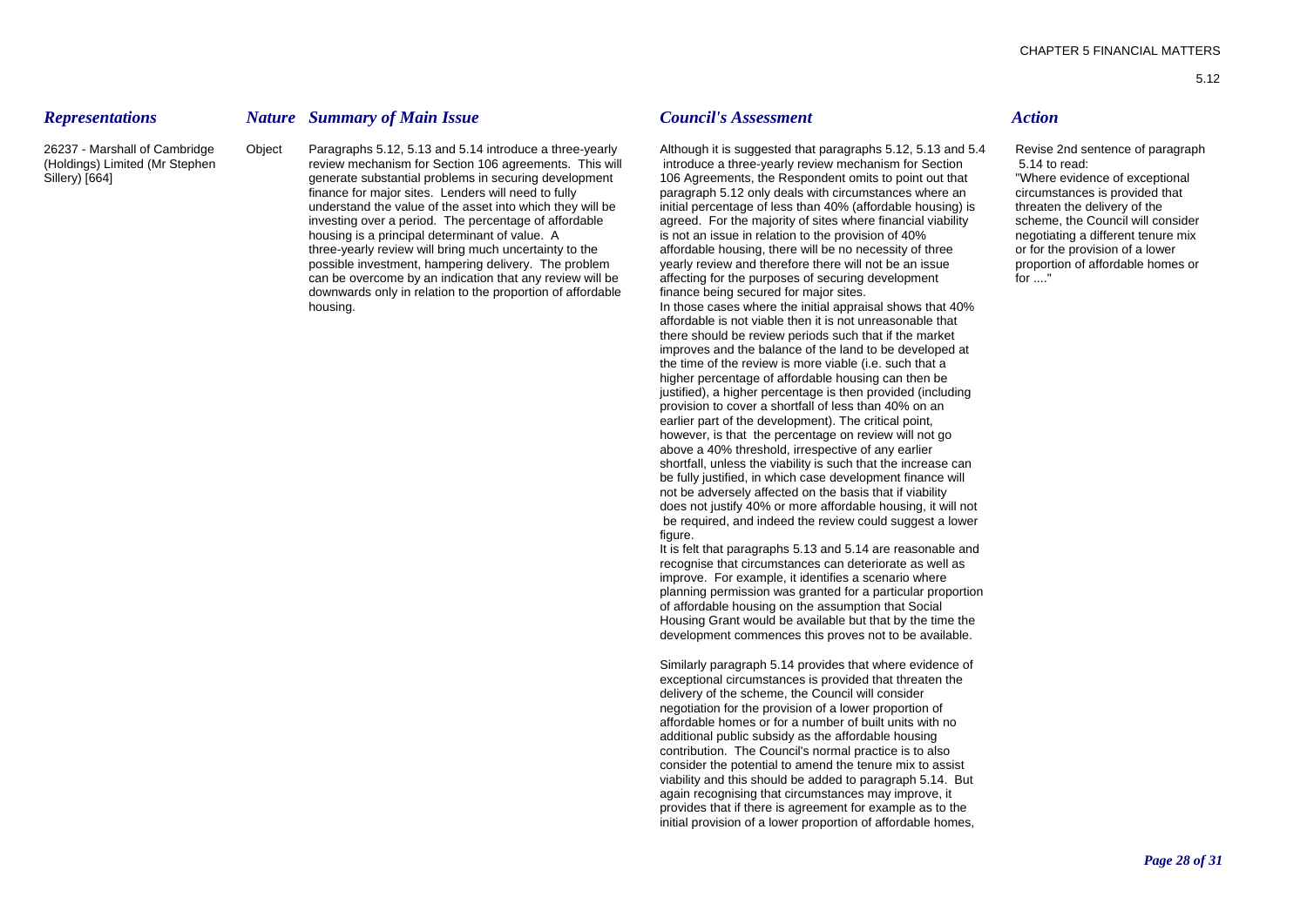| <b>Representations</b>                                     |        | <b>Nature</b> Summary of Main Issue                                                                                                                                                                                                                                                                                             | <b>Council's Assessment</b>                                                                                                                                                                                                                                                                                                                                                                                                                                                                                                                                                                                                                                                                                                                                                                                                                                                                                                                                                                      | <b>Action</b> |
|------------------------------------------------------------|--------|---------------------------------------------------------------------------------------------------------------------------------------------------------------------------------------------------------------------------------------------------------------------------------------------------------------------------------|--------------------------------------------------------------------------------------------------------------------------------------------------------------------------------------------------------------------------------------------------------------------------------------------------------------------------------------------------------------------------------------------------------------------------------------------------------------------------------------------------------------------------------------------------------------------------------------------------------------------------------------------------------------------------------------------------------------------------------------------------------------------------------------------------------------------------------------------------------------------------------------------------------------------------------------------------------------------------------------------------|---------------|
|                                                            |        |                                                                                                                                                                                                                                                                                                                                 | the S.106 Agreement would include provision for further<br>reviews every 3 years where the development is not<br>completed within a 3 year period.                                                                                                                                                                                                                                                                                                                                                                                                                                                                                                                                                                                                                                                                                                                                                                                                                                               |               |
| 5.23                                                       |        |                                                                                                                                                                                                                                                                                                                                 |                                                                                                                                                                                                                                                                                                                                                                                                                                                                                                                                                                                                                                                                                                                                                                                                                                                                                                                                                                                                  |               |
| 26533 - Gallagher Estates (Mr<br>Alan Joyner) [1606]       | Object | Page 27 - Paragraphs 5.23 to 5.26 - The references to<br>'free serviced land' and the cost of independent valuation<br>advice being paid for by the developer/land<br>owner/applicant should be deleted (See separate response<br>to Page 23 - Paragraphs 5.1 to 5.3 and Page 23 -<br>Paragraphs 5.1 to 5.3 for justification). | The issue of the developer funding independent valuation<br>advice is addressed in response to the objector's separate<br>representation 26529.<br>The provision of free serviced land is not a requirement<br>but an expectation based on current best practice and<br>successfully concluded negotiations, particularly in relation<br>to securing grant aid from the Homes and Communities<br>Agency.<br>This clause is compatible with PPS3 para 29 in that the<br>overall target for affordable housing takes account of the<br>likely level of developer contribution that can reasonably<br>be secured (bullet point 1). Further, bullet point 5 in the<br>PPS specifically requires the LDF to "Set out the approach"<br>to seeking developer contributions to facilitate the<br>provision of affordable housing."<br>This clause gives effect to that requirement by formalising<br>this expectation based on agreements that have already<br>been successfully negotiated and enacted. | No Change     |
| 5.29                                                       |        |                                                                                                                                                                                                                                                                                                                                 |                                                                                                                                                                                                                                                                                                                                                                                                                                                                                                                                                                                                                                                                                                                                                                                                                                                                                                                                                                                                  |               |
| 26516 - Cambridgeshire County<br>Council (Mrs Wendy Hague) |        | Comment It is considered that a reference to national indicators<br>may be helpful in providing context.<br>The model S'106 template whilst helpful should be<br>sufficiently robust to withstand changing circumstances.<br>It may be appropriate to indicate other stakeholders as                                            | Noted. It is agreed that Section 106 agreements need to<br>reflect changing circumstances in appropriate<br>circumstances and will be negotiated accordingly.                                                                                                                                                                                                                                                                                                                                                                                                                                                                                                                                                                                                                                                                                                                                                                                                                                    | No Change     |

other parties, particularly given the established joint

Likewise it is expected that contributions to services and infrastructure may be made via other mechanisms in the

working on fringe sites.

near future.

*Page 29 of 31*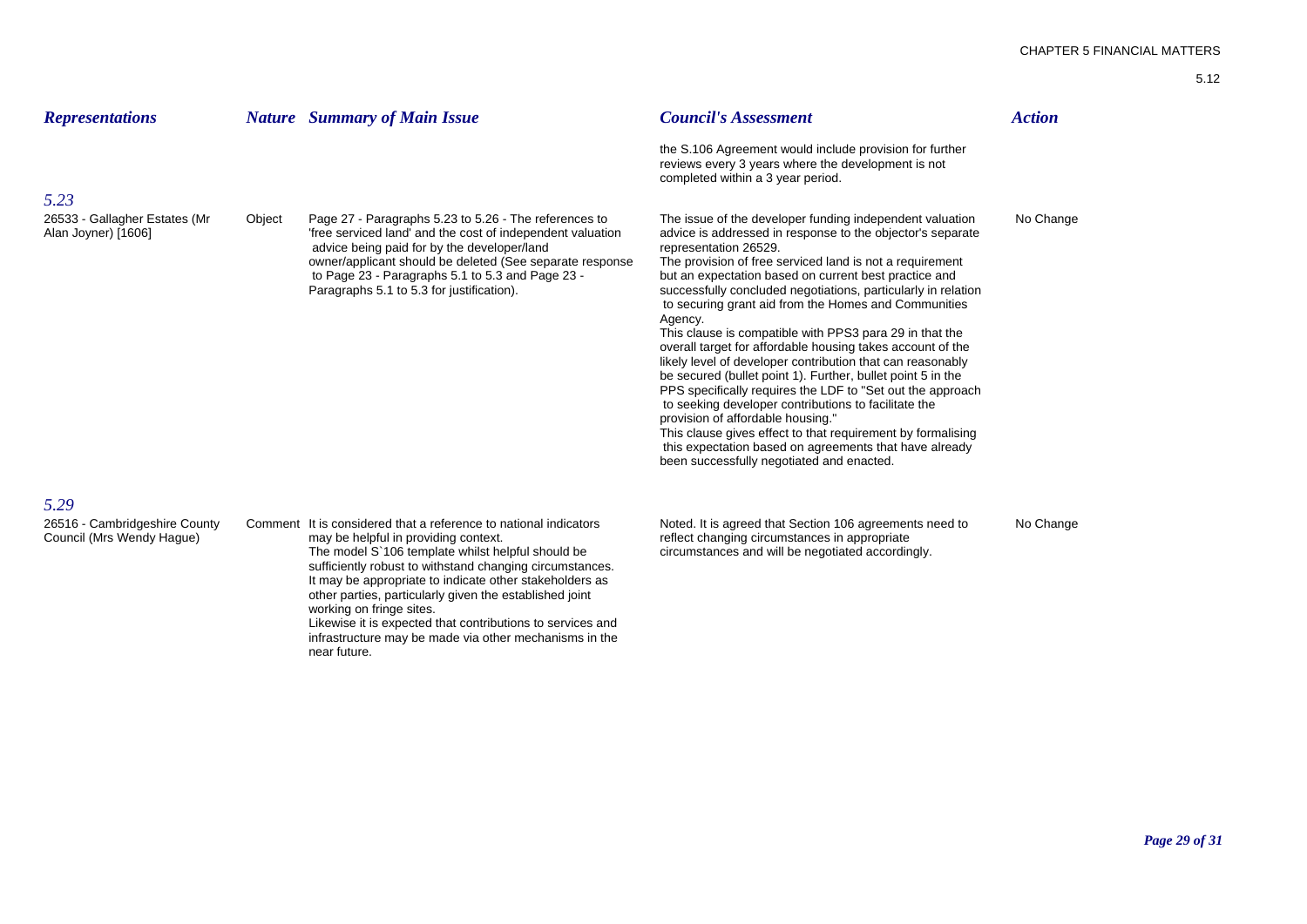### *Representations Nature Summary of Main Issue Council's Assessment Action*

# *CHAPTER 6 RURAL EXCEPTION SITES*

### *6.1*

Cambridgeshire District Council is under pressure and meeting to which all parishes have been invited to attend<br>direction from Central Government areas such as and the first meeting was held in January 2010. The exception sites but feels that SCDC could be purpose of the group is to scrutinise the working of the constructive in its methods and include Parish Councils inthese areas more as happened in the past. the Development Control Policies DPD. This is an

Every opportunity must be taken by South maximise delivery of exception sites.<br>
Cambridgeshire District Council to ensure that Parish The Strategy and Development and E Council's are fully involved in every step of the process.

26441 - Eltisley Parish Council Comment Eltisley Parish Council appreciates that South SCDC has established an Exception Site Parish Review No Change<br>(Mrs Gail Stoehr) [1147] Cambridgeshire District Council is under pressu and the first meeting was held in January 2010. The exception sites policy as contained within policy HG/5 of opportunity to work with parish councils and to help them The Strategy and Development and Enabling Team does work with parish councils throughout the inception of exception sites. Usually this is a joint partnership between the PC, SCDC, RSL and Cambs ACRE.

# *6.7*

26313 - Cottenham Parish

Comment Notwithstanding its support for an excellent document this The SPD's approach is to provide for exceptions sites Add the following to the end of the Council (Mrs Julie Groves) [692] Council nevertheless feels that the conditions described within and adjoining villages. This is consistent with Policy second sentence of paragraph Government's Planning Policy Guidance Note 3: Housing requires an exception site to adjoin a village, be well<br>Update, unnecessarily oppressive.<br>
Update, unnecessarily oppressive.

in paragraph 6.7 are, when read in conjunction with HG/5 of the Development Control Policies DPD which 6.7:<br>Government's Planning Policy Guidance Note 3: Housing requires an exception site to adioin a village, be well related to the built-up area of the settlement and also to be well related to services and facilities within the village. This approach was found to be sound by the public examination Inspectors. It also seeks to be as consistent as possible with the principles of sustainable development which the Council applies in the identification of suitable sites for wider residential development, in particular accessibility to services and facilities and to public transport. The accessibility to services and facilities is a key issue and the SPD could be clearer on the importance of this criteria, which will be relevant where the share of a village framework may result in some sites that are adjoining the framework being considerable distance from village services and facilities and therefore potentially unsuitable as an exception site.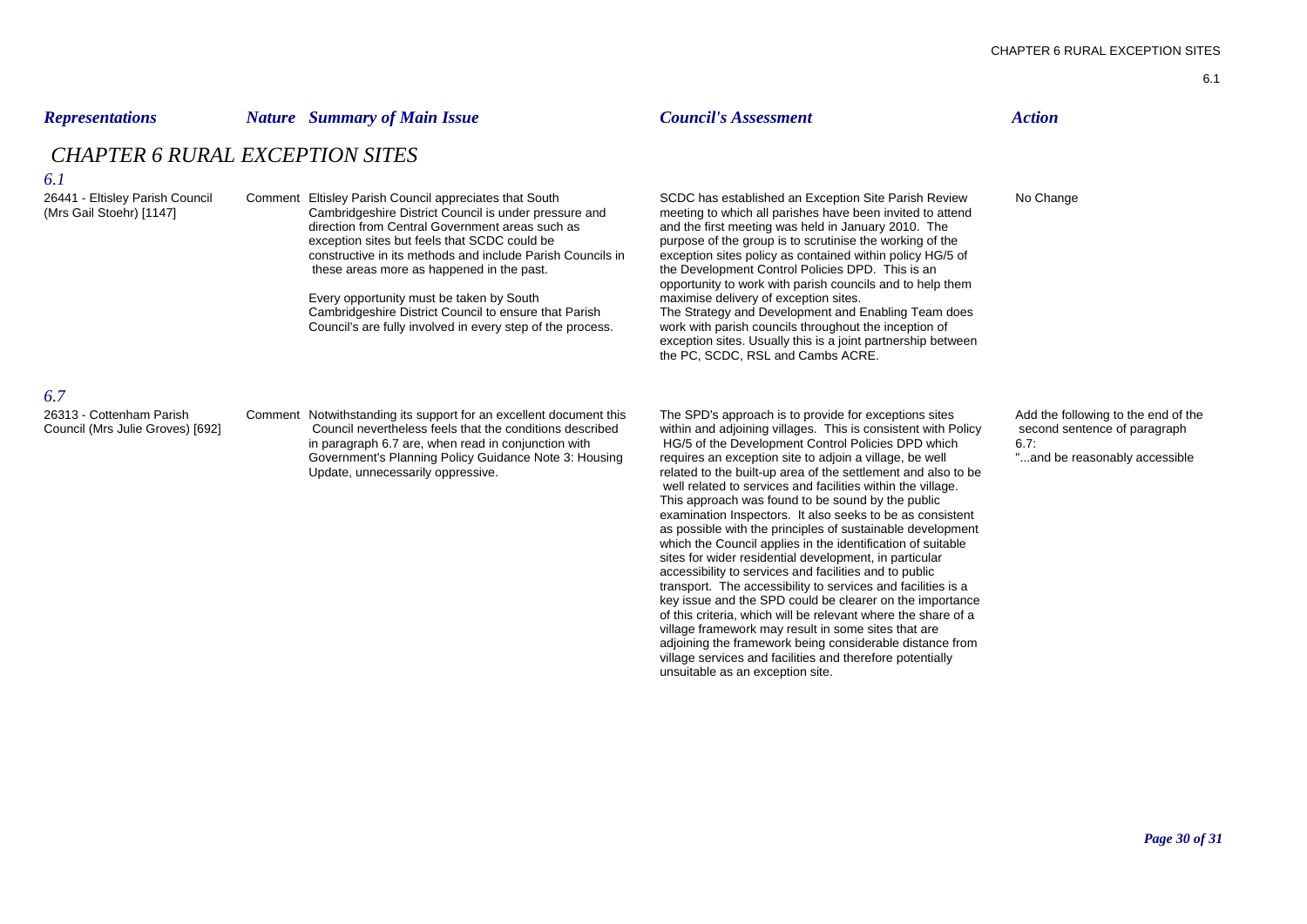### APPENDIX 2 - PPS3: DEFINITION OF AFFORDABLE HOUSING

| <b>Representations</b>                                     | <b>Nature</b> Summary of Main Issue                                                                                                                                                                                                                                                                                                                                          | <b>Council's Assessment</b>                                                                                                                                                                                                                                                                                                                                | <b>Action</b> |
|------------------------------------------------------------|------------------------------------------------------------------------------------------------------------------------------------------------------------------------------------------------------------------------------------------------------------------------------------------------------------------------------------------------------------------------------|------------------------------------------------------------------------------------------------------------------------------------------------------------------------------------------------------------------------------------------------------------------------------------------------------------------------------------------------------------|---------------|
|                                                            | APPENDIX 2 - PPS3: DEFINITION OF AFFORDABLE HOUSING                                                                                                                                                                                                                                                                                                                          |                                                                                                                                                                                                                                                                                                                                                            |               |
|                                                            | <b>APPENDIX 2 - PPS3: DEFINITION OF AFFORDABLE HOUSING</b>                                                                                                                                                                                                                                                                                                                   |                                                                                                                                                                                                                                                                                                                                                            |               |
| 26517 - Cambridgeshire County<br>Council (Mrs Wendy Hague) | Comment The definition of affordable housing as set out in<br>Appendix 2 may need to acknowledge policies within the<br>City Council's DPD/SPDs.                                                                                                                                                                                                                             | Noted. The definitions in appendix 2 are taken from PPS3<br>and the explanations of affordability in section 4 are either<br>identical to, or broadly comparable to, the definitions<br>adopted by the City with slight differences where<br>information from the SHMA indicates differences between<br>Cambridge City and SCDC which should be taken into |               |
|                                                            | APPENDIX 3 - MODEL SECTION 106 CLAUSES                                                                                                                                                                                                                                                                                                                                       |                                                                                                                                                                                                                                                                                                                                                            |               |
| <b>APPENDIX 3 - MODEL SECTION 106 CLAUSES</b>              |                                                                                                                                                                                                                                                                                                                                                                              |                                                                                                                                                                                                                                                                                                                                                            |               |
| 26310 - Cambridge City Council<br>(Mrs Emma Davies) [6069] | Comment Delivery Mechanism - It may be appropriate to include<br>more options within this definition. In larger<br>developments, clauses 19, 20 and 21 could apply within<br>each phase. Clause 19 requires clarification.                                                                                                                                                   | This is a model S106 and is provided as a starting point<br>and is intended as a guide only to be amended as<br>necessary in the context of specific planning applications.                                                                                                                                                                                | No Change     |
| 26308 - Cambridge City Council<br>(Mrs Emma Davies) [6069] | Comment Definition of Affordable Housing - no reference is made<br>either here or in paragraph 3.3 of the draft SPD to other<br>types of tenure approved by the Council, as included<br>within the Southern Fringe S106s.                                                                                                                                                    | Our definition is intended to be flexible and not specific to<br>enable us to respond to new and emerging tenure types to<br>meet those with specified housing needs.                                                                                                                                                                                      |               |
| 26309 - Cambridge City Council<br>(Mrs Emma Davies) [6069] | Comment Definition of Affordable Housing Land - for larger<br>developments, it is not always possible to know at outline<br>approval (and S106) stages the precise areas of land to<br>be used for Affordable Housing. Provision could be<br>made here for the option of Affordable Housing Land to<br>be identified through an Affordable Housing Scheme for<br>each phase. | Noted. It is acknowledged that not all clauses will be<br>appropriate for all sites and alternatives can be formulated<br>where appropriate.                                                                                                                                                                                                               | No Change     |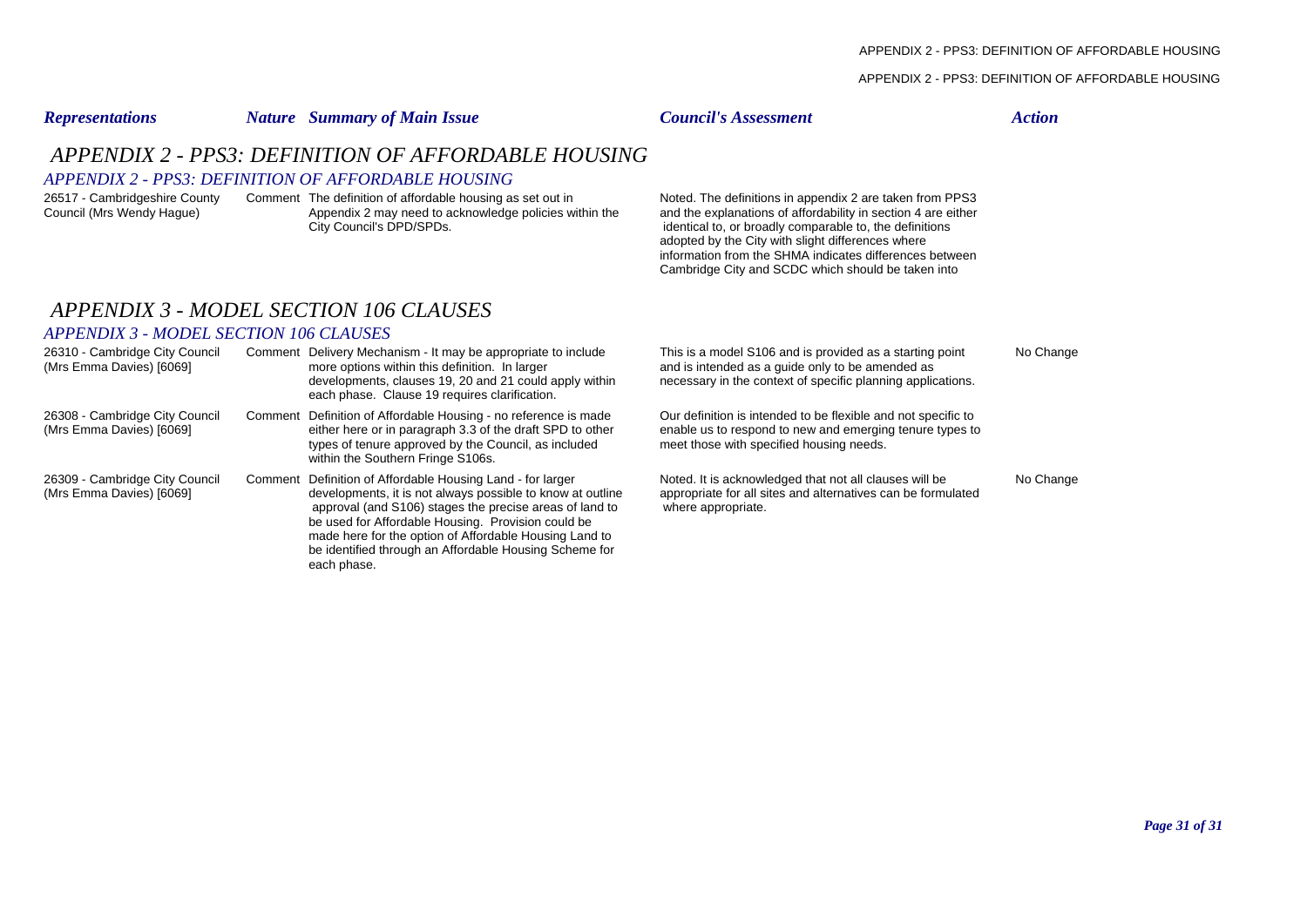# *District Design Guide: High Quality and Sustainable Development in South Cambridgeshire Supplementary Planning Document*

*Public Participation Report*

CHAPTER 1 INTRODUCTION TO THE SUPPLEMENTARY PLANNING DOCUMENT

CHAPTER 1 INTRODUCTION TO THE SUPPLEMENTARY PLANNING DOCUMENT

| <b>Representations</b>       | <b>Nature</b> Summary of Main Issue                                                                                                                                                                                                                                                                                                                                                                                  | <b>Council's Assessment</b>                                                                                                                                                                                                                     | <b>Action</b>                                                                                                                                                                                                    |
|------------------------------|----------------------------------------------------------------------------------------------------------------------------------------------------------------------------------------------------------------------------------------------------------------------------------------------------------------------------------------------------------------------------------------------------------------------|-------------------------------------------------------------------------------------------------------------------------------------------------------------------------------------------------------------------------------------------------|------------------------------------------------------------------------------------------------------------------------------------------------------------------------------------------------------------------|
| HCA (Mr Andy Lawson) [10117] | CHAPTER 1 INTRODUCTION TO THE SUPPLEMENTARY PLANNING DOCUMENT<br><b>CHAPTER 1 INTRODUCTION TO THE SUPPLEMENTARY PLANNING DOCUMENT</b><br>26455 - Gallagher Estates and the Comment The structure of the document would benefit from a slight<br>restructure<br>Part I Geology, Topography & Historical Context<br>Part II Basic Design Criteria<br>Part III Major Developments<br>Part IV Smaller Scale Developments | Agree, the SPD would benefit from a slight restructure, as<br>follows:<br>- Part I Local Context (Chapters 1 & 2)<br>- Part II Design Principles (Chapters 4 - 11 but with<br>revisions)<br>- Part III Procedures and Applications (Chapter 19) | Restructure and reorder the<br>document into three parts,<br>removing duplications as follows:<br>- Part I Local Context (Chapters 1<br>82)<br>- Part II Design Principles                                       |
|                              | All images and Photos require image reference and<br>Labelling                                                                                                                                                                                                                                                                                                                                                       | (Part III from the consultation draft SPD will be subsumed<br>into a restructured Part II, incorporating a number of<br>revisions to the order of the text and removal of<br>duplication across chapters.)                                      | (Chapters 4 - 11 but with<br>revisions)<br>- Part III Procedures and<br>Applications (Chapter 19)                                                                                                                |
|                              |                                                                                                                                                                                                                                                                                                                                                                                                                      | Agree all illustrations should be clearly annotated.                                                                                                                                                                                            | (Part III from the consultation<br>draft SPD will be subsumed into a<br>restructured Part II, incorporating a<br>number of revisions to the order<br>of the text and removal of<br>duplication across chapters.) |
|                              |                                                                                                                                                                                                                                                                                                                                                                                                                      |                                                                                                                                                                                                                                                 | Ensure all illustrations are clearly<br>annotated.                                                                                                                                                               |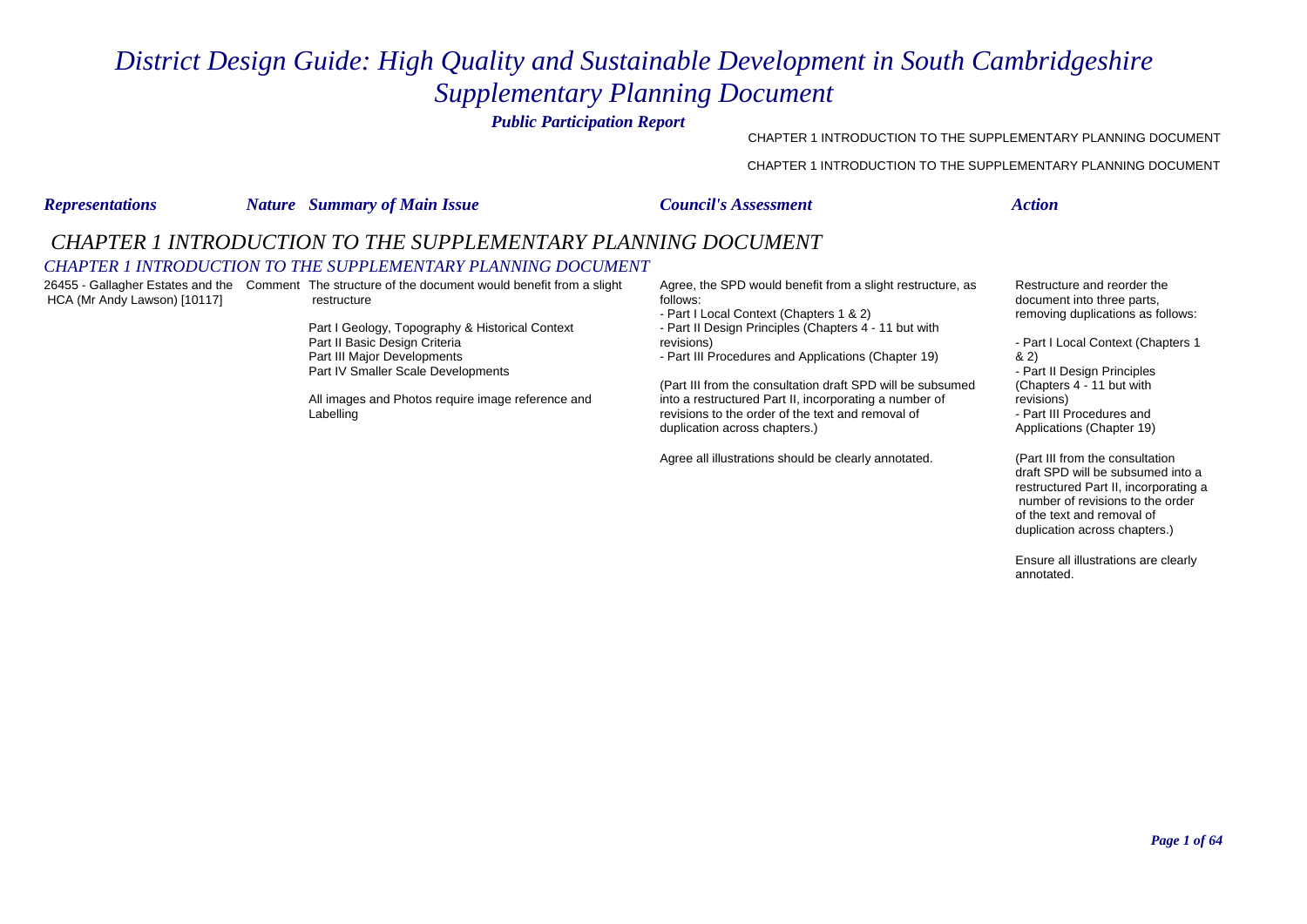| <b>Representations</b>                                                  |         | <b>Nature</b> Summary of Main Issue                                                                                                                                                                                                                                                                                                                                                                                                                                                                                                                                                                                                                                                                                                                                                                                                                                                                                                                                                  | <b>Council's Assessment</b>                                                                                                                                                                                                                                                                                                                                                                                 | <b>Action</b> |
|-------------------------------------------------------------------------|---------|--------------------------------------------------------------------------------------------------------------------------------------------------------------------------------------------------------------------------------------------------------------------------------------------------------------------------------------------------------------------------------------------------------------------------------------------------------------------------------------------------------------------------------------------------------------------------------------------------------------------------------------------------------------------------------------------------------------------------------------------------------------------------------------------------------------------------------------------------------------------------------------------------------------------------------------------------------------------------------------|-------------------------------------------------------------------------------------------------------------------------------------------------------------------------------------------------------------------------------------------------------------------------------------------------------------------------------------------------------------------------------------------------------------|---------------|
| 1.1                                                                     |         |                                                                                                                                                                                                                                                                                                                                                                                                                                                                                                                                                                                                                                                                                                                                                                                                                                                                                                                                                                                      |                                                                                                                                                                                                                                                                                                                                                                                                             |               |
| 26374 - East of England Regional<br>Assembly (Paul Bryant) [6829]       |         | Comment The stated purpose of this SPD is to ensure the delivery<br>of sensitively and appropriately designed, sustainable<br>developments. It sets out design principles based on<br>recognised good practice and explains the key<br>requirements that the Council will be taking into<br>consideration when considering planning proposals. The<br>areas covered by this SPD are both broad and<br>comprehensive, ranging from consideration of landscape<br>and historic built forms, environmental health issues,<br>building and disability regulations, and environmental<br>sustainability. This SPD is consistent with regional policy,<br>in particular, policies SS1, ENV1, ENV6 and ENV7.<br>The Regional Planning Panel Standing Committee<br>considered a report at its meeting on 6 November 2009<br>before endorsing the recommendation that the District<br>Design Guide Supplementary Planning Document is in<br>general conformity with the East of England Plan. | Noted                                                                                                                                                                                                                                                                                                                                                                                                       | No change     |
| 1.2                                                                     |         |                                                                                                                                                                                                                                                                                                                                                                                                                                                                                                                                                                                                                                                                                                                                                                                                                                                                                                                                                                                      |                                                                                                                                                                                                                                                                                                                                                                                                             |               |
| 26434 - Great Shelford Parish<br>Council (Mrs Wenda Burbidge)<br>[1887] | Support | This is a well laid out, comprehensive and well detailed<br>document which will be useful to all users of the planning<br>system. It is a considerable improvement on the original<br>design guide and will be useful to us as a Parish council<br>as we will be able to use the information provided to back<br>up our decisions on planning applications. We will also be<br>able to refer neighbours to it so they are able to<br>understand aspects such as overlooking and therefore<br>hope paper copies, when it is approved, will be available<br>in our local library.                                                                                                                                                                                                                                                                                                                                                                                                      | Support noted. The Council has recently contacted all the<br>local libraries to understand whether there is public demand<br>to view paper copies of planning policy documents in the<br>libraries and whether they would be willing to have copies<br>of them. Note - the documents are currently made<br>available to view at libraries on CD-Rom and on the<br>Council's website: www.scambs.gov.uk/ldf. | No change     |
|                                                                         |         | We congratulate the authors on the work that has gone<br>into it.                                                                                                                                                                                                                                                                                                                                                                                                                                                                                                                                                                                                                                                                                                                                                                                                                                                                                                                    |                                                                                                                                                                                                                                                                                                                                                                                                             |               |
| 26213 - Cottenham Parish<br>Council (Mrs Julie Groves) [692]            | Support | Cottenham Parish Council supports this document. The<br>draft DDG introduces geology, morphology and<br>topography, then outlines sustainable policy (ref<br>DCPDPD 2007), documents current/past architectural<br>trends and village morphology. Then details best<br>practice, mitigation and guidelines with reference to the<br>Disability Act, Environmental Health and Sustainability.<br>All written in all a very positive and comprehensive draft,<br>with which one has no quibbles.                                                                                                                                                                                                                                                                                                                                                                                                                                                                                       | Support noted                                                                                                                                                                                                                                                                                                                                                                                               | No change     |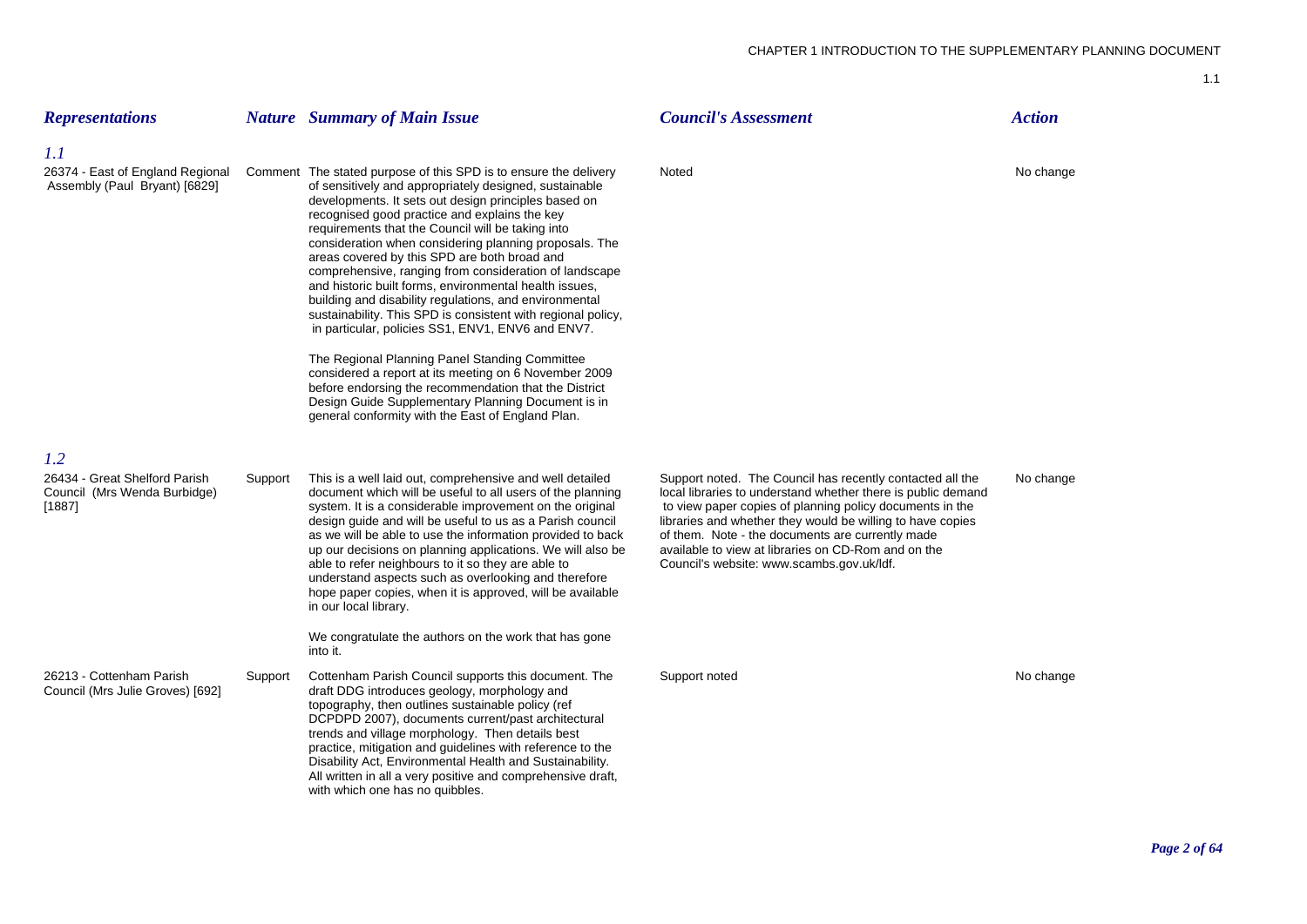| <b>Representations</b>                                                             |         | <b>Nature</b> Summary of Main Issue                                                                                                                                                                                                                                                                                                                                                                                                                                                                                                                                                                                                                                                   | <b>Council's Assessment</b>                                                                                                                                                                                                                                                                                                                                                                                                                                                                                                                                                                         | <b>Action</b>                                                                                                                                 |
|------------------------------------------------------------------------------------|---------|---------------------------------------------------------------------------------------------------------------------------------------------------------------------------------------------------------------------------------------------------------------------------------------------------------------------------------------------------------------------------------------------------------------------------------------------------------------------------------------------------------------------------------------------------------------------------------------------------------------------------------------------------------------------------------------|-----------------------------------------------------------------------------------------------------------------------------------------------------------------------------------------------------------------------------------------------------------------------------------------------------------------------------------------------------------------------------------------------------------------------------------------------------------------------------------------------------------------------------------------------------------------------------------------------------|-----------------------------------------------------------------------------------------------------------------------------------------------|
| 1.3<br>26397 - Papworth Hospital NHS<br>Foundation Trust (Mr Ken Brewer)<br>[2513] | Object  | In general the SPD is considered to be unduly<br>prescriptive. While the provision of advice to ensure the<br>delivery of sensitively and appropriately designed<br>proposals is supported, the 'wordiness' of the document<br>make it more difficult to use. We would also suggest that<br>much of its content is already covered adequately in a<br>number of other documents. We would suggest that part<br>1 of the SPD could be deleted or provided as an appendix                                                                                                                                                                                                               | Part 1 of the document leads on to later parts as well as<br>including design context and principles. The document is<br>lengthy but has a wide scope and brings together a number<br>of important subjects which should influence design.<br>Covering these subjects and approaches in one place is an<br>advantage. It is proposed to restructure the SPD (see<br>response to Representation 26455).                                                                                                                                                                                              | The clarity and accuracy of the<br>text has been reviewed and<br>improvements made to Chapters 2<br>and 3 and other parts of the<br>document. |
| 1.5                                                                                |         |                                                                                                                                                                                                                                                                                                                                                                                                                                                                                                                                                                                                                                                                                       |                                                                                                                                                                                                                                                                                                                                                                                                                                                                                                                                                                                                     |                                                                                                                                               |
| 26238 - Cambridge City Council<br>(Mrs Emma Davies) [6069]                         | Support | We strongly support the creation of this document to<br>encourage the delivery of sensitively and appropriately<br>designed, sustainable developments within the district.                                                                                                                                                                                                                                                                                                                                                                                                                                                                                                            | Support noted                                                                                                                                                                                                                                                                                                                                                                                                                                                                                                                                                                                       | No change                                                                                                                                     |
| 1.8                                                                                |         |                                                                                                                                                                                                                                                                                                                                                                                                                                                                                                                                                                                                                                                                                       |                                                                                                                                                                                                                                                                                                                                                                                                                                                                                                                                                                                                     |                                                                                                                                               |
| 26243 - Cambridge City Council<br>(Mrs Emma Davies) [6069]                         |         | Comment As the document is a design guide, it should aim to<br>illustrate best practice principles in a visual form rather<br>than with text. The document could also usefully contain<br>illustrations of what constitutes good and bad design, with<br>captions illustrating which is which. Not only will the<br>inclusion of more illustrations help to reduce the size of<br>the document, but illustrations can provide essential<br>clarification of spatial issues that people may find<br>difficult to understand. Equally illustrations can inspire<br>developers to conquer challenges of modern<br>development, rather than leaving them stuck for creative<br>solutions. | Agree, more illustrations should be included.                                                                                                                                                                                                                                                                                                                                                                                                                                                                                                                                                       | Include more illustrations, with<br>clear annotations.                                                                                        |
| 26492 - Cambridgeshire County<br>Council (Mrs Wendy Hague)                         |         | Comment The County Council welcomes the environmental<br>sustainability principles and requirements set out in<br>Chapter 11 of the Design Guide. However it is suggested<br>that it would be helpful to include references to the<br>policies relating to water and energy efficiency in the<br>Development Control Policies DPD as well as those in the<br>adopted Area Action Plans where specific environmental<br>sustainability standards or targets are identified (para                                                                                                                                                                                                       | The introduction to the SPD includes two overarching<br>policies on sustainability and design from the<br>Development Control Policies Development Plan<br>Document which apply district-wide, including in the major<br>development areas covered by Area Action Plans (unless<br>they include their own location-specific policies). The<br>introduction provides a broad overview and introduction to<br>the whole Design SPD. Rather than provide a long list of<br>policies in the introduction, it would be more appropriate for<br>the chapters which cover topics in more detail to include | Incorporate policy references<br>within the relevant chapter(s).                                                                              |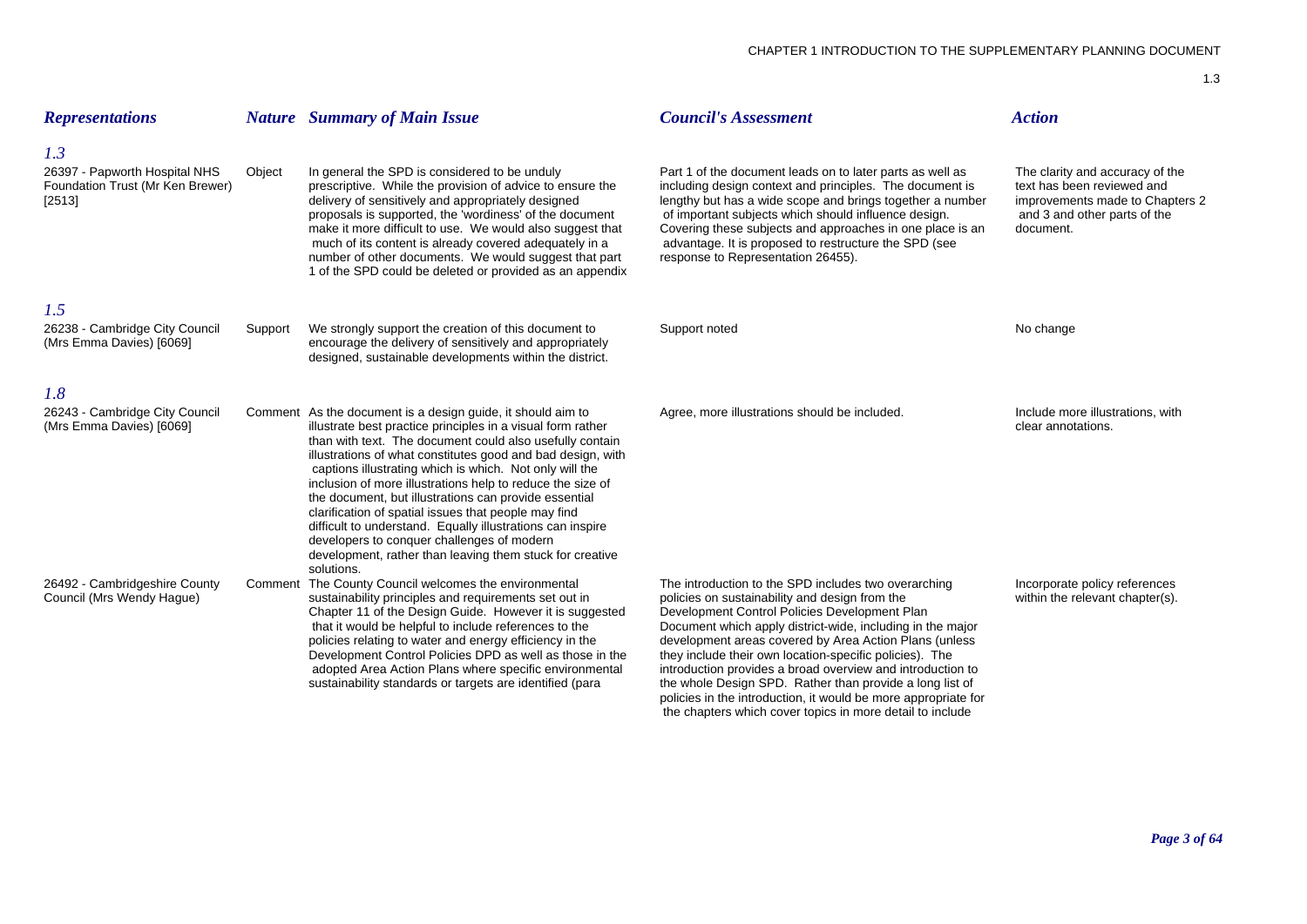| <b>Representations</b>                                       |         | <b>Nature</b> Summary of Main Issue                                                                                                                                                             | <b>Council's Assessment</b>                                            | <b>Action</b>                                      |
|--------------------------------------------------------------|---------|-------------------------------------------------------------------------------------------------------------------------------------------------------------------------------------------------|------------------------------------------------------------------------|----------------------------------------------------|
| 26214 - Cottenham Parish<br>Council (Mrs Julie Groves) [692] | Support | This document is rather wordy, perhaps by repetition they<br>aim to re-enforce the message. However it is<br>comprehensive in both general principles and the details<br>required.              | Support noted                                                          | No change                                          |
|                                                              |         | There is nothing controversial providing one agrees that<br>development should enhance the landscape and<br>environment. The effect on wildlife, biodiversity, and<br>SuDs is covered.          |                                                                        |                                                    |
|                                                              |         | It explains why a landscape scheme is needed, how to<br>construct and present a scheme and details required<br>drawings.                                                                        |                                                                        |                                                    |
|                                                              |         | A useful, but brief, section goes into aspects of the<br>different Cambridgeshire landscapes in order to inform<br>applicants of what they need to fit in with.                                 |                                                                        |                                                    |
|                                                              |         | There are some photographs showing good and bad<br>landscaping but it would benefit from an appendix giving<br>more of these.                                                                   |                                                                        |                                                    |
| 26403 - Mr Steve Terry [12785]                               | Support | Overall this is a welcome document and will hopefully<br>raise the quality of design in the district.                                                                                           | Support noted. Agree the illustrations should be clearly<br>annotated. | Ensure all illustrations are clearly<br>annotated. |
|                                                              |         | Part 1 provides a very useful contextual framework to<br>development in the villages.<br>However, the photographs should identify whether or not<br>the illustrations are good or bad examples. |                                                                        |                                                    |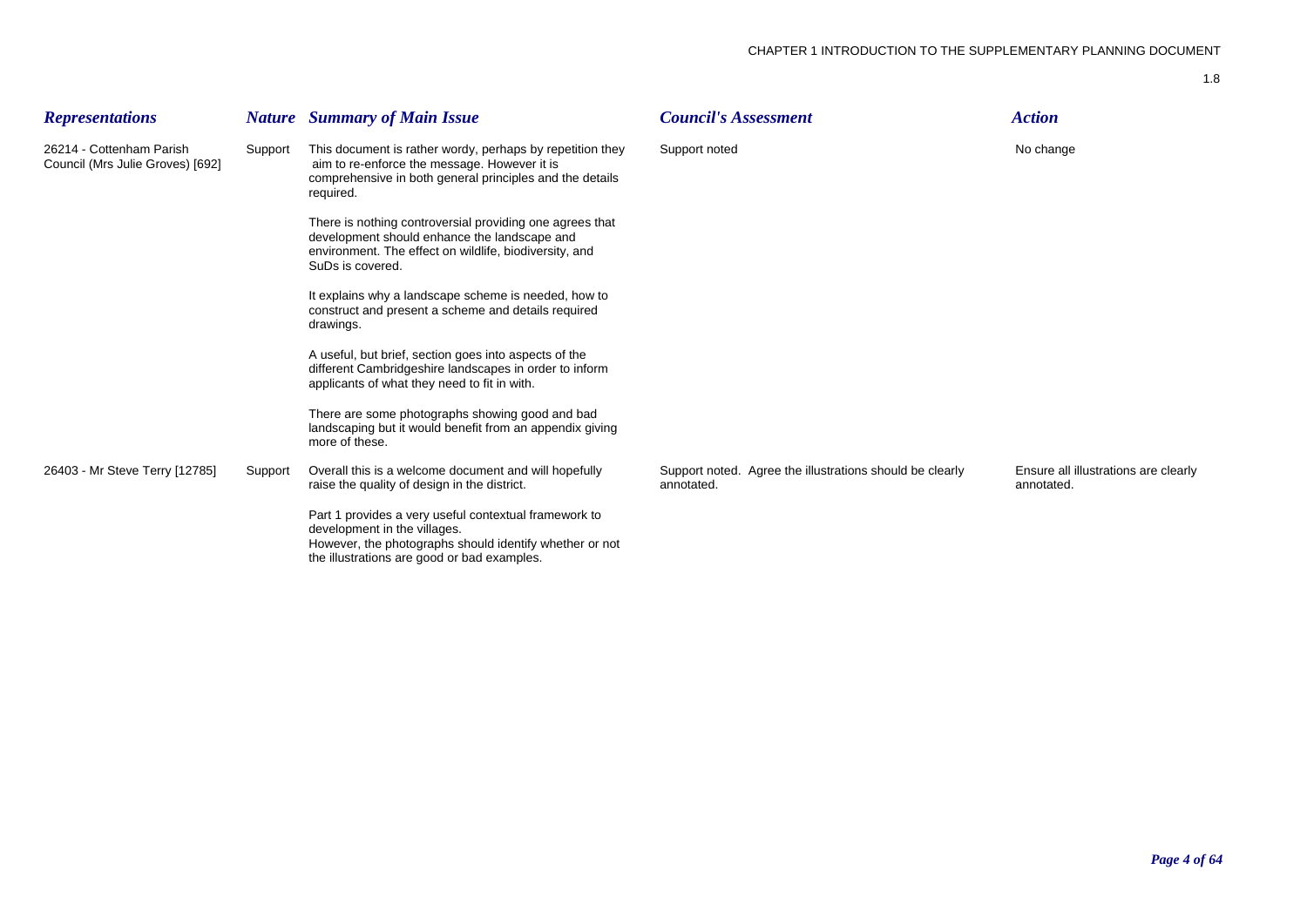*Representations Nature Summary of Main Issue Council's Assessment Action*

the document. It is felt that some of the detail could be influence design. Covering these subjects and removed, particularly where this is taken from other approaches in one place is an advantage. removed, particularly where this is taken from other approaches in one place is an advantage. The SPD is divided into three<br>supporting documents. The document could also usefully supporting documents. The document could also usefully contain a 'users guide' up front, so that readers can Chapter 1 will introduce the layout of the document and direct themselves easily to the sections that are relevant how it should be used. direct themselves easily to the sections that are relevant how it should be used. The metal of the state of the section of the sections that are relevant how it should be used.

26241 - Cambridge City Council Comment We are concerned that the document is overly long and The document is lengthy but has a wide scope and brings Add a new paragraph after 1.15 to the Scope and brings Add a new paragrap together a number of important subjects which should read:

the characteristics of South Cambridgeshire and how these should influence the design of new development.

\* Part II Design Principles and Criteria - covers general approaches to design, appreciating and responding to context, different locations, types and scales of development, and the elements of design. It also outlines how design should deal with environmental sustainability. biodiversity and environmental health issues, and national legislation and standards.

\* Part III Procedures and Applications - describes the documentation, such as site appraisals, concept diagrams and design and access statements. that is likely to be needed to show the design process and explain and support proposals and planning applications.

The SPD includes a number of Appendices, including useful contacts, addresses, and reference material, as well as further detail on a number of issues covered within the SPD.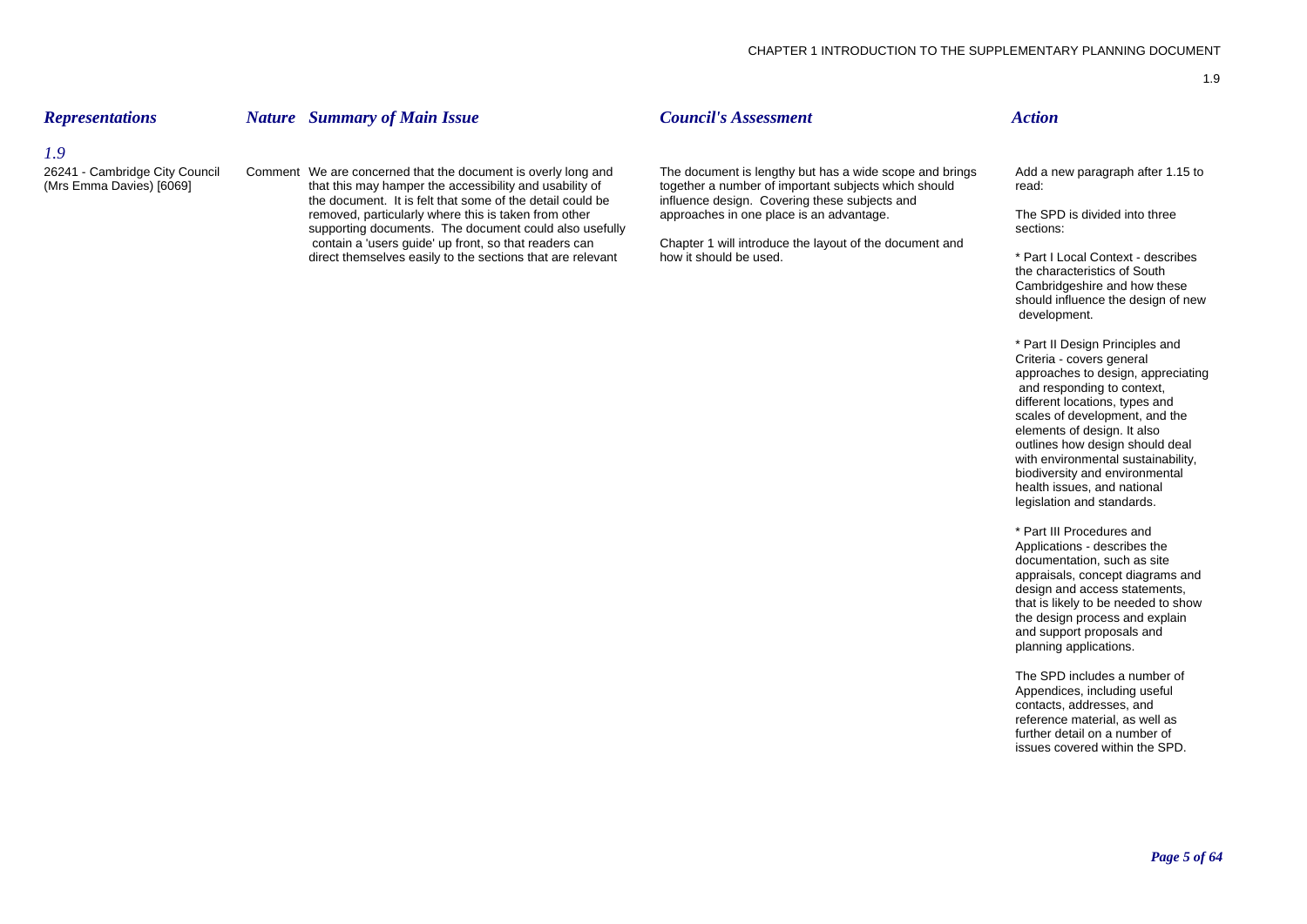| <b>Representations</b>                                            |         | <b>Nature</b> Summary of Main Issue                                                                                                                                                                                                                                                                                                                                                                                                                                                                                       | <b>Council's Assessment</b>                                                                                                                                                                                                                                                                                                                                                                                                                                               | <b>Action</b> |
|-------------------------------------------------------------------|---------|---------------------------------------------------------------------------------------------------------------------------------------------------------------------------------------------------------------------------------------------------------------------------------------------------------------------------------------------------------------------------------------------------------------------------------------------------------------------------------------------------------------------------|---------------------------------------------------------------------------------------------------------------------------------------------------------------------------------------------------------------------------------------------------------------------------------------------------------------------------------------------------------------------------------------------------------------------------------------------------------------------------|---------------|
| 26377 - Natural England (Ms<br>Janet Nuttall) [6952]              | Support | Natural England supports the overall concept and<br>objectives of this SPD to ensure delivery of sensitively<br>and appropriately designed, sustainable developments<br>and setting out important design principles based on<br>recognised good practice. We also welcome the aim to<br>help applicants achieve an attractive, sustainable, well<br>designed, high quality environment that integrates<br>housing, employment and community uses, together with<br>infrastructure and green areas in conjunction with the | Support noted                                                                                                                                                                                                                                                                                                                                                                                                                                                             | No change     |
| 1.10                                                              |         |                                                                                                                                                                                                                                                                                                                                                                                                                                                                                                                           |                                                                                                                                                                                                                                                                                                                                                                                                                                                                           |               |
| 26140 - Mrs Katherine Heydon<br>[2799]                            | Support | FOR: strongly support policy DP/1 Sustainable<br>Development.<br>COMMENT: in entirety, with particular regards to<br>sustainability, drainage, housing density, flood/climate<br>change mitigation and travel policy.                                                                                                                                                                                                                                                                                                     | Support noted                                                                                                                                                                                                                                                                                                                                                                                                                                                             | No change     |
| 25582 - Anglian Water Services<br>Limited (Mrs Amie Lill) [10900] | Support | Thank you for giving Anglian Water the opportunity to<br>comment on this consultation.                                                                                                                                                                                                                                                                                                                                                                                                                                    | Support noted                                                                                                                                                                                                                                                                                                                                                                                                                                                             | No change     |
|                                                                   |         | We support the criteria listed that applicants are expected<br>to take account of, in particular the importance of<br>incorporating water conservation measures into<br>developments, the adaptation to the impacts of climate<br>change and the use of Sustainable Urban Drainage<br>Systems (SUDs).                                                                                                                                                                                                                     |                                                                                                                                                                                                                                                                                                                                                                                                                                                                           |               |
| 26381 - Natural England (Ms<br>Janet Nuttall) [6952]              | Support | We welcome the section on Sustainable Urban Drainage<br>Systems under Chapter 1, including the reference to<br>opportunities for biodiversity enhancement. We would<br>welcome a general reference to the multi-functional uses<br>of SUDS, such as the provision of green infrastructure<br>for public access, as well as biodiversity.                                                                                                                                                                                  | The introduction to the SPD includes copies of two<br>overarching policies on sustainability and design from the<br>Development Control Policies Development Plan<br>Document which apply district-wide. These are adopted<br>policies, therefore it is not possible to amend their text.<br>There is already a reference in paragraphs 11.61 and 11.66<br>to the incorporation of open space and maximizing<br>opportunities for the enhancement of biodiversity, but it | No change     |

would be useful to elaborate in paragraph 11.66.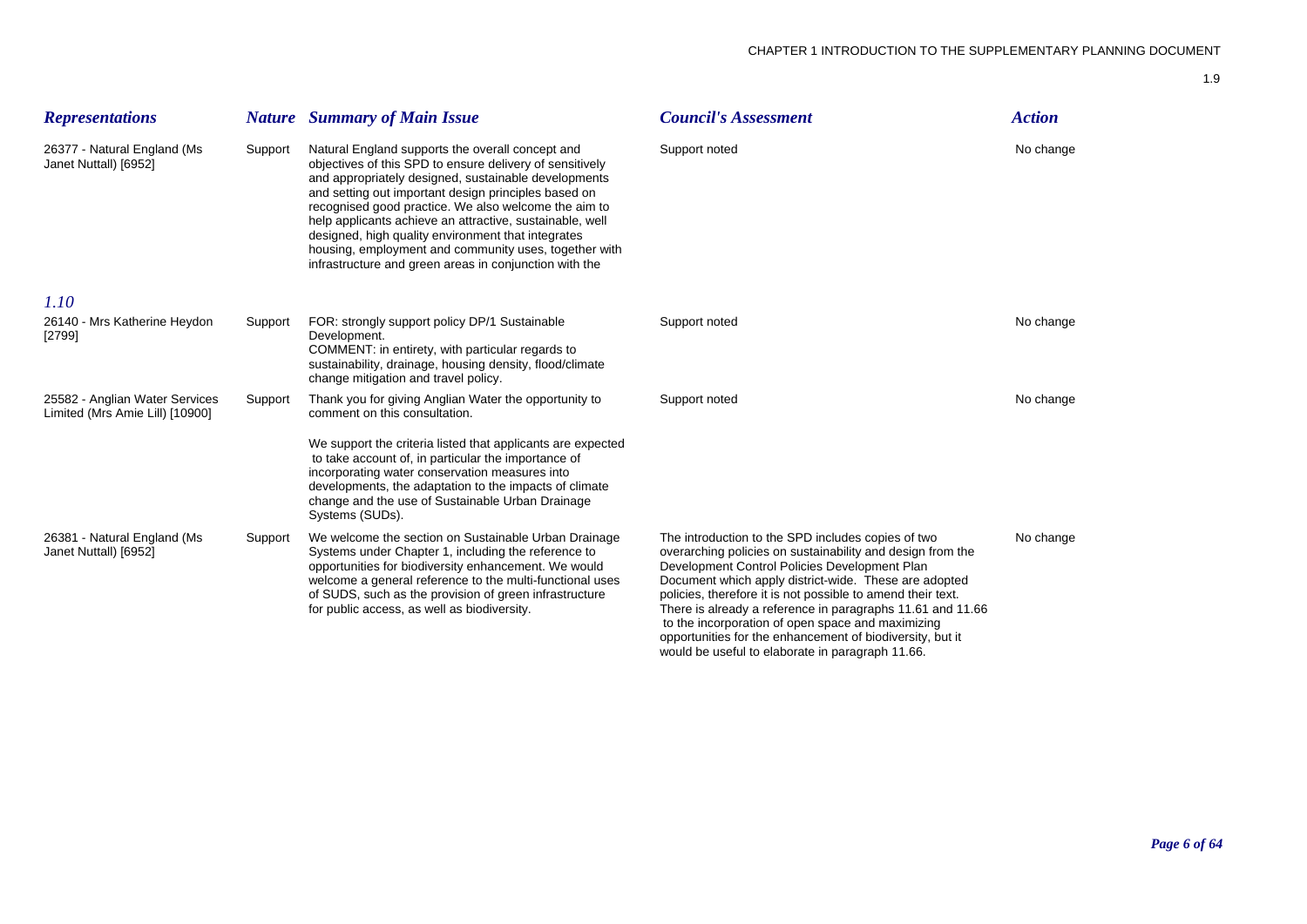| <b>Representations</b>                                                                     |         | <b>Nature</b> Summary of Main Issue                                                                                                                                                                                                                                                                                                                                                                                                                                                                                                                                                                         | <b>Council's Assessment</b>                                                                                                                                                                                                                                                                                                                                                                                                                                                                                                                                                                                                                                                                                    | <b>Action</b> |
|--------------------------------------------------------------------------------------------|---------|-------------------------------------------------------------------------------------------------------------------------------------------------------------------------------------------------------------------------------------------------------------------------------------------------------------------------------------------------------------------------------------------------------------------------------------------------------------------------------------------------------------------------------------------------------------------------------------------------------------|----------------------------------------------------------------------------------------------------------------------------------------------------------------------------------------------------------------------------------------------------------------------------------------------------------------------------------------------------------------------------------------------------------------------------------------------------------------------------------------------------------------------------------------------------------------------------------------------------------------------------------------------------------------------------------------------------------------|---------------|
| 1.11<br>26437 - Bassingbourn cum<br>Kneesworth Parish Council (Mr<br>Mike Hallett) [12769] | Object  | Policy DP/2 Design of New Development does not<br>adequately address the conservation of the built heritage<br>of the area. We consider that the text of policy DP/2<br>paragraph 1.b. should be expanded to read "Conserve or<br>enhance important built heritage and environmental<br>assets of the site:"                                                                                                                                                                                                                                                                                                | The introduction to the SPD includes copies of two<br>overarching policies on sustainability and design from the<br>Development Control Policies Development Plan<br>Document which apply district-wide (Policies DP/1 and<br>DP/2). These are adopted policies, therefore it is not<br>possible to amend their text. There are a number of other<br>policies in the adopted Development Plan Documents that<br>address conservation issues (and the other topics covered<br>by the SPD) in more detail, but have not been replicated<br>in the SPD. The Council has already adopted separate<br>SPDs on Listed buildings and Conservation Areas, which<br>do not need to be replicated within the Design SPD. | No change     |
| 26142 - Mrs Katherine Heydon<br>$[2799]$                                                   | Support | Policy DP/2 Design of New Development.<br>$FOR: a$ ),<br>COMMENT: strongly support the use of the word<br>'enhance' which allows for evolved and modern<br>architecture in addition to historical or pastiche design.<br>$FOR: c$ ),<br>COMMENT: strongly support the use of 'variety and<br>interest' to encourage a diverse/varied streetscene and<br>mixed-housing styles.<br>FOR: e),<br>COMMENT: strongly support 'permeable', interconnected<br>routes of roads, cycleways, bridleways and footpaths.<br>$FOR: g$ ,<br>COMMENT: strongly support a 'mix of housing types<br>including smaller homes'. | Support noted                                                                                                                                                                                                                                                                                                                                                                                                                                                                                                                                                                                                                                                                                                  | No change     |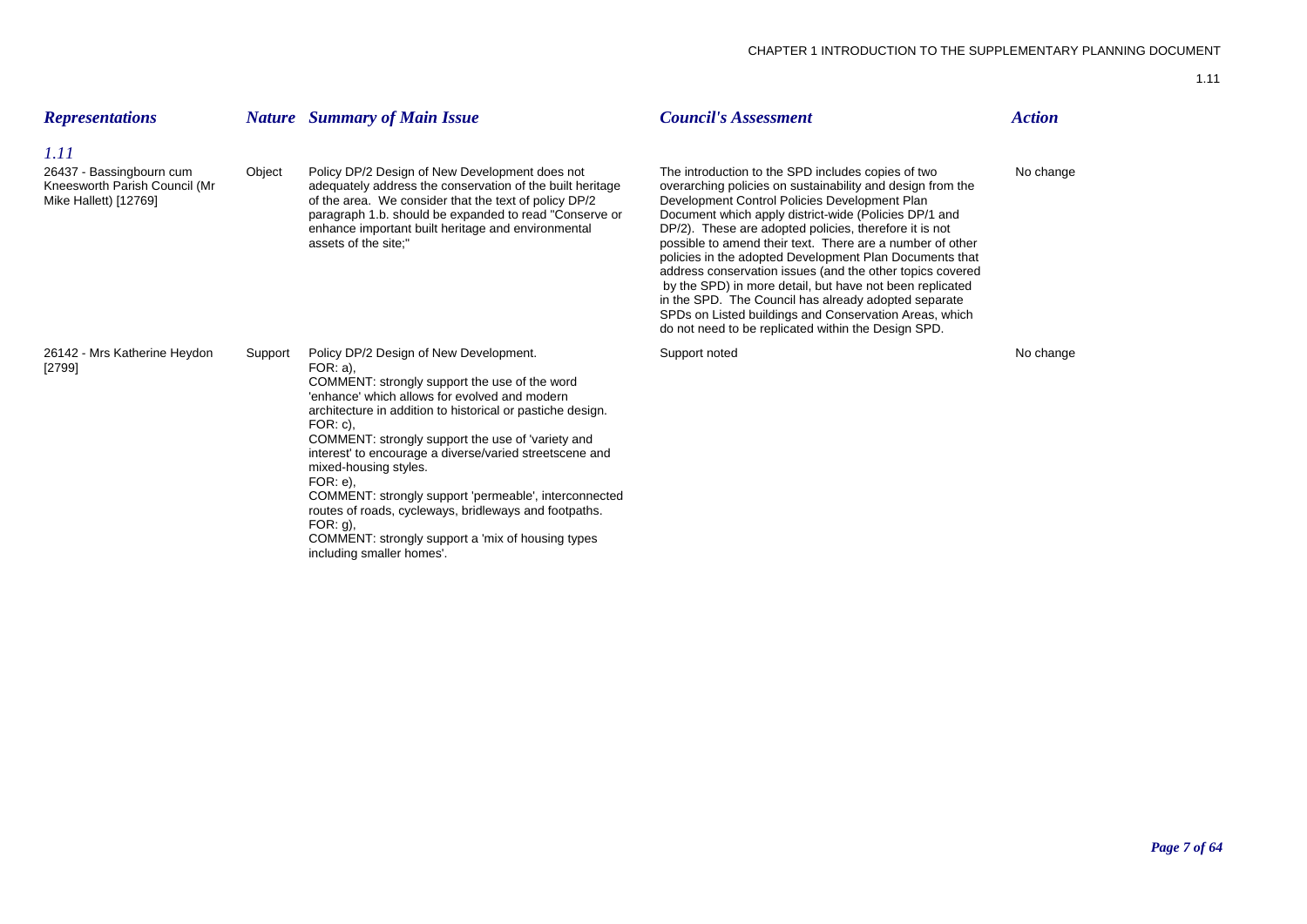| I |  |
|---|--|

| <b>Representations</b>                                                                                          | <i>Nature</i> | <b>Summary of Main Issue</b>                                                                                                                  | <b>Council's Assessment</b>         | <b>Action</b> |
|-----------------------------------------------------------------------------------------------------------------|---------------|-----------------------------------------------------------------------------------------------------------------------------------------------|-------------------------------------|---------------|
| <b>CHAPTER 2 THE DESIGN CONTEXT</b><br>2.5<br>26456 - Gallagher Estates and the<br>HCA (Mr Andy Lawson) [10117] |               | Comment Figure 2.1 would benefit from some reference points on<br>the plan e.g. significant settlements, major transport links<br>and rivers. | Noted but not considered necessary. | No change     |
| 2.8<br>26457 - Gallagher Estates and the<br>HCA (Mr Andy Lawson) [10117]                                        |               | Comment Figure 2.2 would benefit from some reference points on<br>the plan e.g. significant settlements, major transport links<br>and rivers. | Noted but not considered necessary. | No change     |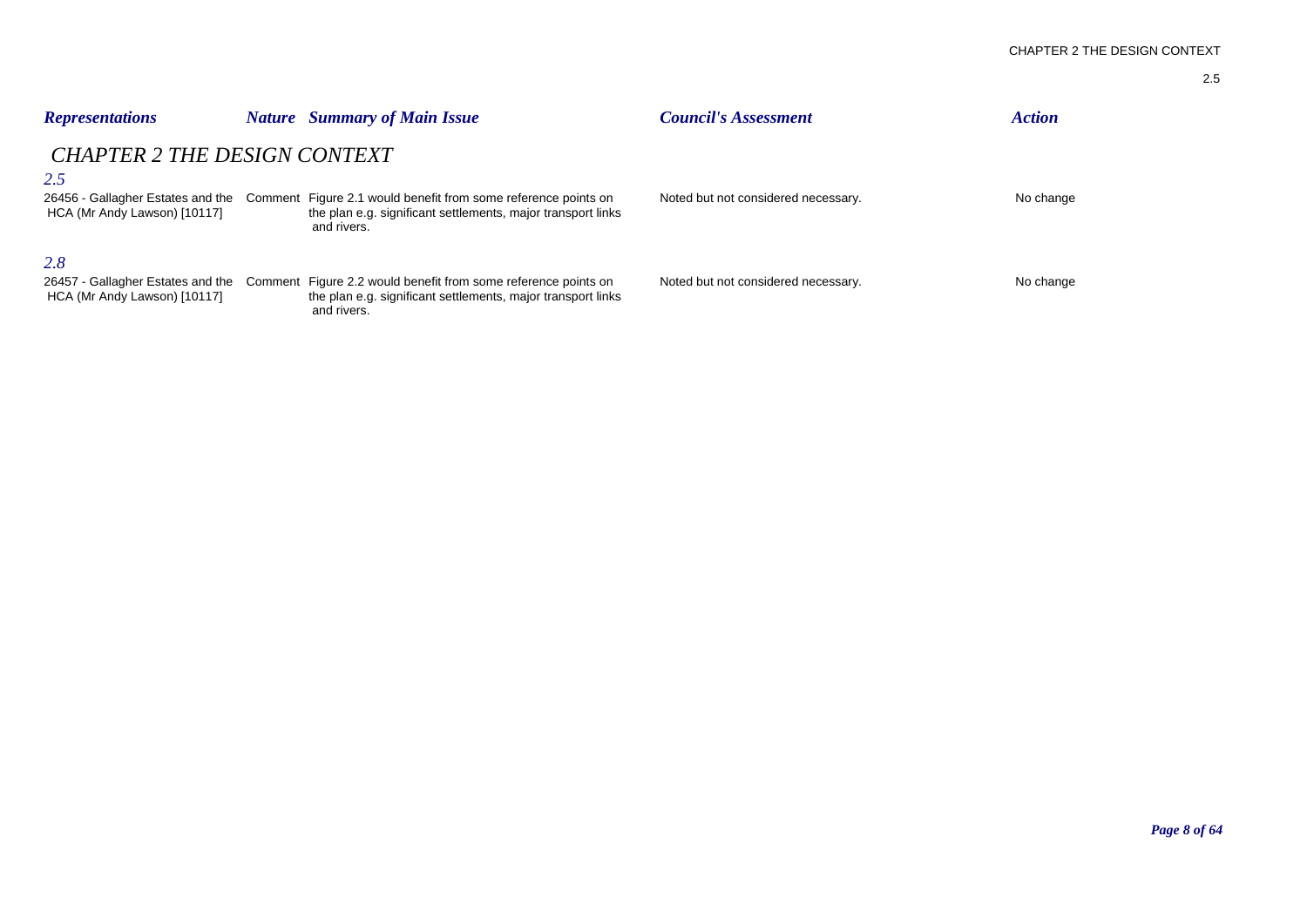established themselves on the chalk grasslands around the Icknield Way, along the river valleys and fenland edge, and on the lighter soils associated with the Greensand. The development of these communities continued through the Bronze Age and into the Iron Age, by when farming had become so well developed that huge tracts of land were covered by ditched fields and enclosed homesteads, especially in areas of gravel subsoil, but also in the heavier clay areas where developments in agricultural technology produced ploughs capable of working the heavier soils."

2.10 - Prehistoric

| <b>Representations</b>                                                           | <b>Nature</b> Summary of Main Issue                                                                                                                                                                                                                                                                                                                                                                                                                                                                                                                                                                                                                                                                                   | <b>Council's Assessment</b> | <b>Action</b>                                                                                                                                                                                                                                                                                                                                                                                                                                                                                                                                                                                                                                        |
|----------------------------------------------------------------------------------|-----------------------------------------------------------------------------------------------------------------------------------------------------------------------------------------------------------------------------------------------------------------------------------------------------------------------------------------------------------------------------------------------------------------------------------------------------------------------------------------------------------------------------------------------------------------------------------------------------------------------------------------------------------------------------------------------------------------------|-----------------------------|------------------------------------------------------------------------------------------------------------------------------------------------------------------------------------------------------------------------------------------------------------------------------------------------------------------------------------------------------------------------------------------------------------------------------------------------------------------------------------------------------------------------------------------------------------------------------------------------------------------------------------------------------|
| 2.10 - Prehistoric<br>26493 - Cambridgeshire County<br>Council (Mrs Wendy Hague) | Comment The section on historical development makes reference to<br>a focus for prehistoric settlement on lighter soils,<br>particularly the gravel terraces. However it is important to<br>note that, research fieldwork over the past decade has<br>demonstrated a denser level of settlement throughout the<br>district in the prehistoric periods. An example of which is<br>the fieldwork undertaken in conjunction with the<br>Cambourne development and the A428 road<br>improvements which demonstrate that large tracts of the<br>claylands, previously considered unviable to sustain<br>settlement prior to the Roman period, were in fact<br>intensively utilised from at least the Iron Age (para 2.10). | Accepted                    | Reword paragraph 2.10 as follows:<br>"In Palaeolithic and Mesolithic<br>times the area was occupied by<br>hunter-gatherers, when much of<br>the area that was later to become<br>fen was then above sea level, so<br>could also support the more<br>transient societies in a heavily<br>wooded landscape. It was the rise<br>in sea level that accompanied the<br>melting ice-cap at the end of the<br>last Ice Age that led to periodic<br>flooding and the development of<br>the fenland areas. In Neolithic<br>times communities became more<br>settled as an agrarian based<br>society started to develop. These<br>early communities especially |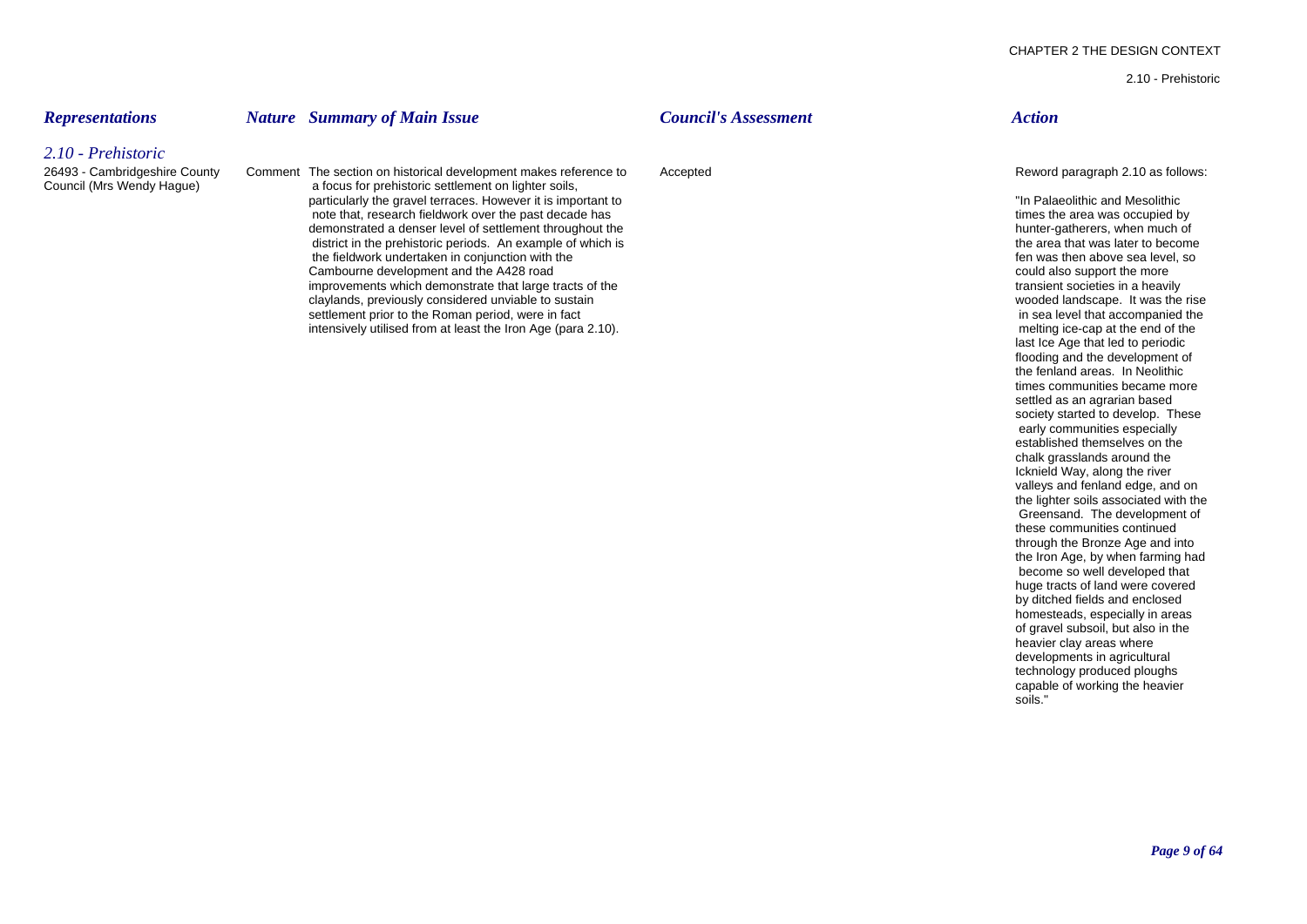#### CHAPTER 3 VILLAGE LANDSCAPE AND SETTLEMENT ANALYSIS

| <b>Representations</b>                                                                                     |                                                     | <b>Nature</b> Summary of Main Issue                                                                                                                                                                                                                                                                                                                                                                                                                                                                                                                                                                                                            | <b>Council's Assessment</b>                                                                                                      | <b>Action</b>                                                   |  |  |  |
|------------------------------------------------------------------------------------------------------------|-----------------------------------------------------|------------------------------------------------------------------------------------------------------------------------------------------------------------------------------------------------------------------------------------------------------------------------------------------------------------------------------------------------------------------------------------------------------------------------------------------------------------------------------------------------------------------------------------------------------------------------------------------------------------------------------------------------|----------------------------------------------------------------------------------------------------------------------------------|-----------------------------------------------------------------|--|--|--|
|                                                                                                            | CHAPTER 3 VILLAGE LANDSCAPE AND SETTLEMENT ANALYSIS |                                                                                                                                                                                                                                                                                                                                                                                                                                                                                                                                                                                                                                                |                                                                                                                                  |                                                                 |  |  |  |
|                                                                                                            |                                                     | CHAPTER 3 VILLAGE LANDSCAPE AND SETTLEMENT ANALYSIS                                                                                                                                                                                                                                                                                                                                                                                                                                                                                                                                                                                            |                                                                                                                                  |                                                                 |  |  |  |
| 26378 - Natural England (Ms<br>Janet Nuttall) [6952]                                                       |                                                     | Support We welcome the use of Landscape Character<br>Assessment as a basis for identifying key characteristics<br>to be preserved and/or enhanced. We particularly<br>support the implementation of suitable design principles<br>including retention, creation and enhancement of green<br>areas and implementation of appropriate planting<br>schemes. These are likely to be multi-functional and<br>provide a range of benefits including public access,<br>enhancement of biodiversity and even benefiting climate                                                                                                                        | Support noted                                                                                                                    | No change                                                       |  |  |  |
| 3.11                                                                                                       |                                                     |                                                                                                                                                                                                                                                                                                                                                                                                                                                                                                                                                                                                                                                |                                                                                                                                  |                                                                 |  |  |  |
| 26458 - Gallagher Estates and the Comment Paragraph 3.11<br>HCA (Mr Andy Lawson) [10117]                   |                                                     | Labels around the photo should connect to those<br>elements of the photo they are identifying.                                                                                                                                                                                                                                                                                                                                                                                                                                                                                                                                                 | Accepted                                                                                                                         | Clarify the annotations to the<br>photograph at paragraph 3.11. |  |  |  |
| 3.13                                                                                                       |                                                     |                                                                                                                                                                                                                                                                                                                                                                                                                                                                                                                                                                                                                                                |                                                                                                                                  |                                                                 |  |  |  |
| HCA (Mr Andy Lawson) [10117]                                                                               |                                                     | 26459 - Gallagher Estates and the Comment Paragraph 3.13 Trees and Hedgerows<br>Mixed woodland<br>Reference should be made to the status of this woodland<br>is it typically, natural semi-natural ancient etc.                                                                                                                                                                                                                                                                                                                                                                                                                                | Reference requested would give a greater degree of detail<br>than is appropriate here.                                           | No change                                                       |  |  |  |
| 3.14 - Design Principles                                                                                   |                                                     |                                                                                                                                                                                                                                                                                                                                                                                                                                                                                                                                                                                                                                                |                                                                                                                                  |                                                                 |  |  |  |
| 26460 - Gallagher Estates and the Comment Paragraph 3.14 Design Principals<br>HCA (Mr Andy Lawson) [10117] |                                                     | 9th bullet:<br>"Ensure large barns are sited and designed to minimise<br>their bulk and impact on the wider landscape, normally<br>relating them to existing groups of farm buildings.<br>Prominent ridgeline sites should be avoided."<br>As this is referring to agricultural buildings and planning<br>permission is often not required this point seems<br>problematic as it would be difficult to ensure this is abided<br>to. A farmers guide to the planning system gives<br>guidance in appendix B on permitted development rights<br>and agricultural buildings. Link below:<br>http://www.communities.gov.uk/documents/planningandbu | The text is appropriate for design principles which apply<br>more widely than development which requires planning<br>permission. | No change                                                       |  |  |  |
|                                                                                                            |                                                     | ilding/pdf/143516.pdf                                                                                                                                                                                                                                                                                                                                                                                                                                                                                                                                                                                                                          |                                                                                                                                  |                                                                 |  |  |  |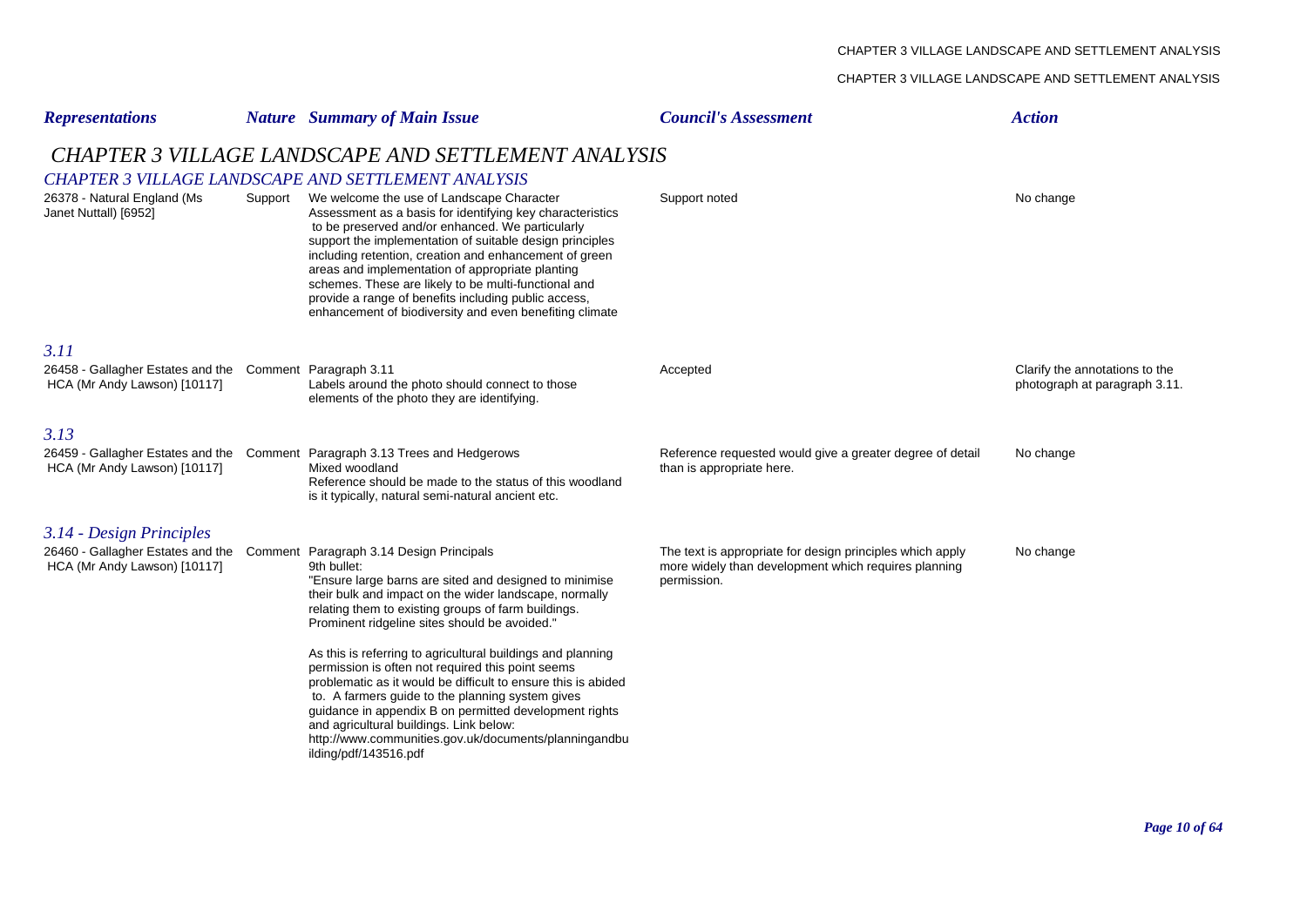3.14 - Design Principles

| <b>Representations</b>                                                                   | <b>Nature</b> Summary of Main Issue                                                                                                                                                                                                                                                                                                                                                                                                                                               | <b>Council's Assessment</b>                                                                            | <b>Action</b>                                                                                                                                                                                                                           |
|------------------------------------------------------------------------------------------|-----------------------------------------------------------------------------------------------------------------------------------------------------------------------------------------------------------------------------------------------------------------------------------------------------------------------------------------------------------------------------------------------------------------------------------------------------------------------------------|--------------------------------------------------------------------------------------------------------|-----------------------------------------------------------------------------------------------------------------------------------------------------------------------------------------------------------------------------------------|
| 26461 - Gallagher Estates and the Comment 10th Bullet:<br>HCA (Mr Andy Lawson) [10117]   | "Avoid the use of standardised and intrusive urban<br>materials,"                                                                                                                                                                                                                                                                                                                                                                                                                 | Accepted.                                                                                              | Change text to 10th bullet of<br>paragraph 3.14 to read:<br>"Avoid the use of standardised<br>and intrusive urban materials,<br>street furniture, lighting and<br>signage as part of traffic calming<br>measures wherever appropriate." |
|                                                                                          | The use of materials, street furniture, lighting and signage<br>as part of the traffic calming measures, will often be<br>dictated by the County highways authority if these are to<br>be adopted and signage would typically need to conform<br>to current regulations if these signs were implemented it<br>would result in there invalidity upon the public highway<br>making them unenforceable. Therefore, the use of non<br>standardised materials is often not acceptable. |                                                                                                        |                                                                                                                                                                                                                                         |
|                                                                                          | Amend bullet -                                                                                                                                                                                                                                                                                                                                                                                                                                                                    |                                                                                                        |                                                                                                                                                                                                                                         |
|                                                                                          | "Where possible development should avoid the use of<br>standardised and intrusive urban materials, street<br>furniture, lighting and signage as part of traffic calming<br>measures.                                                                                                                                                                                                                                                                                              |                                                                                                        |                                                                                                                                                                                                                                         |
| 3.15 - Landscape Character                                                               |                                                                                                                                                                                                                                                                                                                                                                                                                                                                                   |                                                                                                        |                                                                                                                                                                                                                                         |
| 26462 - Gallagher Estates and the<br>HCA (Mr Andy Lawson) [10117]                        | Comment The descriptions within this paragraph give two distinct<br>different character areas and should be separated into<br>two separate areas e.g.                                                                                                                                                                                                                                                                                                                             | The character areas were taken from a Countryside<br>Commission landscape character assessment and are | No change                                                                                                                                                                                                                               |
|                                                                                          | "i. This character area is a broad scale landscape of large<br>fields, low trimmed<br>hedgerows and few trees. Certain high points have small<br>beech copses<br>which form strong focal points, and there are occasional<br>shelterbelts around<br>settlements.                                                                                                                                                                                                                  |                                                                                                        |                                                                                                                                                                                                                                         |
|                                                                                          | ii. The eastern part of the area is cut through by the<br>valleys of the rivers Granta and Rhee, which have an<br>intimate character of small grazing meadow and wet<br>woodlands, with lines of willows along the rivers. Some<br>historic parkland within these valleys also adds to their<br>distinctive character."                                                                                                                                                           |                                                                                                        |                                                                                                                                                                                                                                         |
| 3.16                                                                                     |                                                                                                                                                                                                                                                                                                                                                                                                                                                                                   |                                                                                                        |                                                                                                                                                                                                                                         |
| 26463 - Gallagher Estates and the Comment Paragraph 3.16<br>HCA (Mr Andy Lawson) [10117] | Labels around the photo should connect to those<br>elements of the photo they are identifying.                                                                                                                                                                                                                                                                                                                                                                                    | Accepted.                                                                                              | Clarify the annotations to the<br>photograph at paragraph 3.16.                                                                                                                                                                         |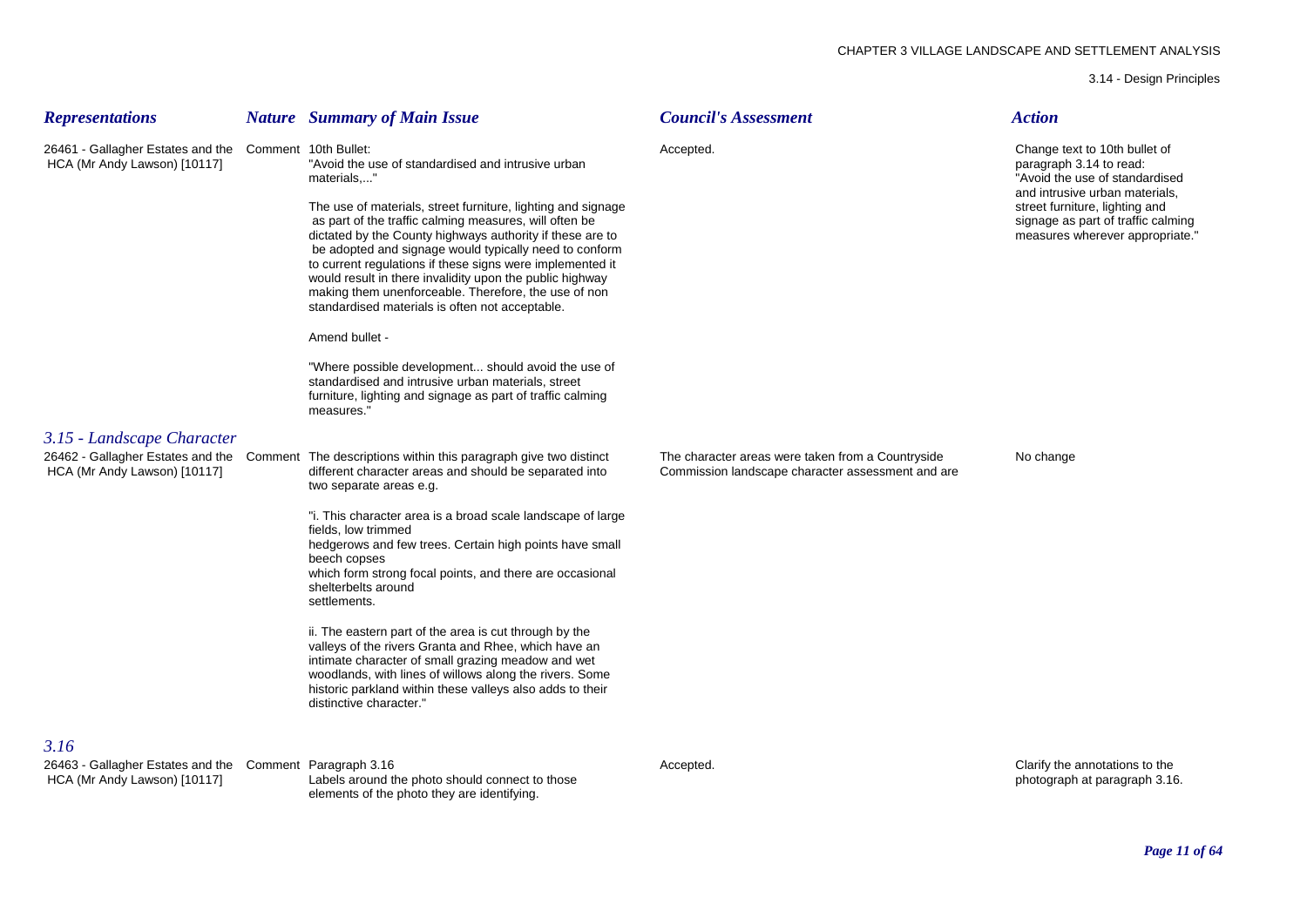| <b>Representations</b>                                                                   |                    | <b>Nature</b> Summary of Main Issue                                                                                                                                                                                                                                                                                                                                                                                                                                                                                                                                                                                                                                                                                       | <b>Council's Assessment</b>                                                                                                      | <b>Action</b>                                                                                                                                                                                               |
|------------------------------------------------------------------------------------------|--------------------|---------------------------------------------------------------------------------------------------------------------------------------------------------------------------------------------------------------------------------------------------------------------------------------------------------------------------------------------------------------------------------------------------------------------------------------------------------------------------------------------------------------------------------------------------------------------------------------------------------------------------------------------------------------------------------------------------------------------------|----------------------------------------------------------------------------------------------------------------------------------|-------------------------------------------------------------------------------------------------------------------------------------------------------------------------------------------------------------|
| 3.19<br>26435 - Great Shelford Parish<br>Council (Mrs Wenda Burbidge)<br>[1887]          |                    | Comment Clay bat has only one 't' (paras 3.19, 3.53 & 13.3).                                                                                                                                                                                                                                                                                                                                                                                                                                                                                                                                                                                                                                                              | Accepted.                                                                                                                        | Correct the typographical error in<br>paragraphs 3.19, 3.53 & 13.3.                                                                                                                                         |
| 3.21 - Design Principles                                                                 |                    |                                                                                                                                                                                                                                                                                                                                                                                                                                                                                                                                                                                                                                                                                                                           |                                                                                                                                  |                                                                                                                                                                                                             |
| 26465 - Gallagher Estates and the<br>HCA (Mr Andy Lawson) [10117]                        | Comment 14 bullet: | "Ensure new agricultural buildings "<br>As this is referring to agricultural buildings and planning<br>permission is often not required this point seems<br>problematic as it would be difficult to ensure this is abided<br>to. A farmers guide to the planning system gives<br>quidance in appendix B on permitted development rights<br>and agricultural buildings. Link below:<br>http://www.communities.gov.uk/documents/planningandbu<br>ilding/pdf/143516.pdf                                                                                                                                                                                                                                                      | The text is appropriate for design principles which apply<br>more widely than development which requires planning<br>permission. | No change                                                                                                                                                                                                   |
| 26464 - Gallagher Estates and the Comment Paragraph 3.21<br>HCA (Mr Andy Lawson) [10117] |                    | 13th Bullet:<br>"Avoid the use of standardised and intrusive urban<br>materials, street furniture, lighting and signage as part of<br>traffic calming measures."<br>The use of materials, street furniture, lighting and signage<br>as part of the traffic calming measures, will often be<br>dictated by the County highways authority if these are to<br>be adopted and signage would typically need to conform<br>to current regulations (The Traffic Signs Regulations &<br>General Directions Act 2002) if these signs were<br>implemented it would result in there invalidity upon the<br>public highway making them unenforceable. Therefore,<br>the use of non standardised materials is often not<br>acceptable. | Accepted.                                                                                                                        | Change text to 3.21 to read:<br>"Avoid the use of standardised<br>and intrusive urban materials,<br>street furniture, lighting and<br>signage as part of traffic calming<br>measures wherever appropriate." |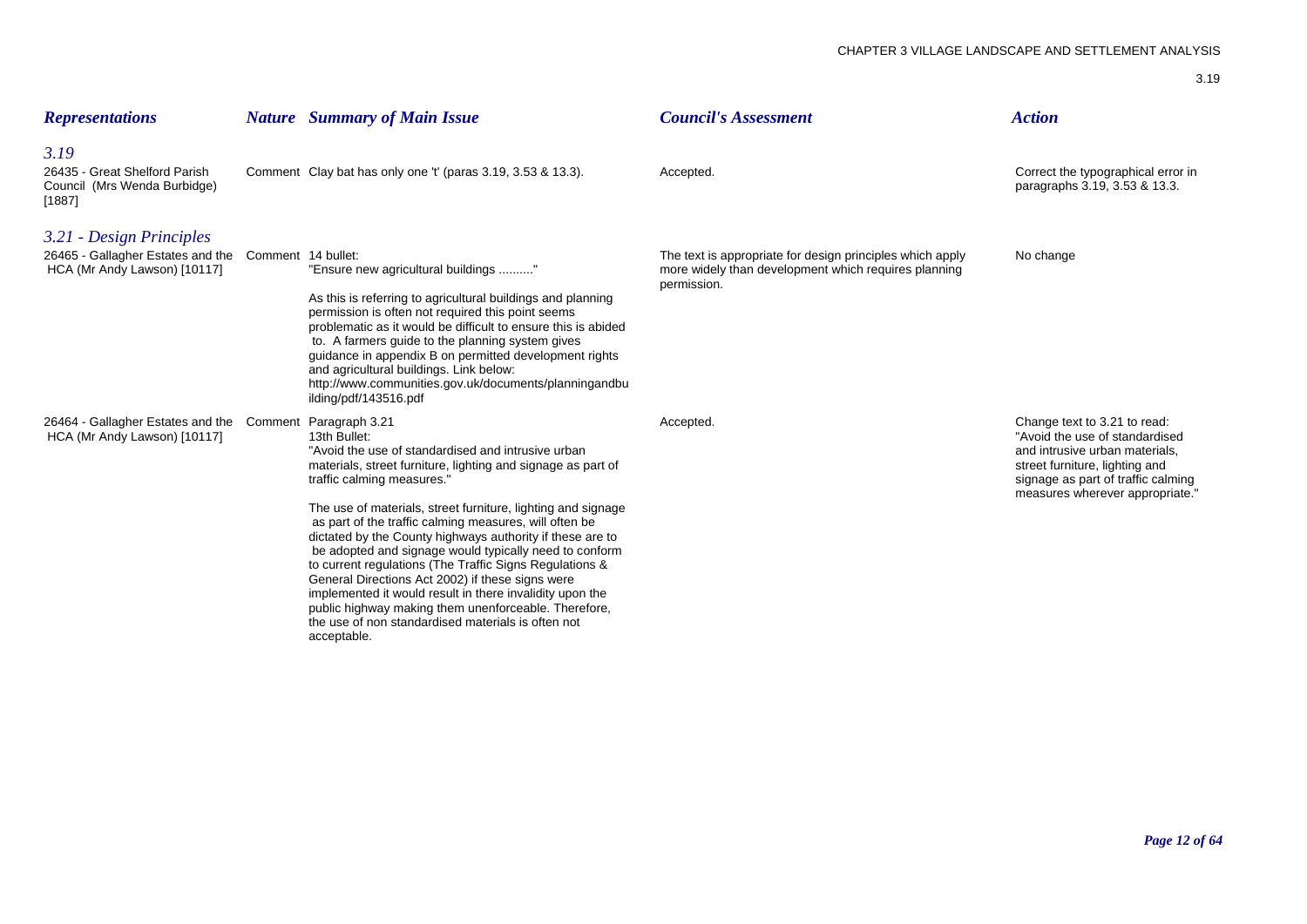3.22 - Landscape Character

| <b>Representations</b>                                                                                                 | <b>Nature</b> Summary of Main Issue                                                                                                                                                                                                                         | <b>Council's Assessment</b>                                                                                   | <b>Action</b>                                                                                                                                                                                                                        |
|------------------------------------------------------------------------------------------------------------------------|-------------------------------------------------------------------------------------------------------------------------------------------------------------------------------------------------------------------------------------------------------------|---------------------------------------------------------------------------------------------------------------|--------------------------------------------------------------------------------------------------------------------------------------------------------------------------------------------------------------------------------------|
| 3.22 - Landscape Character<br>26466 - Gallagher Estates and the Comment Paragraph 3.22<br>HCA (Mr Andy Lawson) [10117] | Occasional medium to large sized ancient woodlands<br>provide a distinctive feature and church spires are key<br>landmarks'                                                                                                                                 | Don't accept that the existing text is misleading or that the<br>proposed change is a meaningful improvement. | No change                                                                                                                                                                                                                            |
|                                                                                                                        | The reference to large sized ancient woodlands is<br>misleading and should be rephrased to woodland blocks,<br>which is a more accurate description:                                                                                                        |                                                                                                               |                                                                                                                                                                                                                                      |
|                                                                                                                        | " Occasional medium to large sized ancient woodland<br>blocks provide a distinctive feature and church spires are<br>key landmarks"                                                                                                                         |                                                                                                               |                                                                                                                                                                                                                                      |
| 3.23                                                                                                                   |                                                                                                                                                                                                                                                             |                                                                                                               |                                                                                                                                                                                                                                      |
| 26467 - Gallagher Estates and the Comment Paragraph 3.23<br>HCA (Mr Andy Lawson) [10117]                               | Labels around the photo should connect to those<br>elements of the photo they are identifying.                                                                                                                                                              | Accepted.                                                                                                     | Clarify the annotations to the<br>photograph at paragraph 3.23.                                                                                                                                                                      |
| 3.24 - Settlement Character                                                                                            |                                                                                                                                                                                                                                                             |                                                                                                               |                                                                                                                                                                                                                                      |
| 26468 - Gallagher Estates and the<br>HCA (Mr Andy Lawson) [10117]                                                      | Comment Paragraph 3.24<br>The images illustrating typical character do not typify the<br>strong linear form which is identified within the paragraph<br>above suggest different images are used.                                                            | The plans do not illustrate a strong, linear form.                                                            | Change text to 3.24 to note that<br>many of the villages have a<br>strong, linear form, as follows:<br>"Many of the villages have a<br>strong, linear form with rows of<br>cottages and a few, larger<br>farmsteads facing roads and |
| 3.25                                                                                                                   |                                                                                                                                                                                                                                                             |                                                                                                               |                                                                                                                                                                                                                                      |
| 26469 - Gallagher Estates and the Comment Paragraph 3.25<br>HCA (Mr Andy Lawson) [10117]                               | 4th bullet buildings are typically arranged in a loose knit<br>pattern. This is contrary to the description given in<br>paragraph 3.25 which describes a strong linear form with<br>rows of cottages and a few larger farmsteads facing<br>roads and paths. | There is not necessarily a contradiction between linear<br>forms and loose knit patterns.                     | No change                                                                                                                                                                                                                            |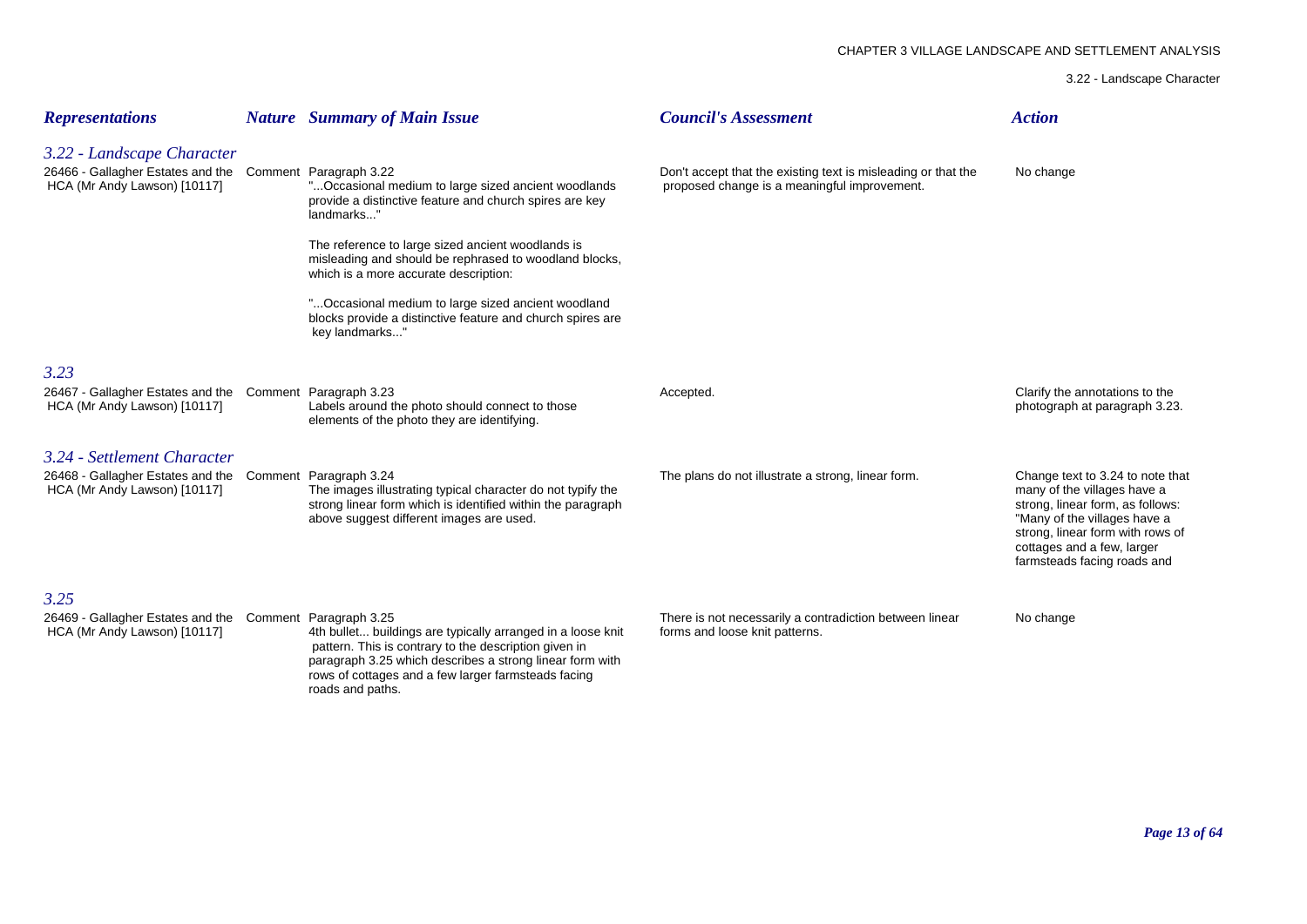3.28 - Design Principles

| <b>Representations</b>                                                                   | <b>Nature</b> Summary of Main Issue                                                                                                                                                                                                                                                                                                                                                                                                                                                                                                                   | <b>Council's Assessment</b>                                                                                       | <b>Action</b>                                                                                                                                                                                                                                        |
|------------------------------------------------------------------------------------------|-------------------------------------------------------------------------------------------------------------------------------------------------------------------------------------------------------------------------------------------------------------------------------------------------------------------------------------------------------------------------------------------------------------------------------------------------------------------------------------------------------------------------------------------------------|-------------------------------------------------------------------------------------------------------------------|------------------------------------------------------------------------------------------------------------------------------------------------------------------------------------------------------------------------------------------------------|
| 3.28 - Design Principles                                                                 |                                                                                                                                                                                                                                                                                                                                                                                                                                                                                                                                                       |                                                                                                                   |                                                                                                                                                                                                                                                      |
| HCA (Mr Andy Lawson) [10117]                                                             | 26471 - Gallagher Estates and the Comment Paragraph 3.28 Bullet 8 mentions agricultural buildings                                                                                                                                                                                                                                                                                                                                                                                                                                                     | The text is appropriate for design principles which apply<br>more widely than development which requires planning | No change                                                                                                                                                                                                                                            |
|                                                                                          | As this is referring to agricultural buildings and planning<br>permission is often not required this point seems<br>problematic as it would be difficult to ensure this is abided<br>to. A farmers guide to the planning system gives<br>guidance in appendix B on permitted development rights<br>and agricultural buildings. Link below:                                                                                                                                                                                                            | permission.                                                                                                       |                                                                                                                                                                                                                                                      |
| 26470 - Gallagher Estates and the Comment Paragraph 3.28<br>HCA (Mr Andy Lawson) [10117] |                                                                                                                                                                                                                                                                                                                                                                                                                                                                                                                                                       | Accepted                                                                                                          | Change bullet point 7 of 3.28 as<br>follows:                                                                                                                                                                                                         |
|                                                                                          | <b>Bullets 7</b><br>Bullet 7 mentions standardised urban material.                                                                                                                                                                                                                                                                                                                                                                                                                                                                                    |                                                                                                                   | "Avoid unnecessary straightening<br>and widening of narrow country<br>lanes and the use of standardised<br>and intrusive urban materials,<br>street furniture, lighting and<br>signage as part of traffic calming<br>measures wherever appropriate." |
|                                                                                          | The use of materials, street furniture, lighting and signage<br>as part of the traffic calming measures, will often be<br>dictated by the County highways authority if these are to<br>be adopted and signage would typically need to conform<br>to current regulations (The Traffic Signs Regulations &<br>General Directions Act 2002) if these signs were<br>implemented it would result in there invalidity upon the<br>public highway making them unenforceable. Therefore,<br>the use of non standardised materials is often not<br>acceptable. |                                                                                                                   |                                                                                                                                                                                                                                                      |
| 3.31 - Settlement Character                                                              |                                                                                                                                                                                                                                                                                                                                                                                                                                                                                                                                                       |                                                                                                                   |                                                                                                                                                                                                                                                      |
| 26472 - Gallagher Estates and the Comment Paragraph 3.31<br>HCA (Mr Andy Lawson) [10117] | <b>Illustration of Gamlingay</b><br>"Gamlingay<br>- Crossroads location<br>- Continuous frontages<br>- Houses and cottages mostly on back edge of<br>pavement"                                                                                                                                                                                                                                                                                                                                                                                        | Accept point and highlight that principle applies especially<br>to Church Street and parts of Mill Street.        | Clarify the annotations to the<br>photograph at paragraph 3.31.                                                                                                                                                                                      |
|                                                                                          | The above statements do not completely correspond with<br>the illustration and should therefore be rephrased to state:                                                                                                                                                                                                                                                                                                                                                                                                                                |                                                                                                                   |                                                                                                                                                                                                                                                      |
|                                                                                          | "Gamlingay<br>- Crossroads location<br>- Continuous frontages along Church Street<br>- Houses and cottages mostly on back edge of pavement                                                                                                                                                                                                                                                                                                                                                                                                            |                                                                                                                   |                                                                                                                                                                                                                                                      |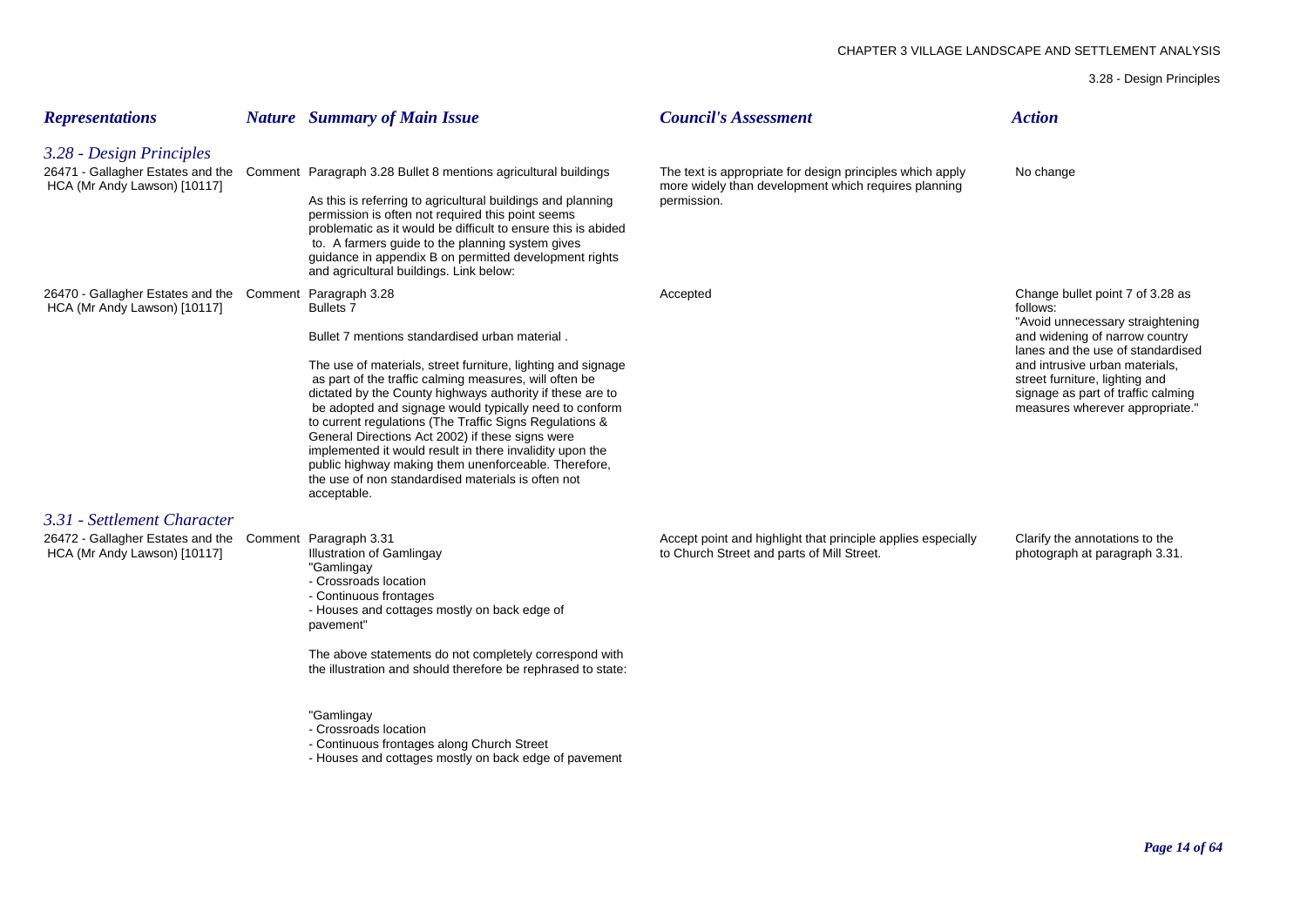3.35 - Design Principles

| <b>Representations</b>                                                                                                  | <b>Nature</b> Summary of Main Issue                                                                                                                                                                                                                                                                                                                                                                                      | <b>Council's Assessment</b>                                                                                                                                                                 | <b>Action</b>                                                                                                                                                                                                                                                                       |
|-------------------------------------------------------------------------------------------------------------------------|--------------------------------------------------------------------------------------------------------------------------------------------------------------------------------------------------------------------------------------------------------------------------------------------------------------------------------------------------------------------------------------------------------------------------|---------------------------------------------------------------------------------------------------------------------------------------------------------------------------------------------|-------------------------------------------------------------------------------------------------------------------------------------------------------------------------------------------------------------------------------------------------------------------------------------|
| 3.35 - Design Principles<br>26473 - Gallagher Estates and the<br>HCA (Mr Andy Lawson) [10117]                           | Comment Paragraph 3.35<br>4th Bullet<br>"Ensure buildings normally face the back edge of the<br>pavements and are arranged to form mostly continuous<br>frontages, with only occasional gaps, giving glimpses of<br>countryside beyond."<br>This statement is only applicable for development along<br>Church Street and elements of Mill Street and is not<br>applicable to the majority of the rest of the settlement. | Accept point and note that this is one of the local patterns<br>that should be followed.                                                                                                    | Change 4th bullet of 3.35 to read:<br>"Ensure buildings are positioned to<br>reflect local patterns such as<br>mostly continuous frontages<br>running along the back edge of<br>pavements with only occasional<br>gaps, giving glimpses of                                          |
| 26474 - Gallagher Estates and the<br>HCA (Mr Andy Lawson) [10117]                                                       | Comment Bullets 7 & 8<br>See comments for Paragraph 3.14 re standardised urban<br>material and agricultural buildings.                                                                                                                                                                                                                                                                                                   | Urban materials - accept point<br>Agricultural buildings - the text is appropriate for design<br>principles which apply more widely than development<br>which requires planning permission. | Urban materials - change 7th bullet<br>point of 3.35 to read:<br>"Avoid the use of standardised<br>and intrusive urban materials,<br>street furniture, lighting and<br>signage as part of traffic calming<br>measures wherever appropriate."<br>Agricultural buildings - no change. |
| 3.36 - Landscape Character<br>26475 - Gallagher Estates and the<br>HCA (Mr Andy Lawson) [10117]                         | Comment Paragraph 3.36<br>Labels around the photo should connect to those<br>elements of the photo they are identifying.                                                                                                                                                                                                                                                                                                 | Accepted                                                                                                                                                                                    | Clarify the annotations to the<br>photograph at paragraph 3.36.                                                                                                                                                                                                                     |
| 3.38 - Settlement Character<br>26532 - Gallagher Estates and the Comment Paragraph 3.38<br>HCA (Mr Andy Lawson) [10117] | Illustration<br>"Willingham<br>- Continuous frontages at back of pavement"                                                                                                                                                                                                                                                                                                                                               | Accept point and note that there are groups of buildings on<br>or close to the back of the pavements in the village core.                                                                   | Clarify the annotations to the<br>illustration at paragraph 3.38.                                                                                                                                                                                                                   |

The layout of this settlement does not entirely support the above statement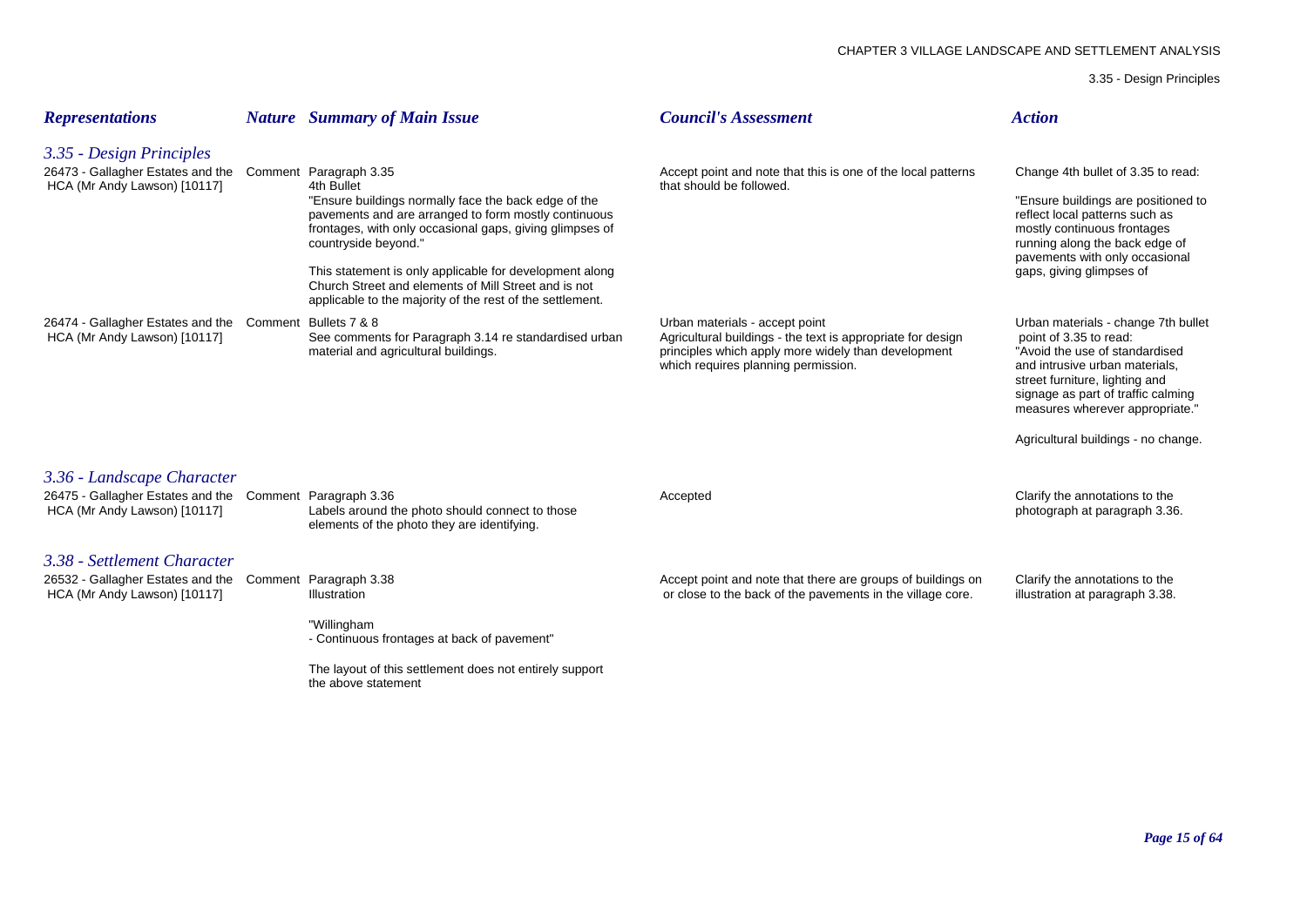3.42 - Design Principles

| <b>Representations</b>                                                                                               | <b>Nature</b> Summary of Main Issue                                                                                                                                                                                                                                                                                                                                                                                                                                                                                                                         | <b>Council's Assessment</b>                                                                                                                                                                 | <b>Action</b>                                                                                                                                                                                                                                                                  |
|----------------------------------------------------------------------------------------------------------------------|-------------------------------------------------------------------------------------------------------------------------------------------------------------------------------------------------------------------------------------------------------------------------------------------------------------------------------------------------------------------------------------------------------------------------------------------------------------------------------------------------------------------------------------------------------------|---------------------------------------------------------------------------------------------------------------------------------------------------------------------------------------------|--------------------------------------------------------------------------------------------------------------------------------------------------------------------------------------------------------------------------------------------------------------------------------|
| 3.42 - Design Principles<br>26534 - Gallagher Estates and the Comment Paragraph 3.42<br>HCA (Mr Andy Lawson) [10117] | Bullets 8 & 9 See comments for Paragraph 3.14 Re use<br>of standardised urban material and agricultural buildings.                                                                                                                                                                                                                                                                                                                                                                                                                                          | Urban materials - accept point<br>Agricultural buildings - the text is appropriate for design<br>principles which apply more widely than development<br>which requires planning permission. | Urban materials - change last<br>bullet of 3.42 to read:<br>"Avoid the use of standardised<br>and intrusive urban materials,<br>street furniture, lighting and<br>signage as part of traffic calming<br>measures wherever appropriate."<br>Agricultural buildings - no change. |
| 3.69                                                                                                                 |                                                                                                                                                                                                                                                                                                                                                                                                                                                                                                                                                             |                                                                                                                                                                                             |                                                                                                                                                                                                                                                                                |
| 26535 - Gallagher Estates and the Comment Paragraph 3.69<br>HCA (Mr Andy Lawson) [10117]                             | The use of the phrase 'vernacular buildings' is a very<br>broad heading Is this the correct term as it is appearing<br>after a statement regarding mid 17th and 18th century<br>windows.<br>It might also be useful if such statements appeared in<br>chronological order to avoid any confusion and provide a<br>description of what is meant by vernacular buildings for<br>example "the way in which ordinary building (typical<br>dwellings) were or are locally constructed, prior to the<br>importation of different building techniques and styles." | The vernacular reference is appropriate here in relation to<br>side-hung or sliding sash windows.                                                                                           | No Change                                                                                                                                                                                                                                                                      |
| $3.77 - Doors$                                                                                                       |                                                                                                                                                                                                                                                                                                                                                                                                                                                                                                                                                             |                                                                                                                                                                                             |                                                                                                                                                                                                                                                                                |
| 26536 - Gallagher Estates and the Comment Paragraph 3.77<br>HCA (Mr Andy Lawson) [10117]                             | Left hand image gives and example of a planked door<br>however, this is an internal door and should be replaced<br>with a photo of an external door to be consistent with<br>other examples.                                                                                                                                                                                                                                                                                                                                                                | There is more emphasis on external doors in this section<br>but it is valid to include internal doors here.                                                                                 | Change text to caption (3.77) to<br>note door is internal.                                                                                                                                                                                                                     |
| 3.93                                                                                                                 |                                                                                                                                                                                                                                                                                                                                                                                                                                                                                                                                                             |                                                                                                                                                                                             |                                                                                                                                                                                                                                                                                |
| 26537 - Gallagher Estates and the Comment Paragraph 3.93<br>HCA (Mr Andy Lawson) [10117]                             | "The earliest buildings have simple rectangular forms with<br>single room depth plans. A few highest status buildings<br>have aisles to increase the internal volume and later more<br>commonly cross-wings are incorporated"                                                                                                                                                                                                                                                                                                                               | Accepted.                                                                                                                                                                                   | Change "highest" to "high" in<br>paragraph 3.93.                                                                                                                                                                                                                               |
|                                                                                                                      | Change highest to high                                                                                                                                                                                                                                                                                                                                                                                                                                                                                                                                      |                                                                                                                                                                                             |                                                                                                                                                                                                                                                                                |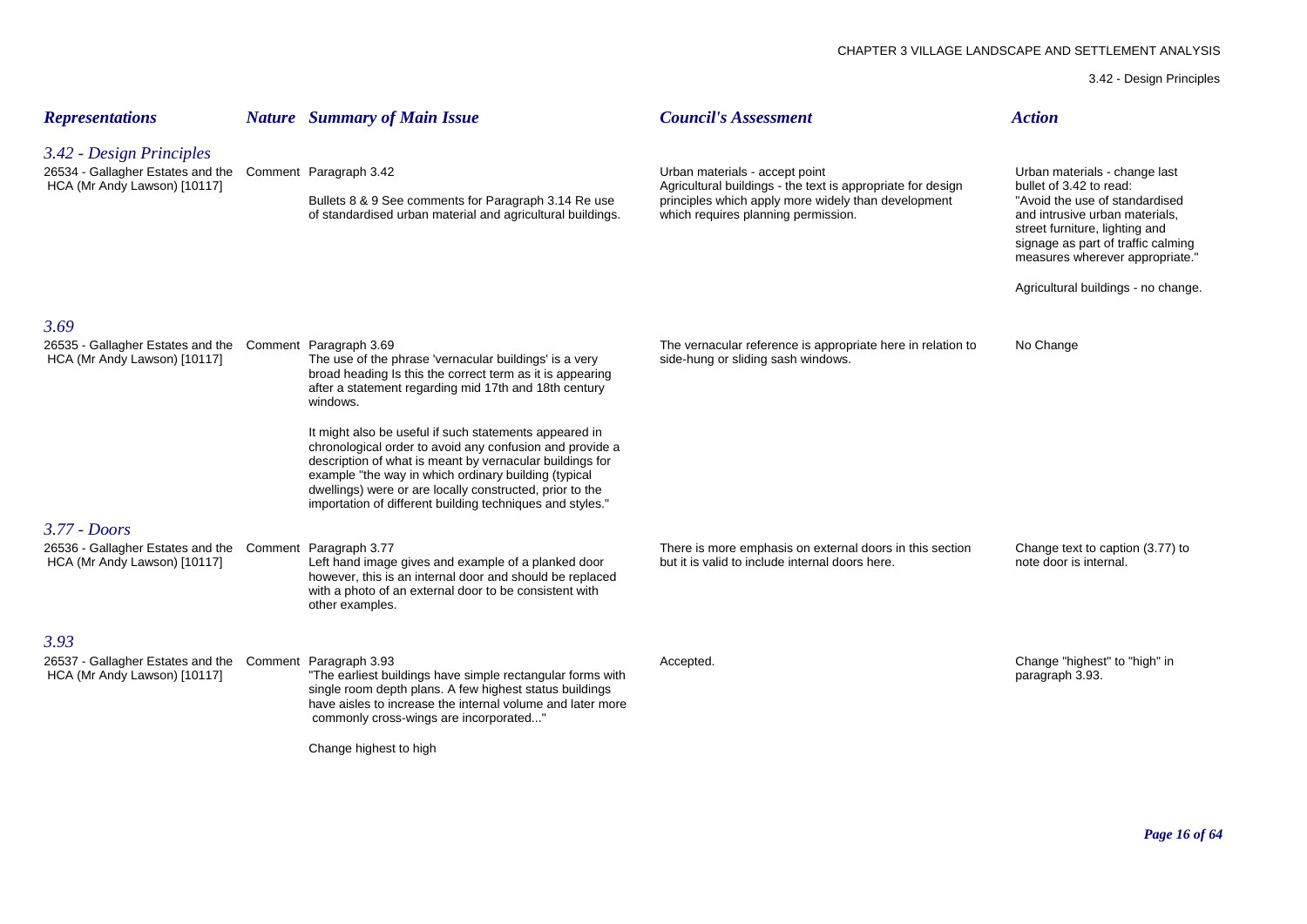| <b>Representations</b>                                                                             | <b>Nature</b> Summary of Main Issue                                                                                                                                                                                                                                                                                                                                                                                                                                                                                                                                                                                                                                                                                                                                                                  | <b>Council's Assessment</b>            | <b>Action</b>                                                                                                                                                                                              |
|----------------------------------------------------------------------------------------------------|------------------------------------------------------------------------------------------------------------------------------------------------------------------------------------------------------------------------------------------------------------------------------------------------------------------------------------------------------------------------------------------------------------------------------------------------------------------------------------------------------------------------------------------------------------------------------------------------------------------------------------------------------------------------------------------------------------------------------------------------------------------------------------------------------|----------------------------------------|------------------------------------------------------------------------------------------------------------------------------------------------------------------------------------------------------------|
| 3.94<br>26538 - Gallagher Estates and the Comment Paragraph 3.94<br>HCA (Mr Andy Lawson) [10117]   | "Many traditional cottages follow a 'baffle entry' form, in<br>which there is a central chimney stack (usually with two<br>fireplaces back to back) and the main entry"<br>Insert chimney for clarification                                                                                                                                                                                                                                                                                                                                                                                                                                                                                                                                                                                          | Accepted.                              | Insert the word "chimney" before<br>"stack" in paragraph 3.94.                                                                                                                                             |
| 3.95<br>26539 - Gallagher Estates and the Comment Paragraph 3.95<br>HCA (Mr Andy Lawson) [10117]   | Would benefit from a diagram illustrating Double Pile Plan<br>Form                                                                                                                                                                                                                                                                                                                                                                                                                                                                                                                                                                                                                                                                                                                                   | Change is desirable but not essential. | No change made given time<br>constraints.                                                                                                                                                                  |
| 3.99<br>26541 - Gallagher Estates and the Comment Paragraph 3.99<br>HCA (Mr Andy Lawson) [10117]   | "The Listed Buildings SPD (Chapter 15, pages 119 - 126)<br>highlights specific building types within South<br>Cambridgeshire. These include farm buildings including<br>barns, granaries, stables, dovecotes, and cart and stock<br>sheds. The importance of food processing, as well as<br>agriculture, to the district is reflected by mills and<br>maltings. Traditional crafts and industries are represented<br>by smithies and tanneries. Bake houses and wash<br>houses, schools and war memorials are also included."<br>Chapter 15, pages 119-126 is incorrect in the adopted<br>SPD and should be changed to 123-130<br>War memorials are not building types and are memorials,<br>whilst they appear in the Listed Buildings SPD this<br>differentiation should be noted within this SPD. | Accepted.                              | Amend 1st sentence of paragraph<br>3.99 to read:<br>"The Listed Buildings SPD<br>(Chapter 15, pages- 123-130)<br>highlights specific types of<br>buildings and structures within<br>South Cambridgeshire." |
| 3.104<br>26542 - Gallagher Estates and the Comment Paragraph 3.104<br>HCA (Mr Andy Lawson) [10117] | "The presence of vents and slats in a farm building<br>gives an indication that animals were kept in it."<br>This is a misleading statement as vents are also found in<br>barns that were used for crop storage to enable air to<br>circulate thus reducing the chances of crops rotting whilst<br>stored.                                                                                                                                                                                                                                                                                                                                                                                                                                                                                           | Accepted.                              | Amend last sentence of paragraph<br>3.104 to read:<br>"Vents or slats in a farm building<br>indicate that it housed animals or<br>stored produce."                                                         |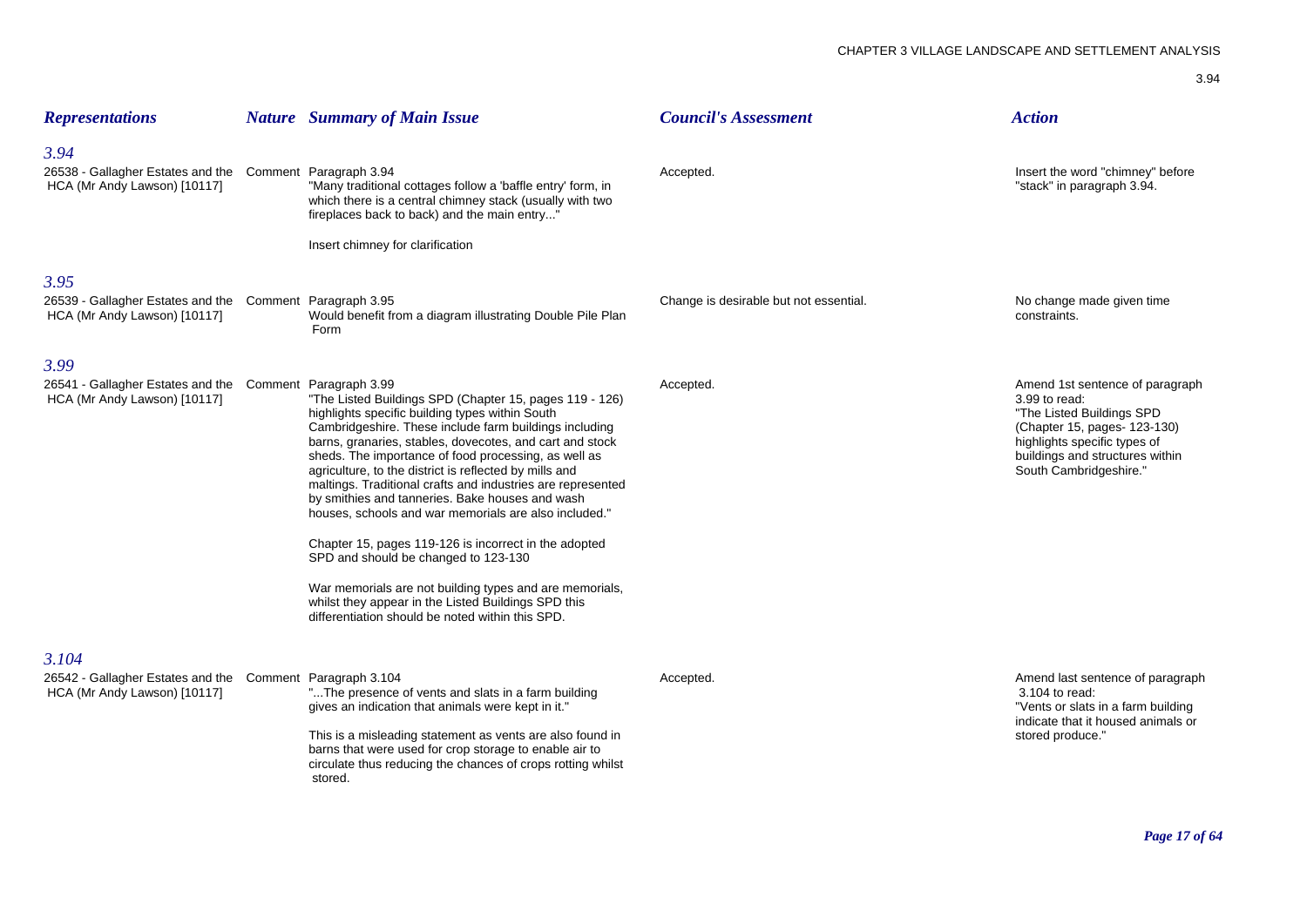| <b>Representations</b>                                                                             | <b>Nature</b> Summary of Main Issue                                                                                                                                                                                                                                                                                                                                                                                                                                                                              | <b>Council's Assessment</b>                                           | <b>Action</b>                                                                                                                                                                                                                                                                                                                                                                                                                                                                                                                                                                                    |
|----------------------------------------------------------------------------------------------------|------------------------------------------------------------------------------------------------------------------------------------------------------------------------------------------------------------------------------------------------------------------------------------------------------------------------------------------------------------------------------------------------------------------------------------------------------------------------------------------------------------------|-----------------------------------------------------------------------|--------------------------------------------------------------------------------------------------------------------------------------------------------------------------------------------------------------------------------------------------------------------------------------------------------------------------------------------------------------------------------------------------------------------------------------------------------------------------------------------------------------------------------------------------------------------------------------------------|
| 3.108<br>26543 - Gallagher Estates and the Comment Paragraph 3.108<br>HCA (Mr Andy Lawson) [10117] | "Parish churches were centres of the village with the<br>building and churchyard used for a range of community<br>and other activities.<br>This statement says that churches and churchyards were<br>traditionally used for a range of community activities. Is<br>there evidence for this because as consecrated ground<br>non religious uses would be very limited? Is this being<br>confused with church halls which were introduced to cater<br>for these other non-religious uses?                          | Historically, parish churches were used for a range of<br>activities. | The first sentence of paragraph<br>3.108 is revised to clarify this<br>point, as follows:<br>"Parish churches were centres of<br>the village and historically the<br>building and churchyard could be<br>used for a range of community<br>and other activities."                                                                                                                                                                                                                                                                                                                                 |
| 3.114<br>26545 - Gallagher Estates and the Comment Paragraph 3.114<br>HCA (Mr Andy Lawson) [10117] | "The sheer size of a building is important but this is most<br>often read and measured in relation to, other buildings or<br>features. The relative size of buildings and their parts is<br>called scale."<br>Delete: sheer<br>Insert: its surroundings                                                                                                                                                                                                                                                          | Accepted.                                                             | Amend first sentence of paragraph<br>3.114 to read:<br>"The size of a building is important<br>but this is most often read and<br>measured in relation to other<br>buildings or features."                                                                                                                                                                                                                                                                                                                                                                                                       |
| 3.117<br>26546 - Gallagher Estates and the Comment Paragraph 3.117<br>HCA (Mr Andy Lawson) [10117] | "Different proportions also give a building (or building<br>element) a stronger or weaker vertical or horizontal<br>emphasis. Buildings with strong horizontal proportions can<br>be seen as hugging the ground while those with strong<br>vertical proportions take the eye up to the sky."<br>Insert strong before horizontal proportions and vertical<br>proportions as all building have horizontal and vertical<br>proportions and this statement is about the emphasis or<br>quality of these proportions. | Accepted.                                                             | Amend paragraph 3.117 to read:<br>"Different proportions also give a<br>building (or building element) a<br>greater or lesser vertical or<br>horizontal emphasis. Buildings<br>with strong horizontal proportions<br>can be seen as hugging the ground<br>while those with strong vertical<br>proportions take the eye up to the<br>sky. The elements and details of<br>a building can reinforce or play<br>against these overall emphases.<br>For instance, the walls of many<br>traditional buildings have a<br>horizontal emphasis but the<br>windows can often have a vertical<br>emphasis." |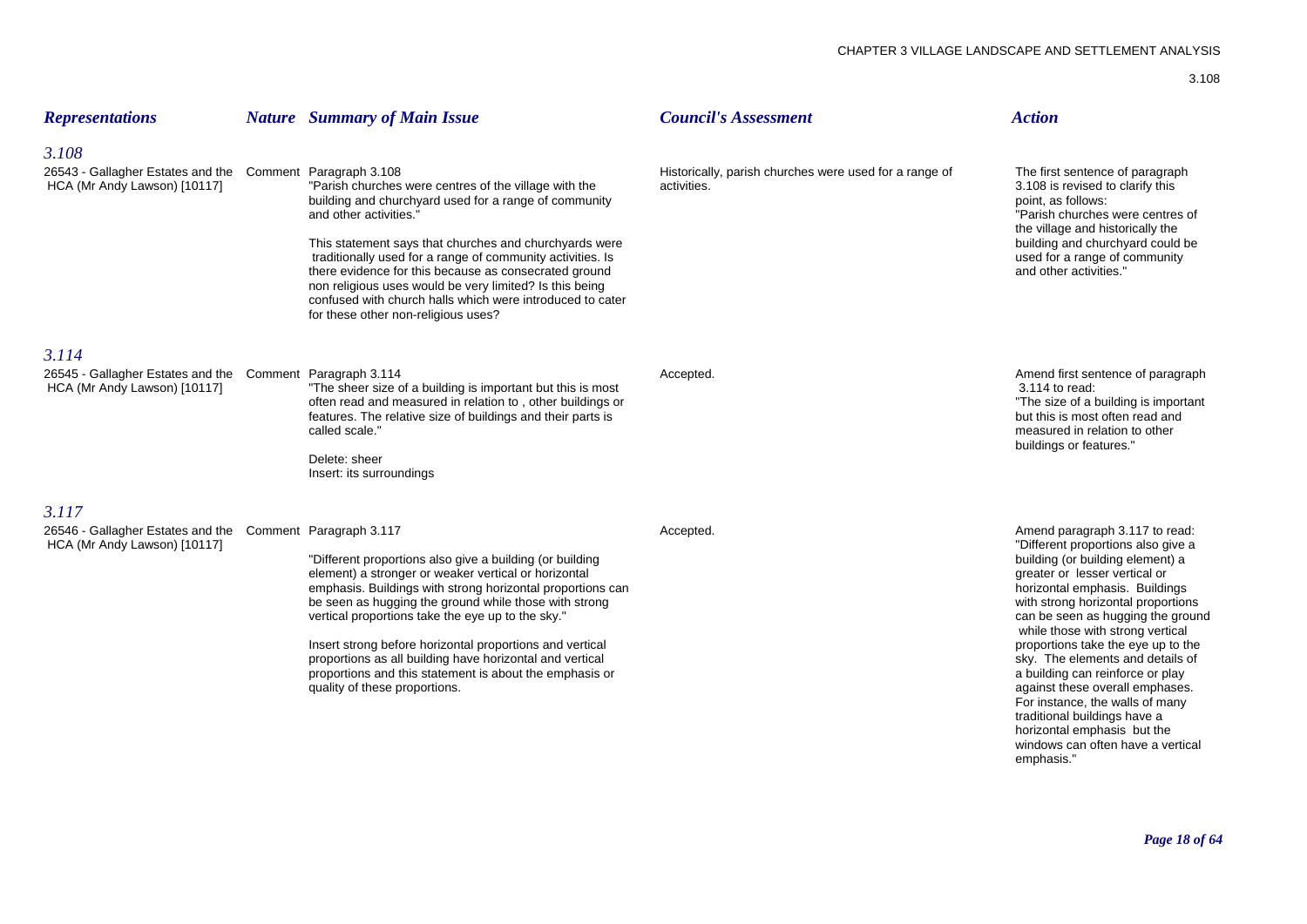| <b>Representations</b>                                                                                                               |         | <b>Nature</b> Summary of Main Issue                                                                                                                                                                                                                                                                                                                                                                                                                                                                                             | <b>Council's Assessment</b>        | <b>Action</b>                                               |
|--------------------------------------------------------------------------------------------------------------------------------------|---------|---------------------------------------------------------------------------------------------------------------------------------------------------------------------------------------------------------------------------------------------------------------------------------------------------------------------------------------------------------------------------------------------------------------------------------------------------------------------------------------------------------------------------------|------------------------------------|-------------------------------------------------------------|
| 3.118<br>26548 - Gallagher Estates and the Comment Paragraph 3.118<br>HCA (Mr Andy Lawson) [10117]                                   |         | "The proportions of the plans footprint of buildings (the<br>relationship of length to depth) and the proportions of<br>cross sections (height to depth) are important"<br>Replace plans with footprint to avoid confusion                                                                                                                                                                                                                                                                                                      | Clarification would be beneficial. | Replace "plans" with "floor plans"<br>in 3.118.             |
| 3.134<br>26549 - Gallagher Estates and the Comment Paragraph 3.134<br>HCA (Mr Andy Lawson) [10117]                                   |         | "The way buildings sit are positioned on plots makes a<br>significant difference to their settings and the way they<br>are perceived and to sense of space and character"<br>Replace: sits with are positioned                                                                                                                                                                                                                                                                                                                  | Accept                             | Replace "sits" with "are positioned"<br>in paragraph 3.134. |
|                                                                                                                                      |         | <b>CHAPTER 4 ENVIRONMENTAL SUSTAINABILITY</b>                                                                                                                                                                                                                                                                                                                                                                                                                                                                                   |                                    |                                                             |
| <b>CHAPTER 4 ENVIRONMENTAL SUSTAINABILITY</b><br>26550 - Gallagher Estates and the Comment Chapter 4<br>HCA (Mr Andy Lawson) [10117] |         | Remove this Chapter and put information at the front of<br>the Chapter 11 as it is covered in detail.                                                                                                                                                                                                                                                                                                                                                                                                                           | Noted and agreed                   | Incorporate Chapter 4 into the<br>beginning of Chapter 11.  |
| 26246 - Cambridge City Council<br>(Mrs Emma Davies) [6069]                                                                           |         | Comment Chapters 4 and 11 could usefully be merged so that all<br>sustainability matters are dealt with in one section.                                                                                                                                                                                                                                                                                                                                                                                                         | Noted and agreed                   | Incorporate Chapter 4 into the<br>beginning of Chapter 11.  |
| 26404 - Mr Steve Terry [12785]                                                                                                       |         | Comment Chapter 4. Chapter 11 should be part of Chapter 4 to<br>group all sustainability matters together.                                                                                                                                                                                                                                                                                                                                                                                                                      | Noted and agreed                   | Incorporate Chapter 4 into the<br>beginning of Chapter 11.  |
| 4.3<br>26155 - Mrs Katherine Heydon<br>[2799]                                                                                        | Support | 4.3 Environmental Sustainability<br>Refers to the Local Area Agreement target (per person)<br>as the very achievable CO2 target as 9 tonnes of<br>CO2/per person/per annum by 2011 (down from the<br>average of 10.2 CO2/per person/year in 2006), and down<br>to 6-7 CO2 tonnes/person/year by 2020 and 2<br>CO2/tonnes/person/year by 2050.<br>These targets seem lenient in timescale (to reach the 2<br>CO2/tonnes/person/year), but are in accordance with<br>permitted targets; and the goal sends a positive<br>message. | Noted.                             | No change.                                                  |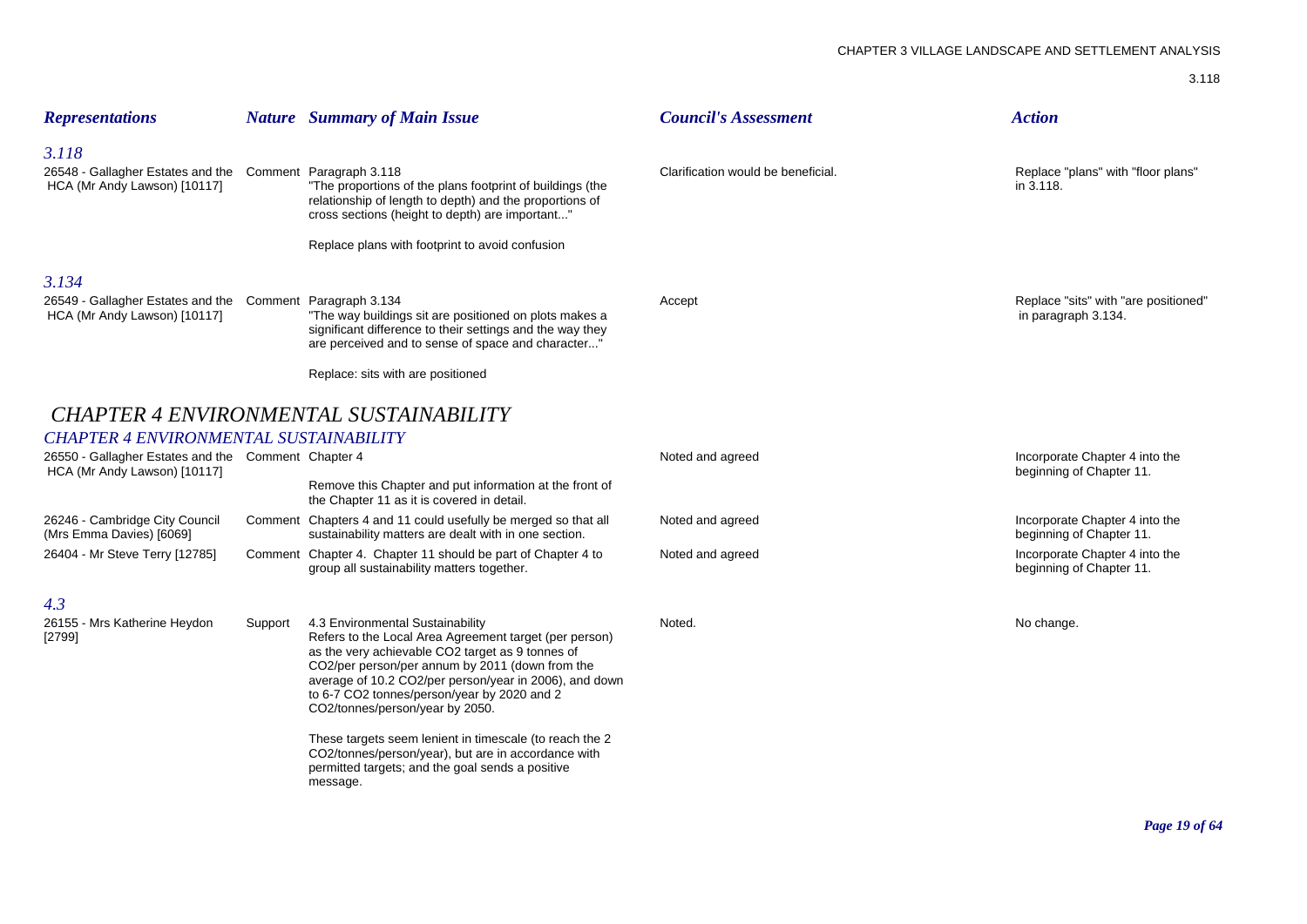CHAPTER 5 BIODIVERSITY

### *Representations Nature Summary of Main Issue Council's Assessment Action*

*CHAPTER 5 BIODIVERSITY*

### *CHAPTER 5 BIODIVERSITY*

Janet Nuttall) [6952] statutorily and non-statutorily protected sites of nature legally protected species and designated sites (under UK<br>conservation importance and the requirements, as and European law). The document is s reference to importance of the UK Biodiversity Action Plan then the quide should spell out the hierarchy of statutory designations across district, legal protection and some consideration had been given to this point in the<br>how biodiversity will be addressed through development previous chapter 11 which has now be integrated wit how biodiversity will be addressed through development design. We appreciate that the section on Biodiversity and Ecology under Chapter 11 addresses this issue to some extent. Some extent.

26552 - Gallagher Estates and the Comment Chapter 5 The Biodiversity chapter has been re-written to make it Chapter 5 has been re-written, HCA (Mr Andy Lawson) [10117] Remove as this makes no reference to the subject align better with the purpose of the Design Guide. Where combining text from Chapters 5<br>matter of this SPD and would be better incorporated into matter of this SPD and would be better incorporated into information is contained within the Biodiversity SPD or and 11, to provide more up-to-date Chapter 11 in the biodiversity and ecology section 11.95 other documents it has been referred to. The reference to biodiversity

26379 - Natural England (Ms Object Chapter 5 does not make any reference to the range of The text has been amended to refer to the system of Chapter 5 has been re-written,<br>Janet Nuttall) [6952] statutorily and non-statutor and European law). The document is still not considered and 11, to provide more up-to-date detailed under PPS9 to protect these from development. The right place to go into extensive detail about the reference to biodiversity Suitable design can often have an important role to play different sites and species as it is partially covered in the conservation being consistent with here in ensuring that impacts to sites, and species, are Biodiversit here in ensuring that impacts to sites, and species, are Biodiversity SPD and other detailed guidance (such as can minimised and enhancements maximised. We appreciate be found on the Natural England website of which detail be found on the Natural England website of which details attention to other guidance. reference to Biodiversity SPD, however, since specific are provided). To address the issues of protected species reference to importance of the UK Biodiversity Action and sites would require an entire chapter on its own an not the purpose of this design guide. NE acknowledge that some consideration had been given to this point in the Chapter 5 to provide a more detailed focus on biodiversity<br>within the Design Guide (rather than it being spread across

> Geological conservation is not being included within the document at present due to lack of expertise within the authority at present. Appropriate protection is afforded through PPS9.

Table 11.1 has been brought forward and retained to illustrate how biodiversity can be addressed within various development types (such as the referred to extensions and conversions).

Ramsar sites have not been referred to as no such sites are believed to exist with the district.

conservation being consistent with the Biodiversity SPD, and drawing attention to other guidance.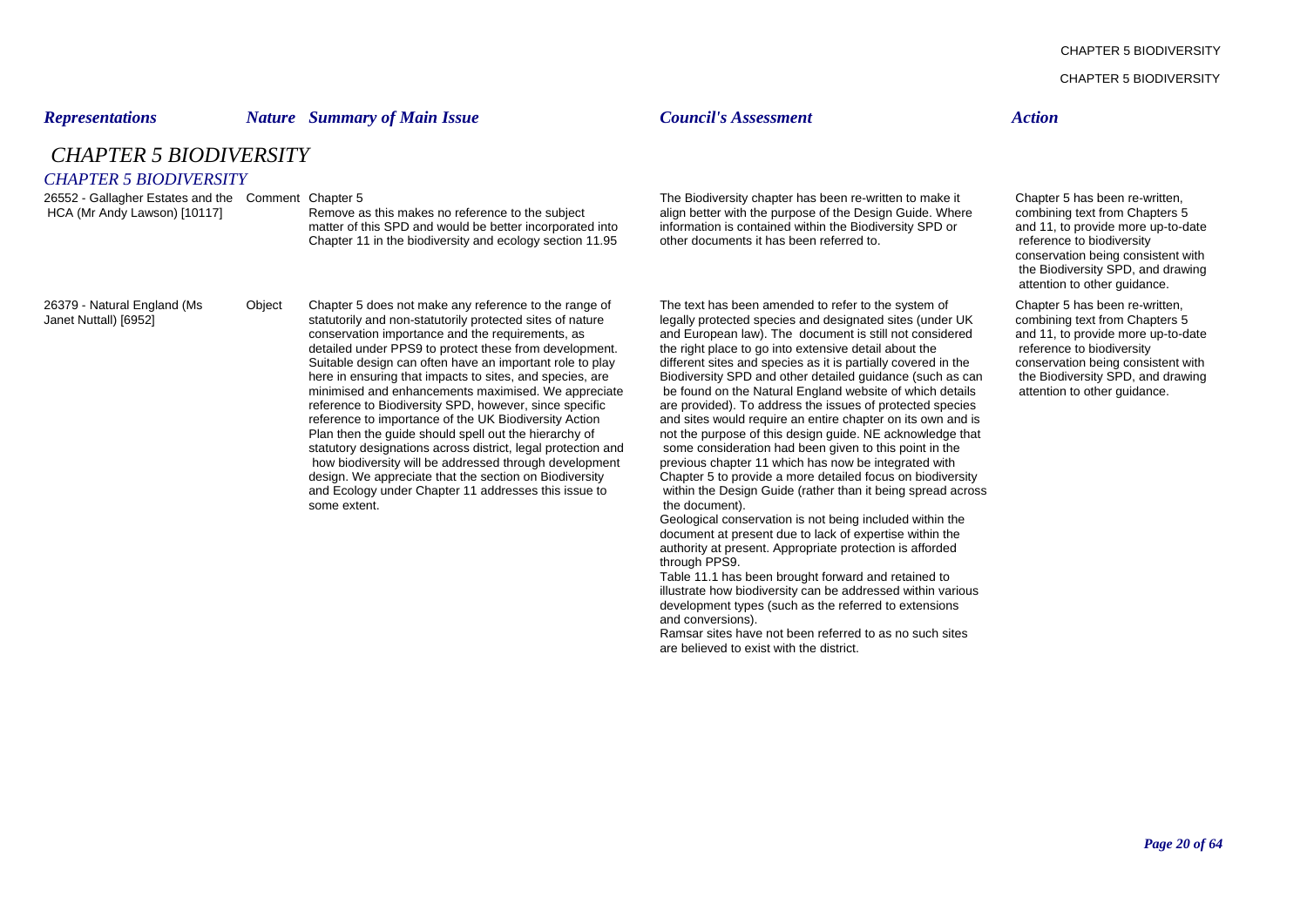CHAPTER 5 BIODIVERSITY

### *Representations Nature Summary of Main Issue Council's Assessment Action*

26380 - Natural England (Ms Object Similarly, designated sites of geological importance, The text has been amended to refer to the system of Chapter 5 has been re-written,<br>Janet Nuttall) [6952] including Sites of Special S Janet Nuttall) [6952] including Sites of Special Scientific Interest, should be legally protected species and designated sites (under UK combining text from Chapters 5 referred to within the document; perhaps Chapter 5 should and European law). The document is still not considered and 11, to provide more up-to-date<br>be entitled Biodiversity and Geology, or similar, the right place to go i the right place to go into extensive detail about the different sites and species as it is partially covered in the conservation being consistent with Biodiversity SPD and other detailed guidance (such as can the Biodiversity SPD, and drawing be found on the Natural England website of which details attention to other guidance. are provided). To address the issues of protected species and sites would require an entire chapter on its own and is not the purpose of this design guide. NE acknowledge that some consideration had been given to this point in the previous chapter 11 which has now be integrated with Chapter 5 to provide a more detailed focus on biodiversity within the Design Guide (rather than it being spread across the document).

> Geological conservation is not being included within the document at present due to lack of expertise within the authority at present. Appropriate protection is afforded through PPS9.

Table 11.1 has been brought forward and retained to illustrate how biodiversity can be addressed within various development types (such as the referred to extensions and conversions).

Ramsar sites have not been referred to as no such sites are believed to exist with the district.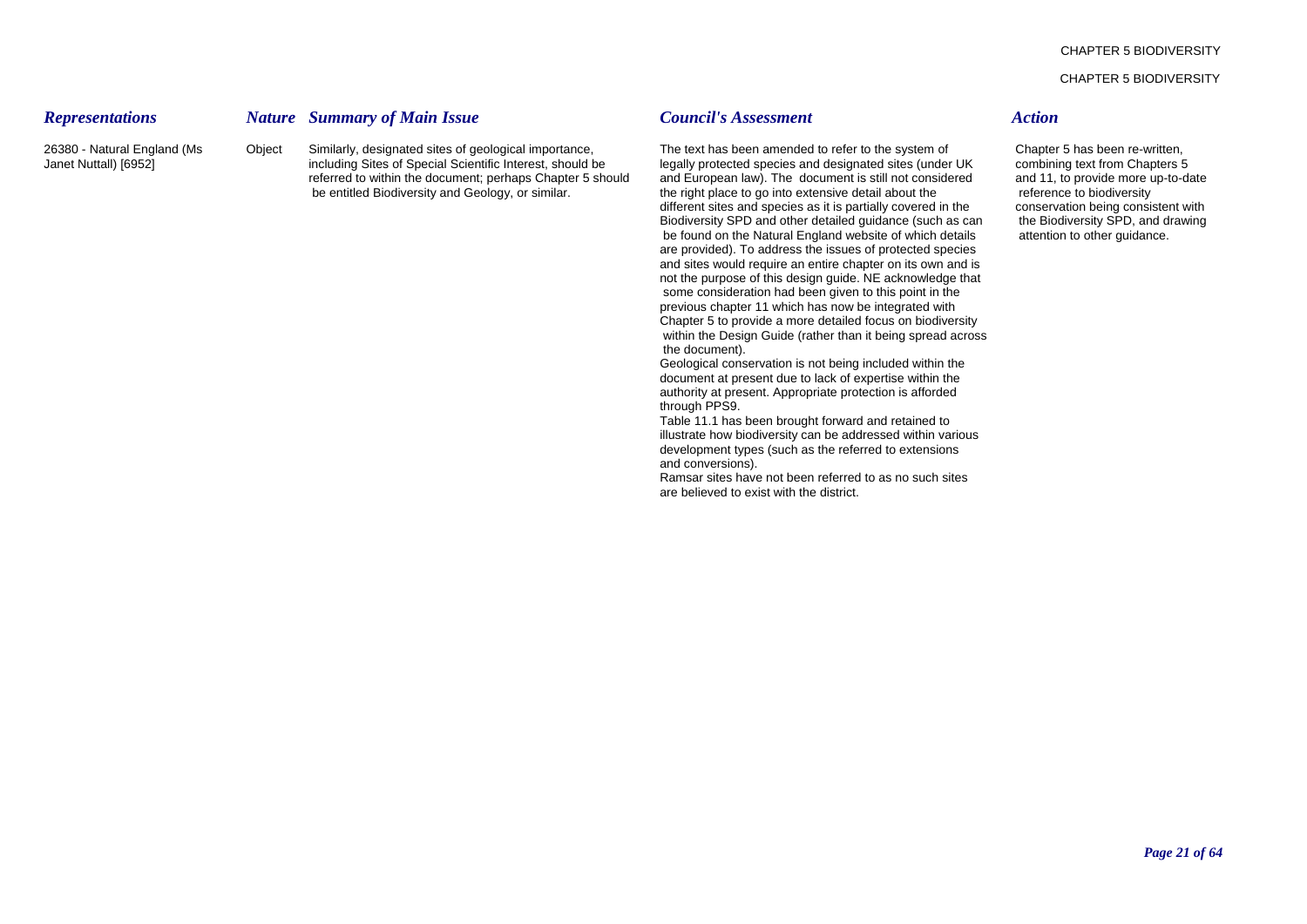PART II BASIC DESIGN CRITERIA

### *Representations Nature Summary of Main Issue Council's Assessment Action*

# *PART II BASIC DESIGN CRITERIA*

### *PART II BASIC DESIGN CRITERIA*

This statement about South Cambridgeshire states that it in the second paragraph.<br>
consists of villages within open countryside, rather then<br>
consists of villages within open countryside, rather then consists of villages within open countryside, rather then extended to the second of the second towns and large urban contexts.<br>In this context spaces is correct. The major "before "new development" before the second

This needs to be rephrased either to only refer to the rural A guide to the structure of the document should be added. area of South Cambridgeshire or restarted to state that it<br>
predominantly consist of villages in open countryside,<br>
after paragraph 1.15 (in response predominantly consist of villages in open countryside,<br>
rather than towns and large urban contexts as it includes<br>
rather than towns and large urban contexts as it includes rather than towns and large urban contexts as it includes to rep 26241) to guide the proposed town of Northstowe and immediate the SPD the proposed town of Northstowe and immediate surroundings of the city of Cambridge.

Third Paragraph The design of new development need to create viable and vibrant spaces

Should this not be places?

The reader would benefit from a breakdown of the structure of this section of the guidance as the use of chapters and sections is confusing.

2653 - Gallagher Estates and the Comment First Paragraph<br>HCA (Mr Andy Lawson) [10117] This statement about South Cambridgeshire states that it in the second paragraph.<br>Criteria (Part II) - add the word

In this context spaces is correct.

# paragraph to aid clarity.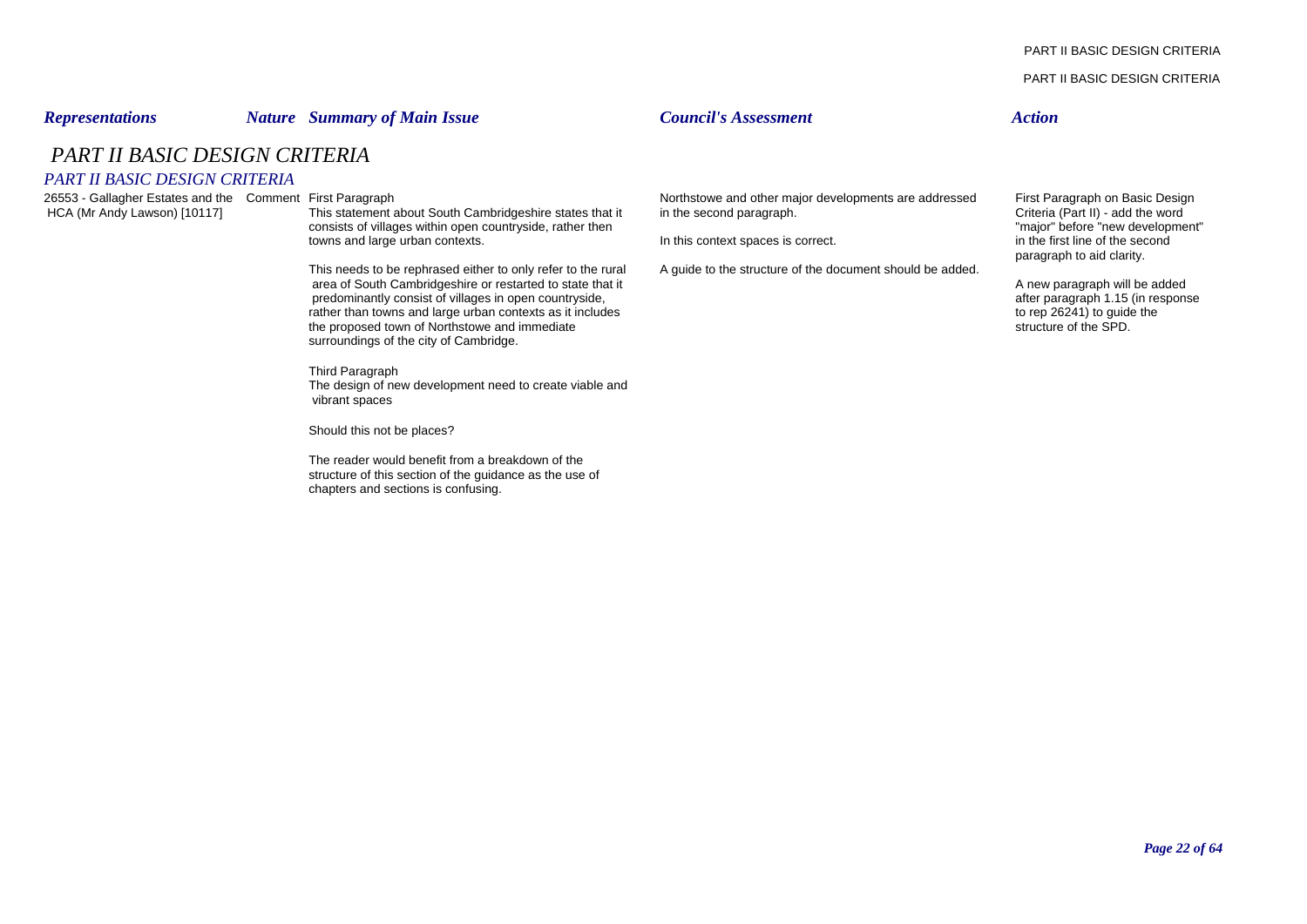CHAPTER 6 URBAN DESIGN

CHAPTER 6 URBAN DESIGN

| <b>Representations</b>                                                                  |  | <b>Nature</b> Summary of Main Issue                                                                                                                                                                                                                                                                                   | <b>Council's Assessment</b>                                                                                                                                                                                                   | <b>Action</b>                                                                                                                |  |  |
|-----------------------------------------------------------------------------------------|--|-----------------------------------------------------------------------------------------------------------------------------------------------------------------------------------------------------------------------------------------------------------------------------------------------------------------------|-------------------------------------------------------------------------------------------------------------------------------------------------------------------------------------------------------------------------------|------------------------------------------------------------------------------------------------------------------------------|--|--|
| <b>CHAPTER 6 URBAN DESIGN</b>                                                           |  |                                                                                                                                                                                                                                                                                                                       |                                                                                                                                                                                                                               |                                                                                                                              |  |  |
| <b>CHAPTER 6 URBAN DESIGN</b>                                                           |  |                                                                                                                                                                                                                                                                                                                       |                                                                                                                                                                                                                               |                                                                                                                              |  |  |
| 26247 - Cambridge City Council<br>(Mrs Emma Davies) [6069]                              |  | Comment This chapter could usefully be merged with chapter 8.                                                                                                                                                                                                                                                         | This is a valid comment.                                                                                                                                                                                                      | Review the structure of the SPD.<br>particularly Chapters 6 and 8, to<br>remove duplications and improve<br>its readability. |  |  |
| 26405 - Mr Steve Terry [12785]                                                          |  | Comment Chapter 6. The inclusion of a section on design theory is<br>a welcome addition to the SPD.<br>However, the information in this chapter should be<br>included in the current chapter 8 to more closely relate                                                                                                 | First pointed, noted and welcomed.<br>Inclusion of Chapter 6 in Chapter 8 is a valid comment.<br>The request for more illustrations is a valid comment.                                                                       | Review the structure of the SPD.<br>particularly Chapters 6 and 8, to<br>remove duplications and improve<br>its readability. |  |  |
|                                                                                         |  | the theory to the application.<br>More illustrations would aid the readability of this section.                                                                                                                                                                                                                       |                                                                                                                                                                                                                               | More illustrations will be provided.                                                                                         |  |  |
| 6.2                                                                                     |  |                                                                                                                                                                                                                                                                                                                       |                                                                                                                                                                                                                               |                                                                                                                              |  |  |
| 26555 - Gallagher Estates and the Comment Paragraph 6.2<br>HCA (Mr Andy Lawson) [10117] |  | "Urban design principles apply to all forms and scales of<br>development."                                                                                                                                                                                                                                            | To use the word scales may be confusing as it used<br>elsewhere in the context of scale and proportion. The<br>addition of the word sizes would attain the same request<br>for clarity.                                       | Add the words "and sizes" after<br>"forms" to paragraph 6.2.                                                                 |  |  |
|                                                                                         |  | Insert: and scales                                                                                                                                                                                                                                                                                                    |                                                                                                                                                                                                                               |                                                                                                                              |  |  |
| 6.3                                                                                     |  |                                                                                                                                                                                                                                                                                                                       |                                                                                                                                                                                                                               |                                                                                                                              |  |  |
| 26556 - Gallagher Estates and the<br>HCA (Mr Andy Lawson) [10117]                       |  | Comment Paragraph 6.3<br>"The residents and workers of, and visitors to, the new<br>development must have ready and convenient access to<br>existing facilities and services; with any new facilities and<br>services, provided as part of the development<br>supporting and integrating with those already existing" | New developments will not provided the full range of<br>facilities that people will require access to, therefore<br>people will still require convenient access to existing<br>facilities. The text as written remains valid. | No change                                                                                                                    |  |  |
|                                                                                         |  | Delete: existing as they could access new facilities<br>contained within a new development.                                                                                                                                                                                                                           |                                                                                                                                                                                                                               |                                                                                                                              |  |  |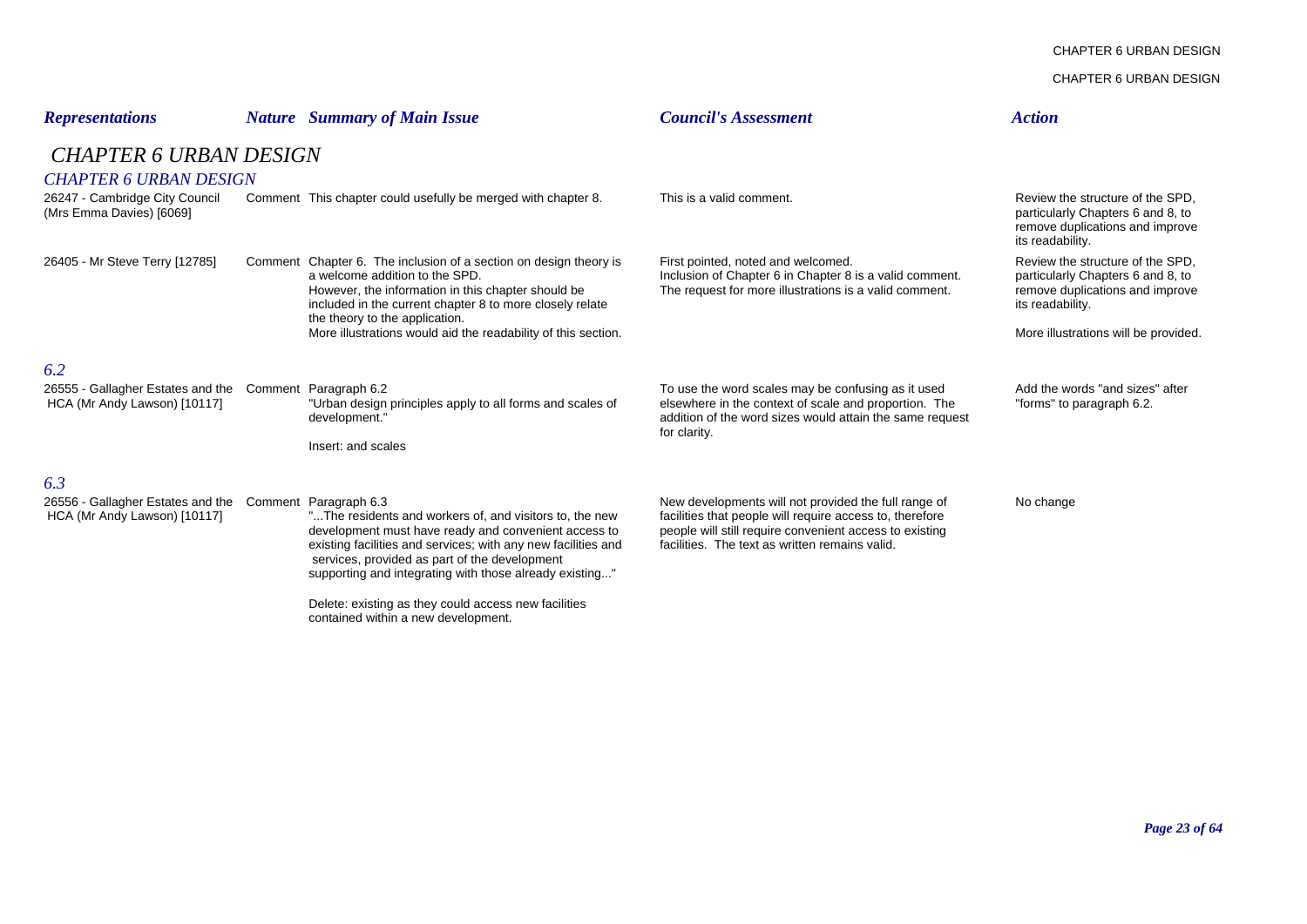| <b>Representations</b> | <b>Nature</b> Summary of Main Issue | <b>Council's Assessment</b> | Action |
|------------------------|-------------------------------------|-----------------------------|--------|
|                        |                                     |                             |        |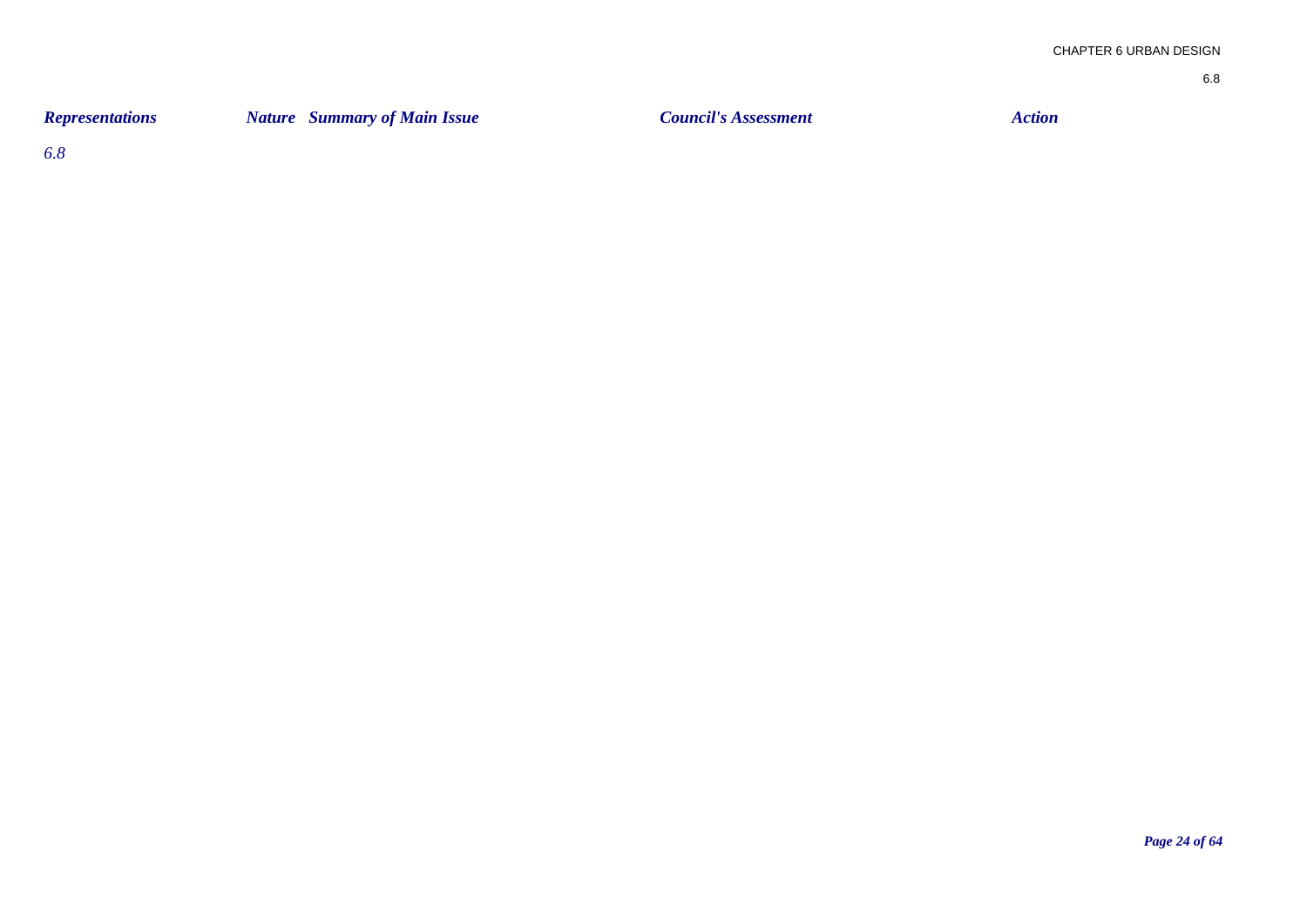| <b>Representations</b>       | <b>Nature</b> Summary of Main Issue                                                                                                                                                                                                                                                                                                                                                                                                                                                                                                                                                                                                             | <b>Council's Assessment</b>   | <b>Action</b>                                                                                                                                                                                                                                                                                                                                                                                                                                                                                                                                                                                                                                                                                                                                                                                                                                                                                                                                                                                                                                                                                        |
|------------------------------|-------------------------------------------------------------------------------------------------------------------------------------------------------------------------------------------------------------------------------------------------------------------------------------------------------------------------------------------------------------------------------------------------------------------------------------------------------------------------------------------------------------------------------------------------------------------------------------------------------------------------------------------------|-------------------------------|------------------------------------------------------------------------------------------------------------------------------------------------------------------------------------------------------------------------------------------------------------------------------------------------------------------------------------------------------------------------------------------------------------------------------------------------------------------------------------------------------------------------------------------------------------------------------------------------------------------------------------------------------------------------------------------------------------------------------------------------------------------------------------------------------------------------------------------------------------------------------------------------------------------------------------------------------------------------------------------------------------------------------------------------------------------------------------------------------|
| HCA (Mr Andy Lawson) [10117] | 26562 - Gallagher Estates and the Comment This text is difficult to follow. Suggest reformatting<br>through the use of bullets as follows:<br>"It is important that new developments are designed and<br>constructed in a manner that minimises the demand on<br>natural resources;<br>- by minimising travelling, footpath and cycle<br>networks;<br>- by designing developments the proposals;<br>- by designing to avoid  creating flood risk for others;<br>- by constructing with robust development;<br>- by designing buildings  or adaptation;<br>- designing and constructing ; and designing<br>developments that are not only valid" | Valid comment to aid clarity. | Reformat paragraph 6.8 with<br>bullets as follows:<br>"6.8 It is important that new<br>developments are designed and<br>constructed in a manner that<br>minimises the demand on natural<br>resources:<br>* by minimising travelling, through<br>the provision of mixed use<br>developments and the provision of<br>good and efficient public transport<br>facilities, footpath and cycle<br>networks:<br>* by designing developments that<br>respect the existing landscape and<br>existing biodiversity and<br>enhances them through the<br>implementation of the proposals;<br>* by designing to avoid putting<br>development at risk from flooding<br>and ensuring the discharge of<br>surface and rain water is by<br>means of sustainable drainage<br>systems to prevent creating flood<br>risk for others;<br>* by constructing with robust<br>materials, to ensure the long term<br>durability of the development;<br>* by designing buildings in a<br>manner that readily allows for their<br>future conversion or adaptation;<br>* designing and constructing<br>huildings in a manner that |

\* by constructing with robust ng term  $ent;$ \* by designing buildings in a for their tation; \* designing and constructing buildings in a manner that minimises their energy consumption for heating, cooling and lighting; minimises the demand for potable water; and does not result in air, noise and

light pollution; and designing developments that are not only valid today but remain so, in the face of changing climatic conditions, for at least 60 years for commercial buildings and 100 years for all other buildings."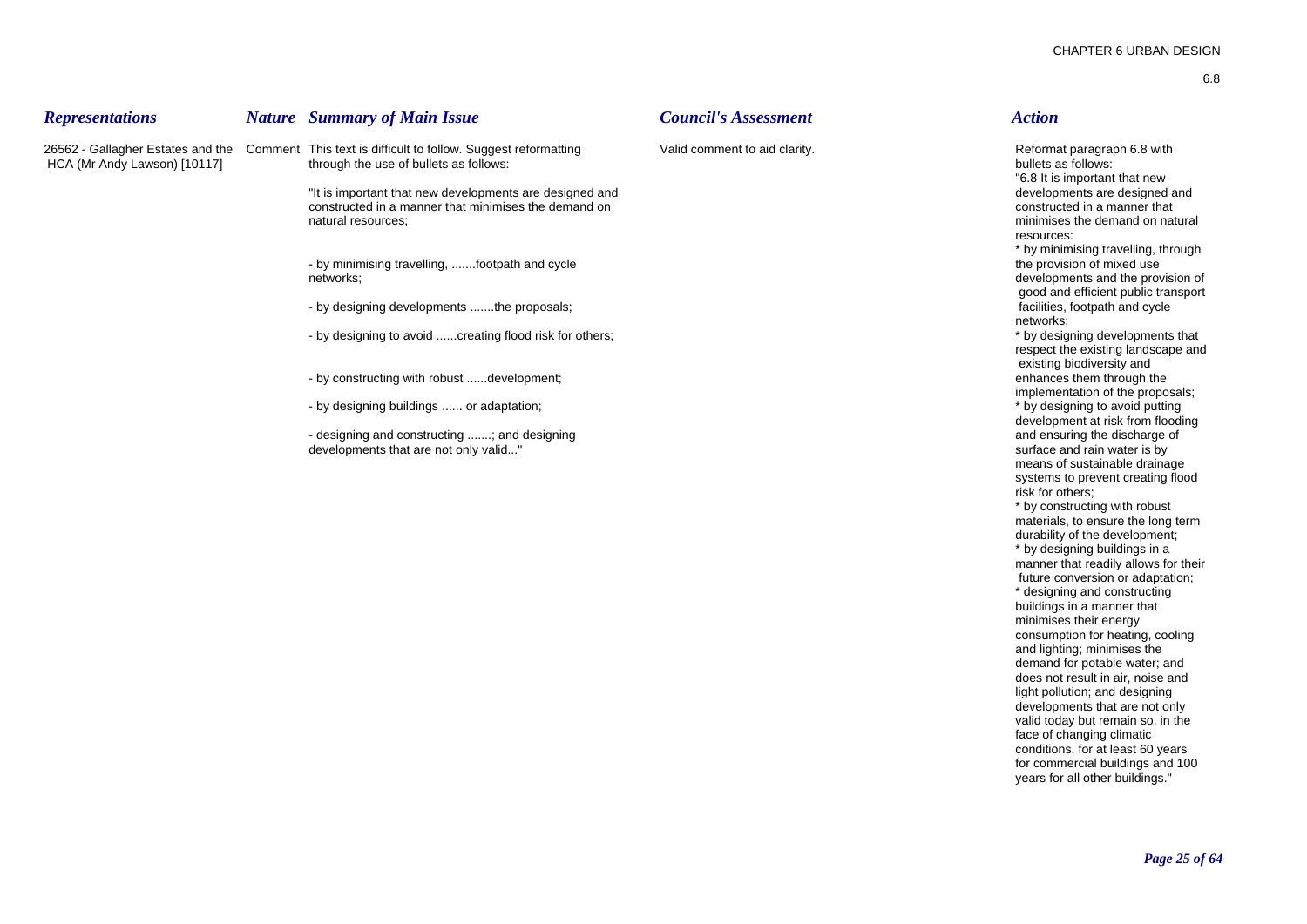| 6.12 |  |
|------|--|
|      |  |

| <b>Representations</b>                                                                           |        | <b>Nature</b> Summary of Main Issue                                                                                                                                                                                                                                                               | <b>Council's Assessment</b>                                                                                                                                                                                                                                                                                                                                                       | <b>Action</b>                                                                                                                                                                                                                                                                                              |
|--------------------------------------------------------------------------------------------------|--------|---------------------------------------------------------------------------------------------------------------------------------------------------------------------------------------------------------------------------------------------------------------------------------------------------|-----------------------------------------------------------------------------------------------------------------------------------------------------------------------------------------------------------------------------------------------------------------------------------------------------------------------------------------------------------------------------------|------------------------------------------------------------------------------------------------------------------------------------------------------------------------------------------------------------------------------------------------------------------------------------------------------------|
| 6.12<br>26565 - Gallagher Estates and the Comment Paragraph 6.12<br>HCA (Mr Andy Lawson) [10117] |        | The statement on design theory is purely concerned with<br>the aesthetics/ visual qualities but should be expanded as<br>design should not be purely visual but consider issues<br>such as use.                                                                                                   | This is a valid comment, but this section is about the<br>theory of aesthetics. The suggested addition could be<br>appropriately made in Paragraph 6.10.                                                                                                                                                                                                                          | Add to the end of Paragraph 6.10<br>, to ensure robust high quality<br>designs appropriate to the intended<br>uses are attained."                                                                                                                                                                          |
| Design Elements                                                                                  |        |                                                                                                                                                                                                                                                                                                   |                                                                                                                                                                                                                                                                                                                                                                                   |                                                                                                                                                                                                                                                                                                            |
| 26567 - Gallagher Estates and the  Comment  Design Elements<br>HCA (Mr Andy Lawson) [10117]      |        | It should be noted though these terms are in standard use<br>within urban design, slight variations in terminology may<br>also often used/interchanged to represent these<br>elements.<br>This section would benefit from an illustrative<br>representation of each of these points to assist lay | It is noted that there are some slight variations in the use<br>of terminology. As stated in paragraph 6.13 this section is<br>intended to set out how design comments will be provided<br>to developers and their architects. It would be appropriate<br>to state in paragraph 6.13 to incorporate a reference to<br>design language.<br>The request for illustrations is valid. | In paragraph 6.13, amend the last<br>sentence to read:<br>"The following is a guide to how<br>design theory will be assessed in<br>designs submitted to the Council<br>and how design language will be<br>used when providing comments on<br>design considerations will be<br>referred back to designers." |
|                                                                                                  |        |                                                                                                                                                                                                                                                                                                   |                                                                                                                                                                                                                                                                                                                                                                                   | Provide illustrations.                                                                                                                                                                                                                                                                                     |
| 6.15 - Line<br>26406 - Mr Steve Terry [12785]                                                    | Object | 6.15. Line may be implied intentionally as well as<br>accidentally; in line 3 add "intentional or" before accidental<br>repetition.                                                                                                                                                               | Valid comment.                                                                                                                                                                                                                                                                                                                                                                    | Add "intentional or" before<br>"accidental" on the 3rd line of<br>paragraph 6.15.                                                                                                                                                                                                                          |
| 6.17 - Form or Mass                                                                              |        |                                                                                                                                                                                                                                                                                                   |                                                                                                                                                                                                                                                                                                                                                                                   |                                                                                                                                                                                                                                                                                                            |
| 26407 - Mr Steve Terry [12785]                                                                   | Object | 6.17. In line 3 delete "or well defined spaces" as these<br>are not positive forms, but are negative forms.                                                                                                                                                                                       | Valid comment, amend accordingly.                                                                                                                                                                                                                                                                                                                                                 | In line 3 of paragraph 6.17 delete<br>"or well defined spaces"                                                                                                                                                                                                                                             |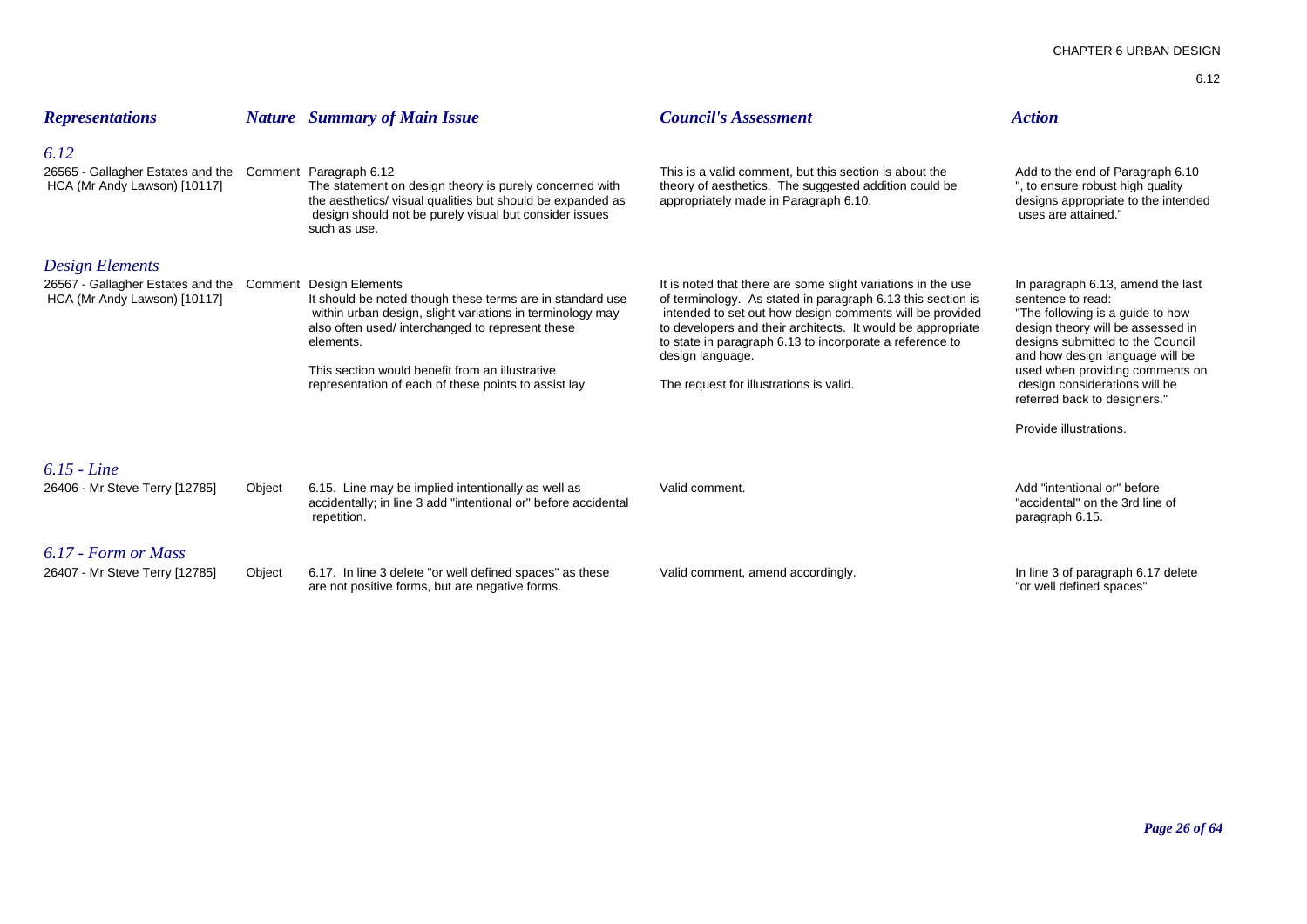6.22 - Pattern

| <b>Representations</b>                                                                | <b>Nature</b> Summary of Main Issue                                                                                                                                                                                                                                                                                                                                                                                                                                                                                         | <b>Council's Assessment</b>                                                                                                                                                                                                                                                                                                                                                                   | <b>Action</b>                                                                                                                                                                                                                                                                                                                                        |
|---------------------------------------------------------------------------------------|-----------------------------------------------------------------------------------------------------------------------------------------------------------------------------------------------------------------------------------------------------------------------------------------------------------------------------------------------------------------------------------------------------------------------------------------------------------------------------------------------------------------------------|-----------------------------------------------------------------------------------------------------------------------------------------------------------------------------------------------------------------------------------------------------------------------------------------------------------------------------------------------------------------------------------------------|------------------------------------------------------------------------------------------------------------------------------------------------------------------------------------------------------------------------------------------------------------------------------------------------------------------------------------------------------|
| $6.22$ - Pattern<br>26571 - Gallagher Estates and the<br>HCA (Mr Andy Lawson) [10117] | Comment Paragraph 6.22<br>"This is the use of the design elements, point, line, shape,<br>texture, tone and colour, to create the visual design, to<br>create an integrated whole. Too much of the same<br>element can become boring, but the use of too much<br>over use of variety can confuse the unity of the design."<br>Suggested changes: Too much use to The over use<br>boring to monotonous<br>It should be noted the deliberate use of variety in a<br>design can be used to challenge people's perceptions of a | The first point is a subtle change in meaning. It is<br>considered that the wording as existing is preferable and<br>should be retained.<br>The second point is a valid comment suggesting a more<br>appropriate word.<br>The third point is valid, but is a general point in relation to<br>all the design elements. Add a comment relating to<br>deliberate design ploys to paragraph 6.13. | In line 3 of paragraph 6.22<br>substitute "boring" with<br>"monotonous".<br>Add a new sentence to the end of<br>paragraph 6.12 as follows:<br>"Good architects and designers<br>who posses a strong and<br>controlled command of the use of<br>the design elements, may,<br>intentionally break the following<br>'rules of grammar' to create strong |
| $6.23$ - Rhythm<br>26572 - Gallagher Estates and the<br>HCA (Mr Andy Lawson) [10117]  | place and be a deliberate design ploy.<br>Comment Paragraph 6.23<br>"This is the frequency of the repetition of a feature at<br>regular intervals to create an intentional series, at regular<br>intervals, which breaks a design down into sub-sections,<br>e.g. a row of windows, pillars, or trees. Too many of the<br>same repetition can become boring, whilst an<br>inconsistent rhythm can destroy any form of unity."<br>Change: become boring to lead to monotony                                                  | Valid comment, amend accordingly.                                                                                                                                                                                                                                                                                                                                                             | individualistic design solutions."<br>In line 4 of paragraph 6.23<br>substitute "boring" with<br>"monotonous".                                                                                                                                                                                                                                       |

Add: challenges and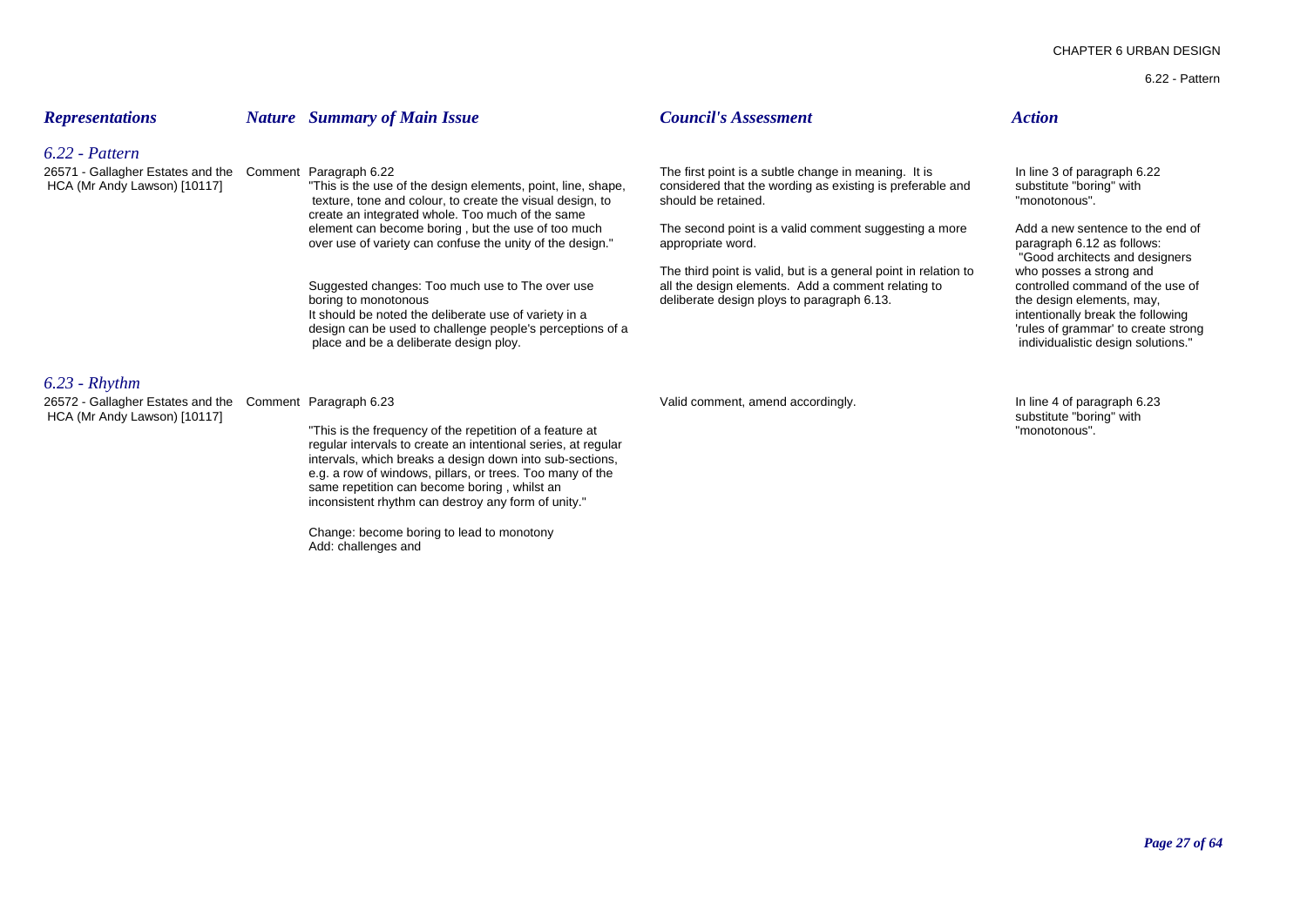### CHAPTER 7 LOCATION AND CONTEXT

CHAPTER 7 LOCATION AND CONTEXT

| <b>Representations</b>                               |        | <b>Nature</b> Summary of Main Issue                                                                                                                                                                                      | <b>Council's Assessment</b>                            | <b>Action</b>                                                                                                                                                               |  |  |
|------------------------------------------------------|--------|--------------------------------------------------------------------------------------------------------------------------------------------------------------------------------------------------------------------------|--------------------------------------------------------|-----------------------------------------------------------------------------------------------------------------------------------------------------------------------------|--|--|
| <b>CHAPTER 7 LOCATION AND CONTEXT</b>                |        |                                                                                                                                                                                                                          |                                                        |                                                                                                                                                                             |  |  |
| <b>CHAPTER 7 LOCATION AND CONTEXT</b>                |        |                                                                                                                                                                                                                          |                                                        |                                                                                                                                                                             |  |  |
| 26383 - Natural England (Ms<br>Janet Nuttall) [6952] |        | Comment The guide should refer to the Cambridgeshire Green<br>Infrastructure Strategy and demonstrate its commitment<br>and support to individual projects where relevant. This<br>strategy is currently being reviewed. | Valid comment.                                         | Add a new section on Green<br>Infrastructure after paragraph                                                                                                                |  |  |
| 7.2                                                  |        |                                                                                                                                                                                                                          |                                                        |                                                                                                                                                                             |  |  |
| 26408 - Mr Steve Terry [12785]                       | Object | 7.2. In line 6 after " form of buildings, with" add a<br>reference to broking down the form to appear as a<br>composition of forms, rather than one large one.                                                           | Valid comment, for clarity make addition as suggested. | In line 6 of paragraph 7.2 after "<br>form of buildings, with" add "the<br>built form broken down to appear<br>as a composition of forms, rather<br>than one large form and |  |  |
| 7.13 - Changes for Modern Development                |        |                                                                                                                                                                                                                          |                                                        |                                                                                                                                                                             |  |  |
| 26410 - Mr Steve Terry [12785]                       | Object | 7.13. For clarity in line 4 change "an" to "a" and add<br>"piecemeal".                                                                                                                                                   | Valid comment. For clarity amend as suggested.         | In line 4 of paragraph 7.13 change<br>"an" to "a" and add "piecemeal".                                                                                                      |  |  |
| 26409 - Mr Steve Terry [12785]                       | Object | For clarity add to the title "Challenges for Modern"<br>Development" the words "in the Villages".                                                                                                                        | Valid comment, amend as suggested to increase clarity. | To the heading "Challenges for<br>Modern Development" before<br>paragraph 7.13 add the words "in<br>Villages".                                                              |  |  |
| 7.15<br>26411 - Mr Steve Terry [12785]               | Object | 7.15. "Proportions" is listed twice in the last sentence.                                                                                                                                                                | Valid comment. Delete the second reference to          | In line 4 of paragraph 7.15 delete<br>the word "proportions".                                                                                                               |  |  |
| 7.18<br>26412 - Mr Steve Terry [12785]               | Object | 7.18. For clarity in line 4 add "that is" before generally.                                                                                                                                                              | Valid comment. Amend as suggested for clarity.         | In line 4 of paragraph 7.18 after<br>"church," add "that is".                                                                                                               |  |  |

*Page 28 of 64*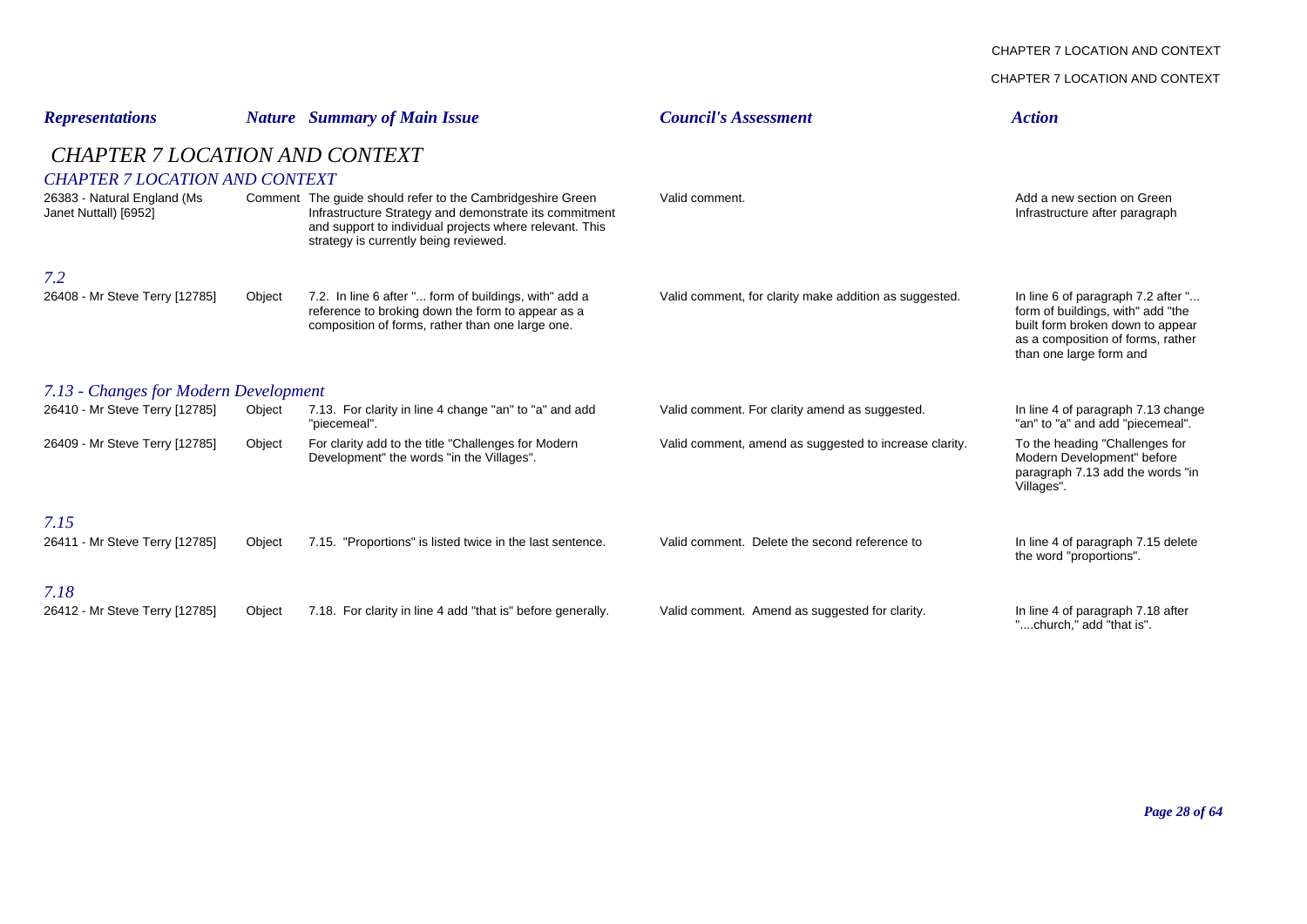| <b>Representations</b>         |        | <b>Nature</b> Summary of Main Issue                                                                                              | <b>Council's Assessment</b>                     | <b>Action</b>                                                                                                                                                                                                                                                                                                                                                                                                                                                                                                                                                                                                                                                                                                                                                                                                                                                                                                                                                                                                                                                                                                                                                          |
|--------------------------------|--------|----------------------------------------------------------------------------------------------------------------------------------|-------------------------------------------------|------------------------------------------------------------------------------------------------------------------------------------------------------------------------------------------------------------------------------------------------------------------------------------------------------------------------------------------------------------------------------------------------------------------------------------------------------------------------------------------------------------------------------------------------------------------------------------------------------------------------------------------------------------------------------------------------------------------------------------------------------------------------------------------------------------------------------------------------------------------------------------------------------------------------------------------------------------------------------------------------------------------------------------------------------------------------------------------------------------------------------------------------------------------------|
| 7.20                           |        |                                                                                                                                  |                                                 |                                                                                                                                                                                                                                                                                                                                                                                                                                                                                                                                                                                                                                                                                                                                                                                                                                                                                                                                                                                                                                                                                                                                                                        |
| 26413 - Mr Steve Terry [12785] | Object | 7.20. and 7.24 are repetitious and could be combined into<br>one paragraph.                                                      | Valid comment. Combine paragraphs to remove     | Delete the first sentence of<br>paragraph 7.20 and insert the text<br>of paragraph 7.24 at the beginning<br>of paragraph 7.20 to read:<br>"Each village has a defined village<br>framework shown on the Local<br>Development Framework DF<br>Proposals Map, outside of which<br>there is a presumption against<br>development. Certain villages<br>have also prepared their own<br>Village Design Statements and,<br>where available, these should<br>always be consulted. The Local<br>Development Framework also<br>outlines Conservation Areas, and<br>a number of these are described in<br>full detail in Conservation Area<br>Appraisals. These Appraisals also<br>contain summaries of Listed<br>Buildings. The Council keeps a<br>register of Listed Buildings and<br>lists and descriptions are available<br>at English Heritage's Images of<br>England website<br>(www.imagesofengland.org.uk).<br>The grade of listing defines the<br>special attributes of the building<br>and setting, and a full analysis of<br>the special characteristics of the<br>Listed Building and its setting will<br>inform the extent and type of new<br>development possible. |
| 7.27                           |        |                                                                                                                                  |                                                 |                                                                                                                                                                                                                                                                                                                                                                                                                                                                                                                                                                                                                                                                                                                                                                                                                                                                                                                                                                                                                                                                                                                                                                        |
| 26414 - Mr Steve Terry [12785] | Object | 7.27. What group is being referred to at the end of the<br>first sentence?<br>The grammar needs correcting in the last sentence. | Valid comments. For clarity amend as suggested. | At the end of the first sentence of<br>paragraph 7.27, add the word<br>"building" before "group"; and at<br>the beginning of the second<br>sentence change "They" to "The"<br>and add the word "extensions". In<br>line 6 add "they" after "extensions"                                                                                                                                                                                                                                                                                                                                                                                                                                                                                                                                                                                                                                                                                                                                                                                                                                                                                                                |

and change "relate" to "relating".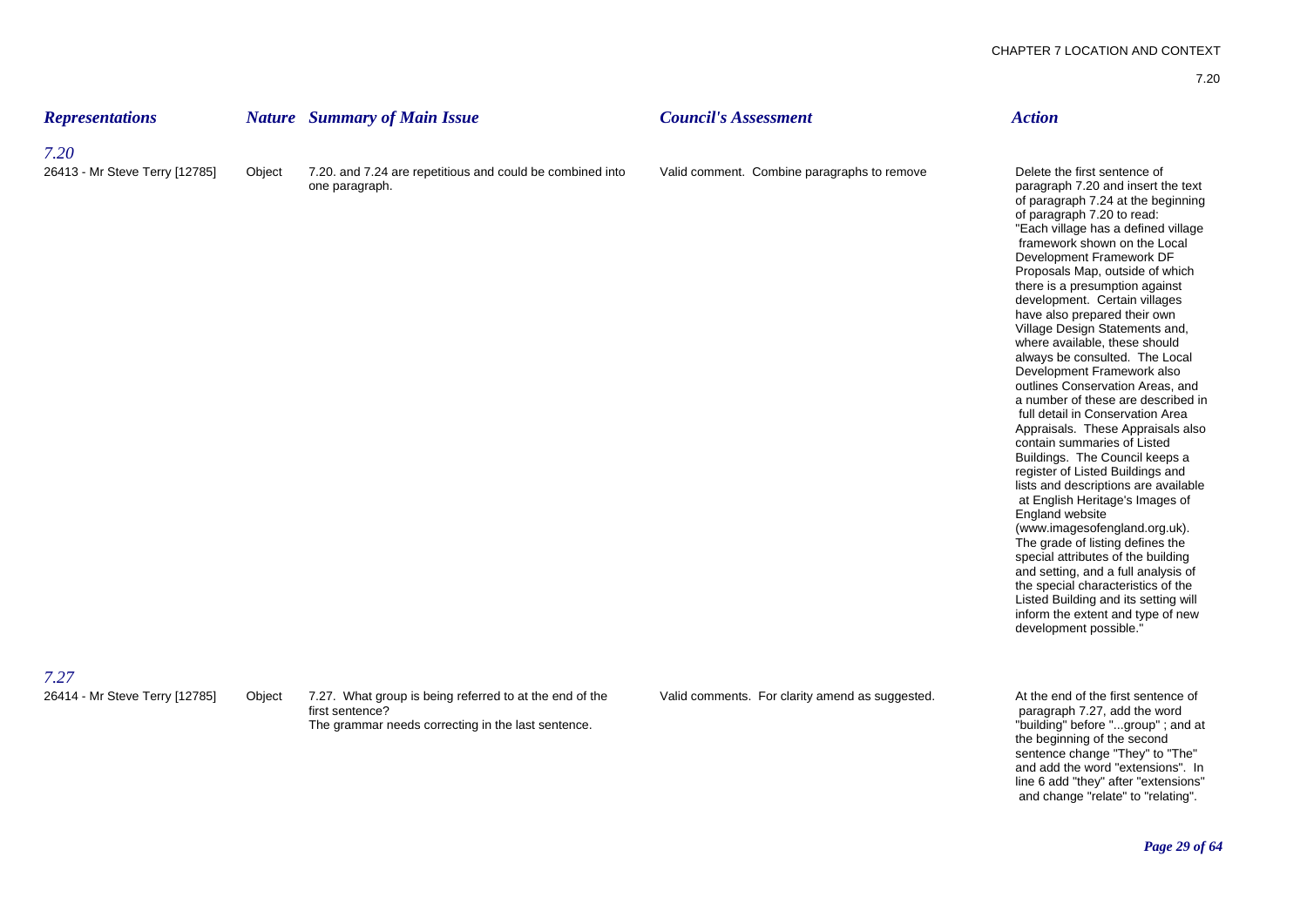| <b>Representations</b>                           |         | <b>Nature</b> Summary of Main Issue                                                                                                                                                                                                                                                                                       | <b>Council's Assessment</b>                                                                                                         | <b>Action</b>                                                            |
|--------------------------------------------------|---------|---------------------------------------------------------------------------------------------------------------------------------------------------------------------------------------------------------------------------------------------------------------------------------------------------------------------------|-------------------------------------------------------------------------------------------------------------------------------------|--------------------------------------------------------------------------|
| 7.28<br>26415 - Mr Steve Terry [12785]           | Object  | 7.28 and 7.29 should be combined into one paragraph.                                                                                                                                                                                                                                                                      | Valid comment. Amend as suggested.                                                                                                  | Add the text of paragraph 7.29<br>onto the end of paragraph 7.28.        |
| 7.32<br>26416 - Mr Steve Terry [12785]           | Object  | 7.32 and 7.33 should be combined into one paragraph.                                                                                                                                                                                                                                                                      | Valid comment. Amend as suggested.                                                                                                  | Add the text of paragraph 7.33<br>onto the end of paragraph 7.32.        |
| 7.37<br>26167 - Mrs Katherine Heydon<br>$[2799]$ | Support | 7.37 refers to mixed use in terms of business and<br>residential property distribution and the benefit of<br>maintaining a diurnal activity.<br>Strongly support in terms of both good usage of available<br>resources - such as on street parking, but also in terms<br>of a crime mitigation measure by keeping an area | Comment of support noted. This applies to residential,<br>business and other uses, so change to residential and<br>non-residential. | In line 3 of paragraph 7.37 change<br>"employment" to "non-residential". |
| 7.38<br>26170 - Mrs Katherine Heydon<br>[2799]   | Support | Strongly support 7.38 and 7.39 which outline<br>consequences/sustainability of local small scale business<br>related to 7.37 above.                                                                                                                                                                                       | Support noted                                                                                                                       | No change                                                                |
| 7.39<br>26172 - Mrs Katherine Heydon<br>[2799]   | Support | Strongly support 7.38 and 7.39 which outline<br>consequences/sustainability of local small scale business<br>related to 7.37 above.                                                                                                                                                                                       | Support noted                                                                                                                       | No change                                                                |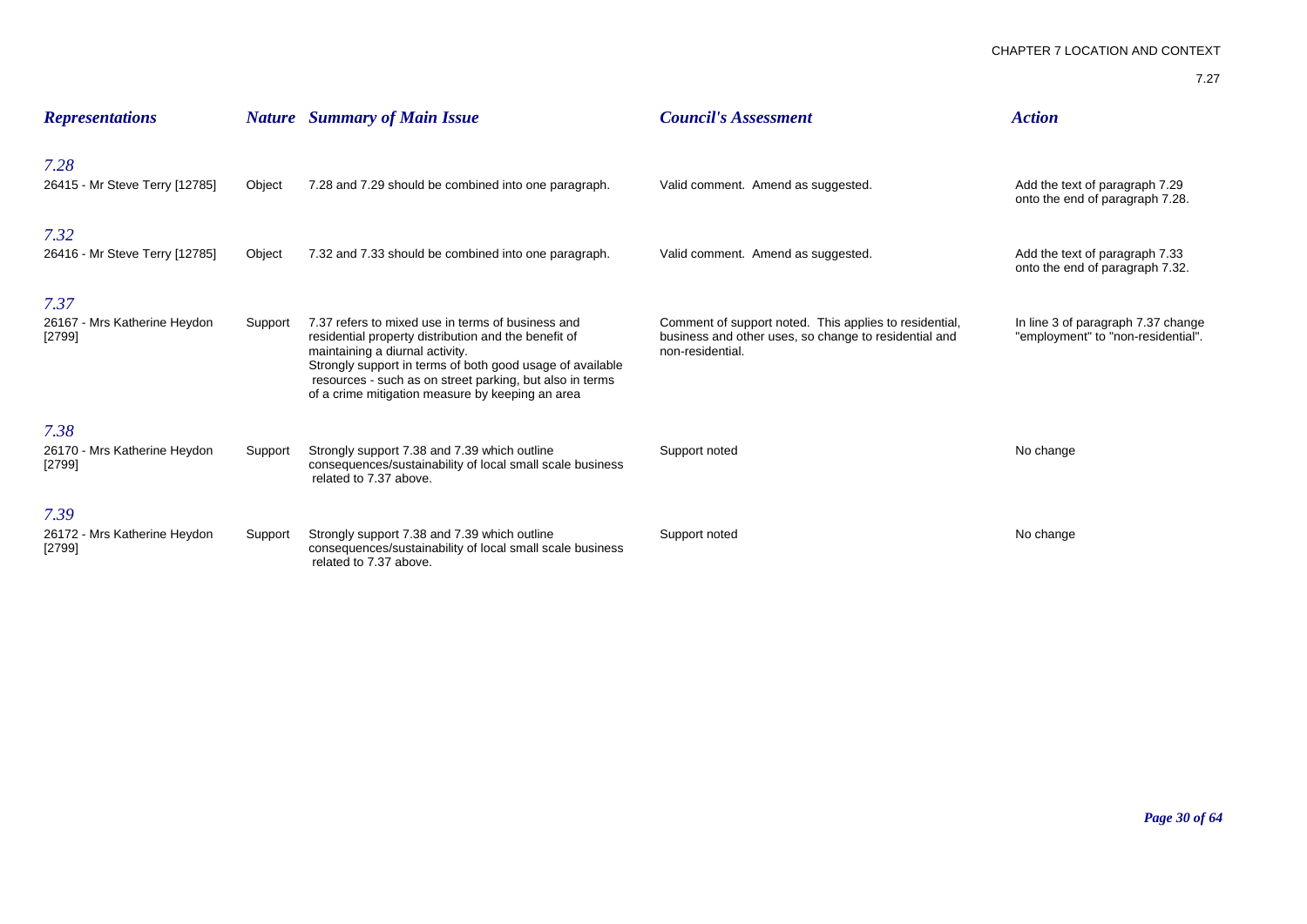| <b>Representations</b>                                                    |        | <b>Nature</b> Summary of Main Issue                                                                                                                                                                                                                                                                                                                                                                                                                                                                                                                                                                                                                                                               | <b>Council's Assessment</b>                                                                                                                                                                                                                                                                                        | <b>Action</b>                                                                                                                                                                                                                                                                                                                                                                                                                                                                                                                                                                                                                                                                                                                                                  |
|---------------------------------------------------------------------------|--------|---------------------------------------------------------------------------------------------------------------------------------------------------------------------------------------------------------------------------------------------------------------------------------------------------------------------------------------------------------------------------------------------------------------------------------------------------------------------------------------------------------------------------------------------------------------------------------------------------------------------------------------------------------------------------------------------------|--------------------------------------------------------------------------------------------------------------------------------------------------------------------------------------------------------------------------------------------------------------------------------------------------------------------|----------------------------------------------------------------------------------------------------------------------------------------------------------------------------------------------------------------------------------------------------------------------------------------------------------------------------------------------------------------------------------------------------------------------------------------------------------------------------------------------------------------------------------------------------------------------------------------------------------------------------------------------------------------------------------------------------------------------------------------------------------------|
| 7.40<br>26417 - Mr Steve Terry [12785]                                    |        | Comment 7.40. Please expand/clarify the minimum facilities for a<br>community focus.                                                                                                                                                                                                                                                                                                                                                                                                                                                                                                                                                                                                              | Valid comment. Paragraph 8.5 begins to address this<br>issue so it would be better locate this additional information<br>after that.                                                                                                                                                                               | Add a new paragraph after<br>paragraph 8.5, with supplementary<br>illustrations, to read:<br>"The Urban Task Force report,<br>Towards an Urban Renaissance,<br>illustrates preferred walking<br>distances to facilities from homes.<br>see diagram. Barton et al.<br>develop this work in, Shaping<br>Neighbourhoods A Guide for<br>Health, Sustainability and Vitality,<br>where they identify illustrative<br>catchment populations for various<br>facilities, together with the<br>catchment radius required to<br>support those facilities at different<br>residential densities, see table."                                                                                                                                                              |
| 26446 - Gallagher Estates and the<br>HCA (Mr Andy Lawson) [10117]<br>7.46 | Object | The statement that 'the bare minimum to create a<br>community focus is a shop, bus stop and primary school<br>is not supported. The form and need for a community<br>focus depends upon the nature and scale of the<br>development/ community. Depending on the nature of the<br>retail offer it may or may not act as a focus of a<br>community and specifically identifying 3 forms of facility<br>as the 'bare minimum' is far too simplistic. Equally, other<br>facilities such as a well designed piece of open space<br>can also act as a focus of a community. The sentence<br>"The bare minimum to create a community focus is a<br>shop, bus stop and primary school" should be deleted. | The sentiment is accepted, that this is a more complex<br>issue. However the statement is made in the Urban<br>Design Compendium on page 42. The statement should<br>therefore be properly referenced and quoted for clarity.<br>Expansion should be provided on the desired range of<br>neighbourhood facilities. | Amend 4th sentence of paragraph<br>7.40 to read "Llewelyn-Davies<br>(2000) states "to create a strong<br>community focus, a shop, bus<br>stop and primary school will<br>usually be considered a bare<br>minimum."<br>Add paragraph after 8.5 to read:<br>"The Urban Task Force report,<br>Towards an Urban Renaissance,<br>illustrates preferred walking<br>distances to facilities from homes.<br>see diagram. Barton et al.<br>develop this work in, Shaping<br>Neighbourhoods A Guide for<br>Health, Sustainability and Vitality,<br>where they identify illustrative<br>catchment populations for various<br>facilities, together with the<br>catchment radius required to<br>support those facilities at different<br>residential densities, see table." |
| 26418 - Mr Steve Terry [12785]                                            | Object | 7.46. Add retail premises to the list of blank 'boxes'.                                                                                                                                                                                                                                                                                                                                                                                                                                                                                                                                                                                                                                           | Valid comment. Make addition as suggested.                                                                                                                                                                                                                                                                         | Amend line 1 of paragraph 7.46 to<br>include "retail" before "industrial".                                                                                                                                                                                                                                                                                                                                                                                                                                                                                                                                                                                                                                                                                     |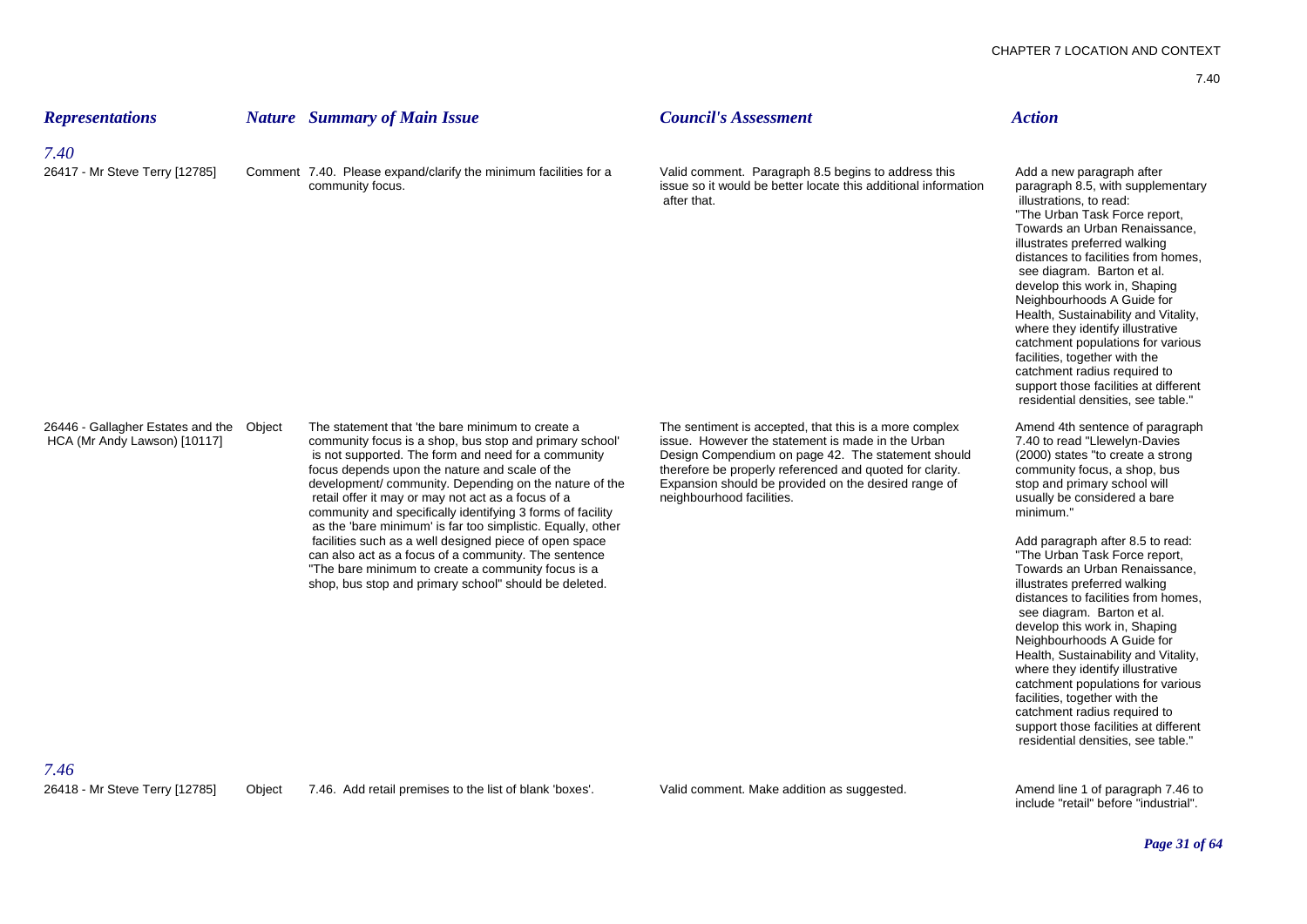| <b>Representations</b>                                                           |         | <b>Nature</b> Summary of Main Issue                                                                                                                                                                                                                                                                                                                                                                                                                                                                            | <b>Council's Assessment</b>                                                       | <b>Action</b>                                                                                                                                                                                                                                                                                                                                                                                                                                                                                                                  |
|----------------------------------------------------------------------------------|---------|----------------------------------------------------------------------------------------------------------------------------------------------------------------------------------------------------------------------------------------------------------------------------------------------------------------------------------------------------------------------------------------------------------------------------------------------------------------------------------------------------------------|-----------------------------------------------------------------------------------|--------------------------------------------------------------------------------------------------------------------------------------------------------------------------------------------------------------------------------------------------------------------------------------------------------------------------------------------------------------------------------------------------------------------------------------------------------------------------------------------------------------------------------|
| 7.47<br>26419 - Mr Steve Terry [12785]                                           | Object  | 7.47. Add the word "surface" before "car Parking" in line                                                                                                                                                                                                                                                                                                                                                                                                                                                      | Valid comment. Amend as suggested.                                                | In line 4 of paragraph 7.47 add<br>"surface" before "car parking".                                                                                                                                                                                                                                                                                                                                                                                                                                                             |
| 7.51<br>26447 - Gallagher Estates and the Object<br>HCA (Mr Andy Lawson) [10117] |         | Paragraph 7.51 could imply that whatever the mix of<br>housing it all should be built to 'Lifetime Homes' standard.<br>However this is often unfeasible due to the type of<br>housing, (flats) or due to locality. The SPD appears to be<br>introducing new planning policy which properly should be<br>introduced and formally consulted on through a formal<br>revision to the appropriate Development Plan Document.<br>This paragraph should be rephrased or the reference to<br>'Lifetime Homes' removed. | Amend to remove the potential misunderstanding this<br>representation identifies. | Amend first sentence of paragraph<br>$7.51$ to read:<br>"All large residential areas should<br>include a mix of sizes, types and<br>tenures of property, within<br>neighbourhoods, to cater for all<br>stages in the life of households,<br>from single young people through<br>to residential care facilities, so<br>that whatever their needs,<br>residential opportunities exist for<br>people without having to leave the<br>neighbourhood, if they so wish, in<br>accordance with the principles of<br>"Lifetime Homes'." |
| 26173 - Mrs Katherine Heydon<br>[2799]                                           | Support | 7.51 Housing Types and Mix<br>Strongly support mixed sizes (varied style - detached,<br>'condo', terraced, flats, semi-detached etc.) of housing<br>dispersed throughout development sites. Also strongly<br>support the integration of 'affordable' housing 'to meet<br>identified local needs' throughout building development<br>sites - rather than the alternative of segregated social<br>housing or affordable/social housing in distinct or<br>separate plots.                                         | Comment noted, support welcomed.                                                  | No change                                                                                                                                                                                                                                                                                                                                                                                                                                                                                                                      |
| 7.55<br>26351 - Mrs Katherine Heydon<br>[2799]                                   | Object  | 7.55 Districts/Neighbourhoods/Communities<br>I would strongly support a specific reference to the<br>integration of affordable and social rented housing to<br>meet identified local needs.                                                                                                                                                                                                                                                                                                                    | Comment noted and support welcomed.                                               | No change                                                                                                                                                                                                                                                                                                                                                                                                                                                                                                                      |
| 26174 - Mrs Katherine Heydon<br>[2799]                                           | Support | 7.55 Districts/Neighbourhoods/Communities<br>Strongly support a mix of 'tenures' - freehold, leasehold<br>and social rented.                                                                                                                                                                                                                                                                                                                                                                                   | Comment noted and support welcomed.                                               | No change                                                                                                                                                                                                                                                                                                                                                                                                                                                                                                                      |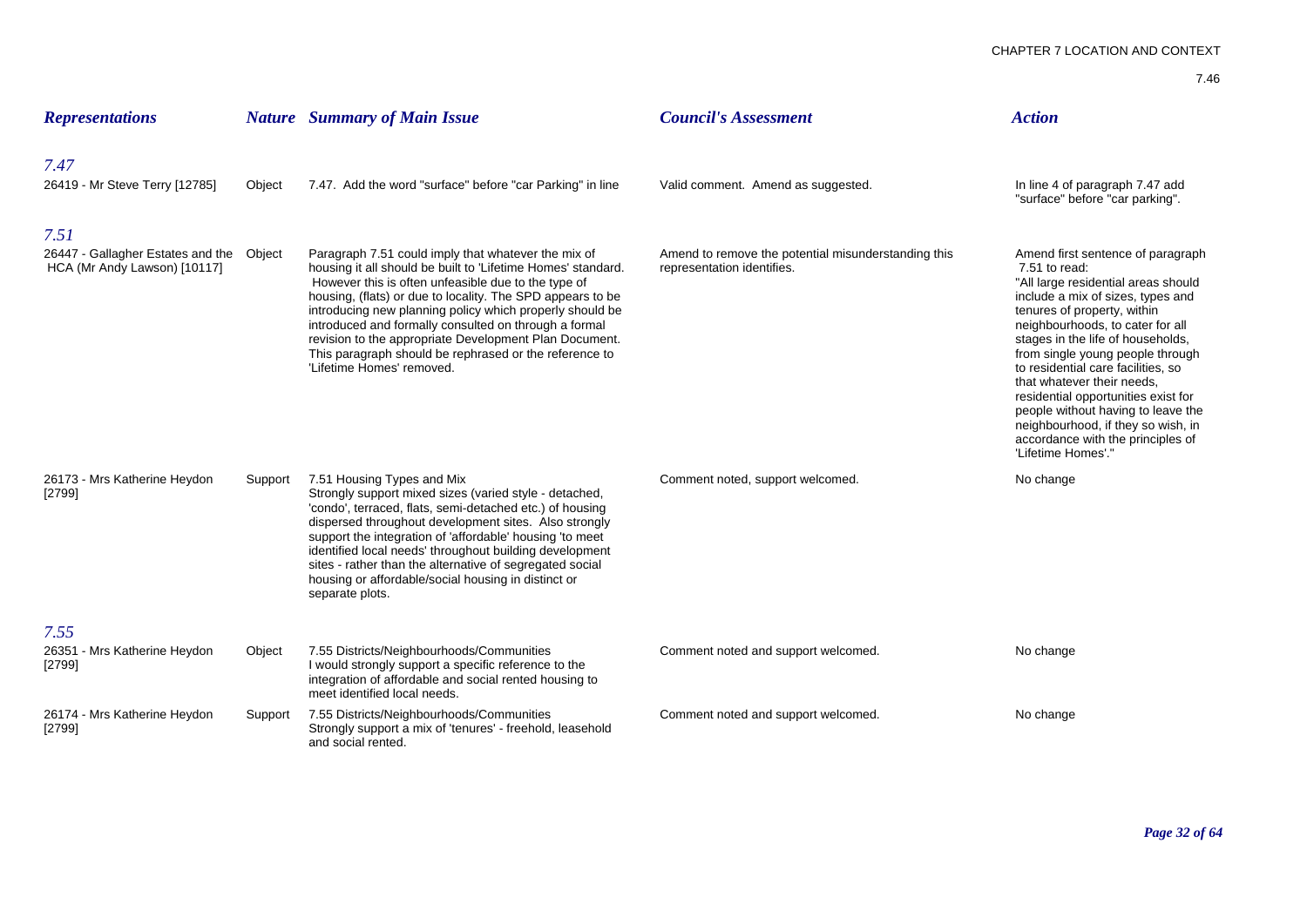| <b>Representations</b>                           |         | <b>Nature</b> Summary of Main Issue                                                                                                                                                                                                 | <b>Council's Assessment</b>         | <b>Action</b> |
|--------------------------------------------------|---------|-------------------------------------------------------------------------------------------------------------------------------------------------------------------------------------------------------------------------------------|-------------------------------------|---------------|
| 7.56<br>26175 - Mrs Katherine Heydon<br>$[2799]$ | Support | 7.56 Districts/Neighbourhoods/Communities<br>Strongly support the use of higher density housing nearer<br>village centres/transportation hubs. A higher density of<br>people living in close proximity to transportation 'nodes' or | Comment noted and support welcomed. | No change     |
|                                                  |         | hubs, allows for a greater number of people to encourage<br>usage and provision of a workable public transport hub,<br>retention/provision of shops and facilities.                                                                 |                                     |               |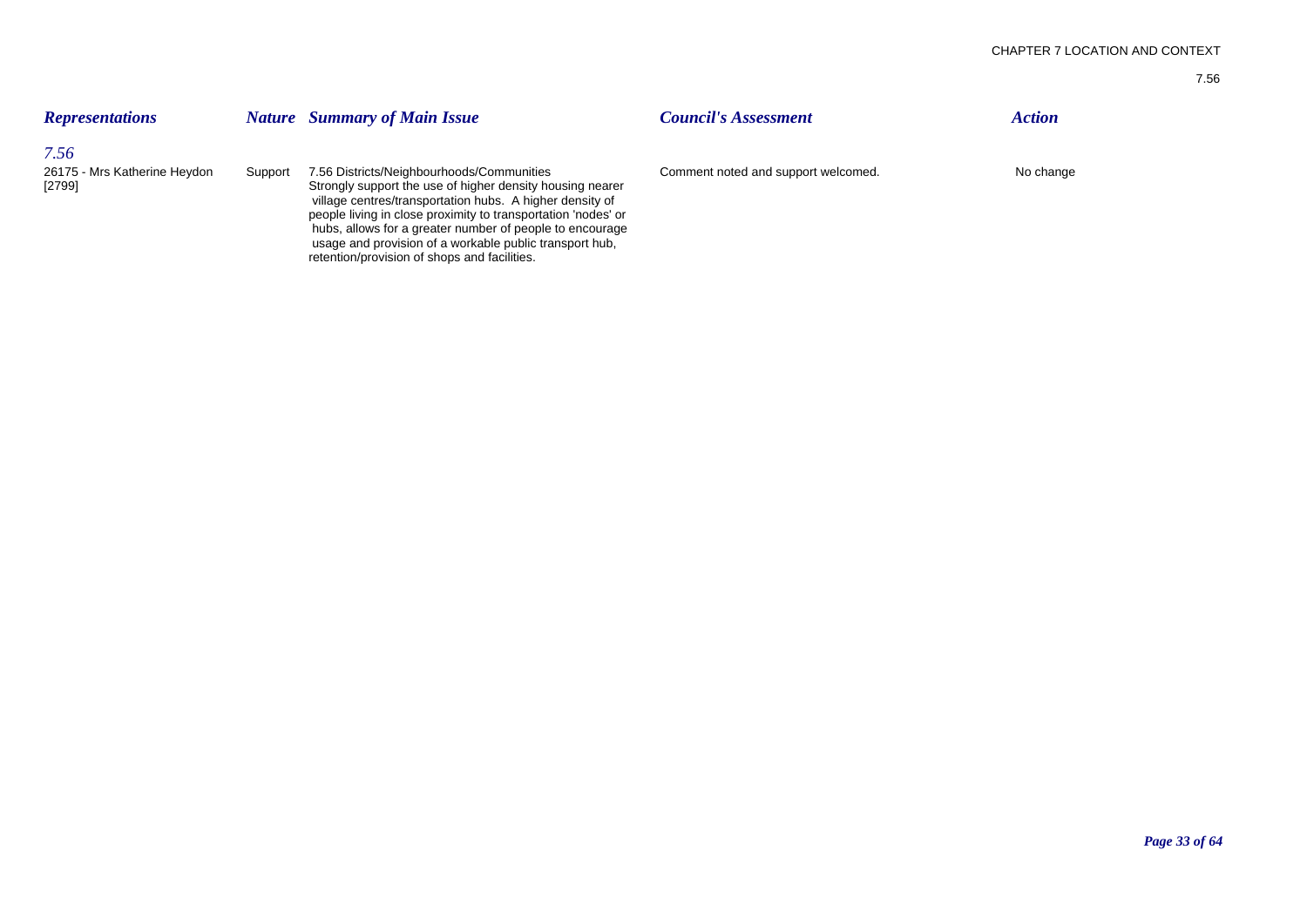#### CHAPTER 8 THE ELEMENTS OF URBAN FORM

### CHAPTER 8 THE ELEMENTS OF URBAN FORM

| <b>Representations</b>                                                   |                                                                                            | <b>Nature</b> Summary of Main Issue                                                                                                                                                                                                                                                                                                                                                                                                                                                                                                                                                                                                                                                                                                                                                                                                                                                        | <b>Council's Assessment</b>                                                                      | <b>Action</b>                                                                                                                                                                                                                                                                                                                                                                                                                                 |  |  |  |  |
|--------------------------------------------------------------------------|--------------------------------------------------------------------------------------------|--------------------------------------------------------------------------------------------------------------------------------------------------------------------------------------------------------------------------------------------------------------------------------------------------------------------------------------------------------------------------------------------------------------------------------------------------------------------------------------------------------------------------------------------------------------------------------------------------------------------------------------------------------------------------------------------------------------------------------------------------------------------------------------------------------------------------------------------------------------------------------------------|--------------------------------------------------------------------------------------------------|-----------------------------------------------------------------------------------------------------------------------------------------------------------------------------------------------------------------------------------------------------------------------------------------------------------------------------------------------------------------------------------------------------------------------------------------------|--|--|--|--|
|                                                                          | <b>CHAPTER 8 THE ELEMENTS OF URBAN FORM</b><br><b>CHAPTER 8 THE ELEMENTS OF URBAN FORM</b> |                                                                                                                                                                                                                                                                                                                                                                                                                                                                                                                                                                                                                                                                                                                                                                                                                                                                                            |                                                                                                  |                                                                                                                                                                                                                                                                                                                                                                                                                                               |  |  |  |  |
| 26420 - Mr Steve Terry [12785]                                           |                                                                                            | Comment Chapter 8. There is some duplication arising from<br>pertinent issues being addressed in different sections<br>from differing perspectives. The comments are all<br>pertinent where they occur, but could there be any<br>repackaging to remove apparent duplication?                                                                                                                                                                                                                                                                                                                                                                                                                                                                                                                                                                                                              | Valid comment.                                                                                   | Review the structure of the SPD.<br>particularly Chapters 6, 7 and 8, to<br>remove duplications and improve<br>its readability.                                                                                                                                                                                                                                                                                                               |  |  |  |  |
| 8.2                                                                      |                                                                                            |                                                                                                                                                                                                                                                                                                                                                                                                                                                                                                                                                                                                                                                                                                                                                                                                                                                                                            |                                                                                                  |                                                                                                                                                                                                                                                                                                                                                                                                                                               |  |  |  |  |
| 26448 - Gallagher Estates and the Object<br>HCA (Mr Andy Lawson) [10117] |                                                                                            | Gallagher Longstanton Ltd and the Homes and<br>Communities Agency object to statement that a<br>permeable network will not contain cul-de-sacs. Although<br>these may not enable motorised vehicles through them,<br>they may contain footpath or cycle ways and therefore<br>be permeable. Cul-de-sacs can be utilized when the aim is<br>to minimise the use of the car by creating more torturous<br>routes for car users whilst maintaining direct routes for<br>non-motorised users. The paragraph should be amended to<br>read "The development must create an effective network<br>of streets and buildings that achieve a permeable<br>network and encourage cycling and walking. A permeable<br>network is one that is easy to navigate and easily<br>accessible by means of interconnected routes. It will not<br>contain no-through-routes for non motorized users as<br>these" | The comment on creating less direct routes for private<br>cars is valid and should be addressed. | Make additions to the last<br>sentence of paragraph 8.2 to read:<br>"A key structuring principle should<br>be the provision of a direct, safe<br>and convenient movement pattern<br>on foot, bicycle or public<br>transport". And add another<br>sentence to read "Movement"<br>patterns for private motorcars<br>may be less direct to discourage<br>their use; therefore some routes<br>may not allow a through<br>movement for motorcars." |  |  |  |  |
| 26177 - Mrs Katherine Heydon<br>[2799]                                   | Support                                                                                    | 8.2 Creating a Sense of Place<br>Strongly support a 'permeable network' of streets that<br>encourages walking and cycling. Permeable routes<br>encourage exploring the local neighbourhood by foot and<br>cycle. Safer, permeable, direct routes provide an<br>incentive for commuter behaviour (for instance the<br>Guided Bus Cycleway between Histon and CRC), leisure<br>exploration, investigation of local sights, walks, parks,<br>facilities, and small local shops and provisions.                                                                                                                                                                                                                                                                                                                                                                                                | Comment noted and support welcomed.                                                              | No change                                                                                                                                                                                                                                                                                                                                                                                                                                     |  |  |  |  |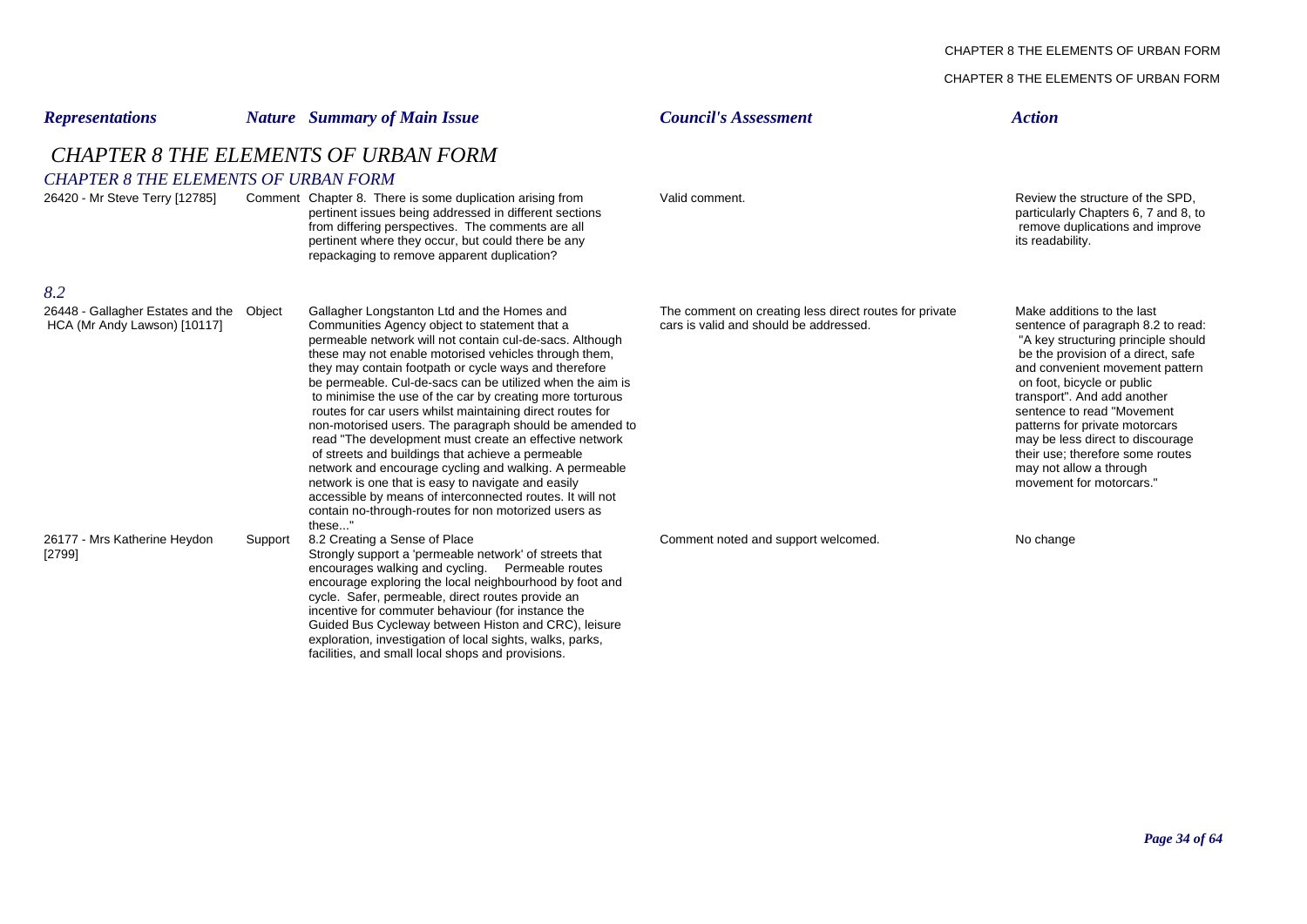| <b>Representations</b>                 |         | <b>Nature</b> Summary of Main Issue                                                                                                                                                                                                           | <b>Council's Assessment</b>                                                                                    | <b>Action</b>                                                                                                                                                                                                                                                                                                                                                                                                                                                                                                                                                                                    |
|----------------------------------------|---------|-----------------------------------------------------------------------------------------------------------------------------------------------------------------------------------------------------------------------------------------------|----------------------------------------------------------------------------------------------------------------|--------------------------------------------------------------------------------------------------------------------------------------------------------------------------------------------------------------------------------------------------------------------------------------------------------------------------------------------------------------------------------------------------------------------------------------------------------------------------------------------------------------------------------------------------------------------------------------------------|
| 8.5                                    |         |                                                                                                                                                                                                                                               |                                                                                                                |                                                                                                                                                                                                                                                                                                                                                                                                                                                                                                                                                                                                  |
| 26421 - Mr Steve Terry [12785]         |         | Comment 8.5. Add recommended population figures to supplement<br>walking distances.                                                                                                                                                           | Valid comment. Add as recommended to improve clarity.                                                          | Add a new paragraph, with<br>supplementary illustrations, after<br>paragraph 8.5 to read<br>"The Urban Task Force report,<br>Towards an Urban Renaissance,<br>illustrates preferred walking<br>distances to facilities from homes.<br>see diagram. Barton et al.<br>develop this work in, Shaping<br>Neighbourhoods A Guide for<br>Health, Sustainability and Vitality,<br>where they identify illustrative<br>catchment populations for various<br>facilities, together with the<br>catchment radius required to<br>support those facilities at different<br>residential densities, see table." |
| Table 8.1                              |         |                                                                                                                                                                                                                                               |                                                                                                                |                                                                                                                                                                                                                                                                                                                                                                                                                                                                                                                                                                                                  |
| 26178 - Mrs Katherine Heydon<br>[2799] | Support | Table 8.1 Urban Structure<br>Strongly support the over-looking of public spaces from<br>buildings and windows. Encourages safety, the<br>perception of safety and reduces crime and consequently<br>encourages the usage of the public space. | Comment noted and support welcomed.                                                                            | No change                                                                                                                                                                                                                                                                                                                                                                                                                                                                                                                                                                                        |
| Table 8.2                              |         |                                                                                                                                                                                                                                               |                                                                                                                |                                                                                                                                                                                                                                                                                                                                                                                                                                                                                                                                                                                                  |
| 26422 - Mr Steve Terry [12785]         |         | Comment Table 8.2. Limited road frontage and space in depth: is<br>there uncertainty about the 30m x 50m dimensions?                                                                                                                          | Valid comment. It is not necessary to state the minimum<br>dimension, as it is for the designer to assess each | Delete the words "(typical<br>minimum dimensions for frontage<br>development plus courtyard is<br>30m width x 50m depth)?" in the<br>second column of the fifth row of                                                                                                                                                                                                                                                                                                                                                                                                                           |

### *8.24*

26573 - Gallagher Estates and the Comment Paragraph 8.24 Valid comment. Change the drawings. Replace the drawings after 8.24 Valid comment. Change the drawings.<br>HCA (Mr Andy Lawson) [10117] Images need to be at the same sc Images need to be at the same scale if they are intended to be comparable.

*Page 35 of 64*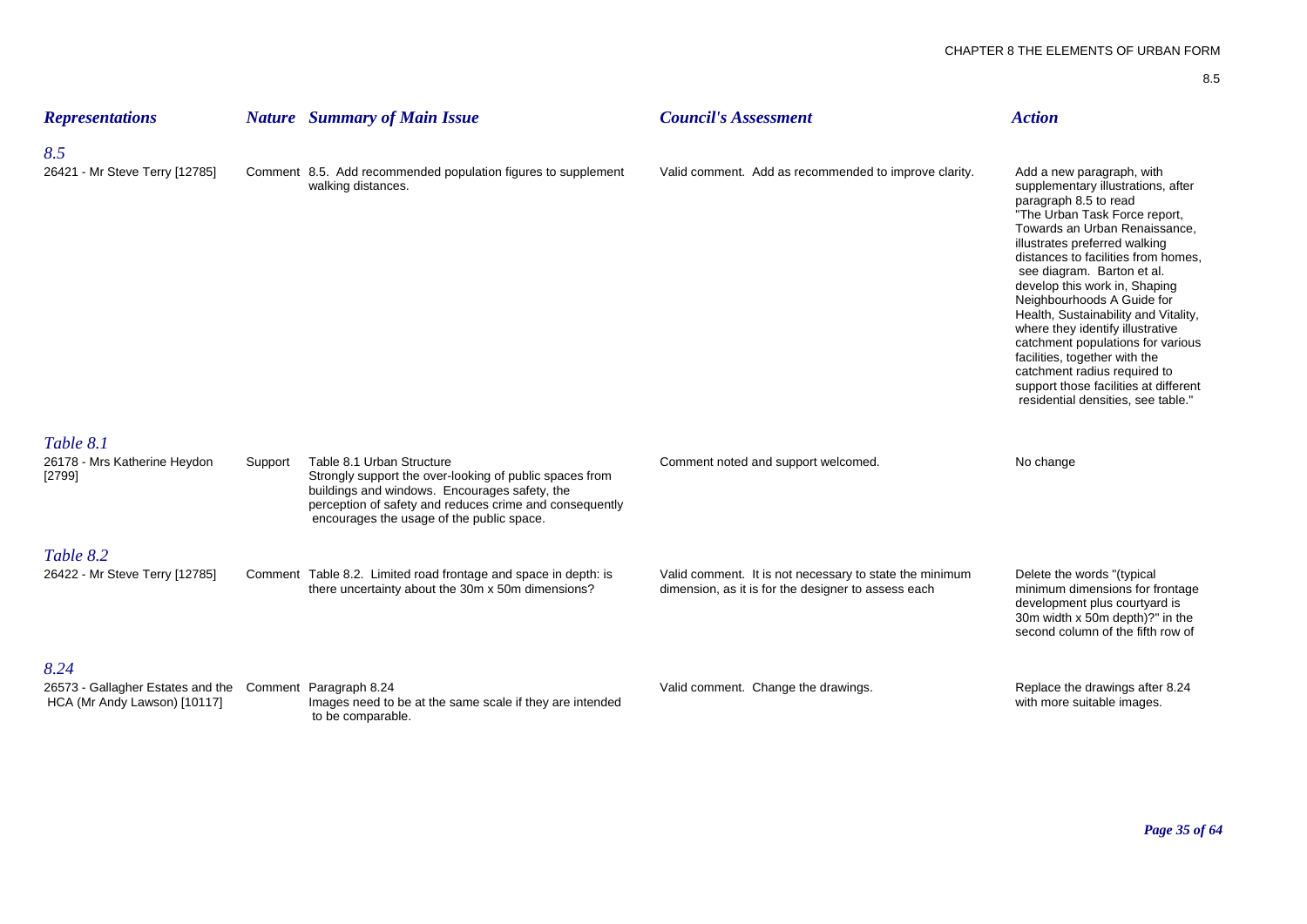| <b>Representations</b>                 |        | <b>Nature</b> Summary of Main Issue                                                                                                                        | <b>Council's Assessment</b>                                                                           | <b>Action</b>                                                                                                                                 |
|----------------------------------------|--------|------------------------------------------------------------------------------------------------------------------------------------------------------------|-------------------------------------------------------------------------------------------------------|-----------------------------------------------------------------------------------------------------------------------------------------------|
| 8.41<br>26423 - Mr Steve Terry [12785] |        | Comment 8.41. Name the successful examples of contemporary<br>design.                                                                                      | Valid comment. Insufficient examples have been<br>identified to include in the document at this time. | No change.                                                                                                                                    |
| 8.49<br>26424 - Mr Steve Terry [12785] | Object | 8.49. Remove the reference to developers' standard<br>house types. More specific designs are required not<br>standard house types.                         | Valid comment. Delete as suggested.                                                                   | In the 11th bullet point of<br>paragraph 8.49 delete the word<br>"standard" in line 4 and substitute<br>the word "types" with "designs" in    |
| 8.51<br>26425 - Mr Steve Terry [12785] | Object | 8.51. Insert "where possible" before "block their views".<br>Add a drawing illustrating the vertical daylight drawing<br>alongside the horizontal drawing. | Valid comments. Amend text and add drawing as<br>suggested.                                           | In line 5 of paragraph 8.51 add<br>"where possible" before "block their<br>views".<br>Add a drawing illustrating vertical<br>daylight angles. |
| 8.52<br>26426 - Mr Steve Terry [12785] | Object | 8.52. Add "protecting" at the beginning of the sentence.                                                                                                   | Valid comment. Add as suggested.                                                                      | Add "Protecting" to the beginning<br>of paragraph 8.52.                                                                                       |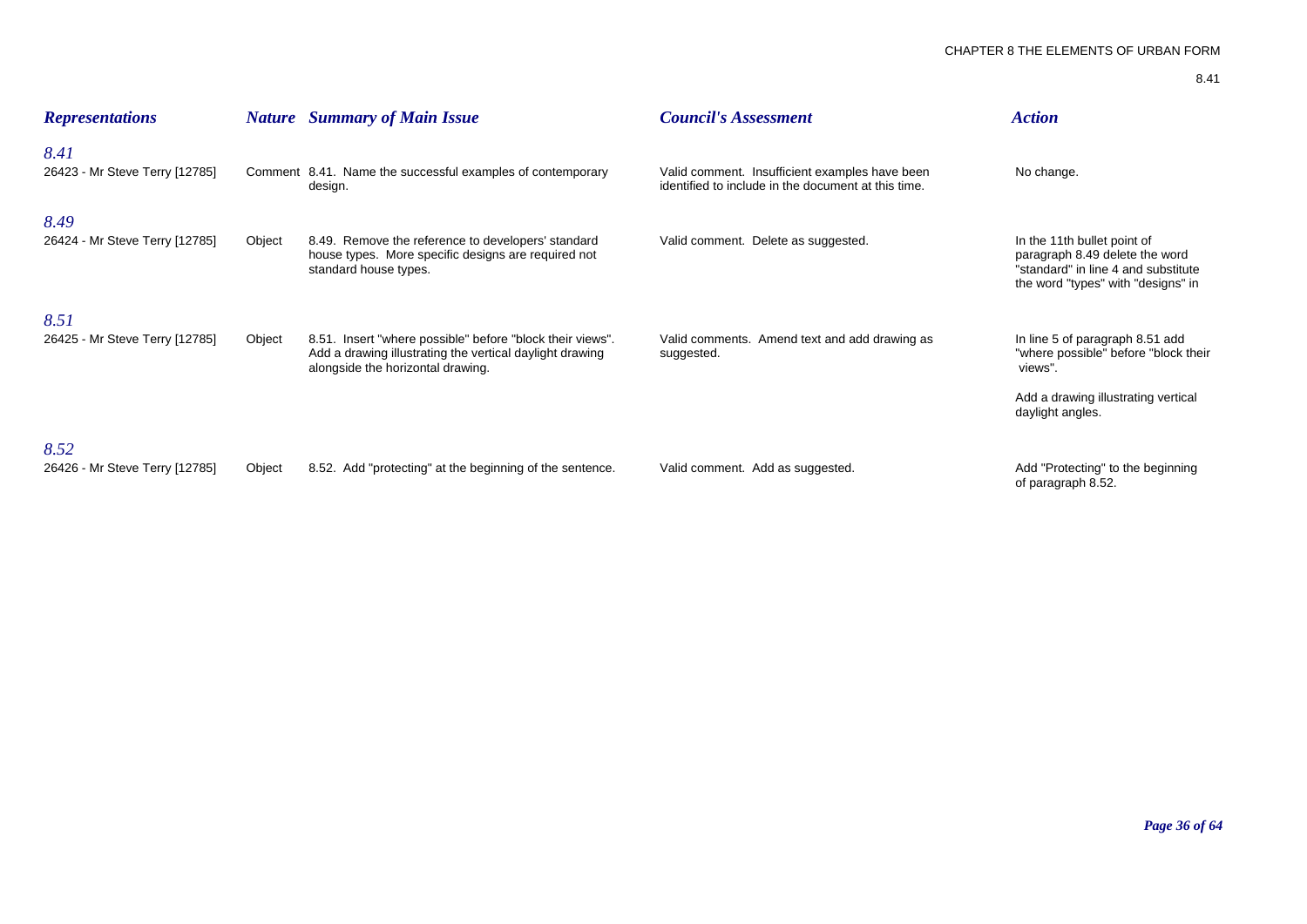| <b>Representations</b>                 |         | <b>Nature</b> Summary of Main Issue                                                                                                        | <b>Council's Assessment</b>                                                                                                                                                                                                                                                                   | <b>Action</b>                                                                                                                                                                                                                                                                                                                                                                                                                                                                                                                                                                                                                                                                                                                                                                                                                                                                                                                                                                                 |
|----------------------------------------|---------|--------------------------------------------------------------------------------------------------------------------------------------------|-----------------------------------------------------------------------------------------------------------------------------------------------------------------------------------------------------------------------------------------------------------------------------------------------|-----------------------------------------------------------------------------------------------------------------------------------------------------------------------------------------------------------------------------------------------------------------------------------------------------------------------------------------------------------------------------------------------------------------------------------------------------------------------------------------------------------------------------------------------------------------------------------------------------------------------------------------------------------------------------------------------------------------------------------------------------------------------------------------------------------------------------------------------------------------------------------------------------------------------------------------------------------------------------------------------|
| 8.53<br>26427 - Mr Steve Terry [12785] |         | Comment 8.53. The text refers to a 20m distance between windows<br>to habitable rooms, whilst the drawing refers to 18m. Be<br>consistent. | Valid comment. The drawing is incorrect and the text<br>contains a typographical error as 20m should read 25m.<br>This distance relates to 2 storey residential properties and<br>should be increased to 30m for 3 storey residential<br>properties. Amend the text and drawings accordingly. | Amend paragraph 8.53 to read:<br>"To prevent the overlooking of<br>habitable rooms to the rear of<br>residential properties and rear<br>private gardens, it is preferable<br>that a minimum distance of 15m is<br>provided between the windows<br>and the property boundary. For<br>two storey residential properties, a<br>minimum distance of 25m should<br>be provided between rear or side<br>building faces containing habitable<br>rooms; which should be increased<br>to 30m, for 3 storey residential<br>properties. Where the opposing<br>alignment of facing windows is<br>significantly offset, these<br>distances may be slightly<br>reduced. Where blank walls are<br>proposed opposite the windows to<br>habitable rooms, this distance can<br>be reduced further, with a<br>minimum of 12m between the wall<br>and any neighbouring windows that<br>are directly opposite."<br>Amend the diagram after<br>paragraph 8.53, together with its<br>explanatory text, to state 25m. |
| 8.57<br>26428 - Mr Steve Terry [12785] | Object  | 8.57. Add "potential" before "hiding places" in the last<br>bullet point.                                                                  | Valid comment amend as suggested.                                                                                                                                                                                                                                                             | Add "potential" before hiding<br>places in the last bullet point of<br>paragraph 8.57.                                                                                                                                                                                                                                                                                                                                                                                                                                                                                                                                                                                                                                                                                                                                                                                                                                                                                                        |
| 26179 - Mrs Katherine Heydon           | Support | 8.57 Community Safety                                                                                                                      | Comment noted and support welcome.                                                                                                                                                                                                                                                            | No change                                                                                                                                                                                                                                                                                                                                                                                                                                                                                                                                                                                                                                                                                                                                                                                                                                                                                                                                                                                     |

[2799] Strongly support 'natural surveillance' of public and semi

public spaces. Deters crime and increased perception of

safety. Encourages use of the space.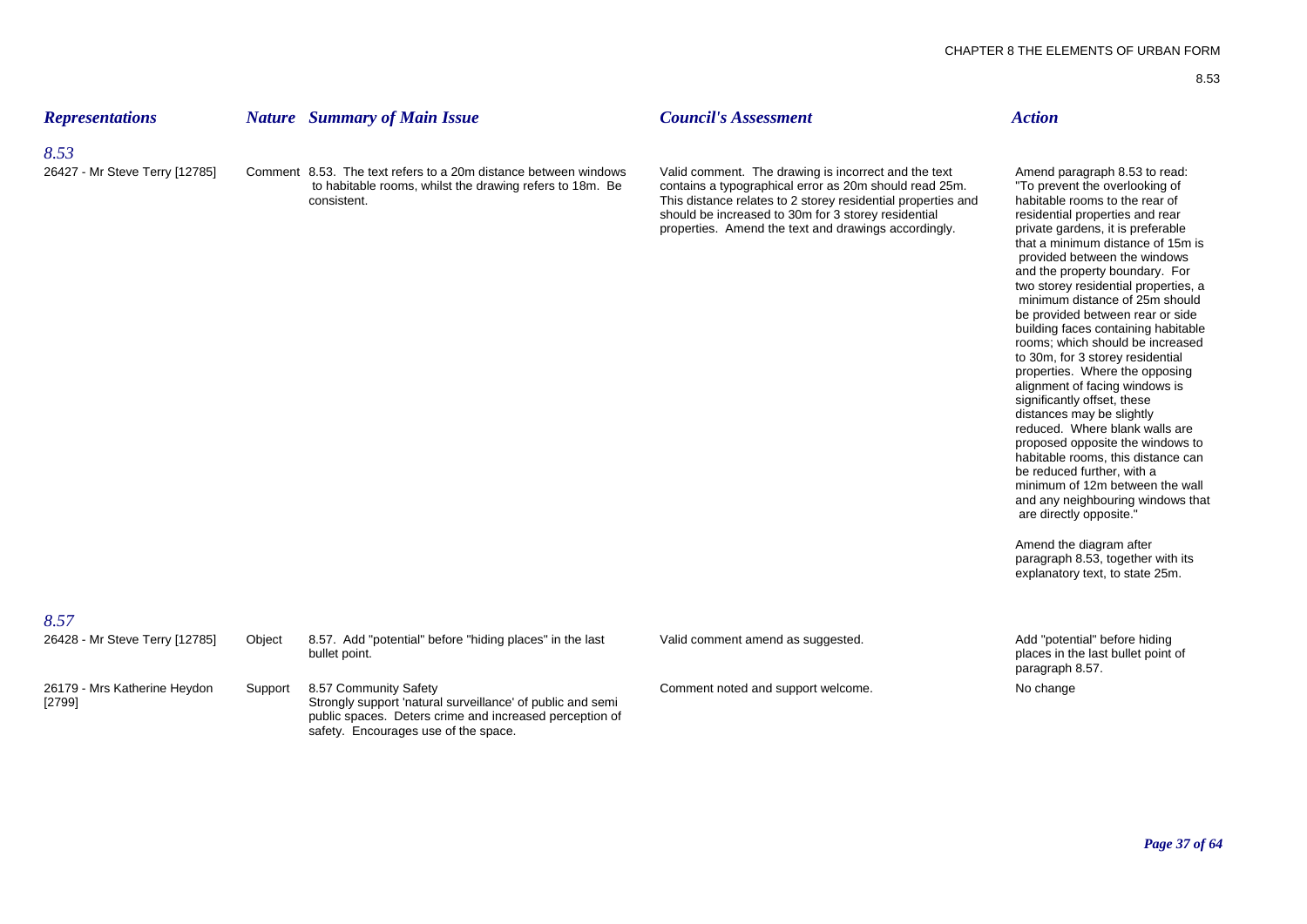| <b>Representations</b>                                                                           |        | <b>Nature</b> Summary of Main Issue                                                                                                                                                                                                                                                                                                                                                      | <b>Council's Assessment</b>                                                                                    | <b>Action</b>                                                                                                                                                                  |
|--------------------------------------------------------------------------------------------------|--------|------------------------------------------------------------------------------------------------------------------------------------------------------------------------------------------------------------------------------------------------------------------------------------------------------------------------------------------------------------------------------------------|----------------------------------------------------------------------------------------------------------------|--------------------------------------------------------------------------------------------------------------------------------------------------------------------------------|
| 8.58<br>26429 - Mr Steve Terry [12785]                                                           | Object | 8.58. Delete the reference to "Places, Streets, and<br>Movement" and replace it with "Manual for Streets".                                                                                                                                                                                                                                                                               | Valid comment amend as suggested.                                                                              | Delete "Places, Streets, and<br>Movement: A Companion Guide to<br>Design bulletin 32" and insert<br>"Manual for Streets" from<br>paragraph 8.58                                |
| Table 8.3<br>26430 - Mr Steve Terry [12785]                                                      | Object | Table 8.3. Last bullet point in don't column for routes,<br>add "high" before "fenced" and add "/walled/hedged" after<br>fenced.<br>Last bullet point in don't column for structure, is<br>"monoculture" relevant?                                                                                                                                                                       | Valid comment, amend as suggested.                                                                             | In the last bullet point in the 'Don't'<br>column for 'Routes', add "high"<br>before "fenced" and add<br>"/walled/hedged" after fenced in<br>Table 8.3.                        |
| 8.64<br>HCA (Mr Andy Lawson) [10117]                                                             |        | 26574 - Gallagher Estates and the Comment It would more appropriate to say that the network of<br>streets, squares, parks and greens are the principal<br>elements of the public realm, not what binds them. This<br>sentence should be amended to read, "The network of<br>streets, squares, parks and greens, form the principal<br>elements of the public realm. These places need to | Valid comment about "binds the public space together".<br>They are, however, more than the principle elements. | Delete "is the fabric that binds the<br>public space together" and replace<br>it with "forms the structure of the<br>public realm" in the first sentence<br>of paragraph 8.64. |
| 8.65<br>26575 - Gallagher Estates and the Comment<br>HCA (Mr Andy Lawson) [10117]                |        | Architects and designers are not the only professions<br>involved in this process so the sentence should be<br>amended to:<br>"Creating high quality public and private spaces requires<br>designers, developers, engineers and town planners to<br>develop places that suit the needs and activities'                                                                                   | Valid comment.                                                                                                 | Replace "architects and urban<br>designers" with "all those involved"<br>in paragraph 8.65.                                                                                    |
| 8.68<br>26577 - Gallagher Estates and the Comment Paragraph 8.68<br>HCA (Mr Andy Lawson) [10117] |        | This paragraph could also make reference to the Open<br>Space in New Developments SPD.                                                                                                                                                                                                                                                                                                   | Valid comment, add a reference as suggested.                                                                   | Add to the end of paragraph 8.68<br>"Reference should be made to the<br>Council's "Open Space in New<br>Developments Supplementary                                             |

Planning Document"."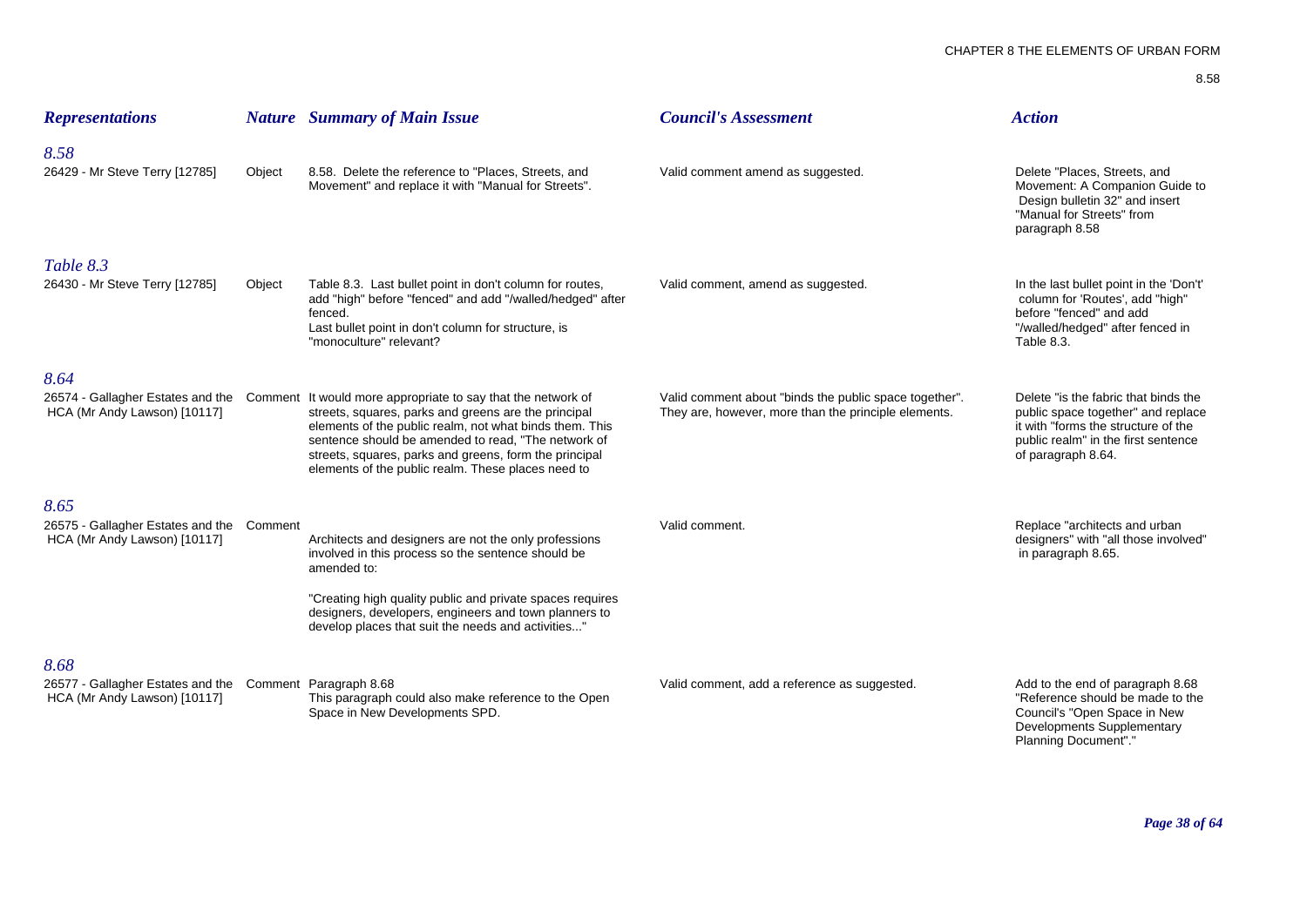| <b>Representations</b>                                                                                    |         | <b>Nature</b> Summary of Main Issue                                                                                                                                                                                                                                                                                                                                                                                                                                                                                                                                                                                                                                                                                 | <b>Council's Assessment</b>                                                                                           | <b>Action</b>                                                                                                                                                                                                                                                                                |
|-----------------------------------------------------------------------------------------------------------|---------|---------------------------------------------------------------------------------------------------------------------------------------------------------------------------------------------------------------------------------------------------------------------------------------------------------------------------------------------------------------------------------------------------------------------------------------------------------------------------------------------------------------------------------------------------------------------------------------------------------------------------------------------------------------------------------------------------------------------|-----------------------------------------------------------------------------------------------------------------------|----------------------------------------------------------------------------------------------------------------------------------------------------------------------------------------------------------------------------------------------------------------------------------------------|
| 8.69<br>26449 - Gallagher Estates and the Object<br>HCA (Mr Andy Lawson) [10117]                          |         | By requiring all residents to have some form of park<br>space within a 400 metre walking distance of their home<br>the SPD appears to be introducing new planning policy.<br>The last sentence of paragraph 8.69 should be deleted.                                                                                                                                                                                                                                                                                                                                                                                                                                                                                 | This is recommended in the "Urban Design Compendium";<br>clarify the origin of this recommendation.                   | At the beginning of the 4th<br>sentence of paragraph 8.69 add<br>"The Urban Design Compendium<br>recommends that".                                                                                                                                                                           |
| 8.82<br>26183 - Mrs Katherine Heydon<br>[2799]                                                            | Support | 8.82 Forms, Materials and Details<br>Support the use of local materials - where advantageous<br>in energy production calculations/economically viable in<br>cost benefit terms - to reduce the energy required for<br>transportation of building materials.<br>Strongly support the policy for low grade, relatively<br>ubiquitous building materials.                                                                                                                                                                                                                                                                                                                                                              | Comment noted and support welcomed.                                                                                   | No change                                                                                                                                                                                                                                                                                    |
| <b>Public Realm and Landscape Framework</b><br>26433 - Sport England East (Mr<br>Phillip Raiswell) [4720] |         | Comment We are disappointed that there is no reference to the<br>need for urban design to promote opportunities for people<br>to take part in sport and physical activity. This principle<br>cuts across many agendas, including sport itself, but also<br>health, well-being and sustainable development and<br>transport.<br>Sport England published ' Active Design' in 2007, which<br>promoted the concept of integrating opportunities for<br>sport and physical activity into master<br>plans/development briefs etc through good design. In<br>your document the principles of Active Design could be                                                                                                        | Valid comments. Include a reference to the document as<br>suggested                                                   | To the end of paragraph 8.68 add<br>"Sport England's publication<br>'Active Design', promotes the<br>concept of integrating<br>opportunities for sport and<br>physical activity into master plans<br>through good design."<br>Add the Sport England document<br>to the list of references in |
| 26249 - Cambridge City Council<br>(Mrs Emma Davies) [6069]                                                | Object  | incorporated into the section on Public Realm Design.<br>The document could also be included within the Appendix<br>Given the importance of the public realm and landscape<br>to creating successful places, we would strongly<br>recommend that this section is simplified and clarified. In<br>addition, we are a little concerned as to how the Design<br>Guide SPD will sit alongside the Landscape in new<br>Developments SPD. It is felt that there is no need to<br>repeat information in two separate documents, and that it<br>might be easier for the Landscape in New Developments<br>SPD to form a section within the Design Guide SPD to<br>avoid repetition and the potential for conflicting advice. | Valid comment. Ensure the document relates to the<br>Landscape in New Developments SPD, without any<br>contradiction. | Ensure the document relates to<br>the Landscape in New<br>Developments SPD, without any                                                                                                                                                                                                      |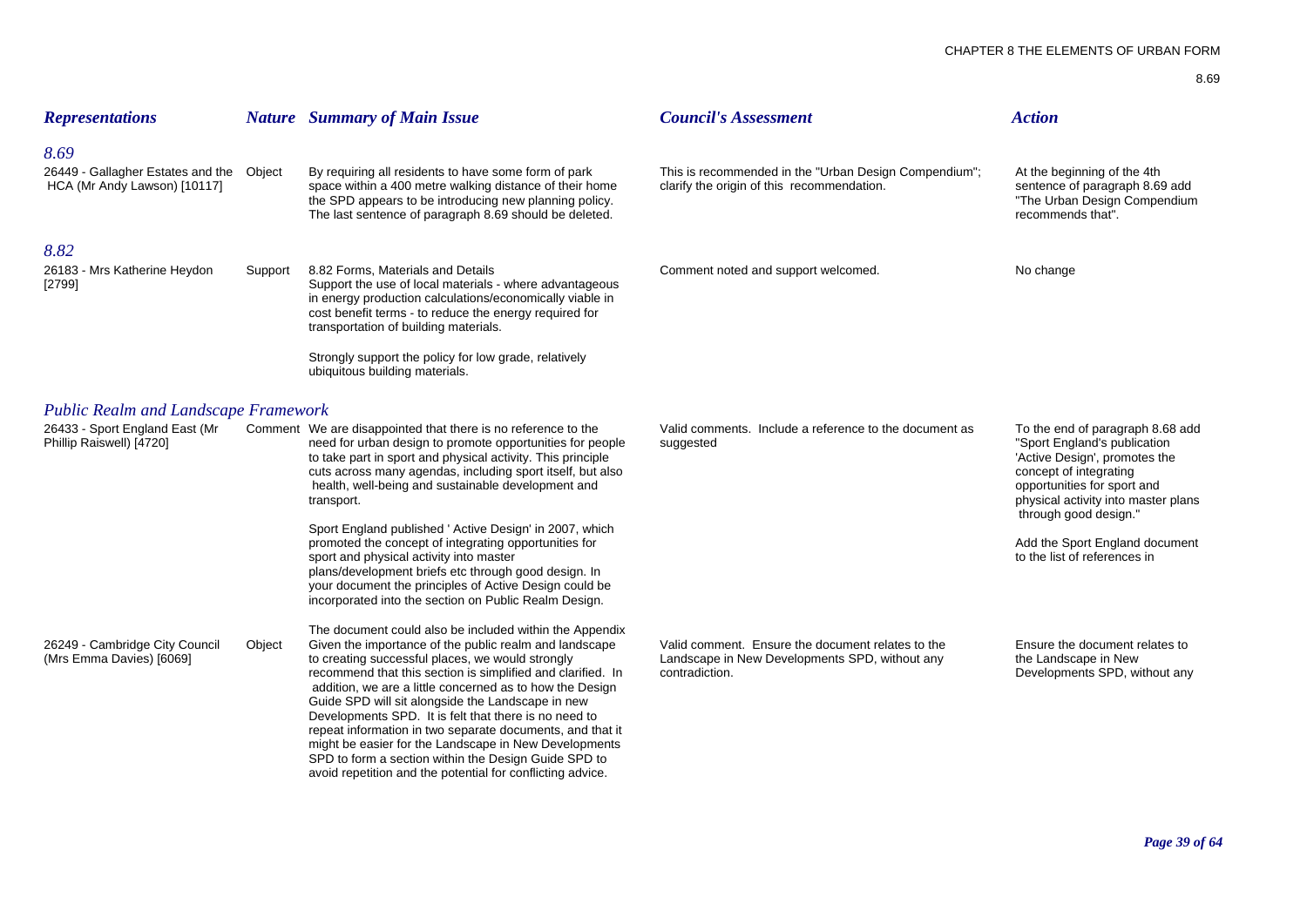| <b>Representations</b>                                                                           |         | <b>Nature</b> Summary of Main Issue                                                                                                                                                                                                                                                                                                                                                                              | <b>Council's Assessment</b>                                                                                                                                                                                                                                                                                                                                                                                                       | <b>Action</b>                                                                                                               |
|--------------------------------------------------------------------------------------------------|---------|------------------------------------------------------------------------------------------------------------------------------------------------------------------------------------------------------------------------------------------------------------------------------------------------------------------------------------------------------------------------------------------------------------------|-----------------------------------------------------------------------------------------------------------------------------------------------------------------------------------------------------------------------------------------------------------------------------------------------------------------------------------------------------------------------------------------------------------------------------------|-----------------------------------------------------------------------------------------------------------------------------|
| 8.90<br>26578 - Gallagher Estates and the Comment Paragraph 8.90<br>HCA (Mr Andy Lawson) [10117] |         | "Everything in the public realm is landscaping; all hard<br>and soft landscaping, relationship to the countryside,<br>streets, and squares, open space, parks and water<br>movement corridors"                                                                                                                                                                                                                   | This is not a quote, so cannot be referenced. The<br>representation implies a misreading of the intention of the<br>text, which could be amended to clarify                                                                                                                                                                                                                                                                       | In line 1 of paragraph 8.90 delete<br>"is" and replace it with ", from the<br>design perspective, can be<br>considered as". |
| 26251 - Cambridge City Council<br>(Mrs Emma Davies) [6069]                                       | Object  | This definition requires a reference<br>The statement "Everything in the public realm is<br>landscaping" is not correct. The distinction needs to be<br>made between public realm and landscape in the modern<br>context. Essentially, public realm is the hardscape and<br>landscape is the softscape. These elements must be<br>considered together and inform the detailed design of<br>spaces within a site. | The proposed distinction is one that has been used in the<br>past. Such a distinction created a division of<br>responsibilities for hard and soft landscaping, resulting in<br>the two not forming a cohesive whole. The purpose of the<br>paragraph is to promote integration and overcome the<br>fragmentary approach to designing the public realm. The<br>recommendation is not accepted as it would dilute the<br>intention. | No change                                                                                                                   |
| Table 8.5<br>26431 - Mr Steve Terry [12785]                                                      |         | Comment Table 8.5. No examples are listed.                                                                                                                                                                                                                                                                                                                                                                       | Valid comment. The examples column is not necessary,<br>remove it.                                                                                                                                                                                                                                                                                                                                                                | Delete column 3 of Table 8.5.                                                                                               |
| 8.94<br>26580 - Gallagher Estates and the<br>HCA (Mr Andy Lawson) [10117]                        |         | Comment This statement appears to be confusing the different<br>types of planning applications as a full planning<br>application will not have reserved matters, but may have<br>conditions. Reserved matters will be relevant to outline<br>planning applications.                                                                                                                                              | Valid comment. Clarify the statement by removing the<br>reference to full planning permission.                                                                                                                                                                                                                                                                                                                                    | In line 5 of paragraph 8.94 delete<br>the words "for full planning<br>permission".                                          |
| 8.100<br>26186 - Mrs Katherine Heydon<br>[2799]                                                  | Support | 8.100 Private Gardens and Amenity Spaces<br>Strongly support the use of a holistic, integrated approach<br>to building, open space and landscape design.                                                                                                                                                                                                                                                         | Comment noted and welcomed.                                                                                                                                                                                                                                                                                                                                                                                                       | No change                                                                                                                   |
| 8.101<br>26188 - Mrs Katherine Heydon<br>[2799]                                                  | Support | 8.101 Private Gardens and Amenity Spaces<br>Strongly support the need for every home to have<br>access to a 'private or communal amenity space'.                                                                                                                                                                                                                                                                 | Comment noted and welcomed                                                                                                                                                                                                                                                                                                                                                                                                        | No change                                                                                                                   |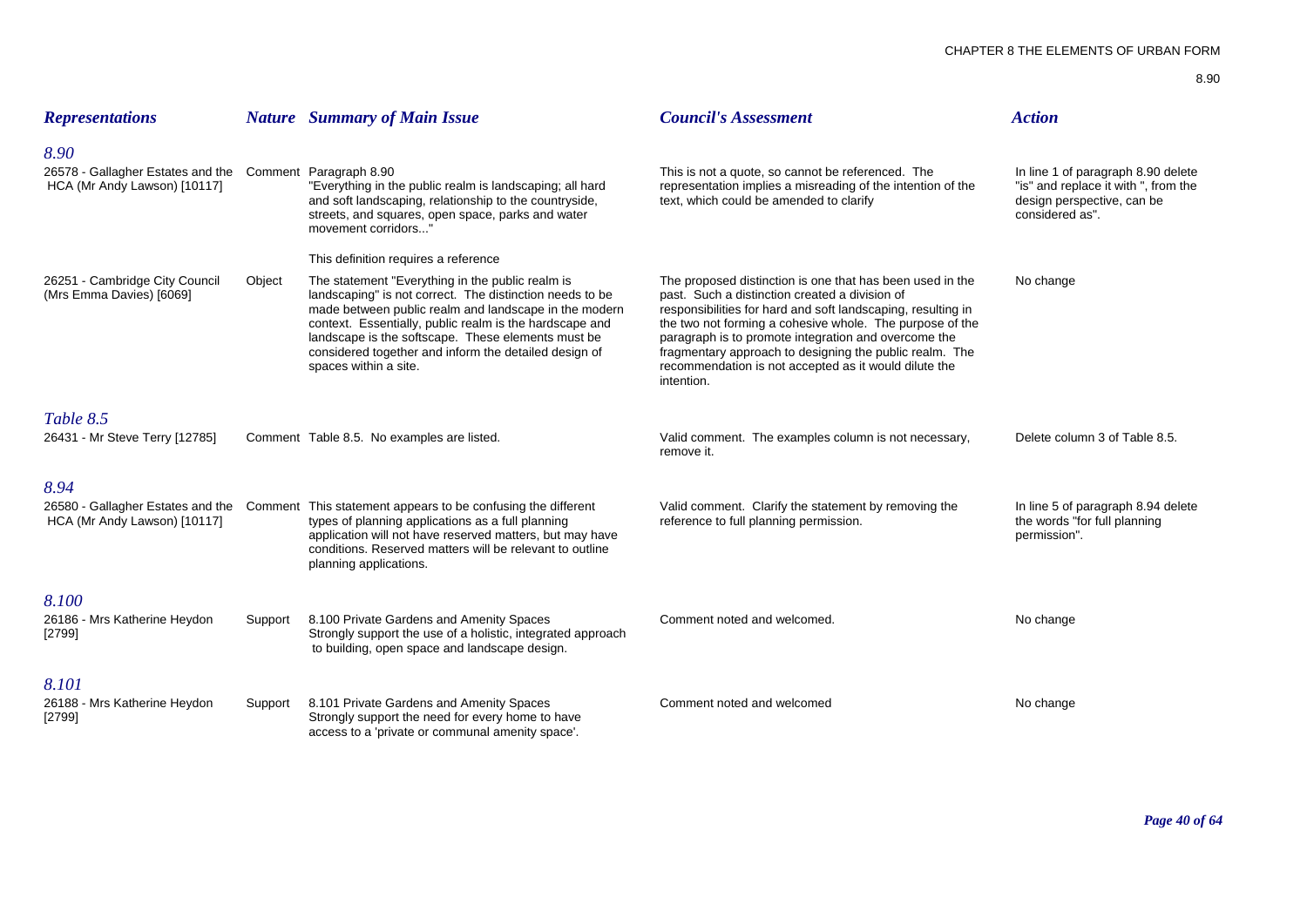| <b>Representations</b>                                     |         | <b>Nature</b> Summary of Main Issue                                                                                                                                                                                                                                                                                                                                                                                                                                                               | <b>Council's Assessment</b>                                                                                                                                                                                                                                                                                                                                                                                                                                                                       | <b>Action</b>                                                                                                                                                                                     |
|------------------------------------------------------------|---------|---------------------------------------------------------------------------------------------------------------------------------------------------------------------------------------------------------------------------------------------------------------------------------------------------------------------------------------------------------------------------------------------------------------------------------------------------------------------------------------------------|---------------------------------------------------------------------------------------------------------------------------------------------------------------------------------------------------------------------------------------------------------------------------------------------------------------------------------------------------------------------------------------------------------------------------------------------------------------------------------------------------|---------------------------------------------------------------------------------------------------------------------------------------------------------------------------------------------------|
| 8.102                                                      |         |                                                                                                                                                                                                                                                                                                                                                                                                                                                                                                   |                                                                                                                                                                                                                                                                                                                                                                                                                                                                                                   |                                                                                                                                                                                                   |
| HCA (Mr Andy Lawson) [10117]                               |         | 26450 - Gallagher Estates and the Comment The statement "Incorporate a private sitting out area<br>positioned close to internal living accommodation" in the<br>second bullet point point is overly prescriptive. The<br>design of a private garden should be flexible and allow<br>home owners to personalise their gardens as these are<br>private spaces. This is adequately expressed in bullet 6<br>'Enable flexibility of use and personalisation. Bullet 2<br>should therefore be deleted. | The private space should allow flexibility of use, as<br>different people will wish to use the space in different<br>ways to satisfy their particular requirements. However<br>there is general desire for many people to sit close to the<br>house; and if such an area is located close to the main<br>internal living space this offers the opportunity to use the<br>external space as an extension of the internal space.<br>There is therefore a valid point in retaining the bullet point. | No change                                                                                                                                                                                         |
| 26190 - Mrs Katherine Heydon<br>[2799]                     | Support | 8.102 Private Gardens and Amenity Spaces<br>Strongly support the need for gardens to be of a<br>functional size to allow sunlight and usage - both for<br>leisure and vegetable cropping.                                                                                                                                                                                                                                                                                                         | Comment noted and welcomed.                                                                                                                                                                                                                                                                                                                                                                                                                                                                       | No change                                                                                                                                                                                         |
| 8.104                                                      |         |                                                                                                                                                                                                                                                                                                                                                                                                                                                                                                   |                                                                                                                                                                                                                                                                                                                                                                                                                                                                                                   |                                                                                                                                                                                                   |
| 26191 - Mrs Katherine Heydon<br>[2799]                     | Support | 8.104 Private Gardens and Amenity Spaces<br>Strongly support that balconies should be of sufficient<br>size to allow outdoor dining.                                                                                                                                                                                                                                                                                                                                                              | The comment is noted and the support welcomed.                                                                                                                                                                                                                                                                                                                                                                                                                                                    | No change                                                                                                                                                                                         |
| 8.113                                                      |         |                                                                                                                                                                                                                                                                                                                                                                                                                                                                                                   |                                                                                                                                                                                                                                                                                                                                                                                                                                                                                                   |                                                                                                                                                                                                   |
| HCA (Mr Andy Lawson) [10117]                               |         | 26581 - Gallagher Estates and the Comment Change Porous to Permeable which is the correct term.<br>Porous describes the material's properties to absorb<br>moisture. Porous hard landscaping materials can often be<br>problematic as they can be damaged through freeze thaw<br>effect and are typically susceptible to staining.                                                                                                                                                                | Valid comment, amend as suggested                                                                                                                                                                                                                                                                                                                                                                                                                                                                 | In line 3 of paragraph 8.113<br>replace "porous" with "permeable"                                                                                                                                 |
| 26192 - Mrs Katherine Heydon<br>[2799]                     | Support | 8.113 Paving<br>Strongly support the use of 'porous paving materials'<br>'where possible' 'to maximise surface water percolation'<br>and 'minimise run-off'.                                                                                                                                                                                                                                                                                                                                      | Comment noted and support welcomed.                                                                                                                                                                                                                                                                                                                                                                                                                                                               | No change                                                                                                                                                                                         |
| 8.114                                                      |         |                                                                                                                                                                                                                                                                                                                                                                                                                                                                                                   |                                                                                                                                                                                                                                                                                                                                                                                                                                                                                                   |                                                                                                                                                                                                   |
| 26494 - Cambridgeshire County<br>Council (Mrs Wendy Haque) |         | Comment Reference should also be made to the need to consider<br>design implications of providing adequate cycle parking<br>as part of new developments. (para 8.114).                                                                                                                                                                                                                                                                                                                            | Valid comment, amend as suggested.                                                                                                                                                                                                                                                                                                                                                                                                                                                                | To the end of the paragraph 8.114<br>add "Reference should also be<br>made to the need to consider<br>design implications of providing<br>adequate cycle parking as part of<br>new developments." |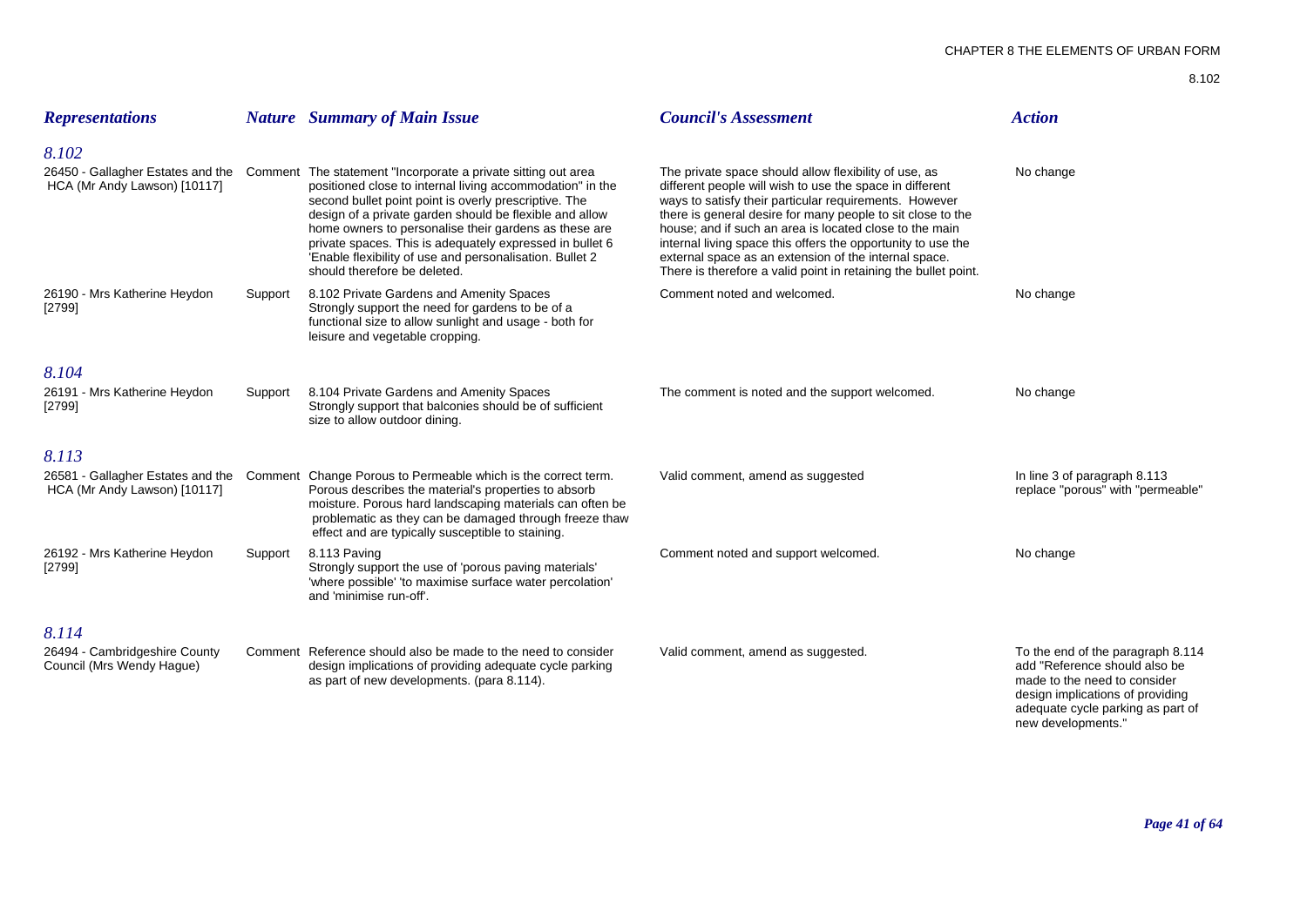| <b>Representations</b>                          |         | <b>Nature</b> Summary of Main Issue                                                                                                                                                                                                      | <b>Council's Assessment</b>                        | <b>Action</b>                                                                                                                                                              |
|-------------------------------------------------|---------|------------------------------------------------------------------------------------------------------------------------------------------------------------------------------------------------------------------------------------------|----------------------------------------------------|----------------------------------------------------------------------------------------------------------------------------------------------------------------------------|
| 8.115<br>26193 - Mrs Katherine Heydon<br>[2799] |         | Comment 8.115 Parking<br>In balance one has a neutral view on 'parked cars' should<br>be located 'beneath' or 'at the side or rear' of buildings.<br>The balance being made up of the 'for' and 'against'<br>conflicts below:            | Comments noted.                                    | No change                                                                                                                                                                  |
|                                                 |         | Against: On-street parking encourages a natural measure<br>of traffic calming in lieu of, in my opinion, more unsightly<br>street furniture; as such on-street parking should be<br>facilitated and not 'designed out' of a development. |                                                    |                                                                                                                                                                            |
|                                                 |         | For: However often 'on-street' parked cars are positioned<br>on cycle paths or footpaths which cause potential<br>accidents/NMU issues limiting the positive traffic-calming<br>impact of on-street car parking.                         |                                                    |                                                                                                                                                                            |
| 8.117<br>26432 - Mr Steve Terry [12785]         |         | Comment 8.117. Refer to the English Partnerships document Car<br>parking What Works Where.                                                                                                                                               | Valid comment, add a reference to the publication. | To the end of the paragraph 8.117<br>add "Reference should be made to<br>English Partnerships' Car Parking<br>What Works Where, especially to<br>the golden rules on p18." |
| 26194 - Mrs Katherine Heydon<br>[2799]          | Support | 8.117 Parking<br>Strongly support the overlooking of communal parking<br>areas and the use of (low wattage, detector/timed) lighting<br>provision.                                                                                       | Comment noted and support welcomed.                | No change                                                                                                                                                                  |
| 8.119<br>26195 - Mrs Katherine Heydon<br>[2799] | Support | 8.119 Public Art<br>Strongly support the integration of public art in the design<br>purpose.                                                                                                                                             | Comment noted and support welcomed.                | No change                                                                                                                                                                  |
|                                                 |         | Particularly favour where art has a functional quality as<br>well as an aesthetic provision.                                                                                                                                             |                                                    |                                                                                                                                                                            |
| 8.123<br>26196 - Mrs Katherine Heydon<br>[2799] | Support | 8.123 Public Art<br>Strongly support the use of work by local,<br>Cambridgeshire-based, artists for local Public Art.<br>Particularly support where art is of a high standard and an                                                     | Comment noted and support welcomed.                | No change                                                                                                                                                                  |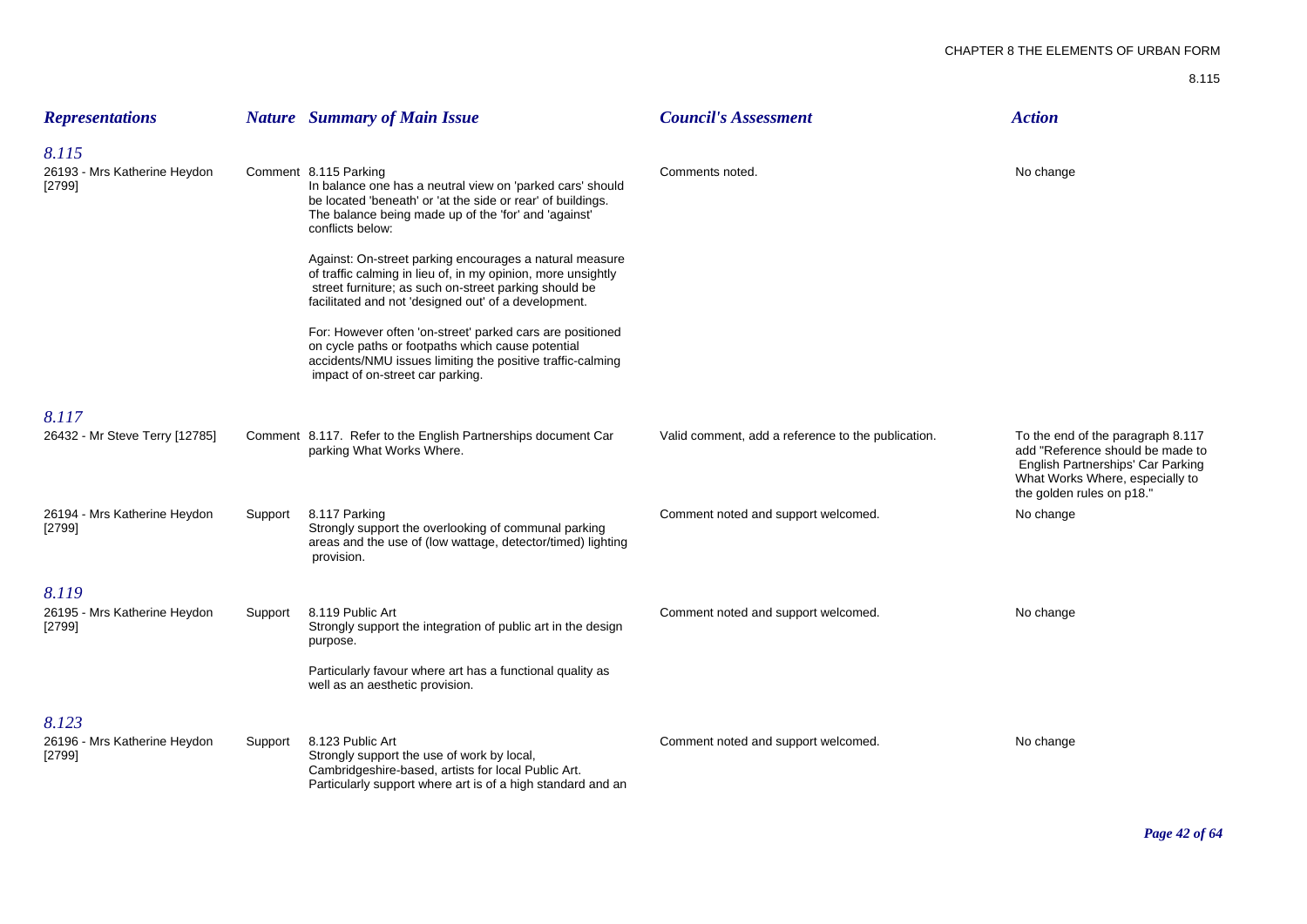| <b>Representations</b>                                                           |         | <b>Nature</b> Summary of Main Issue                                                                                                                                                                                    | <b>Council's Assessment</b>                                                           | <b>Action</b> |
|----------------------------------------------------------------------------------|---------|------------------------------------------------------------------------------------------------------------------------------------------------------------------------------------------------------------------------|---------------------------------------------------------------------------------------|---------------|
| 8.138<br>26436 - Great Shelford Parish<br>Council (Mrs Wenda Burbidge)<br>[1887] |         | Comment In section 8.138 photovoltaic panels also ought to be<br>mentioned as they are likely to be more common once<br>the cost of them makes them more economic.                                                     | Solar panels is a term that includes both solar hot water<br>and photovoltaic panels. | No change     |
| 8.139<br>26197 - Mrs Katherine Heydon<br>[2799]                                  | Support | 8.139 Solar Panels<br>Strongly support the incorporation of solar panels into the<br>roof design when incorporated in a new build.                                                                                     | Comment noted and support welcomed.                                                   | No change     |
|                                                                                  |         | Support the use of solar panels where economically<br>viable in terms of cost of the solar panel in relation to<br>energy generation and savings associated with the<br>installation over the lifespan of the product. |                                                                                       |               |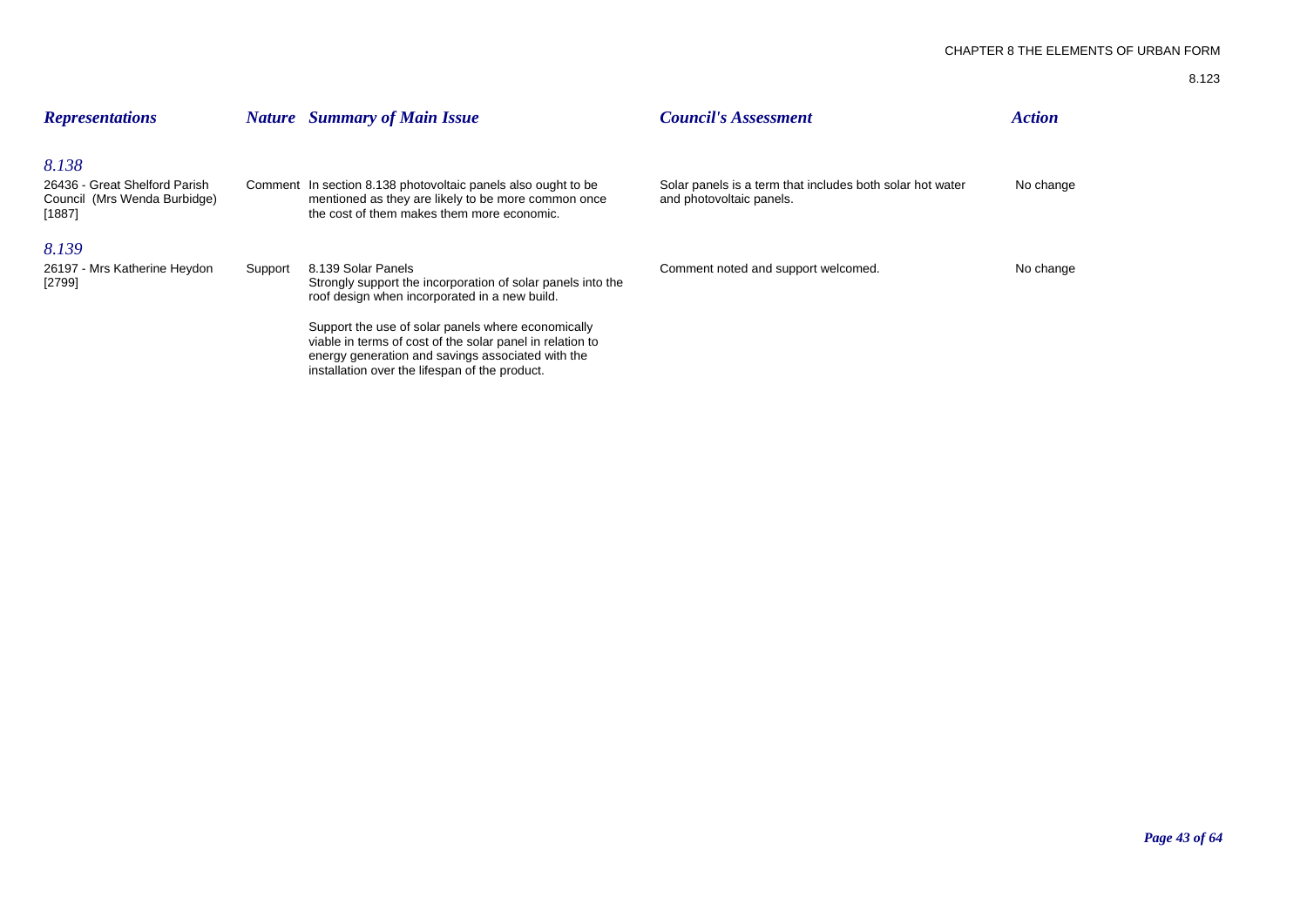# CHAPTER 9 ENVIRONMENTAL HEALTH*Representations Nature Summary of Main Issue Council's Assessment Action CHAPTER 9 ENVIRONMENTAL HEALTHCHAPTER 9 ENVIRONMENTAL HEALTH*26384 - Natural England (Ms Support We support the objectives and principles of this design Support noted.<br>
Janet Nuttall) [6952] Support of the relation to minimising impacts on air quality, guide in relation to minimising impacts on air quality, noise and waste and in seeking to incorporate water and energy conservation measures as far as possible. *9.1*26495 - Cambridgeshire County Object The text should be amended to make it clear that the Agree and necessary to detail what RECAP abbreviation Amend paragraph 9.1 to read: Council (Mrs Wendy Hague) requirement for storage of waste and recycling materials stands for in RECAP Waste Management Design Guide in "Safe and secure provision should<br>applies equally to residential developments as well applies equally to residential developments as well as non-residential development and that these requirements and recycling materials waste and recycling materials<br>are set out in the RECAP Waste Management Design and recycling materials collection receptacles (Council or are set out in the RECAP Waste Management Design Guide (para 9.1). **Exercía e Seu algo de Seu algo de Seu algo de Seu algo de Seu algo de Private Contractor), for all** residential (domestic) and non-residential buildings (commercial) uses, without creating a nuisance or being unsightly for the occupants or the general streetscape." Add sentence to the end of paragraph 9.3 to include meaning

of RECAP abbreviation, as follows:"The RECAP Guide was originally published by the RECAP Partnership in 2008 and adopted as SCDC policy in 2008. It has been recently revised by the County Council together with Peterborough City Council as a draft Supplementary Planning Document (SPD) and will be subject to public consultation in February/March 2010 and likely

CHAPTER 9 ENVIRONMENTAL HEALTH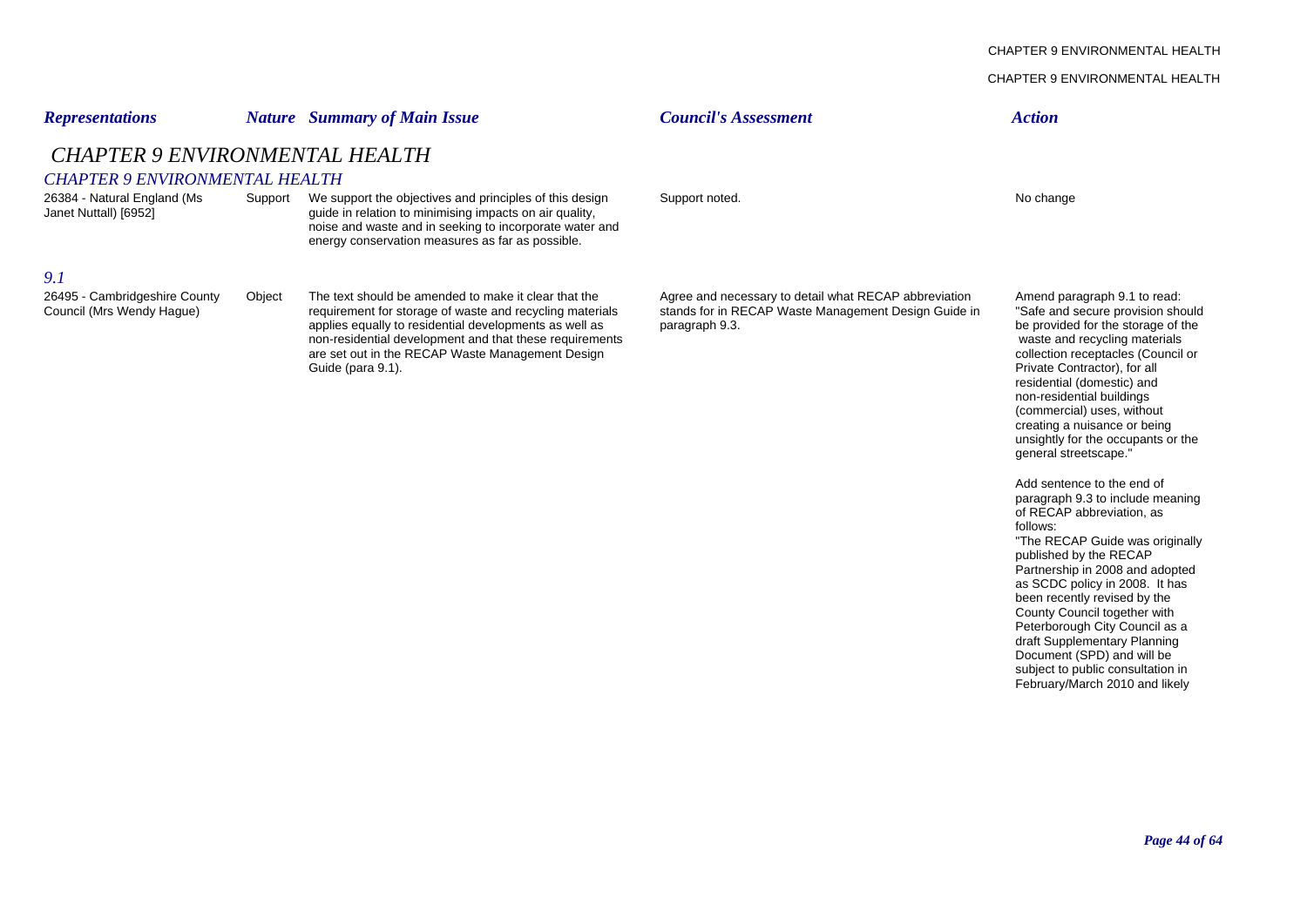been recently revised by the County Council together with Peterborough City Council as a draft Supplementary Planning Document and will be subject to

February/March 2010 and likely adoption in mid to late 2010."

public consultation in

| <b>Representations</b>                                            | <b>Nature</b> Summary of Main Issue                                                                                                                                                                                                                                                                                                                                                                                                                                                                                                                                                                           | <b>Council's Assessment</b>           | <b>Action</b>                                                                                                                                                                                                                                                                                                                                                                                                                                                                                                                                                                                                                                                                                           |
|-------------------------------------------------------------------|---------------------------------------------------------------------------------------------------------------------------------------------------------------------------------------------------------------------------------------------------------------------------------------------------------------------------------------------------------------------------------------------------------------------------------------------------------------------------------------------------------------------------------------------------------------------------------------------------------------|---------------------------------------|---------------------------------------------------------------------------------------------------------------------------------------------------------------------------------------------------------------------------------------------------------------------------------------------------------------------------------------------------------------------------------------------------------------------------------------------------------------------------------------------------------------------------------------------------------------------------------------------------------------------------------------------------------------------------------------------------------|
| 9.2<br>26496 - Cambridgeshire County<br>Council (Mrs Wendy Hague) | Comment It is unclear why the storage of waste materials is<br>described as only being<br>temporary given that the RECAP Waste Management<br>Design Guide refers to a requirement for permanent (and<br>where necessary) temporary waste storage facilities<br>being required within developments (para 9.2).                                                                                                                                                                                                                                                                                                 | Agree this an oversight / typo error. | Amend paragraph 9.2 deleting the<br>words "such temporary".                                                                                                                                                                                                                                                                                                                                                                                                                                                                                                                                                                                                                                             |
| 9.3                                                               |                                                                                                                                                                                                                                                                                                                                                                                                                                                                                                                                                                                                               |                                       |                                                                                                                                                                                                                                                                                                                                                                                                                                                                                                                                                                                                                                                                                                         |
| 26497 - Cambridgeshire County<br>Council (Mrs Wendy Haque)        | Comment The County Council welcomes the reference to<br>development layouts being considered in the context of<br>the RECAP Waste Management Design Guide and the<br>Cambridgeshire Design Guide for Streets & Public Realm.<br>For clarity it should be made clear that the RECAP<br>Waste Management Design Guide which was originally<br>published by the RECAP Partnership in 2008 has been<br>recently revised by the County Council together with<br>Peterborough City Council as a Supplementary Planning<br>Document and will be subject to public consultation in<br>February/March 2010 (para 9.3). | Valid comment.                        | <b>Clarification required- Amend</b><br>paragraph 9.3 to read:<br>"Access for refuse, delivery and<br>emergency vehicles is best<br>provided by means of permeable<br>grid layout, but where dead ends<br>are unavoidable, turning heads<br>must be provided. Development<br>layouts and the provision of<br>operational waste and recycling<br>provision must accord with<br>Building Regulation H6 and the<br>requirements of the RECAP<br>Waste Management Design Guide<br>2007 (RECAP Guide) and the<br>Cambridgeshire Design Guide for<br>Streets & Public Realm. The<br>RECAP Guide was originally<br>published by the RECAP<br>Partnership in 2008 and adopted<br>as SCDC policy in 2008. It has |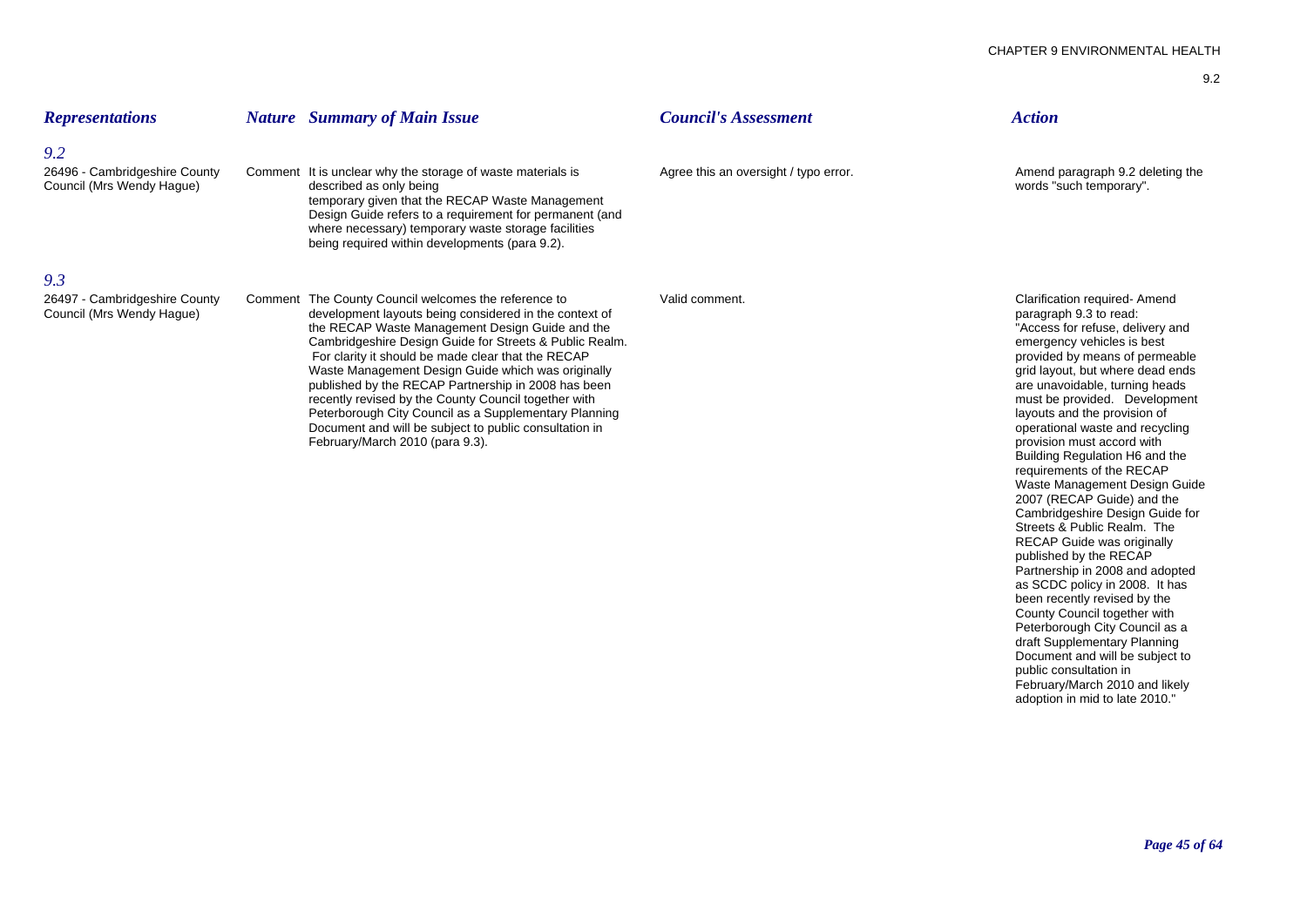| <b>Representations</b>                                                          |         | <b>Nature</b> Summary of Main Issue                                                                                                                                                                                                                                                                                                              | <b>Council's Assessment</b>                                                                                                                                                                                                                                                                                    | <b>Action</b>                                                                                                                                                                                                                                                                                              |
|---------------------------------------------------------------------------------|---------|--------------------------------------------------------------------------------------------------------------------------------------------------------------------------------------------------------------------------------------------------------------------------------------------------------------------------------------------------|----------------------------------------------------------------------------------------------------------------------------------------------------------------------------------------------------------------------------------------------------------------------------------------------------------------|------------------------------------------------------------------------------------------------------------------------------------------------------------------------------------------------------------------------------------------------------------------------------------------------------------|
| 9.4<br>26451 - Gallagher Estates and the Object<br>HCA (Mr Andy Lawson) [10117] |         | The requirement for all developments to store rainwater<br>and store grey water for use the specific ways noted in<br>this paragraph is unduly onerous and introduces a<br>statement of detailed policy. The paragraph should be<br>amended to read "all developments should aim to<br>collect and store rainwater and grey water for reuse. Any | Comment noted. On reviewing this section it is concluded<br>that this paragraph is out of context and is already<br>adequately addressed in paragraph 11.56 of Chapter 11<br>Environmental Sustainability- Sustainable Urban Drainage-<br>Incorporate Water Conservation Measures - Water Saving<br>Hierarchy. | Delete paragraph 9.4                                                                                                                                                                                                                                                                                       |
| 26198 - Mrs Katherine Heydon<br>[2799]                                          | Support | 9.4 Waste collection and recycling<br>Strongly support the use of grey-water recycling<br>measures in new builds.                                                                                                                                                                                                                                | Support noted but note this paragraph is out of context and<br>is already adequately addressed in paragraph 11.56 of<br>Chapter 11 Environmental Sustainability- Sustainable<br>Urban Drainage- Incorporate Water Conservation<br>Measures - Water Saving Hierarchy.                                           | Delete paragraph 9.4                                                                                                                                                                                                                                                                                       |
| 9.5                                                                             |         |                                                                                                                                                                                                                                                                                                                                                  |                                                                                                                                                                                                                                                                                                                |                                                                                                                                                                                                                                                                                                            |
| 26498 - Cambridgeshire County<br>Council (Mrs Wendy Hague)                      |         | Comment For clarity it is suggested that the text in this paragraph<br>should appear after paragraph 9.11 as it relates to the<br>content of the Draft SPD (para 9.5).                                                                                                                                                                           | Comment noted. However, 9.5 should remain due to<br>amendments to paragraph 9.3 but additional reference to<br>County Council draft SPD should be made at the end of<br>paragraph 9.11.                                                                                                                        | Add a new sentence / footnote to<br>end of paragraph 9.11 to read<br>"NB: the above detailed capacities<br>are indicative and may need<br>adjusting subject to local and<br>national requirements / priorities<br>and the final version of any<br>adopted County Council SPD on<br>Waste Management Design |
| 9.9<br>26499 - Cambridgeshire County<br>Council (Mrs Wendy Haque)               | Support | The County Council welcomes the reference made to a<br>completed RECAP Waste Management Design Toolkit<br>forming part of the submission requirements for planning<br>applications (para 9.9).                                                                                                                                                   | Comment noted and support welcomed.                                                                                                                                                                                                                                                                            | No change                                                                                                                                                                                                                                                                                                  |
| 9.11<br>26199 - Mrs Katherine Heydon<br>[2799]                                  | Support | 9.11 Waste collection and recycling<br>Support the requirement for an 'internal storage capacity'<br>in new build kitchens to facilitate waste recycling                                                                                                                                                                                         | Comment noted and support welcomed.                                                                                                                                                                                                                                                                            | No change                                                                                                                                                                                                                                                                                                  |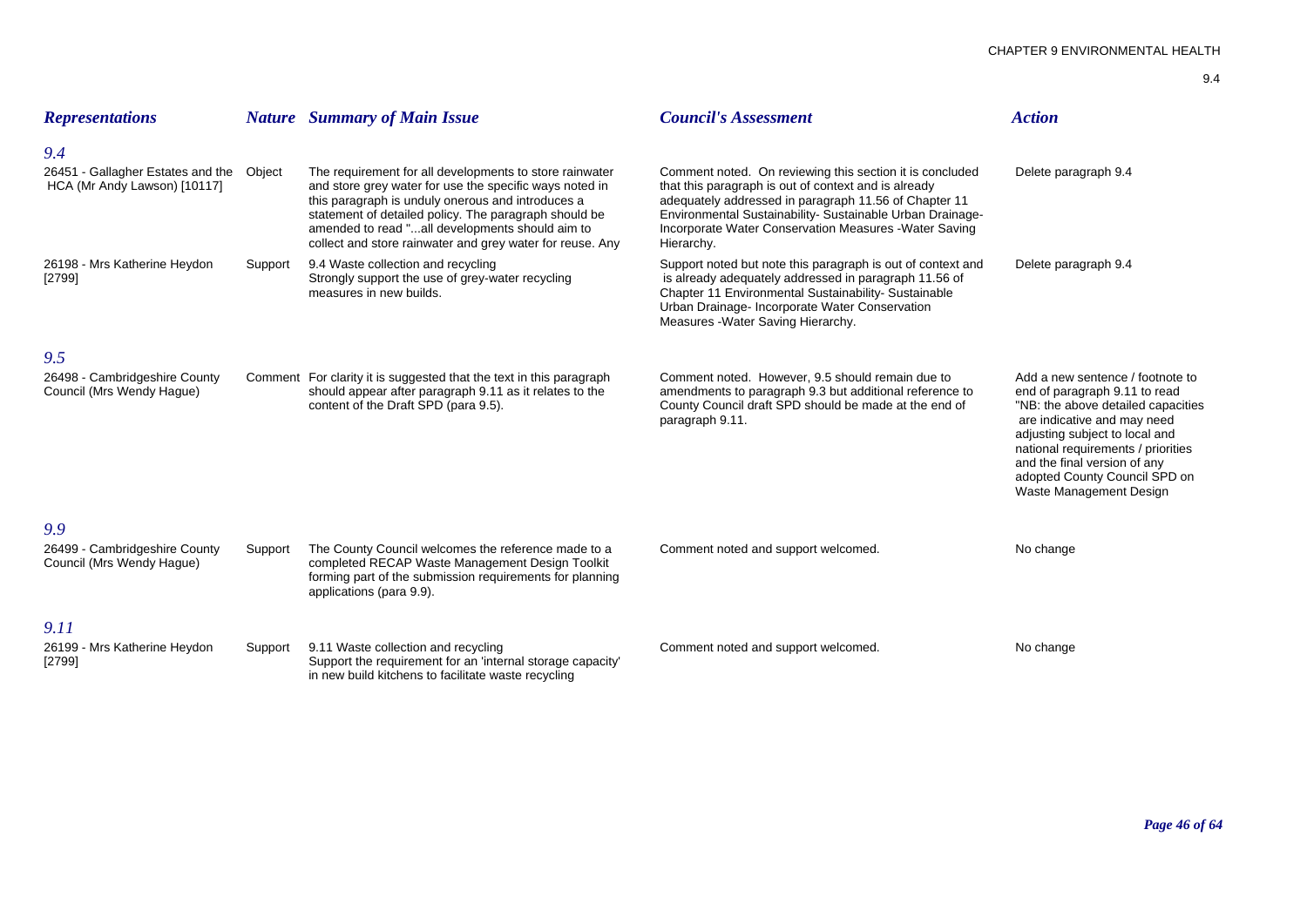# *Representations Nature Summary of Main Issue Council's Assessment Action*

## *9.12*

26583 - Gallagher Estates and the Comment The Manual for Streets is not national design guidance for Valid comment. Manual for Streets is not national design Clarification required- Amend<br>HCA (Mr Andy Lawson) [10117] waste removed and replaced with more appropriate guidance.

guidance for waste and recycling. Clarification required. paragraph 9.12 to read:<br>The Cambridgeshire Design Guide for Streets & Public Realm (Cambridge Horizons 2007), complements national design guidance, such as the Government's Manual for Streets to promote the highest possible standards in all new developments, large and small. The purpose of the Design Guide for Streets & Public Realm is to set out the key principles and aspirations that should underpin the detailed discussions about and requirements for the design of streets and public spaces that take place on a site-by-site basis. The aim is to integrate street design with the RECAP Guide so that there are adequate street widths and access arrangements to accommodate refuse / recycling vehicles so that suitably located waste / recycling collection points can be reached and serviced.

> The Environment Services Team within Health and Environmental Services can provide further information and advice."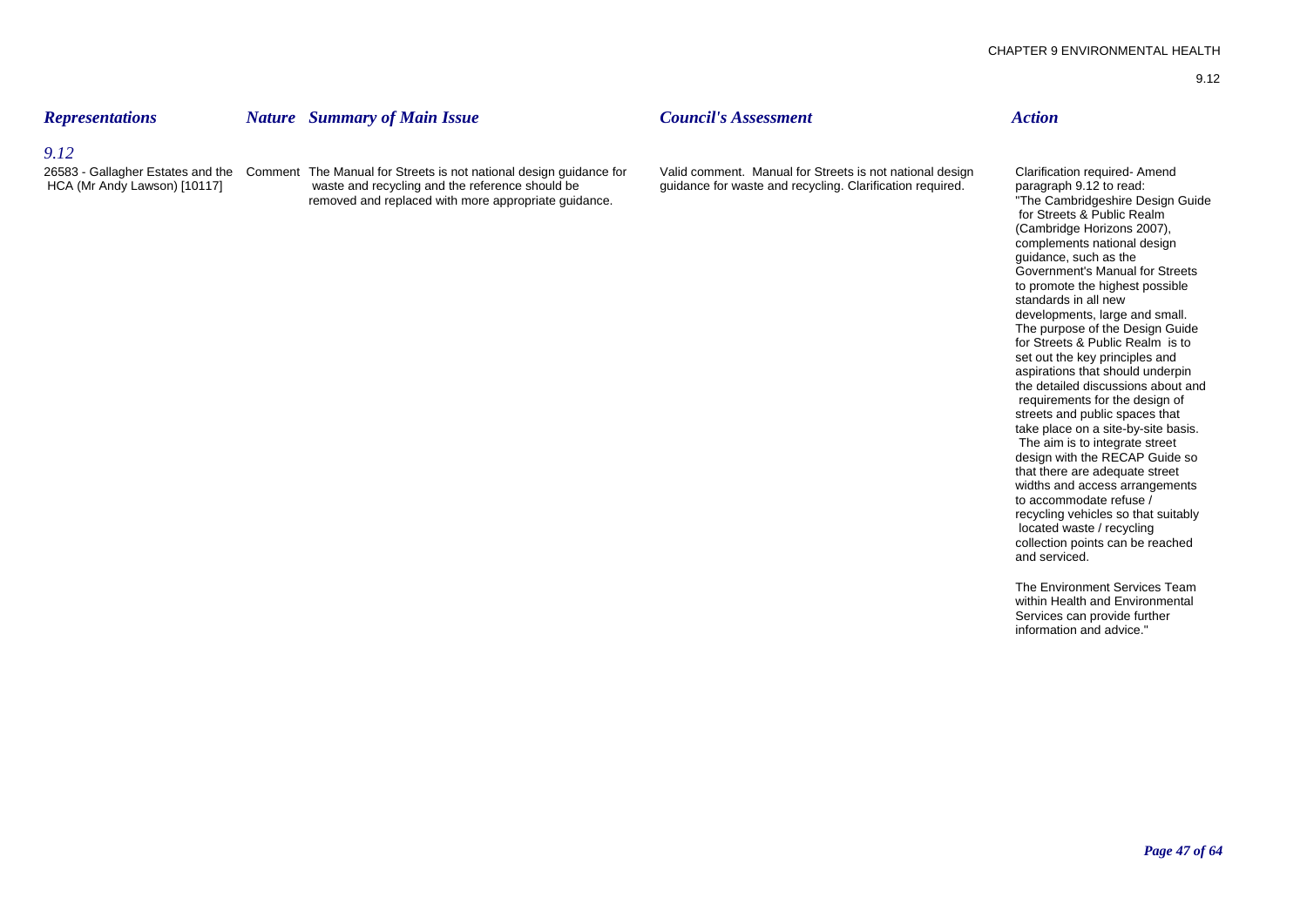### *9.80*

26443 - Middle Level Colpiect In addition to your Council's Award Drains there are many Valid comment and reference should be made to SCDC's Clarification required. Amend<br>Commissioners (Mr Graham cher important protected w Commissioners (Mr Graham other important protected watercourses including Main Moore) [6194] River, I.D.B. drains which provide water level and flood water is the state of the and flood in the adverse impacts upon which the above that may additional requirements that may risk management and the adver risk management and the adverse impacts upon which and the adverse impacts upon which additional requirements that may be additional requirements that may should also be considered by potential developers when should also should also be considered by potential developers when required.Contravention of the Land Drainage Act is a with the South Cambridgeshire's with the South Cambridgeshire's<br>
criminal offence which could lead to enforcement action

being taken against the perpetrator.

# *Representations Nature Summary of Main Issue Council's Assessment Action*

criminal offence which could lead to enforcement action <br>
being taken against the perpetrator and the perpetrator and the metrator and the warded drains / watercourses, it should be noted that the Environment Agency, Internal Drainage Boards and other landowners / bodies have responsibility for other watercourses. These will also need to be given careful consideration by developers in order to mitigate any potential adverse impact such as flooding.".

> Add sentence to paragraph 9.78 as follows:"Reference should be made to South Cambridgeshire Strategic Flood Risk Assessment 2005 (SCDC SFRA 2005). The Assessment provides a detailed and robust assessment of the extent and nature of the risk of flooding to specific growth areas within South Cambridgeshire and its implications for land use planning. It enables South Cambridgeshire to better meet the obligations created by Planning Policy Guidance Note 25: Development and Flood Risk. SCDC SFRA 2005 can be downloaded from: http://www.scambs.gov.uk/Environ ment/Planning/DistrictPlanning/Loc alDevelopmentFramework/Archive /FloodRisk.htm."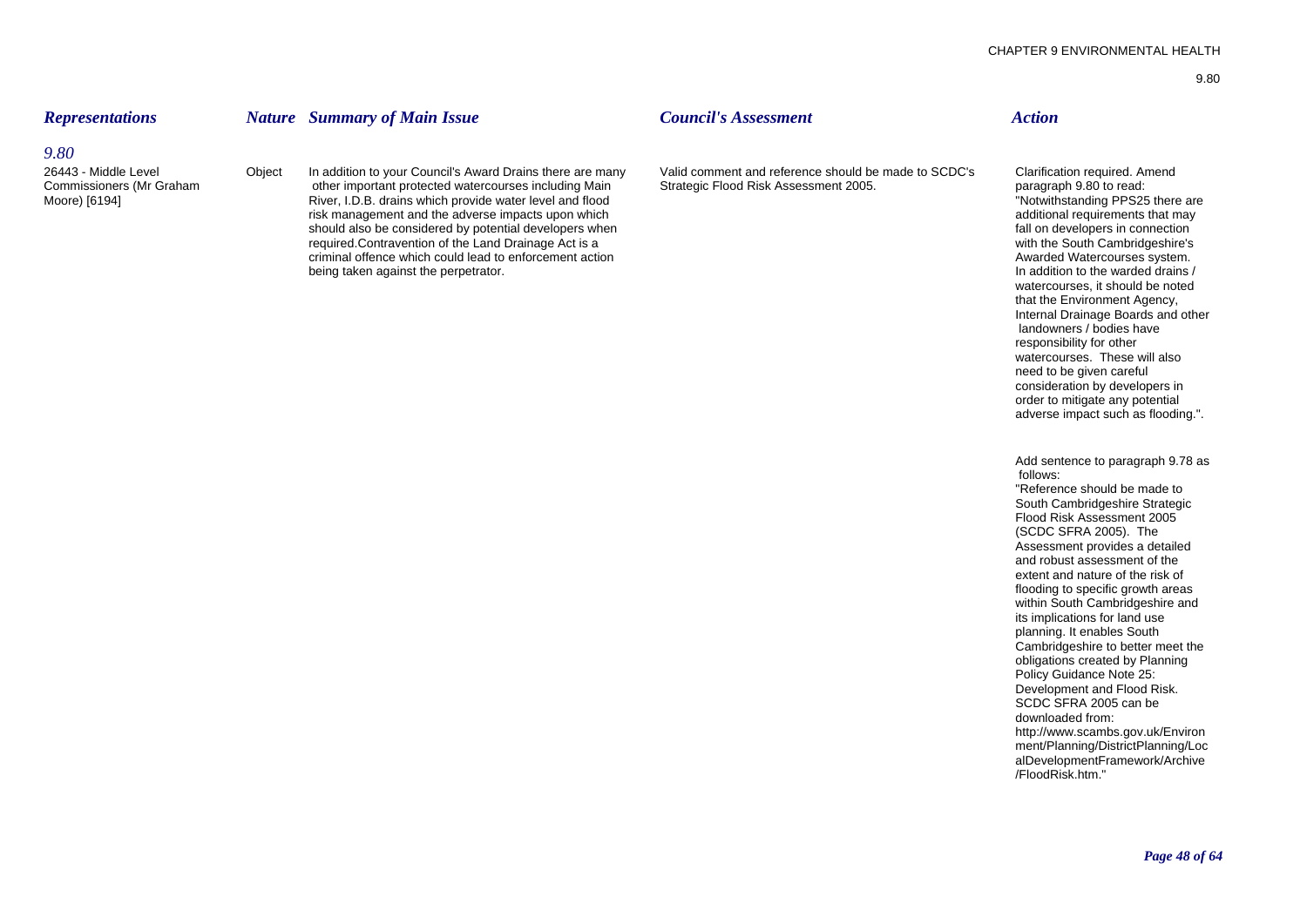| <b>Representations</b>                                                    |         | <b>Nature</b> Summary of Main Issue                                                                                                                                                                                                                                                                                                            | <b>Council's Assessment</b> | <b>Action</b>                                                                                               |
|---------------------------------------------------------------------------|---------|------------------------------------------------------------------------------------------------------------------------------------------------------------------------------------------------------------------------------------------------------------------------------------------------------------------------------------------------|-----------------------------|-------------------------------------------------------------------------------------------------------------|
|                                                                           |         | <b>CHAPTER 11 ENVIRONMENTAL SUSTAINABILITY</b>                                                                                                                                                                                                                                                                                                 |                             |                                                                                                             |
| 11.5<br>25579 - Anglian Water Services<br>Limited (Mrs Amie Lill) [10900] | Support | Thank you for giving Anglian Water the opportunity to<br>comment on this consultation.                                                                                                                                                                                                                                                         | Support noted.              | No change                                                                                                   |
|                                                                           |         | We support the criteria listed that applicants are expected<br>to take account of, in particular the importance of<br>incorporating water conservation measures into<br>developments, the adaptation to the impacts of climate<br>change and the use of Sustainable Urban Drainage<br>Systems (SUDs).                                          |                             |                                                                                                             |
| <b>Reduce Carbon Dioxide Emissions</b>                                    |         |                                                                                                                                                                                                                                                                                                                                                |                             |                                                                                                             |
| 26500 - Cambridgeshire County<br>Council (Mrs Wendy Haque)                |         | Comment It would be helpful if the Design Guide referred to the<br>requirements of policy NE/1: Energy Efficiency of the<br>Development Control Policies DPD particularly in relation<br>to the requirement to reduce carbon emissions emitted<br>per year in comparison to existing Building Control<br>standards by 10%.                     | Noted and agreed.           | Reference to Policy NE/1 included<br>in paragraph 11.26.                                                    |
|                                                                           |         | It would be helpful to refer to policy NW24 of the<br>Cambridge North West Area Action Plan as the Code for<br>Sustainable Homes standards set out in this policy<br>include minimum energy efficiency standards. There are<br>also similar requirements under the BREEAM assessment<br>which would apply to non-residential development.      |                             |                                                                                                             |
| 11.40                                                                     |         |                                                                                                                                                                                                                                                                                                                                                |                             |                                                                                                             |
| 26200 - Mrs Katherine Heydon<br>[2799]                                    |         | Comment 11.40 on page 160 appears to re-iterate and enhance<br>policy NE/3 from the DCPDPD, without acknowledging<br>the source document (reference below):                                                                                                                                                                                    | Noted                       | Add reference in paragraph 11.40<br>to the Development Control<br>Policies DPD as source of Policy<br>NE/3. |
|                                                                           |         | July 2007 Development Control Policies DPD page 75<br>POLICY NE/3 Renewable Energy Technologies in New<br>Development<br>All development proposals greater than 1,000 m2 or 10<br>dwellings will include technology for renewable energy to<br>provide at least 10% of their predicted energy<br>requirements, in accordance with Policy NE/2. |                             |                                                                                                             |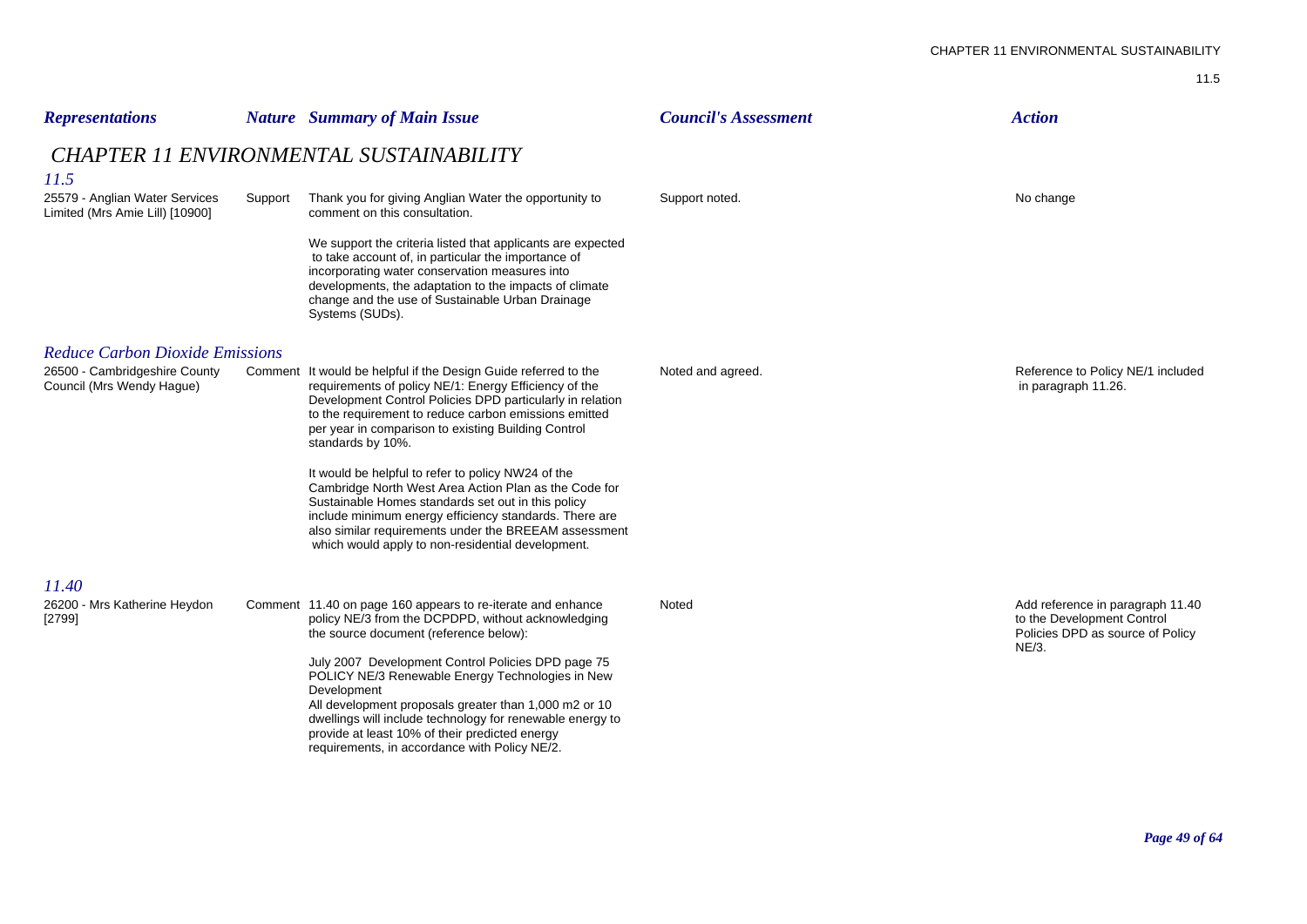| <b>Representations</b>                                            |         | <b>Nature</b> Summary of Main Issue                                                                                                                                                                                                                                                                                                                                        | <b>Council's Assessment</b>                                                                                  | <b>Action</b>                                                                                                                                                                                                       |
|-------------------------------------------------------------------|---------|----------------------------------------------------------------------------------------------------------------------------------------------------------------------------------------------------------------------------------------------------------------------------------------------------------------------------------------------------------------------------|--------------------------------------------------------------------------------------------------------------|---------------------------------------------------------------------------------------------------------------------------------------------------------------------------------------------------------------------|
| 26501 - Cambridgeshire County<br>Council (Mrs Wendy Hague)        |         | Comment It would be helpful to include reference to policy NW24 of<br>the Cambridge North West Area Action Plan which<br>include a requirement to reduce carbon dioxide emissions<br>by 20% through the use of on-site renewable energy<br>generation.<br>Similarly the Northstowe AAP includes target of 20% of<br>predicted needs from renewable energy subject to wider | Agree, there are higher standards in some of the Area<br>Action Plans which should be recognised in the SPD. | Add text to paragraph 11.40 to<br>refer to higher standards in some<br>Area Action Plans as follows:<br>"Some areas of the district have<br>higher standards (see the relevant<br>Area Action Plans for details)."  |
| <b>Incorporating Water Conservation Measures</b>                  |         |                                                                                                                                                                                                                                                                                                                                                                            |                                                                                                              |                                                                                                                                                                                                                     |
| 25580 - Anglian Water Services<br>Limited (Mrs Amie Lill) [10900] | Support | Thank you for giving Anglian Water the opportunity to<br>comment on this consultation.                                                                                                                                                                                                                                                                                     | Support noted                                                                                                | No change                                                                                                                                                                                                           |
|                                                                   |         | We support the requirement to incorporate water<br>conservation measures into the design of developments.<br>This is key to meeting the requirements set out in the<br>code for sustainable homes and in meeting the high<br>growth demand in the east of England.                                                                                                         |                                                                                                              |                                                                                                                                                                                                                     |
| 11.53                                                             |         |                                                                                                                                                                                                                                                                                                                                                                            |                                                                                                              |                                                                                                                                                                                                                     |
| 26502 - Cambridgeshire County<br>Council (Mrs Wendy Hague)        |         | Comment It would be helpful to include reference to the policies<br>NS/21, CE/22 and CSF/19 of the Northstowe, Cambridge<br>East and Cambridge Southern Fringe Area Action Plans<br>which include a requirement to reduce mains water use as<br>part of these developments as being essential<br>requirements.                                                             | Agree, there are higher standards in some of the Area<br>Action Plans which should be recognised in the SPD. | Add text to paragraph 11.53 to<br>refer to higher standards in some<br>Area Action Plans, as follows:<br>"Some areas of the district have<br>higher standards (see the relevant<br>Area Action Plans for details)." |
|                                                                   |         | Similarly it would be helpful to refer to policy NW24 of<br>the Cambridge North West Area Action Plan as the Code<br>for Sustainable Homes standards set out in this policy<br>include minimum water efficiency standards. There are<br>also similar requirements under the BREEAM assessment<br>which would apply to non-residential development (para<br>$11.53$ ).      |                                                                                                              |                                                                                                                                                                                                                     |
| Use Sustainable Drainage Systems                                  |         |                                                                                                                                                                                                                                                                                                                                                                            |                                                                                                              |                                                                                                                                                                                                                     |
| 25581 - Anglian Water Services<br>Limited (Mrs Amie Lill) [10900] | Support | We are pleased to see references made to the use of<br>sustainable urban drainage systems (SUDS) which<br>follows Anglian Water's policy of surface water separation<br>and onsite surface water management and attenuation.                                                                                                                                               | Support noted.                                                                                               | No change                                                                                                                                                                                                           |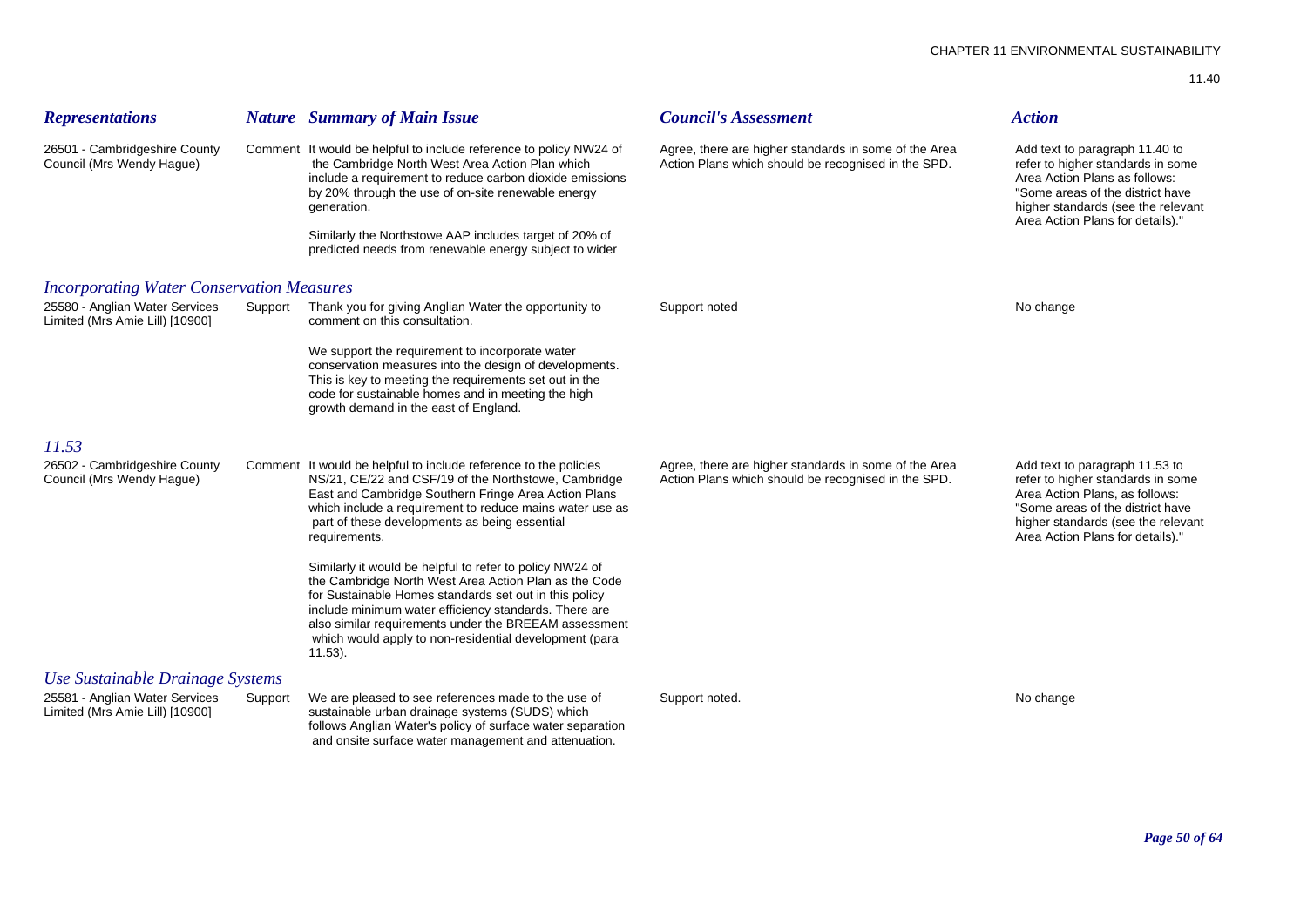### CHAPTER 11 ENVIRONMENTAL SUSTAINABILITY

| <b>Representations</b>                                            |         | <b>Nature</b> Summary of Main Issue                                                                                                                                                                                                                                                                                                                                                                                                                                                                                                                                                                                                                                                                                         | <b>Council's Assessment</b> | <b>Action</b>                                                                                                                                                                                                                                                                                                                                                                                                                                                                                                                                                                                        |
|-------------------------------------------------------------------|---------|-----------------------------------------------------------------------------------------------------------------------------------------------------------------------------------------------------------------------------------------------------------------------------------------------------------------------------------------------------------------------------------------------------------------------------------------------------------------------------------------------------------------------------------------------------------------------------------------------------------------------------------------------------------------------------------------------------------------------------|-----------------------------|------------------------------------------------------------------------------------------------------------------------------------------------------------------------------------------------------------------------------------------------------------------------------------------------------------------------------------------------------------------------------------------------------------------------------------------------------------------------------------------------------------------------------------------------------------------------------------------------------|
| 11.68                                                             |         |                                                                                                                                                                                                                                                                                                                                                                                                                                                                                                                                                                                                                                                                                                                             |                             |                                                                                                                                                                                                                                                                                                                                                                                                                                                                                                                                                                                                      |
| 26503 - Cambridgeshire County<br>Council (Mrs Wendy Hague)        | Object  | This paragraph duplicates the text in the second sentence<br>of paragraph 11.66. It is therefore suggested that it<br>should be deleted for clarity. (para 11.68).                                                                                                                                                                                                                                                                                                                                                                                                                                                                                                                                                          | Noted and agreed            | Paragraph 11.68 deleted.                                                                                                                                                                                                                                                                                                                                                                                                                                                                                                                                                                             |
| 26452 - Gallagher Estates and the<br>HCA (Mr Andy Lawson) [10117] | Object  | The naturalistic appearance of ponds and basins is not<br>always desirable as they may deliberately be alien to<br>their surroundings forming for example part a piece of<br>land art as part of a public art strategy within a<br>development. Paragraph 11.68 should be amended as<br>follows: "Where basins and ponds are to be incorporated,<br>they should either be designed to appear as natural as<br>possible (with contours designed to blend into the<br>landscape, and with different margin depths and shelves<br>to maximize opportunities for the enhancement of<br>biodiversity) or form part of a wider landscape design<br>strategy that may introduce alternative or alien forms into<br>the landscape." | Noted.                      | Paragraph 11.68 is to be deleted to<br>remove duplication with paragraph<br>11.66. Amend the 2nd sentence<br>of paragraph 11.66 as follows:<br>"Where basins and ponds are to be<br>incorporated, they should be<br>designed to appear as natural as<br>possible, (with contours designed<br>to blend into the landscape, and<br>with different margin depths and<br>shelves to maximise opportunities<br>for the enhancement of<br>biodiversity) or form part of a<br>wider landscape design strategy<br>that may introduce alternative<br>forms into the landscape<br>depending upon the context." |
| 11.76                                                             |         |                                                                                                                                                                                                                                                                                                                                                                                                                                                                                                                                                                                                                                                                                                                             |                             |                                                                                                                                                                                                                                                                                                                                                                                                                                                                                                                                                                                                      |
| HCA (Mr Andy Lawson) [10117]                                      |         | 26584 - Gallagher Estates and the  Comment  Delete 9th bullet. The use of drought-resistant planting<br>(xeriscaping) is not an element of managing flood risk but<br>an element of water conservation and inconsistent with<br>the first phrase.                                                                                                                                                                                                                                                                                                                                                                                                                                                                           | Noted and agreed.           | Text relocated to para 11.55<br>(delivery options under water<br>conservation measures)                                                                                                                                                                                                                                                                                                                                                                                                                                                                                                              |
| 11.86                                                             |         |                                                                                                                                                                                                                                                                                                                                                                                                                                                                                                                                                                                                                                                                                                                             |                             |                                                                                                                                                                                                                                                                                                                                                                                                                                                                                                                                                                                                      |
| 26504 - Cambridgeshire County<br>Council (Mrs Wendy Hague)        | Support | The County Council welcomes the reference made to the<br>requirement for applicants to prepare a Resource Re-use<br>and Recovery Scheme in relation to construction and<br>demolition waste (para 11.86).                                                                                                                                                                                                                                                                                                                                                                                                                                                                                                                   | Support noted.              | No change                                                                                                                                                                                                                                                                                                                                                                                                                                                                                                                                                                                            |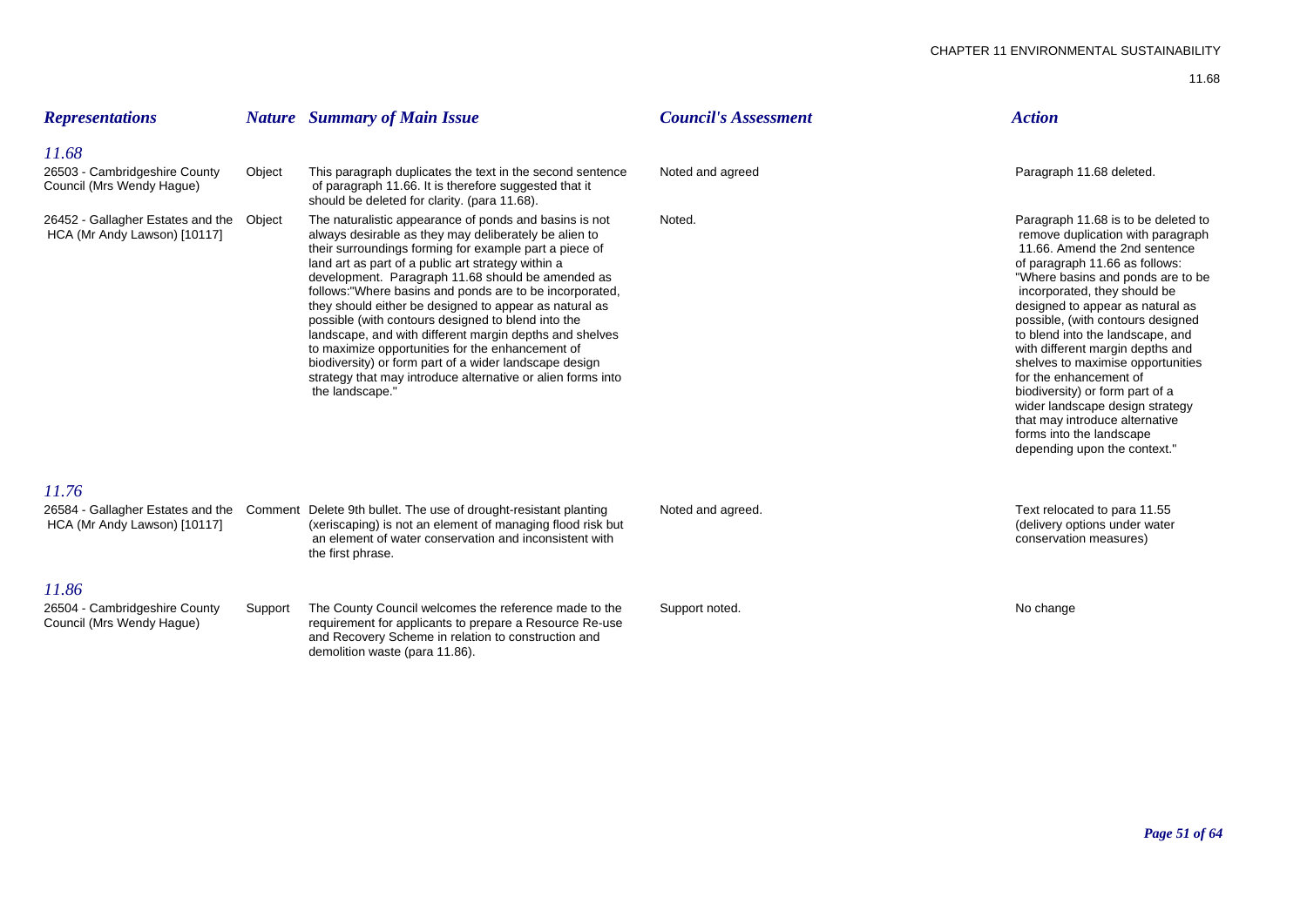| <b>Representations</b>                                              | <b>Nature</b> Summary of Main Issue                                                                                                                                                                                                               | <b>Council's Assessment</b>                                                                                                                                                                                                                                                                                                                                                                                                                                                                                                       | <b>Action</b>                                                                                                                                                                                                                                                                                                                                                                                                                                                                                                                |
|---------------------------------------------------------------------|---------------------------------------------------------------------------------------------------------------------------------------------------------------------------------------------------------------------------------------------------|-----------------------------------------------------------------------------------------------------------------------------------------------------------------------------------------------------------------------------------------------------------------------------------------------------------------------------------------------------------------------------------------------------------------------------------------------------------------------------------------------------------------------------------|------------------------------------------------------------------------------------------------------------------------------------------------------------------------------------------------------------------------------------------------------------------------------------------------------------------------------------------------------------------------------------------------------------------------------------------------------------------------------------------------------------------------------|
| 11.90<br>26505 - Cambridgeshire County<br>Council (Mrs Wendy Hague) | Comment It is suggested that this paragraph should be amended to<br>make it clear that Policy HG/2 of the Development<br>Control Policies DPD requires that a<br>proportion of new dwellings should meet Lifetime Home<br>standards (para 11.90). | Agreed.                                                                                                                                                                                                                                                                                                                                                                                                                                                                                                                           | Amend 1st sentence of paragraph<br>11.90 to read:<br>"Policy HG/2 in the Development<br>Control Policies DPD requires a<br>proportion of new dwellings to be<br>designed to incorporate the Joseph<br><b>Rowntree Foundation's Lifetime</b><br>Homes standards."                                                                                                                                                                                                                                                             |
| 11.91<br>26506 - Cambridgeshire County<br>Council (Mrs Wendy Hague) | Comment It should be noted that the RECAP Waste Management<br>Design Guide includes guidance on the design and<br>location of waste storage associated with individual<br>dwellings (para 11.91).                                                 | Comment noted.                                                                                                                                                                                                                                                                                                                                                                                                                                                                                                                    | Amend paragraph 11.91 to read:<br>"In addition to these items, the<br>design and layout of new housing<br>should also make provision for the<br>secure storage of bicycles and<br>discrete space for wheelie bins /<br>waste / recycling receptacles in<br>accordance with the RECAP<br>Waste Management Design Guide.<br>Further information on the<br>provision wheelie bins and or<br>waste / recycling provision is<br>provided in Chapter 9<br>-Environmental Health - Waste /<br>Refuse and<br>Recycling-Operational." |
| 11.93<br>26507 - Cambridgeshire County<br>Council (Mrs Wendy Hague) | Comment It is noted that the intention is to include Building for Life<br>Assessments in the District Council's Annual Monitoring<br>Report. The County Council would welcome further<br>discussions in relation to this issue (para 11.92).      | In July 2008 the Government published a new set of Core<br>Output Indicators that District Councils must report on in<br>their Annual Monitoring Report (Regional Spatial Strategies<br>and Local Development Framework Core Output Indicators<br>- Update 2/2008). The revised list includes a requirement<br>that the level of quality in new housing development be<br>monitored for all housing sites of at least 10 dwellings that<br>have been completed (Indicator H6 Housing Quality -<br>Building for Life Assessments). | Further discussions may take<br>place in the Quarterly Monitoring<br>meetings.                                                                                                                                                                                                                                                                                                                                                                                                                                               |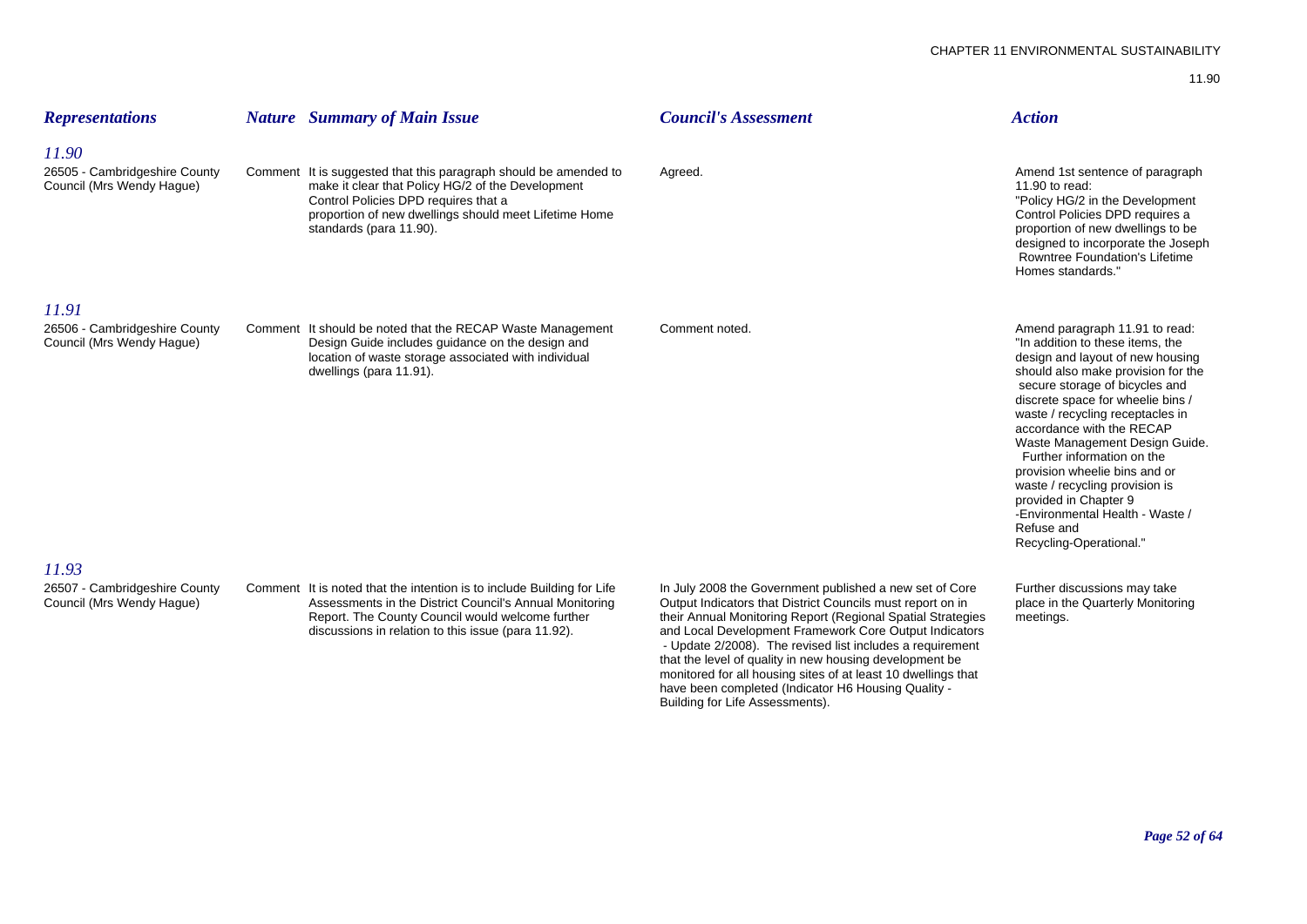Table 11.1

### *Table 11.1*

26508 - Cambridgeshire County Comment It is unclear why this table refers to Biodiversity impacts The guidance on biodiversity covers all types of No change.<br>Council (Mrs Wendy Hague) only in the context of smaller develop only in the context of smaller developments given that ecological assessments as well as mitigation measures assessments appropriate to the size and scale of would also be relevant for development at a larger scale development. Table 11.1 gives helpful guidance for would also be relevant for development at a larger scale (Table 11.1).

## *Representations Nature Summary of Main Issue Council's Assessment Action*

developments.

# *PART III SMALLER SCALE DEVELOPMENTS*

### *PART III SMALLER SCALE DEVELOPMENTS*

Buildings i.e. cross-reference with the Biodiversity and

http://www.naturalengland.org.uk/regions/east\_of\_england/

26382 - Natural England (Ms Comment Your authority may wish to consider reference to The text has been amended to refer to the system of Chapter 5 has been re-written to Janet Nuttall) [6952] **protected species under the relevant sections within Part** legally protected species and designated sites (under UK provide more up-to-date reference III, including Conversions, Extensions and Listed and European law). The document is still not considered to biodiversity conservation being<br>Buildings i.e. cross-reference with the Biodiversity and the right place to go in Ecology section of Chapter 11 and Table 19.1 in Chapter different sites and species as it is partially covered in the SPD, and drawing attention to 19. It may be useful (within Table 19.1?) to include the Biodiversity SPD and other detailed quidance (such as can other quidance. link to Natural England's standing advice on protected be found on the Natural England website of which details species<br>http://www.naturalengland.org.uk/regions/east of england/ and sites would require an entire chapter on its own and is not the purpose of this design guide. NE acknowledge that some consideration had been given to this point in the previous chapter 11 which has now been integrated with Chapter 5 to provide a more detailed focus on biodiversity within the Design Guide (rather than it being spread across the document).

smaller scale development but this does not suggest that biodiversity considerations do not apply to larger

Geological conservation is not being included within the document at present due to lack of expertise within the authority at present. Appropriate protection is afforded through PPS9.

Table 11.1 has been brought forward and retained to illustrate how biodiversity can be addressed within various development types (such as the referred to extensions and conversions).

Ramsar sites have not been referred to as no such sites are believed to exist with the district.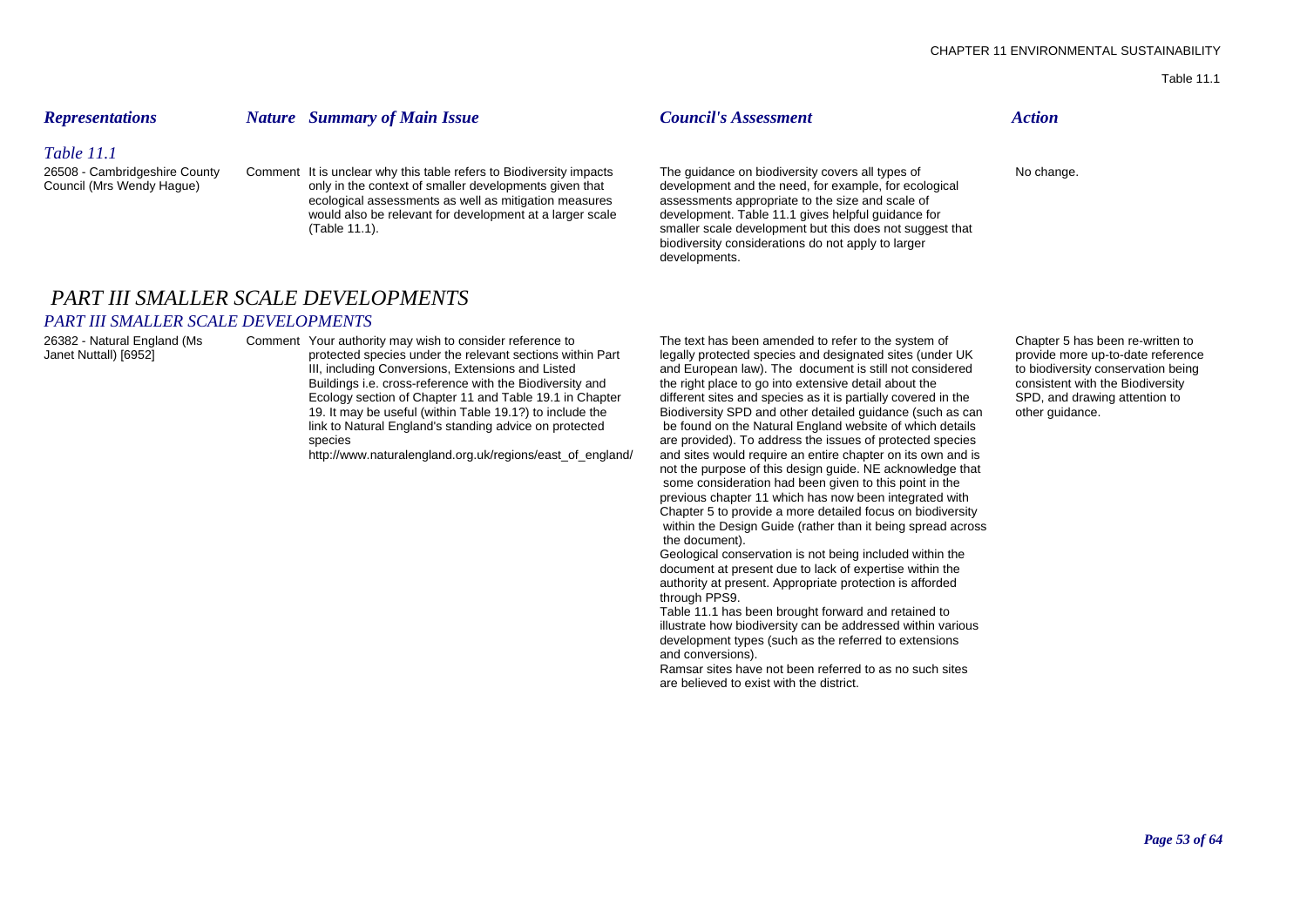CHAPTER 14 CONVERSIONS

CHAPTER 14 CONVERSIONS

# *Representations Nature Summary of Main Issue Council's Assessment Action*

*CHAPTER 14 CONVERSIONS*

# *CHAPTER 14 CONVERSIONS*

26398 - Papworth Hospital NHS Object Chapter 14 as presently worded creates some ambiguity Agree, this could be clearer.<br>
Foundation Trust (Mr Ken Brewer) as to the appropriateness of converting buildings which experiences as to the appropriateness of converting buildings which [2513] **Example 3** may not have architectural or historic value but from the state of the state of the state of the state of the state of the perspectives such as economic or age make it the state of the state of the persp other perspectives such as economic or age make it<br>
beneficial to retain and convert and not replace. The states that control Policies DPD states that beneficial to retain and convert and not replace. The Control Policies DPD states that conversion of rural buildings to<br>
emphasis of this chapter should be amended accordingly. emphasis of this chapter should be amended accordingly.

employment uses will be permitted subject to specified criteria being met including that the buildings are in keeping with their surroundings and that their existing characters are retained. Policy HG/8 says that conversion of rural buildings to residential use will only be accepted in exceptional circumstances and subject to specified considerations and criteria including that the buildings are in keeping with their surroundings and that their existing characters are retained."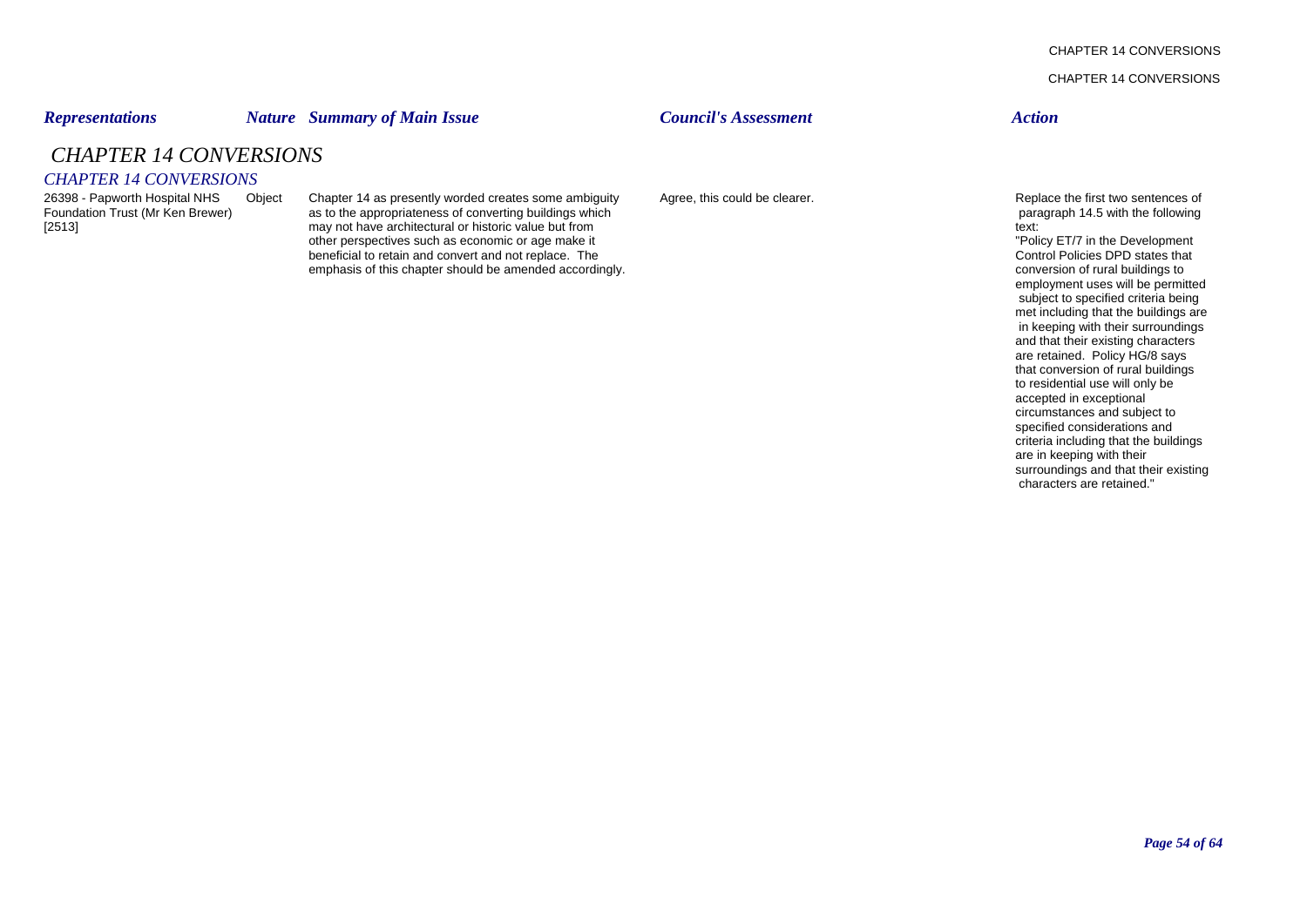### Table 19.1

| <b>Representations</b>                                                                    |        | <b>Nature</b> Summary of Main Issue                                                                                                                                                                                                                                                                                                                                                                                                                                                                                                                                                                                                                                                                                                                                                       | <b>Council's Assessment</b>                                                                     | <b>Action</b>                                                                                                                                                                                                                                                           |
|-------------------------------------------------------------------------------------------|--------|-------------------------------------------------------------------------------------------------------------------------------------------------------------------------------------------------------------------------------------------------------------------------------------------------------------------------------------------------------------------------------------------------------------------------------------------------------------------------------------------------------------------------------------------------------------------------------------------------------------------------------------------------------------------------------------------------------------------------------------------------------------------------------------------|-------------------------------------------------------------------------------------------------|-------------------------------------------------------------------------------------------------------------------------------------------------------------------------------------------------------------------------------------------------------------------------|
| <b>CHAPTER 19 DESIGN DOCUMENTATION</b><br><i>Table 19.1</i>                               |        |                                                                                                                                                                                                                                                                                                                                                                                                                                                                                                                                                                                                                                                                                                                                                                                           |                                                                                                 |                                                                                                                                                                                                                                                                         |
| 26442 - Middle Level<br>Commissioners (Mr Graham<br>Moore) [6194]                         |        | Comment The wording of this section is misleading and factually<br>incorrect. Flooding is not restricted to low lying areas or<br>areas shown on the Environment Agency Flood Map.<br>which only shows the extent of flooding as a result of the<br>failure or overtopping of its watercourses. Other causes<br>of flooding include the lack of capacity within a drainage<br>system, poor maintenance of systems, high levels of<br>ground water, overland flows and poor ground<br>infiltration.PPS25 and the Pitt Report require that ALL<br>sources of flooding should be considered. Therefore this<br>section should also refer to your Council's SFRA and<br>Drainage Manager together with the local IDBs and other<br>operating authorities, inlouding landowners, who influence | Valid comment, amend as suggested.                                                              | Table 19.1: In the second column<br>in the 'Risk of Flooding' row add:<br>"*Check the Council's Strategic<br><b>Flood Risk Assessment</b><br>*Check with the Council's<br>Drainage Manager<br>*Check with the Inland Drainage<br>Board                                  |
| 26510 - Cambridgeshire County<br>Council (Mrs Wendy Hague)                                | Object | water level/flood risk management in the area.<br>It is suggested that the text of the second sentence<br>relating to archaeology should amended as follows "To<br>determine the likelihood of items of interest or features of<br>significance being damaged or destroyed during the<br>course of development" (Archaeology).                                                                                                                                                                                                                                                                                                                                                                                                                                                            | Valid comments, amend as suggested.                                                             | Table 19.1: Amend the second<br>sentence in the third column of the<br>'Archaeology' row to read:<br>"To determine the likelihood of<br>items of interest or features of<br>significance being damaged or<br>destroyed discovered during the<br>course of development." |
| Landscape Design Statements<br>26253 - Cambridge City Council<br>(Mrs Emma Davies) [6069] |        | Comment The City Council has made comments to the Landscape<br>in New Developments SPD regarding the documentation<br>required in relation to landscape design. Consistency with<br>both SPDs is critical to avoid confusion.                                                                                                                                                                                                                                                                                                                                                                                                                                                                                                                                                             | Valid comment. Amend the text to ensure no conflict with<br>the Landscape and Developments SPD. | Amend the text to ensure no<br>conflict with the Landscape and<br>Developments SPD.                                                                                                                                                                                     |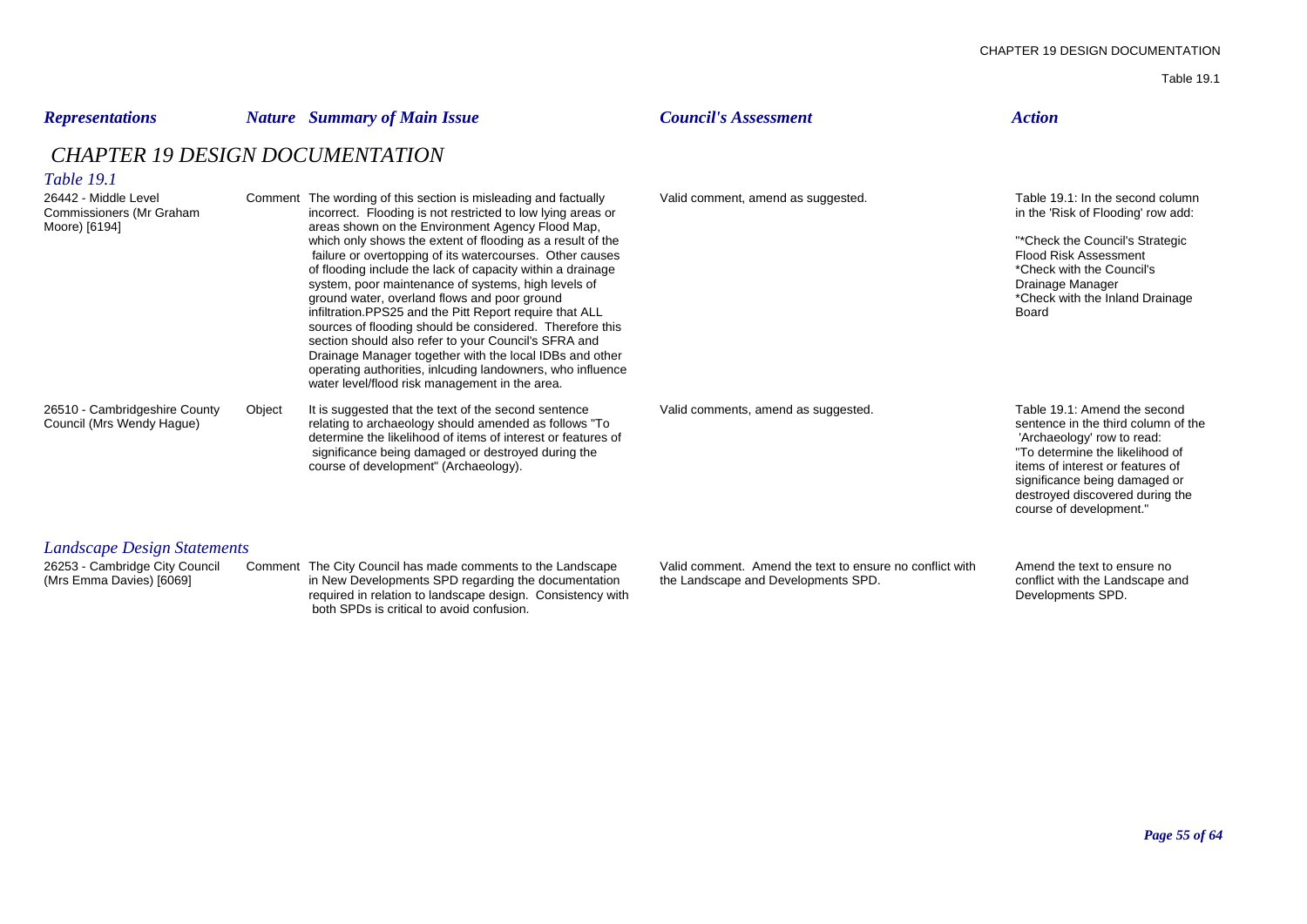# *Representations Nature Summary of Main Issue Council's Assessment Action*

# *19.21*

26453 - Gallagher Estates and the Object The phrase 'Landscape Design Statements' does not Valid comment. Delete the word "statements" from the Delete the word "statements" from the Delete the word "statements" from the Ne appear to be used in the Consultation Draft Landscape in heading before paragraph 19.20. the heading before paragraph New Developments SPD. Instead paragraph 3.11 (and 19.20). The contract of the contract of the contract of the contract of the contract of the contract of the contract of the contract of the contract of the contract of the elsewhere) in that document refers instead to 'Landscape Concept Plan'. These may or may not be intended to be Intended to be In the first sentence of paragraph<br>
In the first sentence of paragraph<br>
In the first sentence of paragraph<br>
In the first sentence of paragraph<br>
In the fi the same document but the titling and content of<br>
documents that the local authority is expecting to receive<br>
documents that the local authority is expecting to receive documents that the local authority is expecting to receive experiment of the statement should documents that the local authority is expecting to receive experiment should from applicants must be consistent between SPDs and from applicants must be consistent between SPDs and as clearly defined as possible. The set of the set of the set of the set of the set of the set of the set of the set of the set of the set of the set of the set of the set of the set of the set of the set of the set of the

Delete sub-paragraphs 1 to 7 of paragraph 19.21 and replace with the following:

- "- Survey and appraisal
- Landform
- Details of utilities
- Significant landscape features;

including significant trees, hedgerows, or other areas of significant vegetation (for further information see the Trees and

- Development Sites SPD)
- Visual qualities context
- Special designations e.g. SSSIs."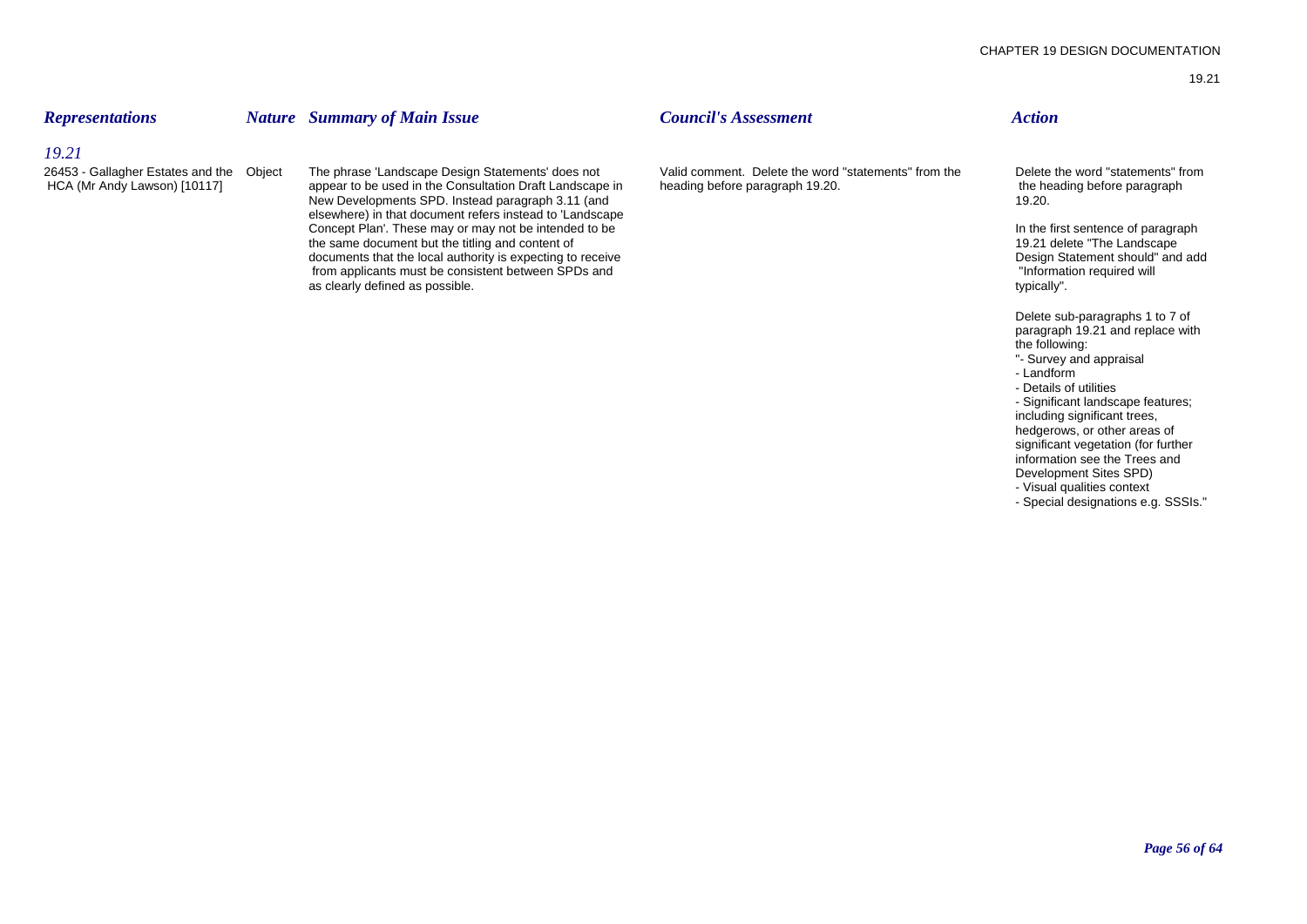### *Representations Nature Summary of Main Issue Council's Assessment Action*

# *19.22*

26454 - Gallagher Estates and the Object The description of what Landscape Design Details should Valid comment. Refer to the Landscape in New Amend paragraph 19.20 to read:<br>HCA (Mr Andy Lawson) [10117] contain appears to b does not appear to be consistent with paragraph 4.14ff of document.<br>
The Consultation Draft Landscape in New Developments<br>
New Developments SPD, where the Consultation Draft Landscape in New Developments<br>
SPD. The content that the local authority is expecting to **the consultation** SPD, where the documentation SPD. The content that the local authority is expecting to full details of the documentation<br>
For the documentation of the documentation<br>
For small<br>
For small receive must be consistent between SPDs and as clearly defined as possible. Schemes information could be defined as possible.

Developments SPD and provide a short summary in this

included in drawings, but most large schemes will include a series of drawings with supporting written information."

Delete paragraph 19.22 and replace with: "Design proposals will typically include:\*Treatment to site boundaries\*Access and circulation \*Areas of hard and soft landscaping \*Significant features such as landscape structures or public art \*Consideration of sustainability including haul roads \*Details of proposed management."

Delete paragraphs 19.23 and 19.24 and replace with: "19.23 Design proposals will include: \*Plant lists with details of species

\*Specifications for hard surfaces, walls, railings and other hard materials \*Details of biodiversity enhancement \*Informal and formal open space,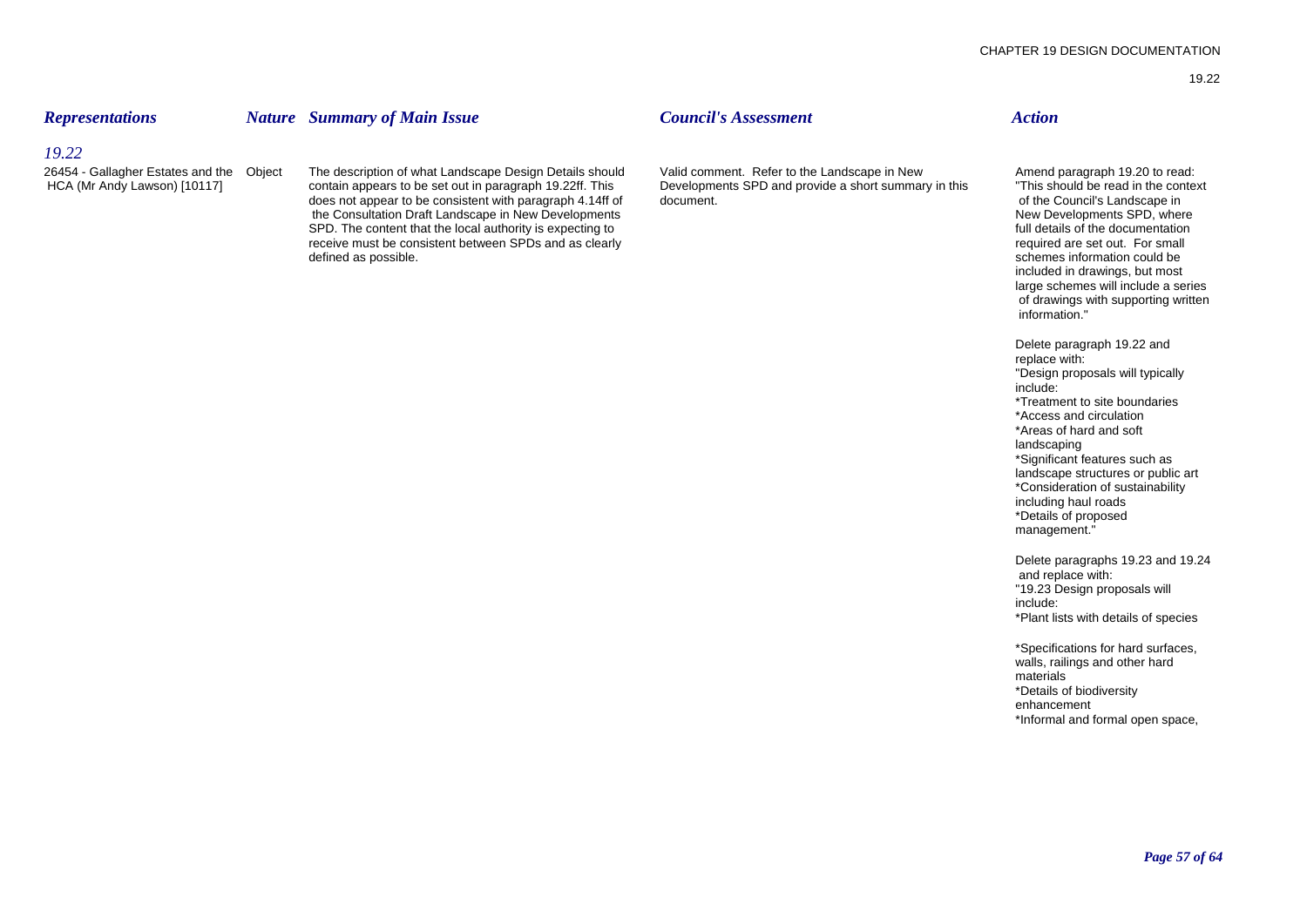| <b>Representations</b>                                              |         | <b>Nature</b> Summary of Main Issue                                                                                                                                                                                                                                                                                                                                                                                         | <b>Council's Assessment</b>          | <b>Action</b>                                                                                                                                                                                                                                                                                                                                                                     |
|---------------------------------------------------------------------|---------|-----------------------------------------------------------------------------------------------------------------------------------------------------------------------------------------------------------------------------------------------------------------------------------------------------------------------------------------------------------------------------------------------------------------------------|--------------------------------------|-----------------------------------------------------------------------------------------------------------------------------------------------------------------------------------------------------------------------------------------------------------------------------------------------------------------------------------------------------------------------------------|
| 19.23<br>26244 - Cambridge City Council<br>(Mrs Emma Davies) [6069] | Object  | All references to 'landscaping' within the draft SPD should<br>be substituted with 'landscape' as this is more<br>appropriate terminology. In addition, all references to<br>'theme' when talking about landscape should be<br>substituted with 'character' to avoid misinterpretation.                                                                                                                                     | Valid comment, amend as recommended. | All references to "landscaping"<br>changed to "landscape".                                                                                                                                                                                                                                                                                                                        |
| 19.29<br>26509 - Cambridgeshire County<br>Council (Mrs Wendy Haque) | Support | The County Council welcomes the reference made to a<br>completed RECAP Waste Management Design Toolkit<br>forming part of the submission requirements for planning<br>applications. For clarity it should be made clear that the<br>toolkit appears in the RECAP Waste Management Design<br>and that it is entitled "RECAP Waste Management Design<br>Toolkit" rather than the "Management Design Toolkit"<br>(para 19.29). | Valid comment.                       | Amend paragraph 19.29 to read:<br>"All planning applications should be<br>accompanied by a completed<br><b>RECAP Waste Management</b><br>Design Guide ToolKit to allow the<br>effective evaluation of the waste<br>management requirements for a<br>development. Further information<br>on the RECAP Guide is provided<br>in Chapter 9-Environmental<br>Health-Waste / Refuse and |

# *APPENDIX 1 CONTACT DETAILS AND USEFUL ADDRESSES*

# *APPENDIX 1 CONTACT DETAILS AND USEFUL ADDRESSES*

26511 - Cambridgeshire County Comment Following reorganisation of the County Council the Accepted Change contact details in Council (Mrs Wendy Haque) Change contact details in Council (Mrs Wendy Haque) Environment & Transp Collection (Mrs Weiner Weiner and Transport Directorate has been replaced Appendix 1. by Environment Services therefore the text should be amended to this effect. (Cambridgeshire County Council, Environment & Transport Directorate)

> The County Council's Historic Environment Team formerly known as the County Archaeology Office should be identified as the point of contact for archaeological planning advice and the Historic Environment Record which is the comprehensive source of information on archaeological sites and finds in the county of Cambridgeshire (Archaeology).

Recycling-Operational."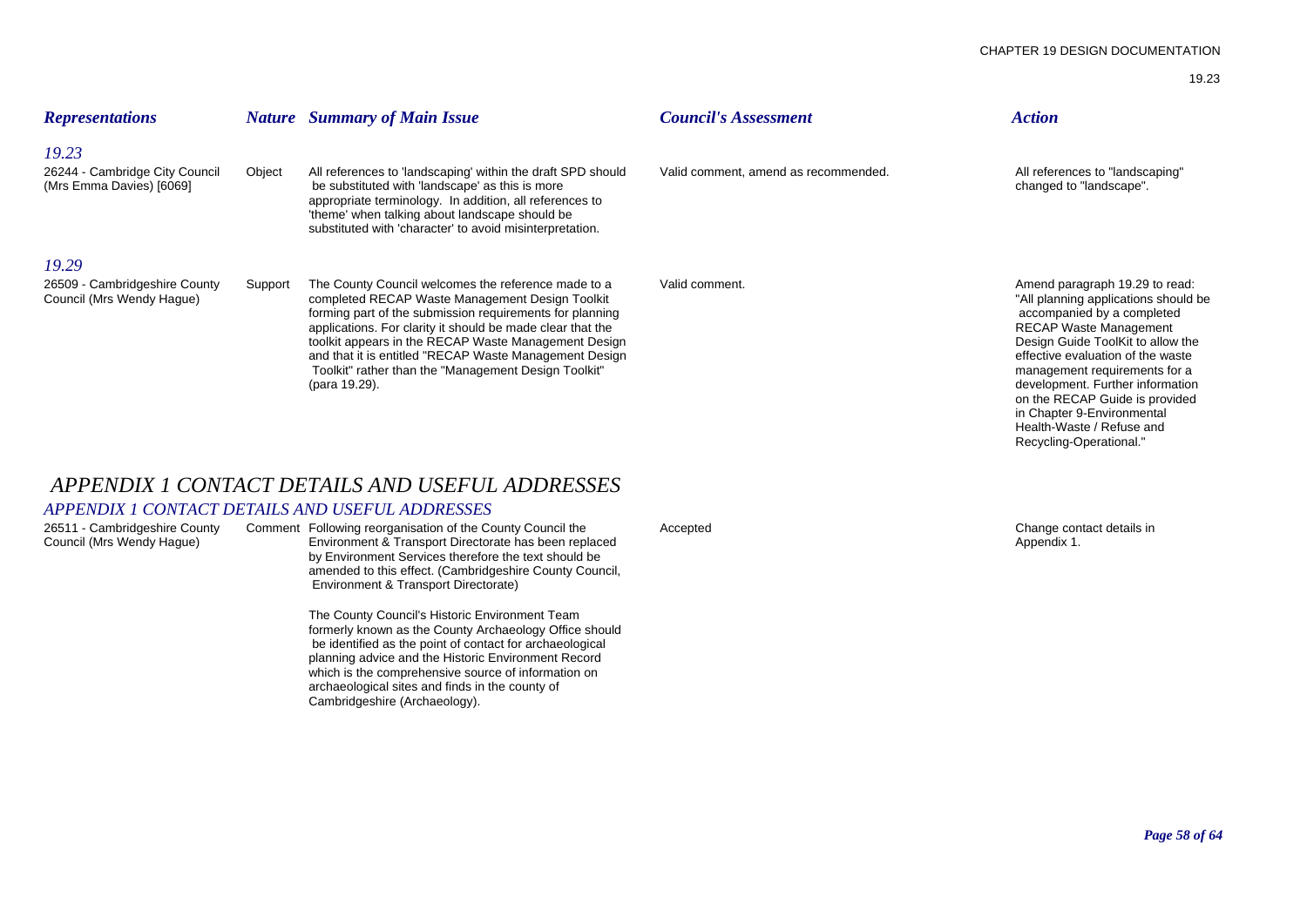### APPENDIX 2 REFERENCES AND FURTHER READING

# *Representations Nature Summary of Main Issue Council's Assessment Action APPENDIX 2 REFERENCES AND FURTHER READINGAPPENDIX 2 REFERENCES AND FURTHER READING*26512 - Cambridgeshire County Comment Reference should be made to the RECAP Design Guide Comment noted. <br>Council (Mrs Wendy Hague) Draft SPD as well as the earlier version of the Design Comment noted. Council Comment noted Draft SPD as well as the earlier version of the Design entity of the Nester Although the Design emerging County Council Draft Council Draft Council Draft Council Draft Council Draft Council Draft Council Draft Council Draf Guide which was published by the RECAP Partnership in 2008 (Urban Design). Management Design Guide and RECAP Partnership Waste

# *APPENDIX 3 BIODIVERSITY GUIDANCE*

### *APPENDIX 3 BIODIVERSITY GUIDANCE*

26385 - Natural England (Ms Object Appendix 3: Biodiversity Guidance - Ramsar sites should The text has been deleted from this chapter and merged Chapter 5 has been re-written, Janet Nuttall) [6952] be included as a statutory site within this table. Under UK with chapter 5 to refer to the system of legally protected combining text from Chapters 5<br>planning policy Ramsar sites are afforded the same species and designated sites (under UK and European and 11, to provide more up-<br>
law). The document is still not considered the right place reference to biodiversity degree of protection as SPAs and SACs are given under law). The document is still not considered the right place reference to biodiversity<br>the Conservation (Natural Habitats &c.) Requiations to go into extensive detail abo the Conservation (Natural Habitats &c.) Regulations to go into extensive detail about the different sites and conservation being consistent with<br>species as it is partially covered in the Biodiversity SPD the Biodiversity S species as it is partially covered in the Biodiversity SPD the Biodiversity SPD, and d<br>and other detailed quidance (such as can be found on the attention to other quidance. and other detailed quidance (such as can be found on the Natural England website of which details are provided). To address the issues of protected species and sites would require an entire chapter on its own and is not the purpose of this design guide. NE acknowledge that some consideration had been given to this point in the previus chapter 11 which has now be integrated with Chapter 5 to provide a more detailed focus on biodiversity within the Design Guide (rather than it being spread across the document).

Geological conservation is not being included within the document at present due to lack of expertise within the authority at present. Appropriate protection is afforded through PPS9.

Table 11.1 has been brought forward and retained to illustrate how biodiversity can be addressed within various development types (such as the referred to extensions and conversions).

Ramsar sites have not been referred to as no such sites are believed to exist with the district.

Management Design Guide 2008.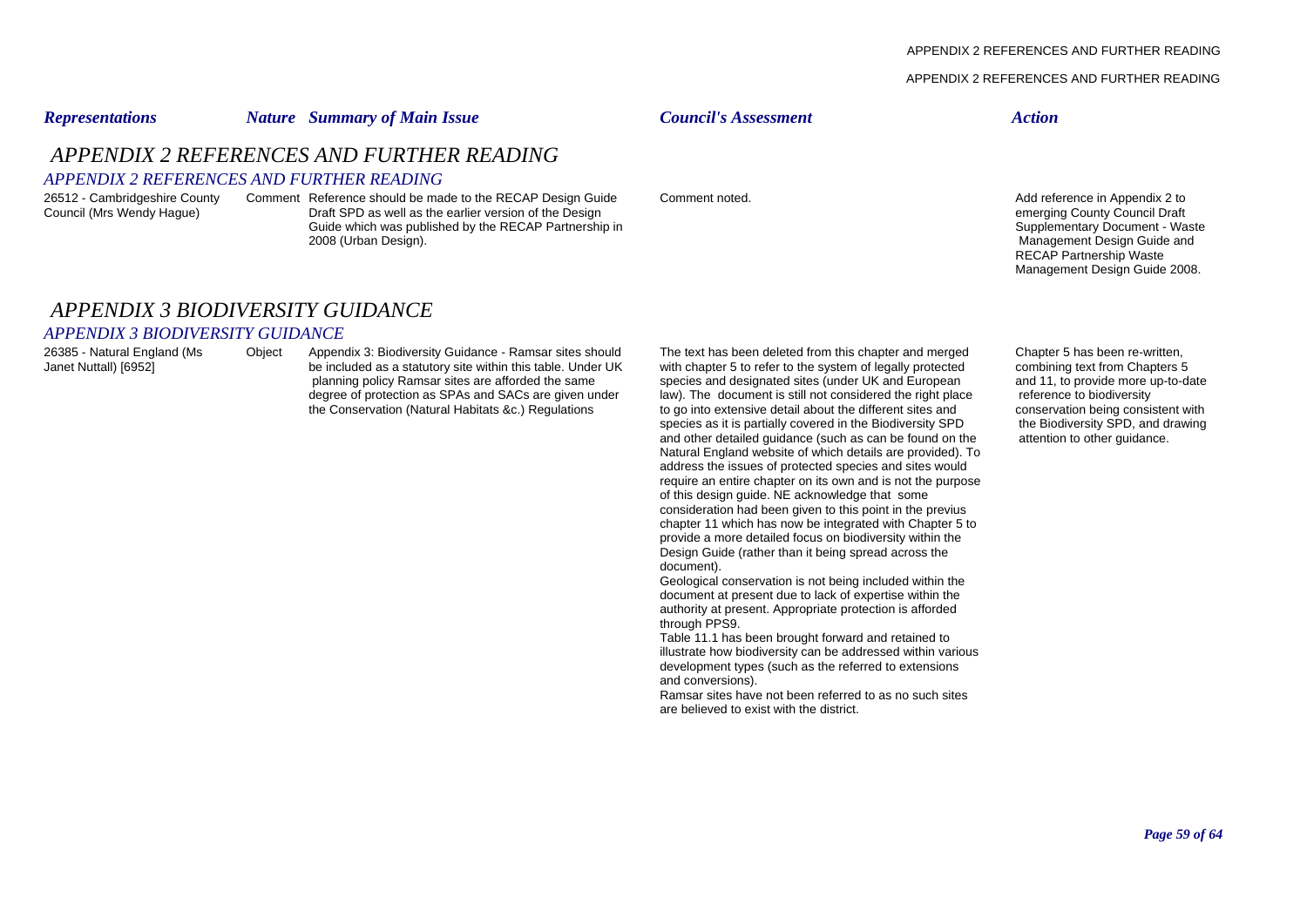### APPENDIX 4 AIR QUALITY: SUPPLEMENTARY DESIGN GUIDE

| <b>Representations</b>                                                                    |        | <b>Nature</b> Summary of Main Issue                                                                                                                                                                                              | <b>Council's Assessment</b> | <b>Action</b>                                                                                                       |
|-------------------------------------------------------------------------------------------|--------|----------------------------------------------------------------------------------------------------------------------------------------------------------------------------------------------------------------------------------|-----------------------------|---------------------------------------------------------------------------------------------------------------------|
|                                                                                           |        | APPENDIX 4 AIR QUALITY: SUPPLEMENTARY DESIGN GUIDE<br>APPENDIX 4 AIR QUALITY: SUPPLEMENTARY DESIGN GUIDE                                                                                                                         |                             |                                                                                                                     |
| 26586 - Gallagher Estates and the Comment Design Appendix<br>HCA (Mr Andy Lawson) [10117] |        | Page 237<br>The reference should be to Circular 05/05                                                                                                                                                                            | Valid comment.              | Amend any references to<br>Environment Circular 01/97 and<br>refer to ODPM Circular 05/05:<br>Planning Obligations. |
| 26513 - Cambridgeshire County<br>Council (Mrs Wendy Hague)                                | Object | Department of the Environment Circular 01/97 was<br>replaced by ODPM Circular 05/05: Planning Obligations in<br>2005 therefore this quote should be replaced with suitable<br>text from the current circular (S106 Obligations). | Valid comment.              | Amend any references to<br>Environment Circular 01/97 and<br>refer to ODPM Circular 05/05:<br>Planning Obligations. |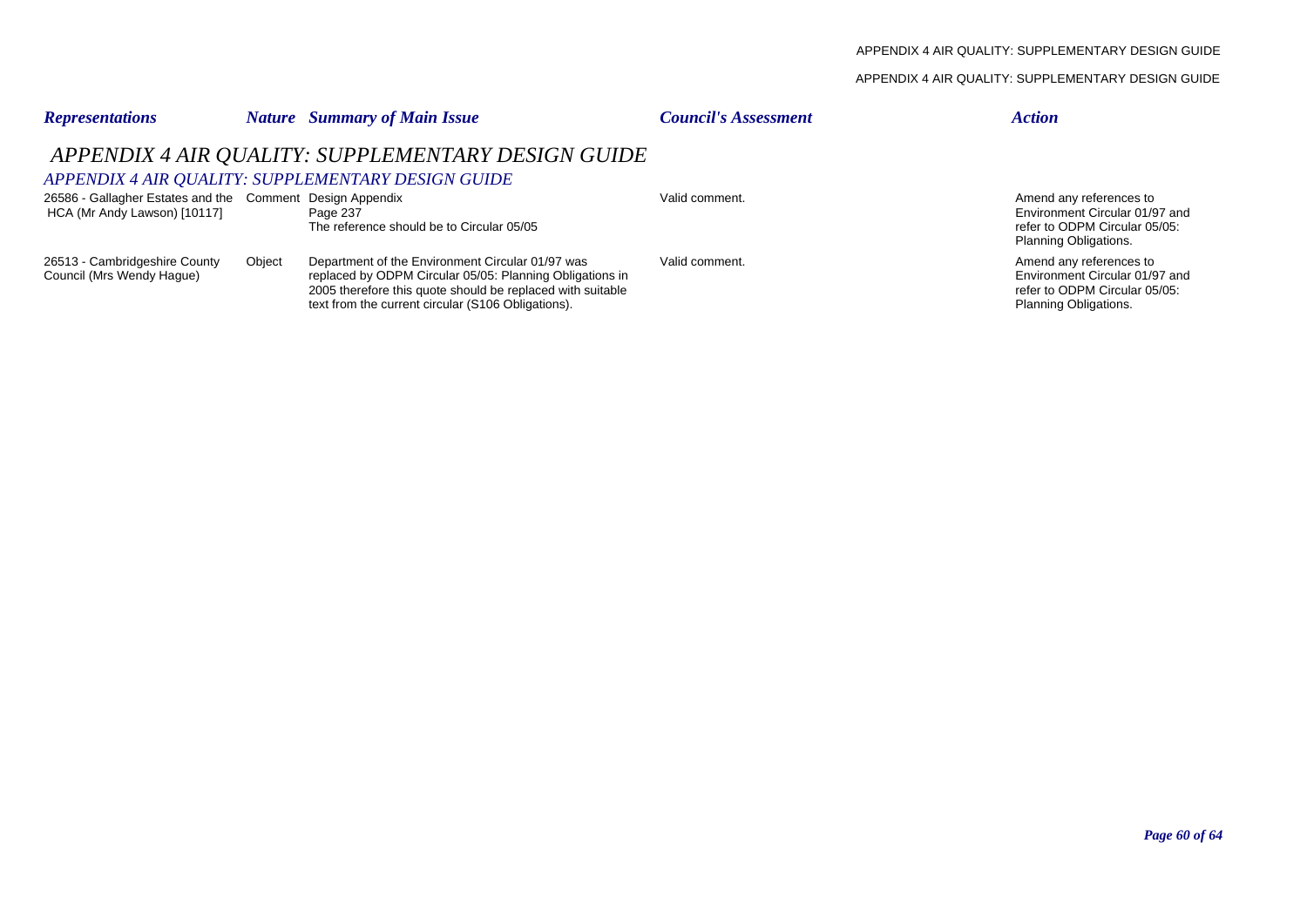### APPENDIX 6 NOISE - DETAILED DESIGN GUIDANCE

# *Representations Nature Summary of Main Issue Council's Assessment Action*

# *APPENDIX 6 NOISE - DETAILED DESIGN GUIDANCE*

### *APPENDIX 6 NOISE - DETAILED DESIGN GUIDANCE*

26649 - Cambridge City Council Comment 10.0: Vibration: \*disagree that signiifcant vibration is only Agree.<br>(Mr Selwyn Anderson) [12787] likley to be from trains. It is more likely to be trains but and the section of the s (Mr Selven Anderson) and the from trains. It is more likely to be trains but 10.0 in Appendix 6 to mention as<br>additional sources could include industrial premises with the source of vibration as additonal sources could include industrial premises with equipment such as presses and gilloutines generating deviation of the state of the state of the state of the state of the state of the state of the state of the state of the state of the state of the state of the state of peak particle velocities that could disturb as opposed to "Significant vibration with the "Significant vibration w<br>averaged VDVs-additional guidance. averaged VDVs-additional guidance.

construction works) is most likely to be generated by surface trains running on railway tracks throughout the district. Additional sources could include industrial premises with specific processes / equipment such as presses and guillotines generating ground borne vibration at nearby sensitive premises. Ideally, track form and wheel/rail interface would be in the optimum condition to minimise vibration generation. Road traffic is unlikely to generate any significant vibration where the road-wearing surface is in reasonable repair. A vibration assessment should be undertaken where surface railways, are within 75m to 100m of a proposed development site. The Environmental Protection Section within Health & Environmental Services can advise and give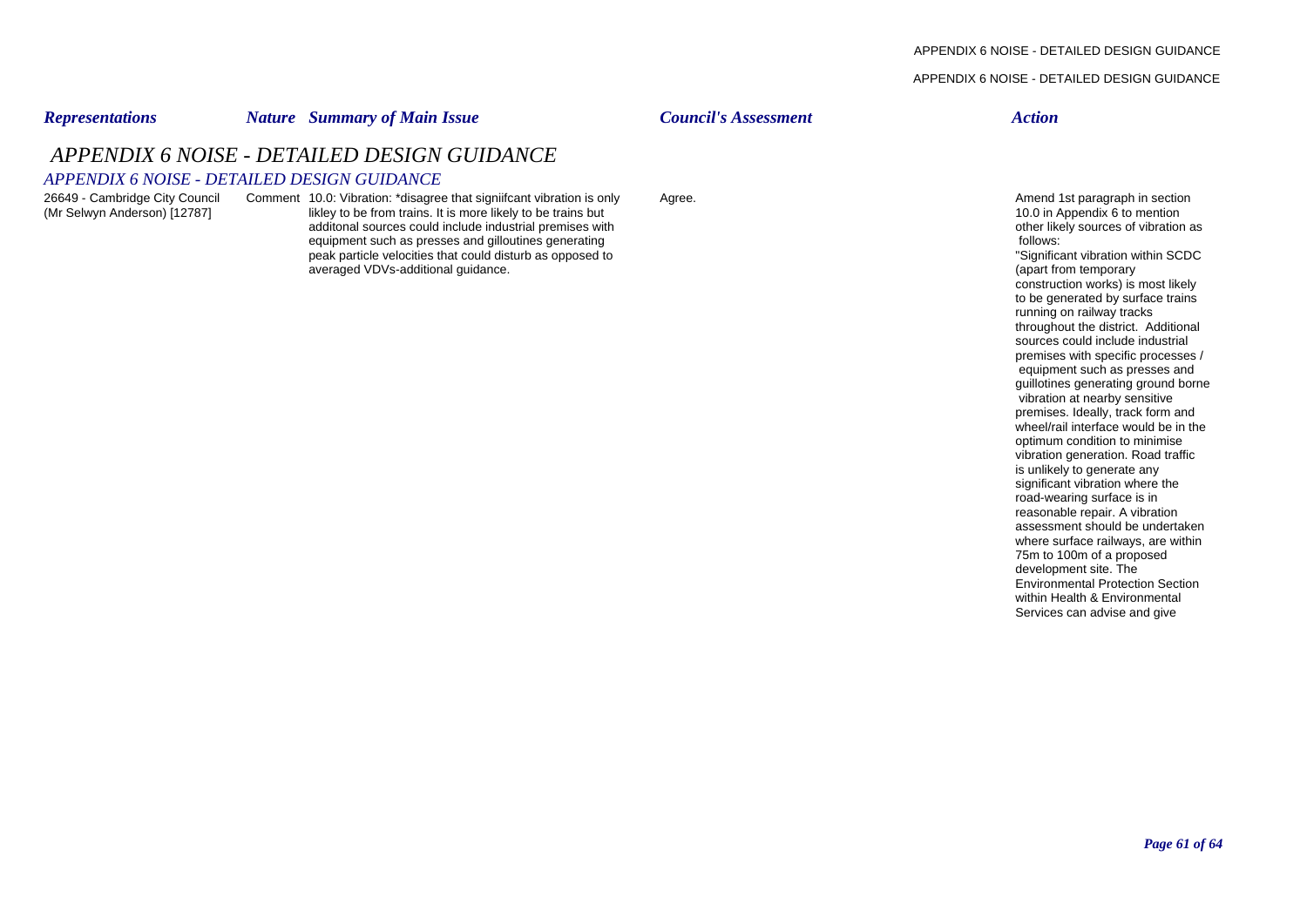### APPENDIX 6 NOISE - DETAILED DESIGN GUIDANCE

| <b>Representations</b>                                         | <b>Nature</b> Summary of Main Issue                                                                                                                                                                                                                                                                                                                                                                                                                                                                                                                                       | <b>Council's Assessment</b> | <b>Action</b>                                                                                                                                                                                                                                                                                                                                                                                                                                                                                                                     |
|----------------------------------------------------------------|---------------------------------------------------------------------------------------------------------------------------------------------------------------------------------------------------------------------------------------------------------------------------------------------------------------------------------------------------------------------------------------------------------------------------------------------------------------------------------------------------------------------------------------------------------------------------|-----------------------------|-----------------------------------------------------------------------------------------------------------------------------------------------------------------------------------------------------------------------------------------------------------------------------------------------------------------------------------------------------------------------------------------------------------------------------------------------------------------------------------------------------------------------------------|
| 26648 - Cambridge City Council<br>(Mr Selwyn Anderson) [12787] | Comment 8.2: Ventilation requirements and Noise Insulation of<br>Noise Sensitive Premises:<br>*agree with requirements and particularly important for<br>westerly and south facing facades. Option to have<br>openable windows with mechaical ventilation should not be<br>considered if it may give rise to statutory noise nuisance<br>from nearby industrial trade or business premises -<br>difficult balance.                                                                                                                                                        | Important consideration.    | Amend 3rd paragraph in section<br>8.2 of Appendix 6 to read:<br>"If achieving internal noise levels<br>rely on keeping openable windows<br>closed, then external windows will<br>need to be sealed shut and not<br>openable, unless background and<br>rapid ventilation (purging) and<br>cooling can be provided by<br>alternative means, for example<br>during hot summer days / nights,<br>without the need to open external<br>windows.                                                                                        |
|                                                                |                                                                                                                                                                                                                                                                                                                                                                                                                                                                                                                                                                           |                             | Add a new paragraph after, to<br>read:<br>"It should be noted that this<br>approach will only be considered<br>when the external noise causing<br>the potential adverse impact is an<br>anonymous noise such as road<br>traffic. Such a compromise will<br>not be permitted when the external<br>noise is dominated by industrial,<br>trade or business type uses, as<br>this may result in statutory noise<br>nuisance legal enforcement action<br>been taken against the noise<br>maker, an unacceptable situation<br>for all." |
| 26645 - Cambridge City Council<br>(Mr Selwyn Anderson) [12787] | Comment Section 6.0: Noise sensitive residential development on a<br>site dominated by an existing industrial type noise<br>source only: *the use of BS4142 assessment to put sites<br>in respective NECs A to D: wording should say<br>equvalent NEC category? significance of absolute<br>verses relative standards should be clarified further. The<br>mitigation needs to be acceptable to ensure a statutory<br>noise nuisance would not be caused by the industrial.<br>trade or business premises which may have an negative<br>economic impact-difficult balance. | Important observation.      | Insert an appropriately worded<br>sentence into section 6.0 of<br>Appendix 6.                                                                                                                                                                                                                                                                                                                                                                                                                                                     |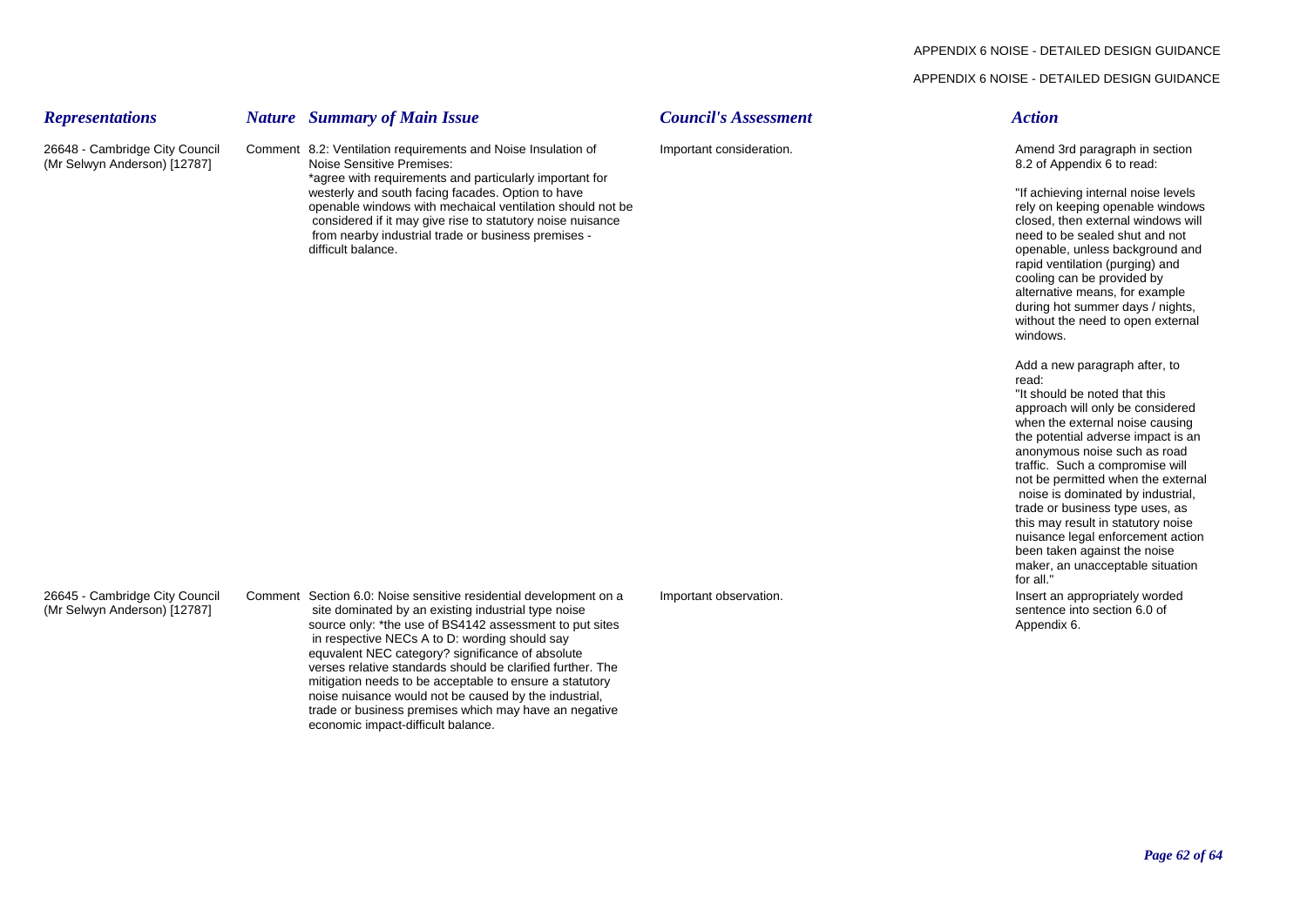### APPENDIX 6 NOISE - DETAILED DESIGN GUIDANCE

| <b>Representations</b>                                         | <b>Nature</b> Summary of Main Issue                                                                                                                                                                                                                                                                                                                                                                                                              | <b>Council's Assessment</b>                                                                                                                                                                              | <b>Action</b>                                                                                                                                                                                                                                                                                                                                                                                                                                                                                                    |
|----------------------------------------------------------------|--------------------------------------------------------------------------------------------------------------------------------------------------------------------------------------------------------------------------------------------------------------------------------------------------------------------------------------------------------------------------------------------------------------------------------------------------|----------------------------------------------------------------------------------------------------------------------------------------------------------------------------------------------------------|------------------------------------------------------------------------------------------------------------------------------------------------------------------------------------------------------------------------------------------------------------------------------------------------------------------------------------------------------------------------------------------------------------------------------------------------------------------------------------------------------------------|
| 26438 - Cambridge City Council<br>(Mr Selwyn Anderson) [12787] | Comment Section 4.0 : Noise Sensitive Development proposed in a<br>noisy environment<br>*this secion should make it clear that NECs are only<br>applicable for new residential where a transport type noise<br>is dominant as opposed to dominatant industrial noise<br>and use of BS 4142.                                                                                                                                                      | Not valid. Already addressed in section 6.0: Noise<br>sensitive residential development on a site dominated by<br>an existing industrial type noise source only: BS 4142<br>assessment of acceptability. | No change.                                                                                                                                                                                                                                                                                                                                                                                                                                                                                                       |
| 26644 - Cambridge City Council<br>(Mr Selwyn Anderson) [12787] | Comment Section 5.0: SCDC Outdoor and indoor noise level<br>standards / criteria for Noise Sensitive Development:<br>Table 2: Noise standards :* should include additonal notes<br>for 1. equivalent noise levels extremally that would<br>indicate when a noise insulation scheme may be<br>necessary for a habitable room and 2. emerging WHO<br>document Night Noise Guidelines for Europe 2009 sets<br>out night time external noise levels. | Valid.                                                                                                                                                                                                   | Insert two additional notes in Table<br>2 of section 5.0 in Appendix 6:<br>SCDC Outdoor and indoor noise<br>level standards / criteria for Noise<br>Sensitive                                                                                                                                                                                                                                                                                                                                                    |
| 26647 - Cambridge City Council<br>(Mr Selwyn Anderson) [12787] | Comment 7.3 Demonstrating Compliance with The Noise Standard<br>for Noisy Development<br>*reference should be made to the fact that an overall<br>dB(A) noise indicator alone may underestiamte the true<br>impact of tonal low frequency and impulsibe noise- may<br>need octave or third octave noise frequency                                                                                                                                | Valid comment.                                                                                                                                                                                           | Insert an additional sentence in<br>section 7.3 of Appendix 6 as<br>follows:<br>"It should be noted that BS4142<br>and in particular the use of an<br>overall broadband dB(A) rating<br>level may not adequately assess<br>the impact of acoustic features<br>such as tonal, low frequency noise<br>and impulsive noise.<br>Consideration may also need to be<br>given to any adverse increase in<br>background octave and<br>third-octave band noise frequency<br>spectrums due to a specific noise<br>source." |
| 26650 - Cambridge City Council<br>(Mr Selwyn Anderson) [12787] | Comment 11.0: Sound Insulation: Inside and Between Residential<br>Dwellings<br>*agree but reference could be made to Code for<br>Sustainable Homes and that extra points can be awarded<br>for achieving higher standards of sound insulation than<br>required by Part E Technical Guidance of the Building<br>Regulations: opportunity.                                                                                                         | Agree.                                                                                                                                                                                                   | Insert wording in section 12.0 of<br>Appendix 6 to include reference to<br>Code for Sustainable Homes as<br>follows:<br>"It should be noted that The Code"<br>for Sustainable Homes includes<br>sound insulation under the Health<br>and Wellbeing category. There is<br>an opportunity to be awarded an<br>extra 4 credits for achieving higher<br>standards of sound insulation<br>than required by Approved<br>Document E -Resistance to the<br>Passage of Sound of the Building<br>Regulations."             |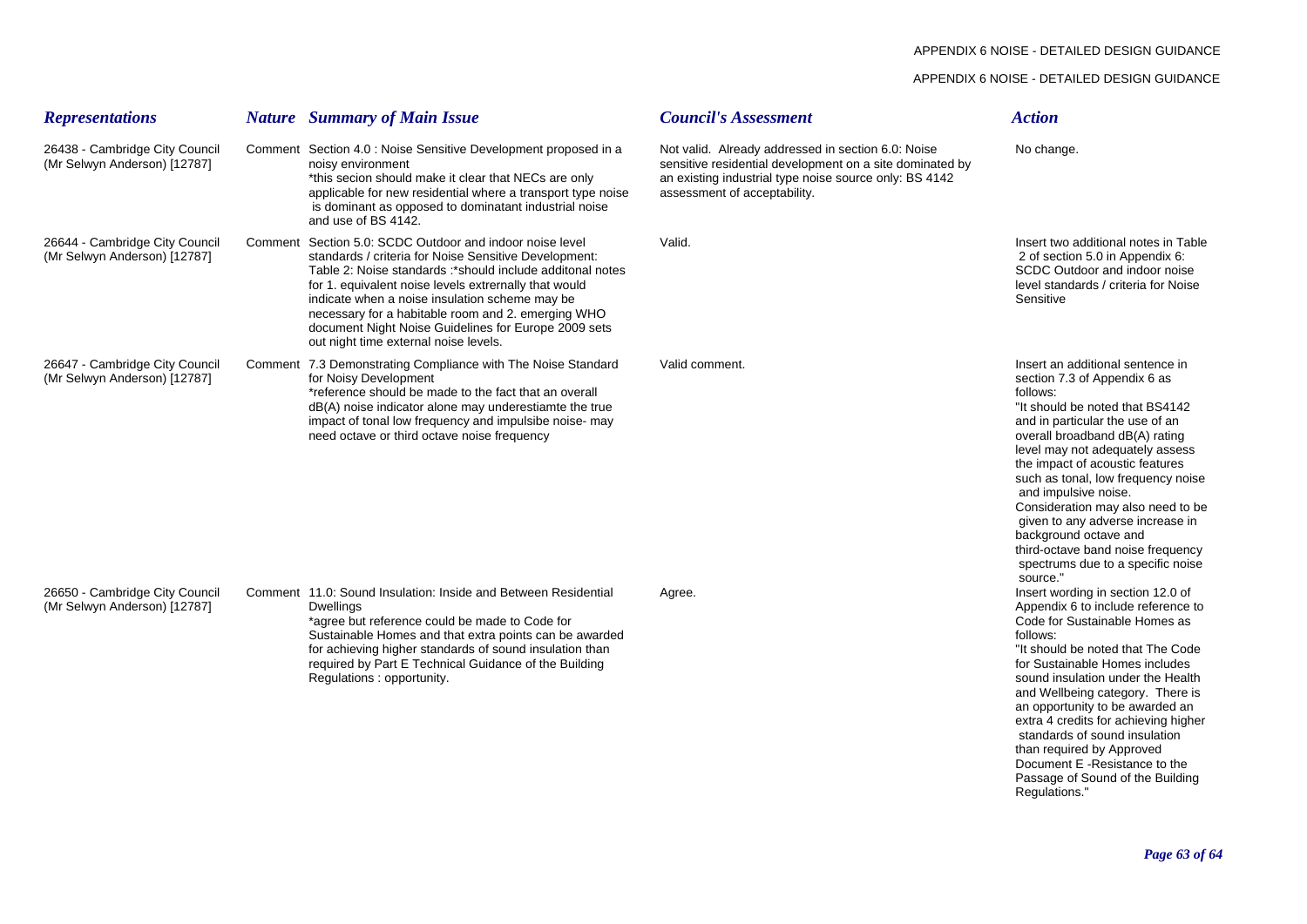26646 - Cambridge City Council Comment Section 7.1 Noise Generating Development Valid comment. Next and the state of the state of the state of the Valid comment valid comment of the state of the state of the state of the s

*Representations Nature Summary of Main Issue Council's Assessment Action*

condition.

further clarification : is it the specific BS  $4142$  rating level

increase? It should be noted that in exceptional

justififed the 3dB limit could be relaxed from the

(Mr Selwyn Anderson) [12787] Environmental Noise Standard / Criterion end of section Insert an additional \*standard proposed acceptable in principle but requires paragraph at end of section 7.1 of the control of section 7.1 of further clarification : is it the specific BS 4142 rating level by the section 10 of section 7.1 of f that must meet the background to minimise the 3dB max  $\frac{1}{2}$  in the standard in the fact that increase? It should be noted that in exceptional in the 3dB max increase? It should be noted that in exceptional circumstances and in particluar where residential may be protect amenity and limit protect amenity and limit amenity and limit and limit and limit and limit and limit and be protect amenity and limit and be protect amenity a long distance away as in SCDC and when it can be cumulative creeping background at the cumulative creeping background<br>
instituted the 3dB limit could be relaxed from the cumulative creeping background at the cumulative c **boundary of premises subject to the application to a** that in exceptional circumstances **that in exceptional circumstances** position in agreement with LPA or agreed boundary level and in particular where residential particular where residential may be a long distance away from the application site, the 3dB limit increase at the boundary of premises subject to the application could be relaxed to an alternative appropriate position / distance in agreement with LPA or as an agreed boundary noise limit. This will depend on local circumstances, the character of the area and when it can be justified by the applicant."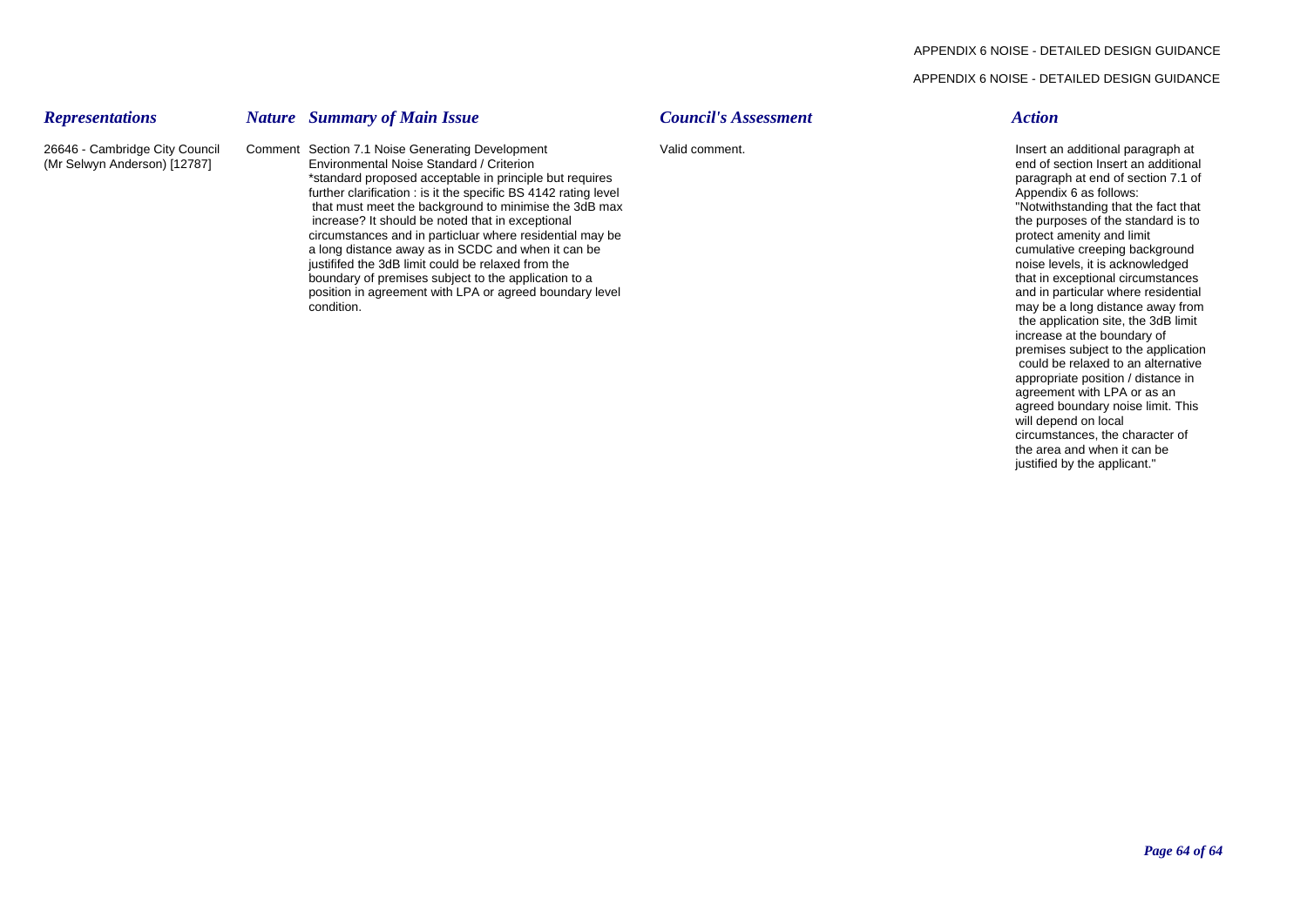# *Landscape in New Developments Supplementary Planning Document*

*Public Participation Report*

### CHAPTER 1 INTRODUCTION TO THE SUPPLEMENTARY PLANNING DOCUMENT

| <b>Representations</b>                                                 | <b>Nature</b> Summary of Main Issue                                                                                                                                                                                                                                                                                                                                                                                                                                                                                                                                                                                                                                                                                                                                                   | <b>Council's Assessment</b>                                                                                                                                                                                                                                                                                                                       | <b>Action</b> |
|------------------------------------------------------------------------|---------------------------------------------------------------------------------------------------------------------------------------------------------------------------------------------------------------------------------------------------------------------------------------------------------------------------------------------------------------------------------------------------------------------------------------------------------------------------------------------------------------------------------------------------------------------------------------------------------------------------------------------------------------------------------------------------------------------------------------------------------------------------------------|---------------------------------------------------------------------------------------------------------------------------------------------------------------------------------------------------------------------------------------------------------------------------------------------------------------------------------------------------|---------------|
| 1.1                                                                    | <b>CHAPTER 1 INTRODUCTION TO THE SUPPLEMENTARY PLANNING DOCUMENT</b>                                                                                                                                                                                                                                                                                                                                                                                                                                                                                                                                                                                                                                                                                                                  |                                                                                                                                                                                                                                                                                                                                                   |               |
| 26375 - East of England Regional<br>Assembly (Paul Bryant) [6829]      | Comment SCDC's 'Landscaping in New Development SPD' sets out<br>guidance on when landscaping schemes will be required,<br>what they should cover and when / how they should be<br>submitted. It suggests that good landscape schemes<br>should be viewed as an asset to development proposals,<br>the local community and the wider landscape through, for<br>example, increasing biodiversity, creating opportunities<br>for community involvement and being sustainable<br>through their choice of planting and their use of water<br>resources. This SPD is consistent with regional policy, in<br>particular, policies SS1, SS8, ENV1, ENV3 and ENV5.                                                                                                                             | Noted                                                                                                                                                                                                                                                                                                                                             | No change     |
| 26585 - Great Shelford Parish<br>Council (Mrs Bridget Hodge)<br>[3518] | The Regional Planning Panel Standing Committee<br>considered a report at its meeting on 6 November 2009<br>before endorsing the recommendation that the Landscape<br>in New Developments Supplementary Planning<br>Document is in general conformity with the East of<br>England Plan.<br>Comment We discussed the Consultation on SPD's at our last<br>Parish Council meeting and the consensus was that there<br>was an awful lot of paperwork for applicants and<br>developers to read.<br>Some of the documents such as the Landscaping are<br>quite repetitive and it was felt that money would be well<br>spent on employing professional editors to go through the<br>documents to consolidate them and make them more<br>effective whilst not changing their overall meaning. | Noted. We have tried to keep the documents to a<br>manageable size, and while there is crossover with other<br>SPDs It is felt that the Landscape SPD should be able to<br>contribute on its own merits for the majority of landscape<br>applications.                                                                                            | No change     |
| 1.2<br>26257 - Cambridge City Council<br>(Mrs Emma Davies) [6069]      | Comment The document is very thorough in its coverage of the<br>level of detail required from landscape submissions.<br>However, it is felt that it attempts to achieve too much,<br>and that the objective of the SPD should be to succinctly<br>inform the reader of what landscape information should<br>be submitted to SCDC. In addition, the SPD should be<br>able to be read by a broad and diverse audience not<br>necessarily acquainted with landscape issues.                                                                                                                                                                                                                                                                                                              | Noted. We have tried to keep the to a manageable size,<br>and while there is crossover with other SPDs it is felt that<br>the Landscape SPD should be able to contribute on its own<br>merits for the majority of landscape applications.<br>Changes in response to comments will attempt to keep the<br>document as public friendly as possible. | No change.    |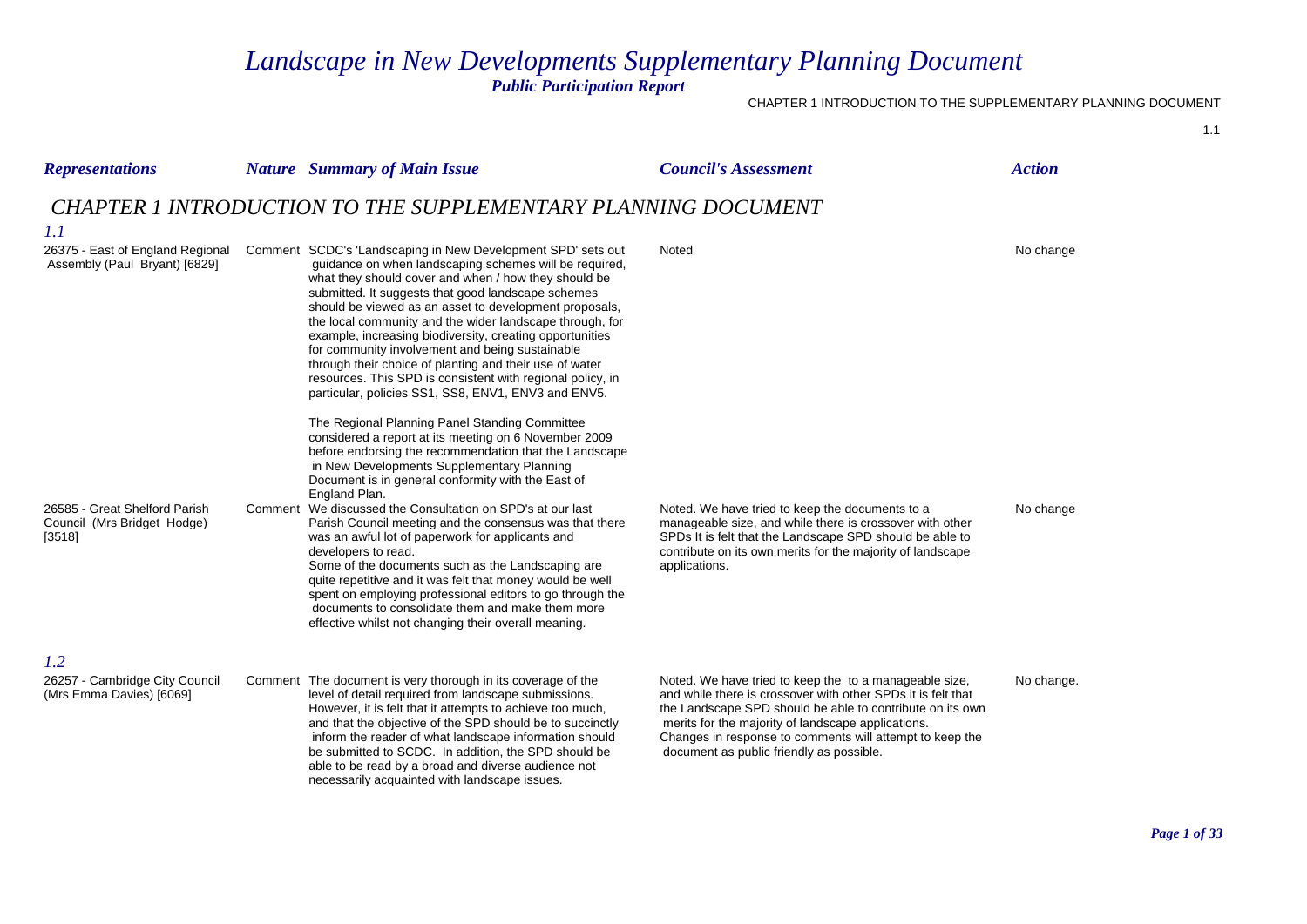| <b>Representations</b> | <b>Nature</b> Summary of Main Issue | <b>Council's Assessment</b> | Action |
|------------------------|-------------------------------------|-----------------------------|--------|
|                        |                                     |                             |        |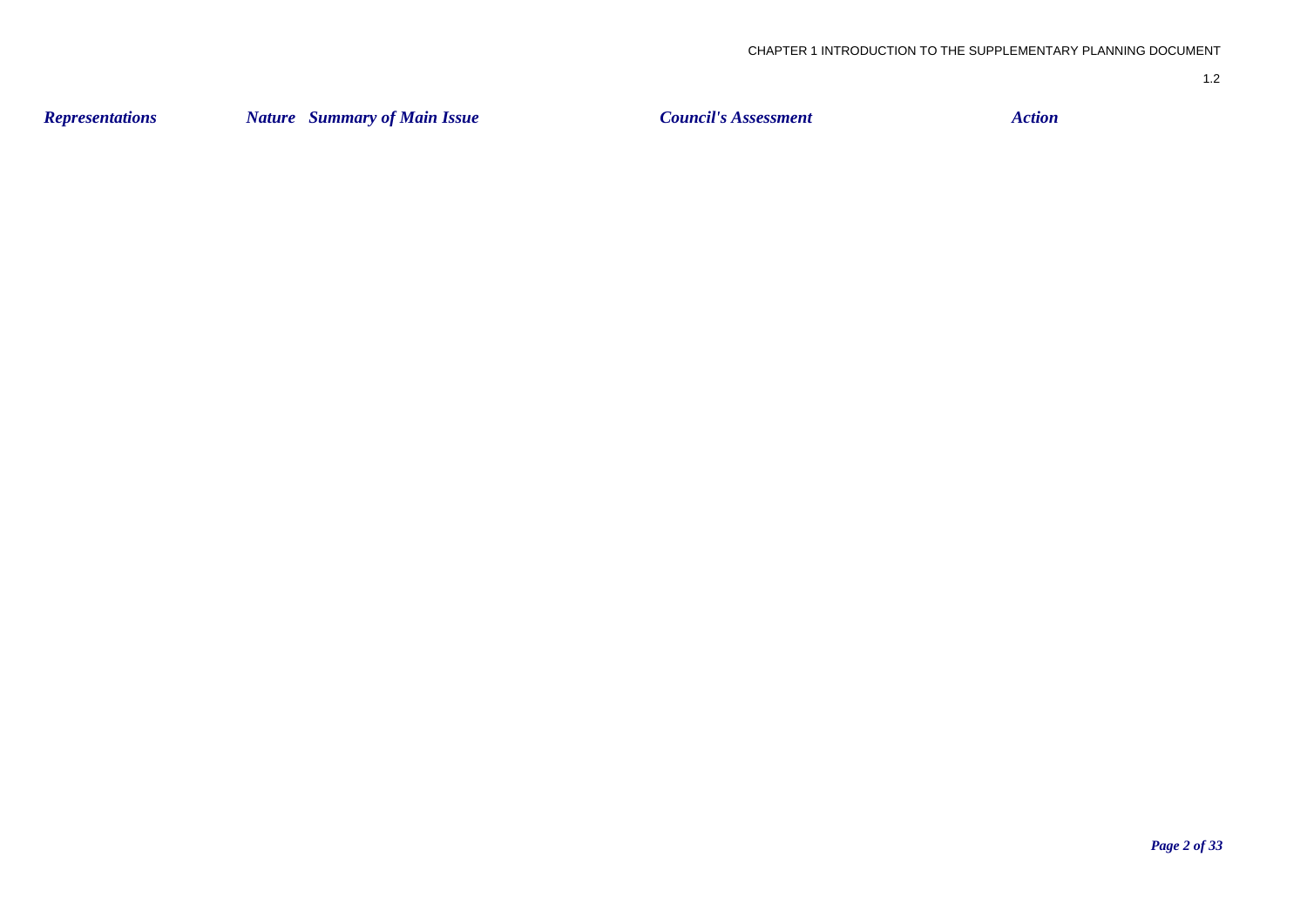| <b>Representations</b> | <b>Nature</b> Summary of Main Issue | <b>Council's Assessment</b> | Action |
|------------------------|-------------------------------------|-----------------------------|--------|
|                        |                                     |                             |        |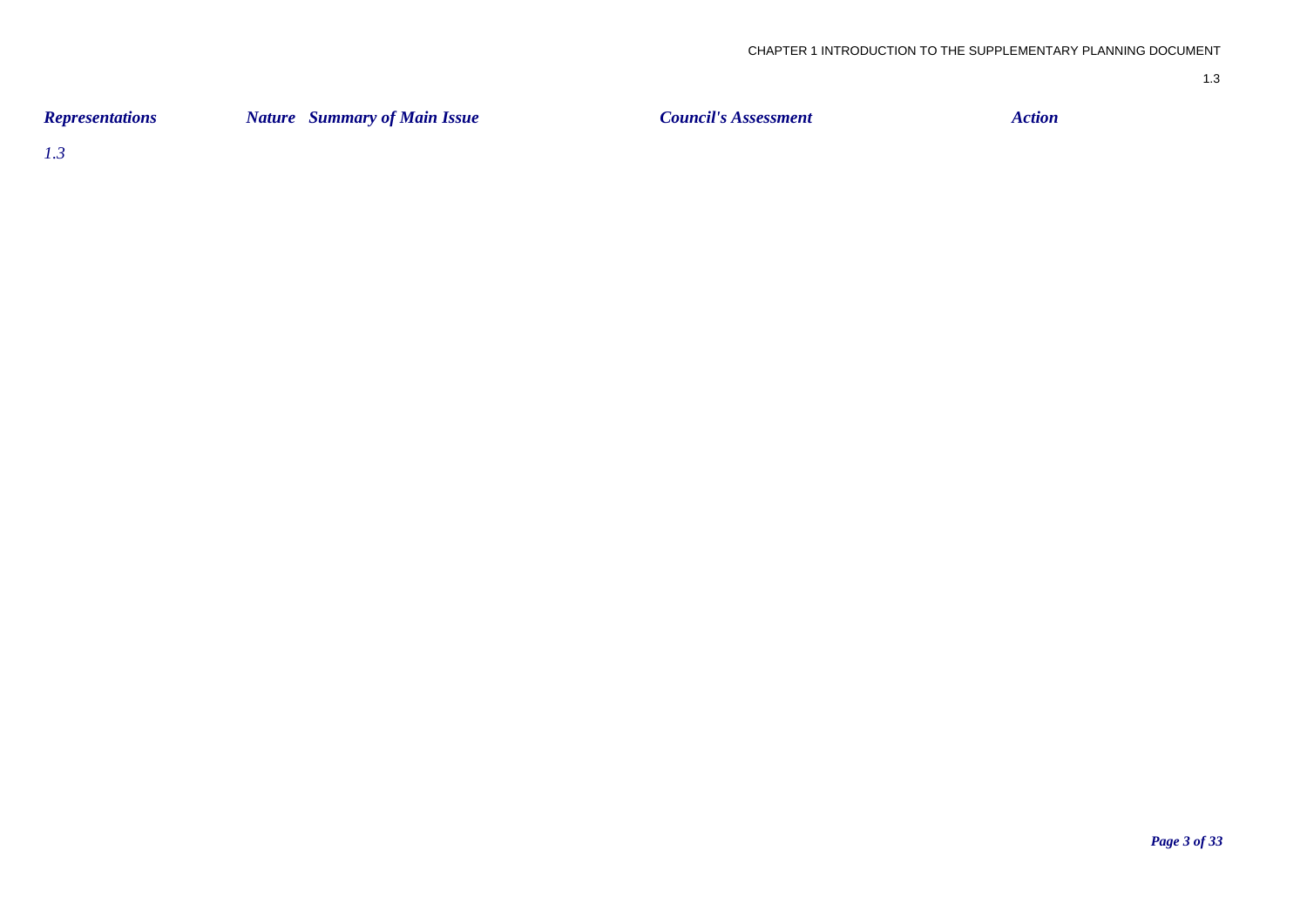*Representations Nature Summary of Main Issue Council's Assessment Action*

26387 - Natural England (Ms Comment The guide should refer to the Cambridgeshire Green Noted and Text on GI expanded. Text added after 3.81: Janet Nuttall) [6952] Infrastructure Strategy and demonstrate its commitment and support to individual projects where relevant. The GREEN INFRASTRUCTURE and support to individual projects where relevant. The Samuel Control of GREEN INFRASTRUCTURE strategy is currently being reviewed. strategy is currently being reviewed.

network of public open spaces, routes, wildlife habitats, landscapes and historic sites. It includes a wide range of elements such as rivers and watercourses, country parks, historic landscapes, archaeological sites and rights of way, and combines a range of functions.

Green Infrastructure provides an essential environmental foundation and support system to a high quality natural, historic and built environment. It is key to creating places that are attractive, healthy and give a good quality of life, and delivers a range of other social, economic and environmental benefits.

Green infrastructure plays an important role as part of both existing and new communities at county, district and neighbourhood scales.

Within new developments, Green Infrastructure should be a fundamental part of the design and planning process from the start, and be fully integrated with the development and it's setting. In existing communities it should manage, protect, enhance and add to existing green spaces and other environmental and historic resources. Green Infrastructure within both new and existing developments should provide links to wider green infrastructure networks.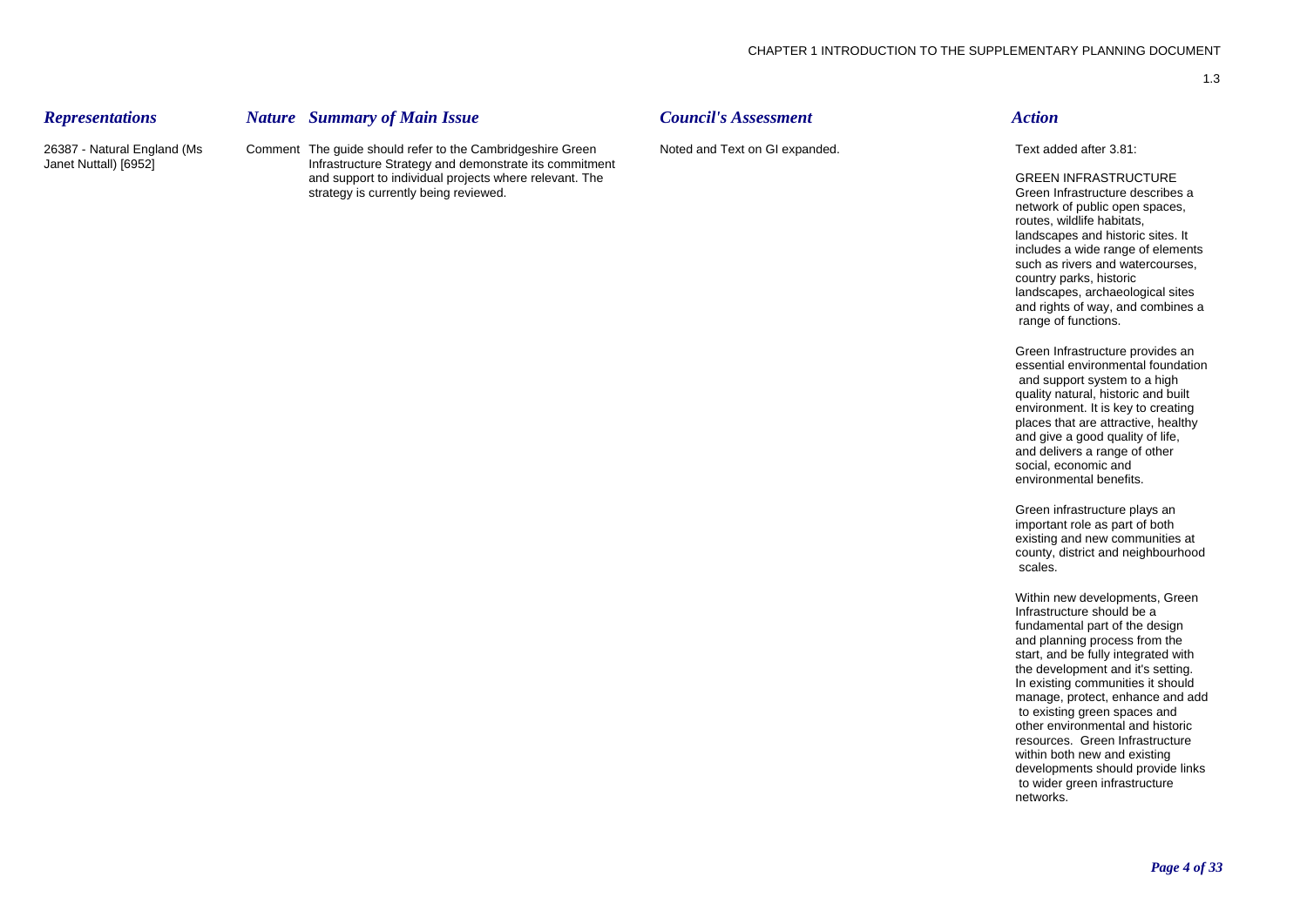*Representations Nature Summary of Main Issue Council's Assessment Action*

The provision of Green Infrastructure is supported at national and regional, levels and is in PPS 12: Creating strong, safe and prosperous new communities through spatial planning Natural England's Green Infrastructure Guidance (2009) and CABE's Grey to Green (2009). Green infrastructure is also included in the East of England Plan (May 2008).

At a local level Green Infrastructure elements and approaches are supported and described in Local Development Documents such as Area Action Plans, the Development Control Policies DPD and Site Specific Policies DPD, as well as a number of Supplementary Planning Documents eg, Landscape, Biodiversity.

In 2006 Cambridgeshire Horizons and partners (including South Cambridgeshire District Council) produced the first Green Infrastructure Strategy for the Cambridge Sub-Region. This Strategy and its results have been reviewed and a new strategy is currently being prepared which will cover the whole of Cambridgeshire. Other planned work will identify the costs of green infrastructure and mechanisms for funding including through development.

The District Council strongly supports the planning, delivery and management of green infrastructure as an essential part of new development and crucial to its success. Cambourne and Trumpington Meadows are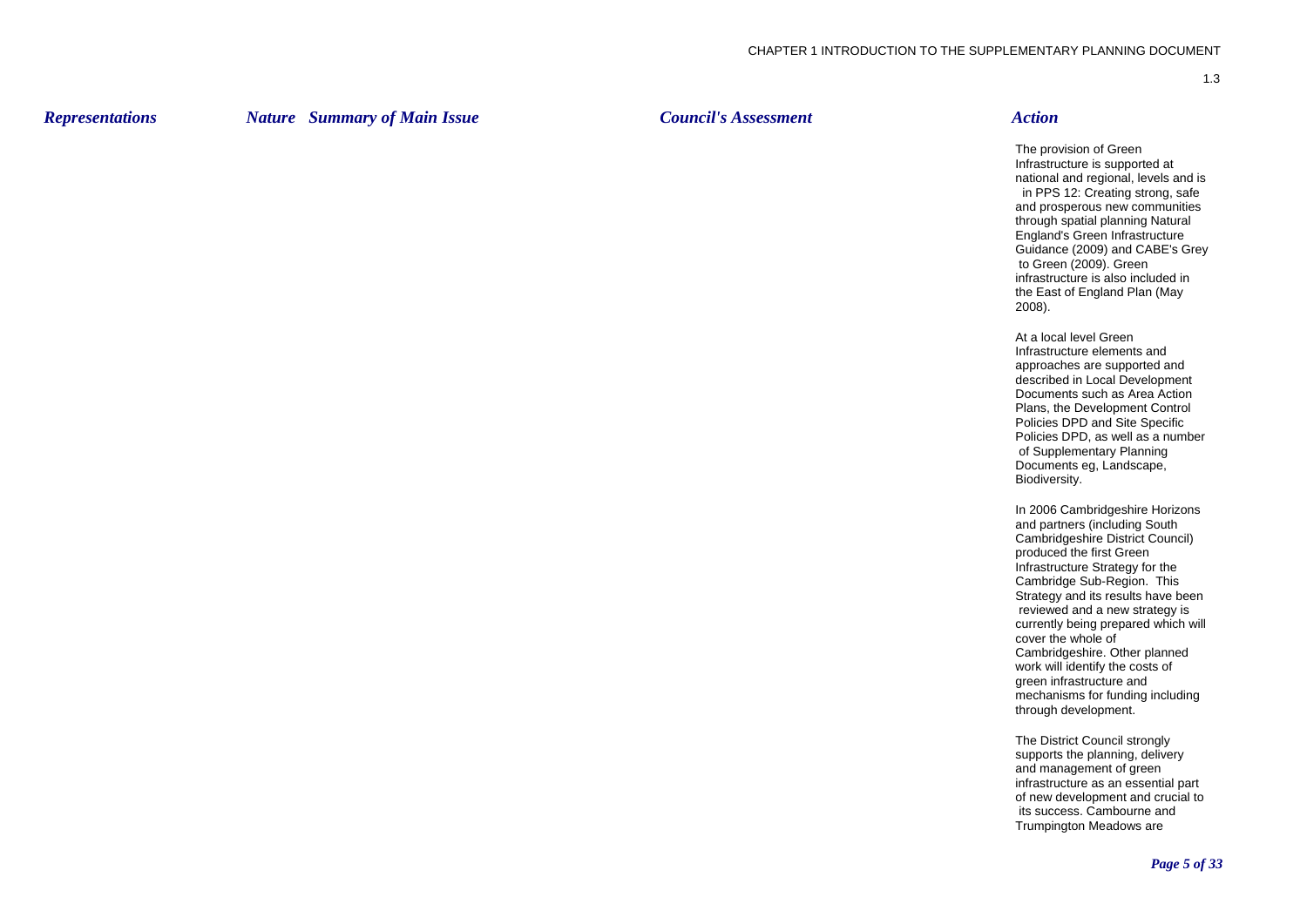| <b>Representations</b>                                            |         | <b>Nature</b> Summary of Main Issue                                                                                                                                                                                                                                                                                                                                                                                                                                                                                                                                                                      | <b>Council's Assessment</b>                                                                                                                                 | <b>Action</b>                                                                                                                                                                                                                                                                                                                                                                                                        |
|-------------------------------------------------------------------|---------|----------------------------------------------------------------------------------------------------------------------------------------------------------------------------------------------------------------------------------------------------------------------------------------------------------------------------------------------------------------------------------------------------------------------------------------------------------------------------------------------------------------------------------------------------------------------------------------------------------|-------------------------------------------------------------------------------------------------------------------------------------------------------------|----------------------------------------------------------------------------------------------------------------------------------------------------------------------------------------------------------------------------------------------------------------------------------------------------------------------------------------------------------------------------------------------------------------------|
| 26554 - Gallagher Estates and the<br>HCA (Mr Andy Lawson) [10117] |         | Comment Paragraph 1.3<br>This statement should include a reference to PPG17.                                                                                                                                                                                                                                                                                                                                                                                                                                                                                                                             | Agree, it would be useful to include reference to PPG17<br>Planning for Open Space, Sport and Recreation.                                                   | examples of the successful<br>provision of green infrastructure<br>as part of new developments and<br>their settings. They show how it<br>can deliver a number of specific<br>objectives including sustainable<br>drainage and flood management<br>as well as creating attractive<br>places and encouraging people to<br>walk, cycle and enjoy their<br>surroundings.<br>Add reference to PPG17 in<br>paragraph 1.3. |
| 26262 - Cambridge City Council<br>(Mrs Emma Davies) [6069]        | Object  | Suggest that the second sentence is reworded to read<br>"These planning documents promote sustainable well                                                                                                                                                                                                                                                                                                                                                                                                                                                                                               | Noted.                                                                                                                                                      | Paragraph 1.3 amended to read:                                                                                                                                                                                                                                                                                                                                                                                       |
|                                                                   |         | designed and high quality landscapes that are fully<br>considered at the outset and fully integrated into each<br>development".                                                                                                                                                                                                                                                                                                                                                                                                                                                                          |                                                                                                                                                             | "These planning documents<br>promote sustainable well designed<br>and high quality landscapes that<br>are fully considered at the outset<br>and integrated into each<br>development."                                                                                                                                                                                                                                |
| 1.4                                                               |         |                                                                                                                                                                                                                                                                                                                                                                                                                                                                                                                                                                                                          |                                                                                                                                                             |                                                                                                                                                                                                                                                                                                                                                                                                                      |
| 26255 - Cambridge City Council<br>(Mrs Emma Davies) [6069]        |         | Comment We believe that South Cambridgeshire should not be too<br>timid about demanding the highest standard of landscape<br>design and implementation. The phrase "good" when<br>referring to landscape schemes can be misinterpreted.<br>We would suggest that this is changed to "high quality",<br>with either a footnote or glossary entry explaining what<br>the term means, which may be "a landscape which is well<br>designed and appropriate to the anticipated use. It will<br>prove robust and easy to maintain and contain high<br>quality materials and be implemented to high standards". | Noted. Landscapes are referred to as 'high quality' within<br>the document and this term is explained. 'Good' is more<br>reader friendly in some instances. | No change                                                                                                                                                                                                                                                                                                                                                                                                            |
| 1.5                                                               |         |                                                                                                                                                                                                                                                                                                                                                                                                                                                                                                                                                                                                          |                                                                                                                                                             |                                                                                                                                                                                                                                                                                                                                                                                                                      |
| 26254 - Cambridge City Council<br>(Mrs Emma Davies) [6069]        | Support | We fully support the creation of the Landscape in new<br>Developments SPD. It is a comprehensive document,<br>which will advise and help the delivery of new<br>development within the district.                                                                                                                                                                                                                                                                                                                                                                                                         | Noted                                                                                                                                                       | No change                                                                                                                                                                                                                                                                                                                                                                                                            |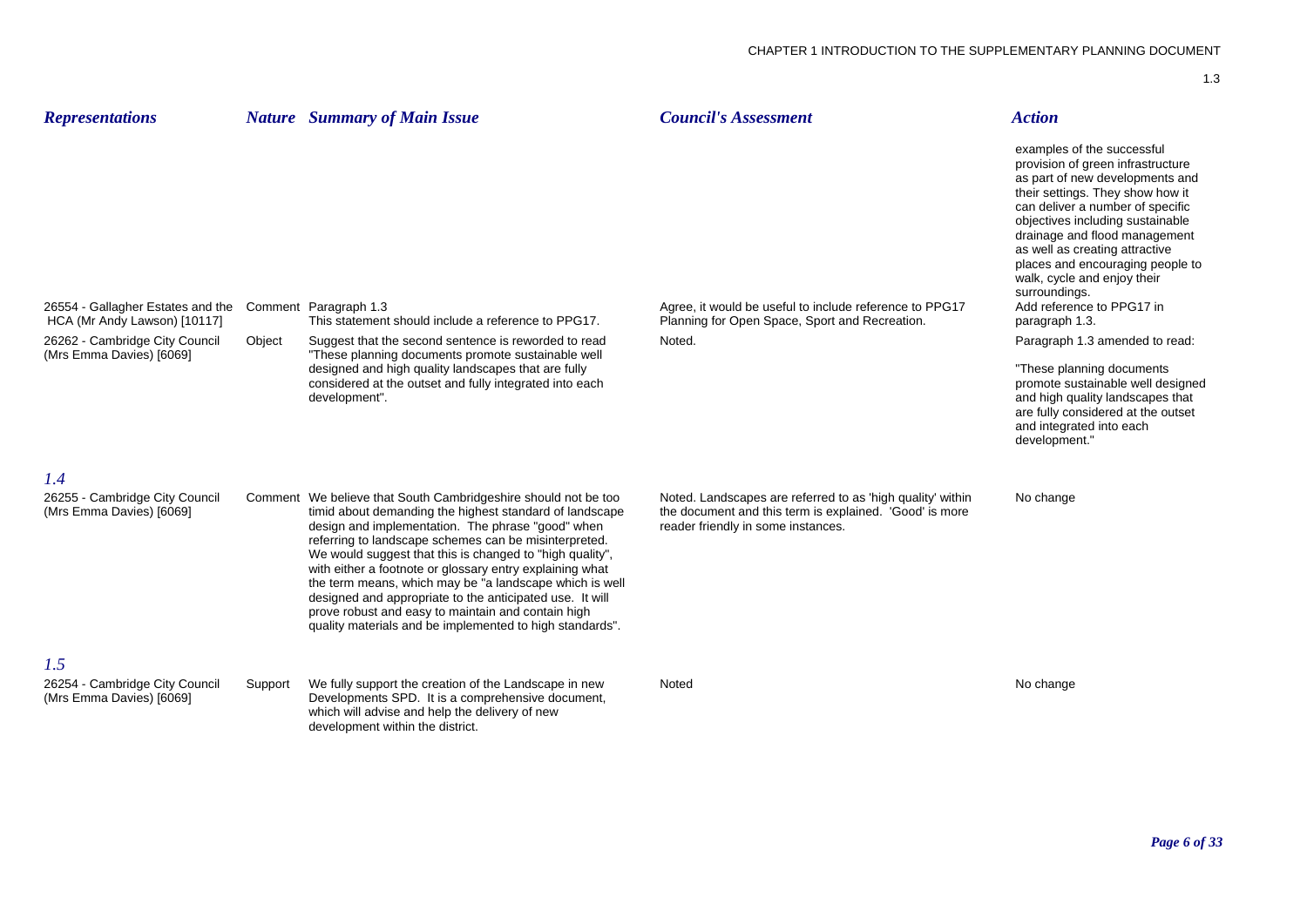| <b>Representations</b>                                       |         | <b>Nature</b> Summary of Main Issue                                                                                                                                                                                                                                                                                                                                                                  | <b>Council's Assessment</b>                                                                  | <b>Action</b>                                                                                                                                                      |
|--------------------------------------------------------------|---------|------------------------------------------------------------------------------------------------------------------------------------------------------------------------------------------------------------------------------------------------------------------------------------------------------------------------------------------------------------------------------------------------------|----------------------------------------------------------------------------------------------|--------------------------------------------------------------------------------------------------------------------------------------------------------------------|
| 26386 - Natural England (Ms<br>Janet Nuttall) [6952]         | Support | Natural England supports the aims and principles of this<br>SPD in seeking to conserve and enhance landscape<br>character and to protect and enhance biodiversity through<br>development. We support the list of issues to be<br>covered in a landscape scheme, including protection of<br>established trees and landscape features, biodiversity<br>issues and habitat creation and sustainability. | Noted                                                                                        | No change                                                                                                                                                          |
| 1.7                                                          |         |                                                                                                                                                                                                                                                                                                                                                                                                      |                                                                                              |                                                                                                                                                                    |
| 26263 - Cambridge City Council<br>(Mrs Emma Davies) [6069]   |         | Comment We would suggest that topography is added to the list of<br>considerations.                                                                                                                                                                                                                                                                                                                  | Noted. Topography is covered in other parts of the<br>document, including 3.1 and chapter 4. | No change.                                                                                                                                                         |
| 26256 - Cambridge City Council<br>(Mrs Emma Davies) [6069]   |         | Comment All references to 'theme' when talking about landscape<br>should be substituted with 'character' to avoid<br>misinterpretation. All references to 'landscaping' should<br>be substituted with 'landscape'.                                                                                                                                                                                   | Noted. 'Theme' and 'Character' are different and can exist<br>together, so retained.         | All References to 'landscaping'<br>replaced with 'landscape'.                                                                                                      |
| 26370 - Cambridge City Council<br>(Mrs Emma Davies) [6069]   | Object  | A further bullet point should be added to read "Assist<br>applicants' understand the importance of high quality<br>design".                                                                                                                                                                                                                                                                          | Noted. This is covered at 1.7 bullet point 1.                                                | No change.                                                                                                                                                         |
| 26372 - Cambridge City Council<br>(Mrs Emma Davies) [6069]   | Object  | Third bullet point, add 'landscape' before 'information'.                                                                                                                                                                                                                                                                                                                                            | Agree.                                                                                       | Text amended at paragraph 1.7,<br>bullet point 3 to read:                                                                                                          |
|                                                              |         |                                                                                                                                                                                                                                                                                                                                                                                                      |                                                                                              | "To guide applicants through the<br>planning process by informing<br>them of what landscape<br>information is required to<br>accompany their planning              |
| 26252 - Great Shelford Parish<br>Council (Mrs Bridget Hodge) | Object  | First Bullet: Amend to read "the role 'of' a"                                                                                                                                                                                                                                                                                                                                                        | Noted                                                                                        | Text amended at paragraph 1.7,<br>bullet point 1 to read:                                                                                                          |
| [3518]                                                       |         |                                                                                                                                                                                                                                                                                                                                                                                                      |                                                                                              | "Assist applicants' understanding<br>the role of a landscape scheme to<br>both the actual site and to the<br>wider landscape as part of a high<br>quality design." |
| 26371 - Cambridge City Council<br>(Mrs Emma Davies) [6069]   | Object  | First bullet point, 'role' should be changed to 'function of'.                                                                                                                                                                                                                                                                                                                                       | Noted.'Role' encompasses more than 'Function of'.                                            | No change.                                                                                                                                                         |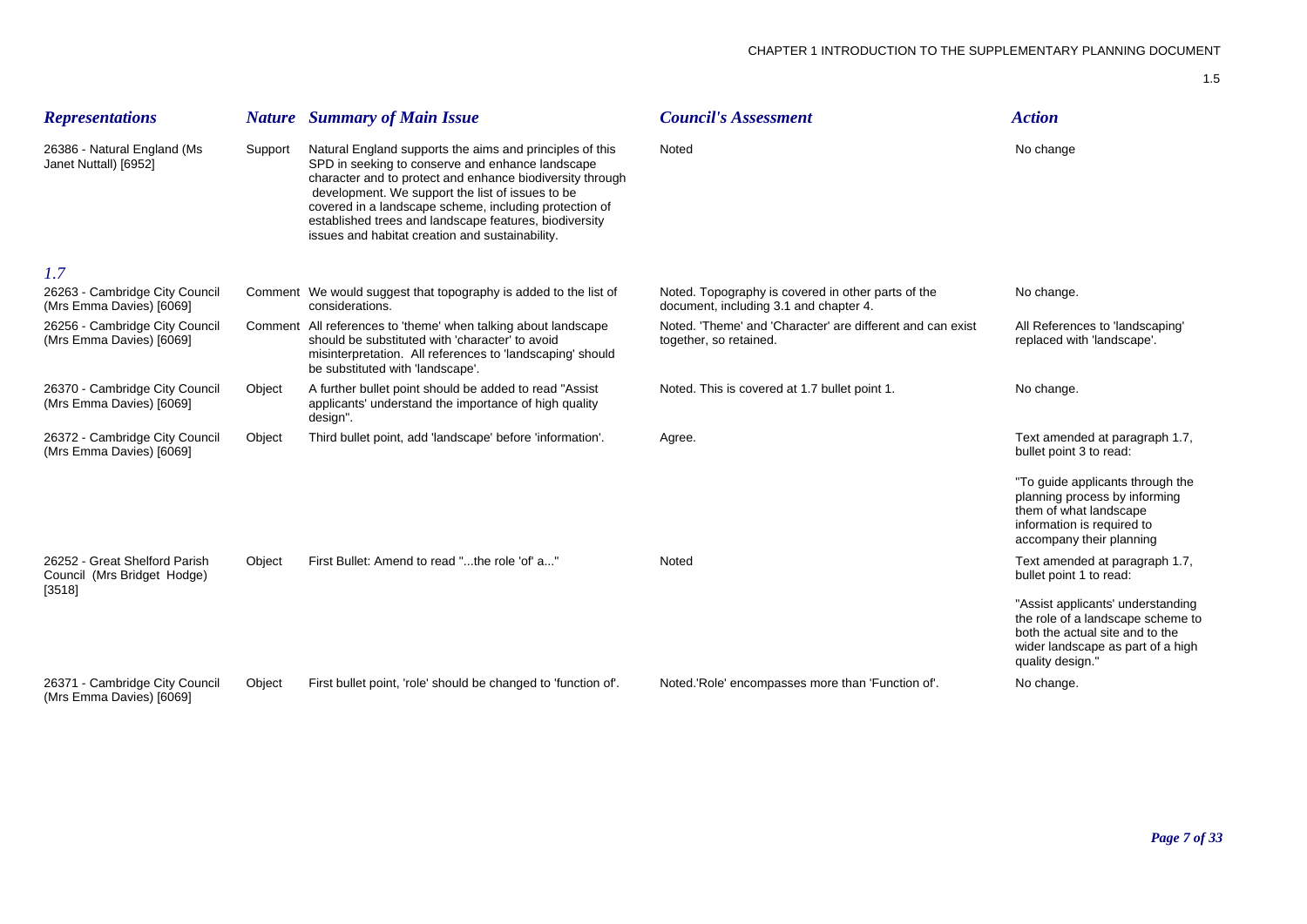| <b>Representations</b>                                            |        | <b>Nature</b> Summary of Main Issue                                                                                                                                                              | <b>Council's Assessment</b>                                                                        | <b>Action</b>                                                                                                                                                                                   |
|-------------------------------------------------------------------|--------|--------------------------------------------------------------------------------------------------------------------------------------------------------------------------------------------------|----------------------------------------------------------------------------------------------------|-------------------------------------------------------------------------------------------------------------------------------------------------------------------------------------------------|
| 1.8<br>26368 - Cambridge City Council<br>(Mrs Emma Davies) [6069] | Object | The third and fourth bullet points could usefully be<br>combined to read "To conserve and enhance biodiversity<br>and achieve a net increase".                                                   | Agree.                                                                                             | Combine third and fourth bullet<br>points to read:<br>"To conserve and enhance<br>biodiversity, and achieve a net<br>increase."                                                                 |
| 26369 - Cambridge City Council<br>(Mrs Emma Davies) [6069]        | Object | The final bullet point should be amended to read "Early"<br>identification of major development locations to allow for<br>adequate provision of landscape and biodiversity<br>features on site". | Noted, but identification of location is different to<br>identification of landscape requirements. | Text amended at paragraph 1.8,<br>bullet point 7 to read:<br>"The major development locations<br>are also required to identify early<br>provision of landscaping and<br>biodiversity features." |
| 26264 - Cambridge City Council<br>(Mrs Emma Davies) [6069]        | Object | Second sentence, change 'theme' to 'objectives'.                                                                                                                                                 | Agree.                                                                                             | Text amended at paragraph 1.8 to<br>read:<br>"The key objectives arising from<br>these policies are summarised as<br>follows:"                                                                  |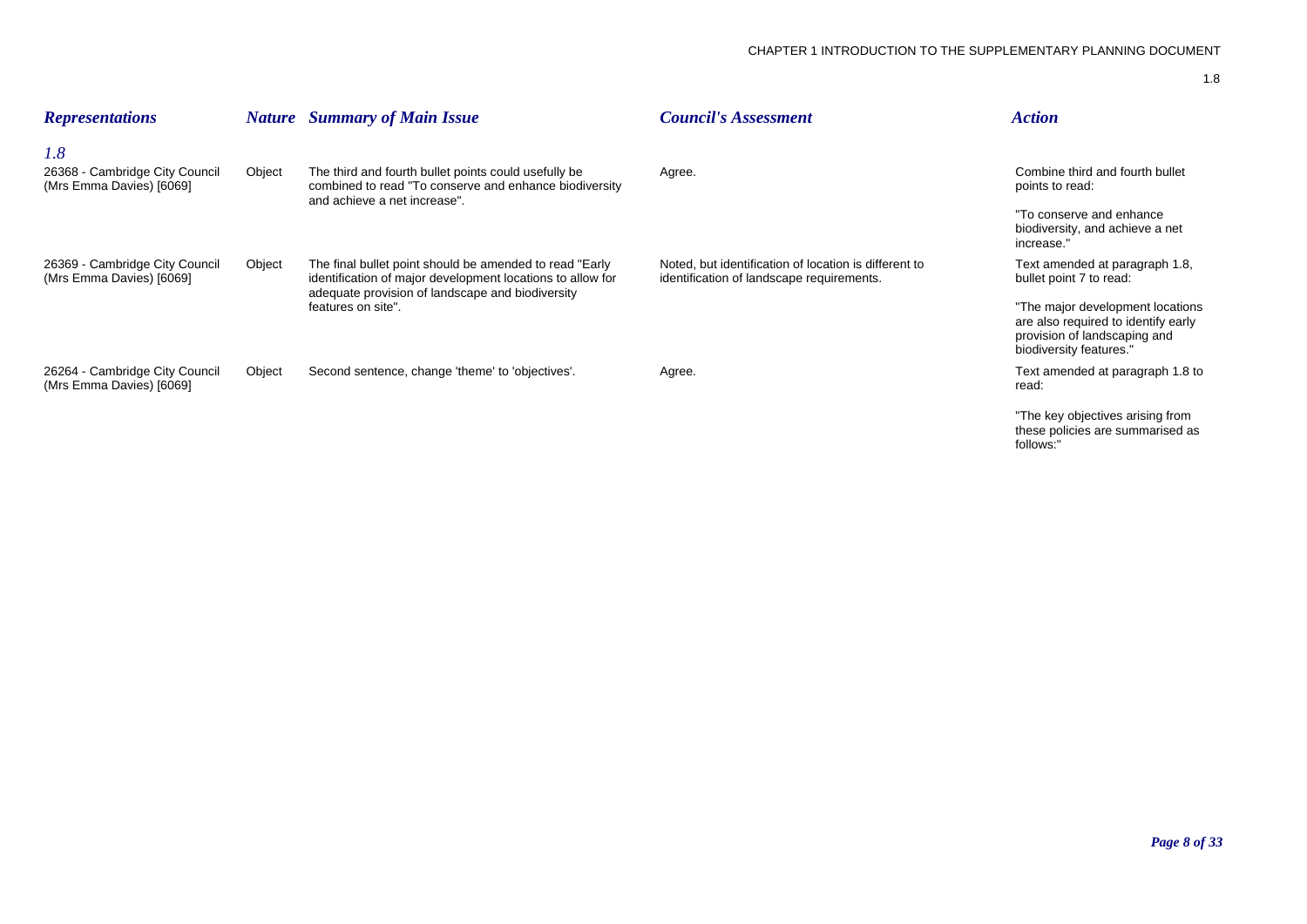### CHAPTER 2 WHY A LANDSCAPE SCHEME IS NEEDED

| <b>Representations</b>                                              |        | <b>Nature</b> Summary of Main Issue                                                                                      | <b>Council's Assessment</b>                                              | <b>Action</b>                                                                                                                                                                                                                                                                                                                                                             |
|---------------------------------------------------------------------|--------|--------------------------------------------------------------------------------------------------------------------------|--------------------------------------------------------------------------|---------------------------------------------------------------------------------------------------------------------------------------------------------------------------------------------------------------------------------------------------------------------------------------------------------------------------------------------------------------------------|
| <b>CHAPTER 2 WHY A LANDSCAPE SCHEME IS NEEDED</b>                   |        | <b>CHAPTER 2 WHY A LANDSCAPE SCHEME IS NEEDED</b>                                                                        |                                                                          |                                                                                                                                                                                                                                                                                                                                                                           |
| 26265 - Cambridge City Council<br>(Mrs Emma Davies) [6069]          | Object | The title of this chapter could possibly be amended to<br>read "Why a High Quality Landscape Scheme is Needed".          | Noted. The need for high quality is stressed throughout the<br>document. | No change.                                                                                                                                                                                                                                                                                                                                                                |
| 2.4<br>26329 - Great Shelford Parish<br>Council (Mrs Bridget Hodge) |        | Comment Landscaping can also provide opportunities for residents<br>to do their own gardening for example in Hammerby in | Noted.                                                                   | Add two new paragraphs after 3.64<br>to read as follows:                                                                                                                                                                                                                                                                                                                  |
| [3518]                                                              |        | Stockholm small veg plots are provided within a dense<br>urban setting.                                                  |                                                                          | Allotments<br>Demand for allotments is growing,<br>and large-scale housing<br>applications often require space<br>for allotments as part of the social<br>infrastructure provision.<br>Allotments can not only provide<br>food for the household, but also<br>benefit the community by<br>encouraging physical exercise,<br>healthy eating, and community<br>interaction. |
|                                                                     |        |                                                                                                                          |                                                                          | In addition to the traditional<br>allotment plot, a well thought out<br>landscape scheme can offer a<br>number of opportunities for<br>residents to grow their own food in<br>even the smallest developments.<br>These can include:                                                                                                                                       |
|                                                                     |        |                                                                                                                          |                                                                          | * Roof gardens and green walls                                                                                                                                                                                                                                                                                                                                            |
|                                                                     |        |                                                                                                                          |                                                                          | * Raised beds and container areas                                                                                                                                                                                                                                                                                                                                         |
|                                                                     |        |                                                                                                                          |                                                                          | * Opportunities to grow food in<br>schools, hospitals and care homes                                                                                                                                                                                                                                                                                                      |
|                                                                     |        |                                                                                                                          |                                                                          | * Temporary allotments on land<br>parcels awaiting development -<br>This is of particular relevance to<br>major schemes where land in the                                                                                                                                                                                                                                 |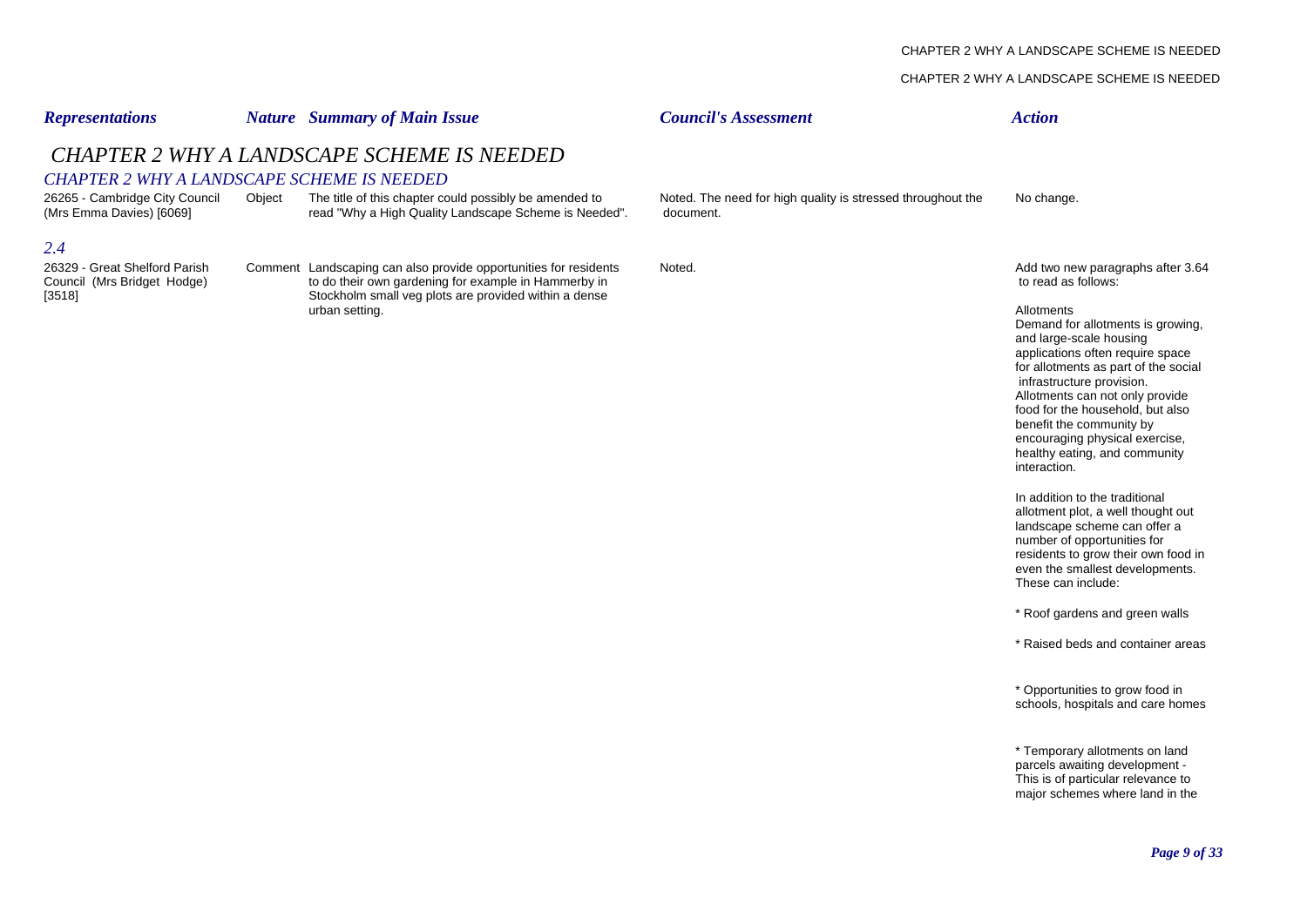| <b>Representations</b>                                                                             |        | <b>Nature</b> Summary of Main Issue                                                                                                                                                                                                                                                                                                                           | <b>Council's Assessment</b>                                                                                                                                                                                     | <b>Action</b>                                                                                                                                                         |
|----------------------------------------------------------------------------------------------------|--------|---------------------------------------------------------------------------------------------------------------------------------------------------------------------------------------------------------------------------------------------------------------------------------------------------------------------------------------------------------------|-----------------------------------------------------------------------------------------------------------------------------------------------------------------------------------------------------------------|-----------------------------------------------------------------------------------------------------------------------------------------------------------------------|
| 26261 - Cambridge City Council<br>(Mrs Emma Davies) [6069]                                         |        | Comment Bullet point g): it is felt that many more references should<br>be made to SUDs throughout the document, as this                                                                                                                                                                                                                                      | SUDS are covered at 3.74 - 3.78 and Appendix 2 which<br>has links to the Cambridge City Council 'Design and                                                                                                     | Text amended at $2.4$ (g):                                                                                                                                            |
|                                                                                                    |        | element will be an influential element in landscape design.<br>For example, it needs to be made clearer that SUDs will<br>require a significant amount of landscape space to allow<br>them to function properly.                                                                                                                                              | Adoption Guide for Sustainable Drainage Systems', the<br>Anglian Water 'Guidance on the use of Sustainable<br>Drainage Systems (SUDS) and an Overview of the<br>Adoption Policy' and the SCDC Biodiversity SPD. | 'for example by providing space<br>for Sustainable Drainage<br>Systems, reducing replanting or<br>maintenance requirements."                                          |
| 26557 - Gallagher Estates and the Comment Paragraph 2.4, Bullet d)<br>HCA (Mr Andy Lawson) [10117] |        | d) To Add maturity to developments - The retention of                                                                                                                                                                                                                                                                                                         | Noted                                                                                                                                                                                                           | Text amended at 2.4 (d):                                                                                                                                              |
|                                                                                                    |        | high quality existing Landscape Features combined with a<br>good standard of new planting and materials can add<br>maturity to a new development.                                                                                                                                                                                                             |                                                                                                                                                                                                                 | 'To add maturity to developments<br>- The retention of existing<br>landscape features such as<br>established trees and hedgerows,                                     |
|                                                                                                    |        | Replace: good with high quality                                                                                                                                                                                                                                                                                                                               |                                                                                                                                                                                                                 | combined with a high standard of<br>new planting and materials can add<br>character and maturity to a new                                                             |
| 26269 - Cambridge City Council<br>(Mrs Emma Davies) [6069]                                         | Object | Bullet point f): Suggest that this bullet point is amended to<br>read "Enhance Biodiversity - hard, and more often soft,<br>landscape can provide a wide range of habitats and<br>greatly enhance the biodiversity of a development. For<br>example, by providing indigenous and non-indigenous<br>food plants for wildlife or nesting/roosting opportunities | Noted. 'Native' is probably more reader friendly than<br>'indigenous'.                                                                                                                                          | No change.                                                                                                                                                            |
| 26266 - Cambridge City Council<br>(Mrs Emma Davies) [6069]                                         | Object | Suggest that the first sentence is amended to read "A well<br>designed and executed landscape will become an asset                                                                                                                                                                                                                                            | Agree.                                                                                                                                                                                                          | Text amended at 2.4 to read:                                                                                                                                          |
|                                                                                                    |        | to the community, contributing to the quality of life for<br>the people who live and work in the area".                                                                                                                                                                                                                                                       |                                                                                                                                                                                                                 | 'A well-designed and executed<br>landscape scheme can become an<br>on-going asset to the community,<br>contributing in a wide variety of<br>ways.'                    |
| 26267 - Cambridge City Council<br>(Mrs Emma Davies) [6069]                                         | Object | Bullet point c): Suggest that this bullet point is amended<br>to read "Reduce the adverse impact of development -                                                                                                                                                                                                                                             | Noted.                                                                                                                                                                                                          | Text amended at 2.4 (c):                                                                                                                                              |
|                                                                                                    |        | Landscape can help to integrate the development into the<br>local environment and can provide visual screening,<br>softening and mitigation of negative visual effects of<br>development".                                                                                                                                                                    |                                                                                                                                                                                                                 | 'To reduce the visual impact of<br>development - The landscape<br>scheme can help to integrate the<br>development into the local<br>landscape, and can provide visual |

screening, softening and mitigation of negative visual effects.'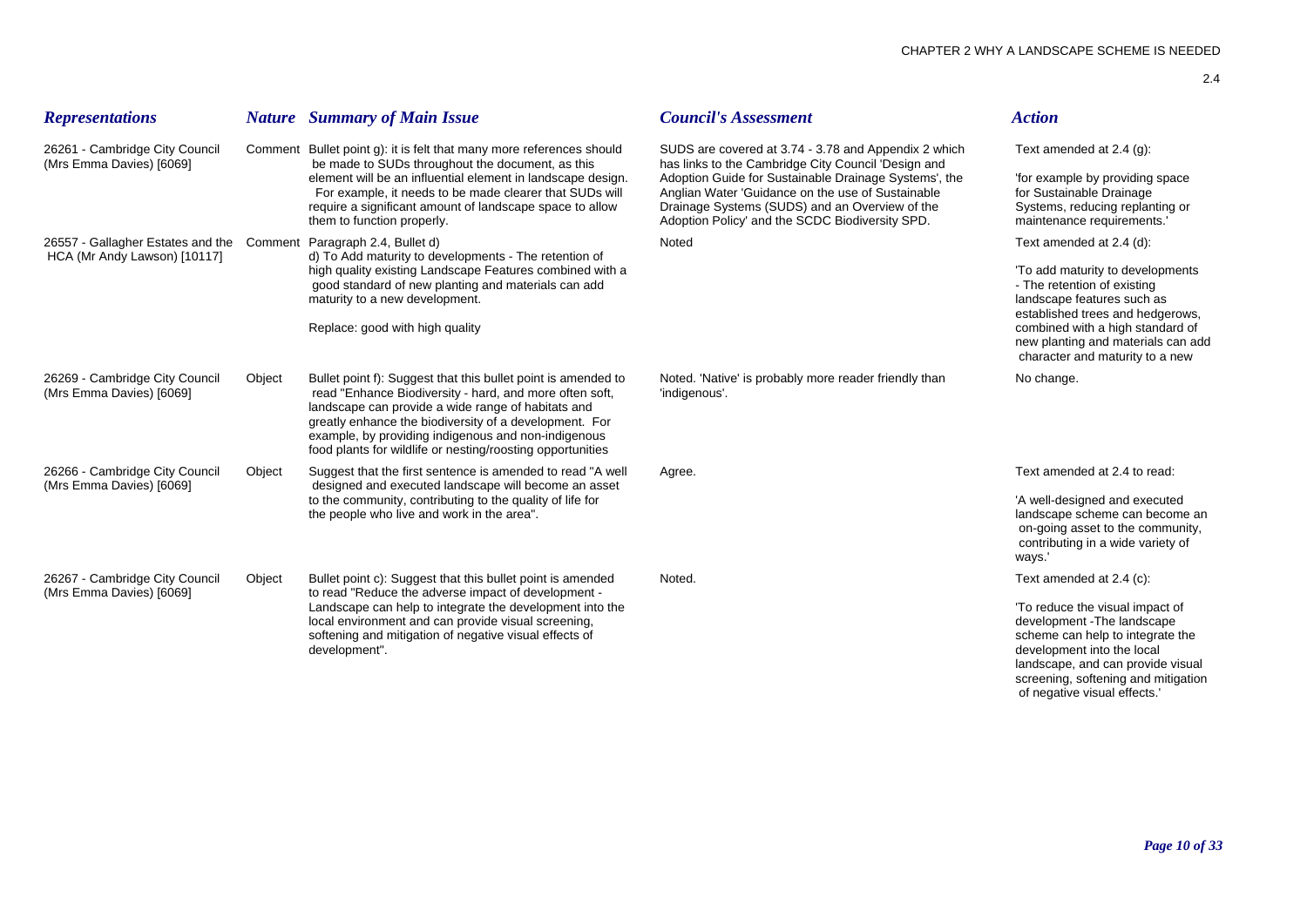| <b>Representations</b>                                                                         |         | <b>Nature</b> Summary of Main Issue                                                                                                                                                                                                                                                                                                                                                                                                                                          | <b>Council's Assessment</b>                            | <b>Action</b>                                                                                                                                                                                                                                                              |
|------------------------------------------------------------------------------------------------|---------|------------------------------------------------------------------------------------------------------------------------------------------------------------------------------------------------------------------------------------------------------------------------------------------------------------------------------------------------------------------------------------------------------------------------------------------------------------------------------|--------------------------------------------------------|----------------------------------------------------------------------------------------------------------------------------------------------------------------------------------------------------------------------------------------------------------------------------|
| 26268 - Cambridge City Council<br>(Mrs Emma Davies) [6069]                                     | Object  | Bullet point d): Suggest that this bullet point is amended<br>to read "The retention of existing landscape features such<br>as mature trees combined with a high standard of new<br>planting and materials add character and maturity to a<br>new development".                                                                                                                                                                                                              | Noted.                                                 | Text amended at 2.4 (d):<br>'To add maturity to developments<br>- The retention of existing<br>landscape features such as<br>established trees and hedgerows,<br>combined with a high standard of<br>new planting and materials can add<br>character and maturity to a new |
| 26270 - Cambridge City Council<br>(Mrs Emma Davies) [6069]                                     | Object  | Bullet point i): Suggest that the title of this bullet point is<br>amended to read "Enhance every day life". Would also<br>suggest that 'and health' is added to the end of the first<br>sentence.                                                                                                                                                                                                                                                                           | Noted                                                  | Text amended at 2.4 (i):<br>'To provide a 'feel good factor' -<br>Many of the benefits outlined<br>above can combine to greatly<br>enhance everyday life, and can<br>have a positive effect on health.<br>They will also enhance the<br>desirability of the development.'  |
| 25569 - Anglian Water Services<br>Limited (Mrs Amie Lill) [10900]                              | Support | Thank you for giving Anglian Water the opportunity to<br>comment on this consultation.<br>To enhance sustainability within the development - AW<br>very much supports the requirement to allow space in<br>development design to allow for sufficient sustainable<br>urban drainage systems (SUDs). The use of SUDs is key<br>in managing surface water and effective flood risk<br>management.                                                                              | Noted.                                                 | No change.                                                                                                                                                                                                                                                                 |
| 2.7<br>26558 - Gallagher Estates and the Comment Paragraph 2.7<br>HCA (Mr Andy Lawson) [10117] |         | "A high quality landscape scheme will contribute to the<br>increasing range of urban and suburban developments in<br>South Cambridgeshire, as well as to the more rural<br>settings. It is important that the scheme should sit well<br>within its locality - responding both to the surrounding<br>buildings, planting or local street scene, and to the wider<br>Landscape Character of the area."<br>Delete: sit well is duplicated<br>Replace: adjacent with surrounding | Noted - Adjacent refers to the local area so retained. | Text amended at 2.7<br>'It is important that the scheme<br>should sit well within its locality'                                                                                                                                                                            |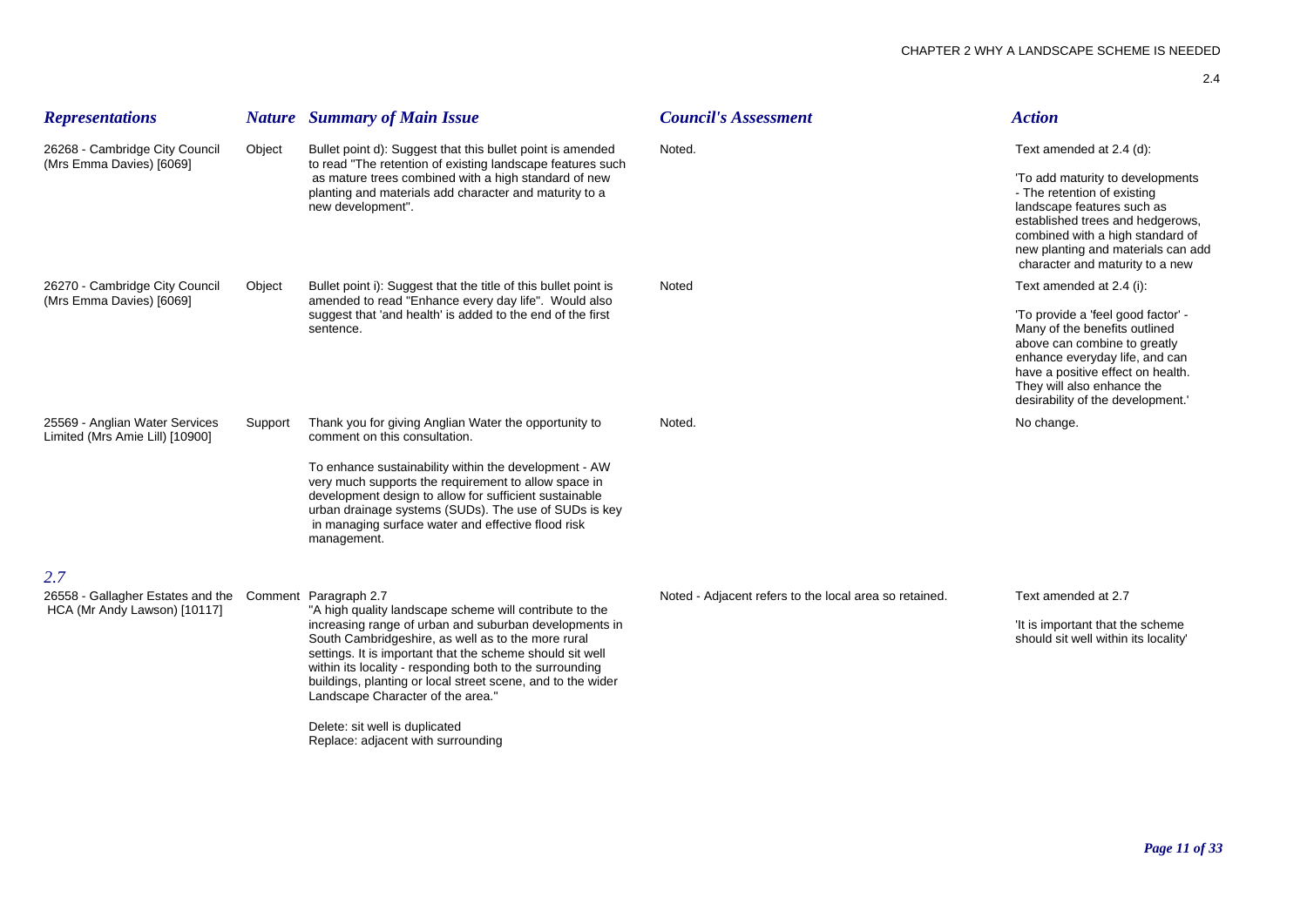| <b>Representations</b>                                                        |        | <b>Nature</b> Summary of Main Issue                                                                                                                                                                                                                                                                                                                             | <b>Council's Assessment</b> | <b>Action</b>                                                                                                                                                                                                                                                                                                                                                                              |
|-------------------------------------------------------------------------------|--------|-----------------------------------------------------------------------------------------------------------------------------------------------------------------------------------------------------------------------------------------------------------------------------------------------------------------------------------------------------------------|-----------------------------|--------------------------------------------------------------------------------------------------------------------------------------------------------------------------------------------------------------------------------------------------------------------------------------------------------------------------------------------------------------------------------------------|
| 2.8<br>26271 - Cambridge City Council<br>(Mrs Emma Davies) [6069]             | Object | Suggest change to "The landscape character of an area<br>will greatly influence a landscape scheme. The design of<br>a landscape will respond to the local landscape character,<br>including topography, vegetation cover, existing boundary<br>treatments etc."                                                                                                | Noted.                      | Text amended at 2.8:<br>'The Landscape Character of an<br>area can greatly influence the<br>design of the scheme. A more<br>detailed description of Landscape<br>Character is included below at<br>Chapter 3 and Appendix 2.                                                                                                                                                               |
| 2.9<br>26330 - Great Shelford Parish<br>Council (Mrs Bridget Hodge)<br>[3518] |        | Comment This section is rather wordy and could be condensed.                                                                                                                                                                                                                                                                                                    | Noted.                      | Text amended at 2.9:<br>'Whatever the scale of the<br>landscape scheme it should be of<br>a sufficient size to function<br>correctly, and be robust, safe and<br>pleasant to use. Trees and plants<br>should have sufficient space to<br>grow without overcrowding or the<br>need for excessive maintenance.<br>The scheme should complement<br>the adjacent landscapes and land<br>uses.' |
| 26272 - Cambridge City Council<br>(Mrs Emma Davies) [6069]                    | Object | Suggest change to "Whatever the scale of the landscape"<br>it should be of a sufficient size to function correctly; it<br>should be robust, safe and pleasurable to be in. Trees<br>and plants should have enough space to grow without the<br>need for future intervention through pruning and it should<br>complement the adjacent landscapes and land uses." | Noted.                      | Text amended at 2.9:<br>'Whatever the scale of the<br>landscape scheme it should be of<br>a sufficient size to function<br>correctly, and be robust, safe and<br>pleasant to use. Trees and plants<br>should have sufficient space to<br>grow without overcrowding or the<br>need for excessive maintenance.<br>The scheme should complement                                               |

the adjacent landscapes and land uses.'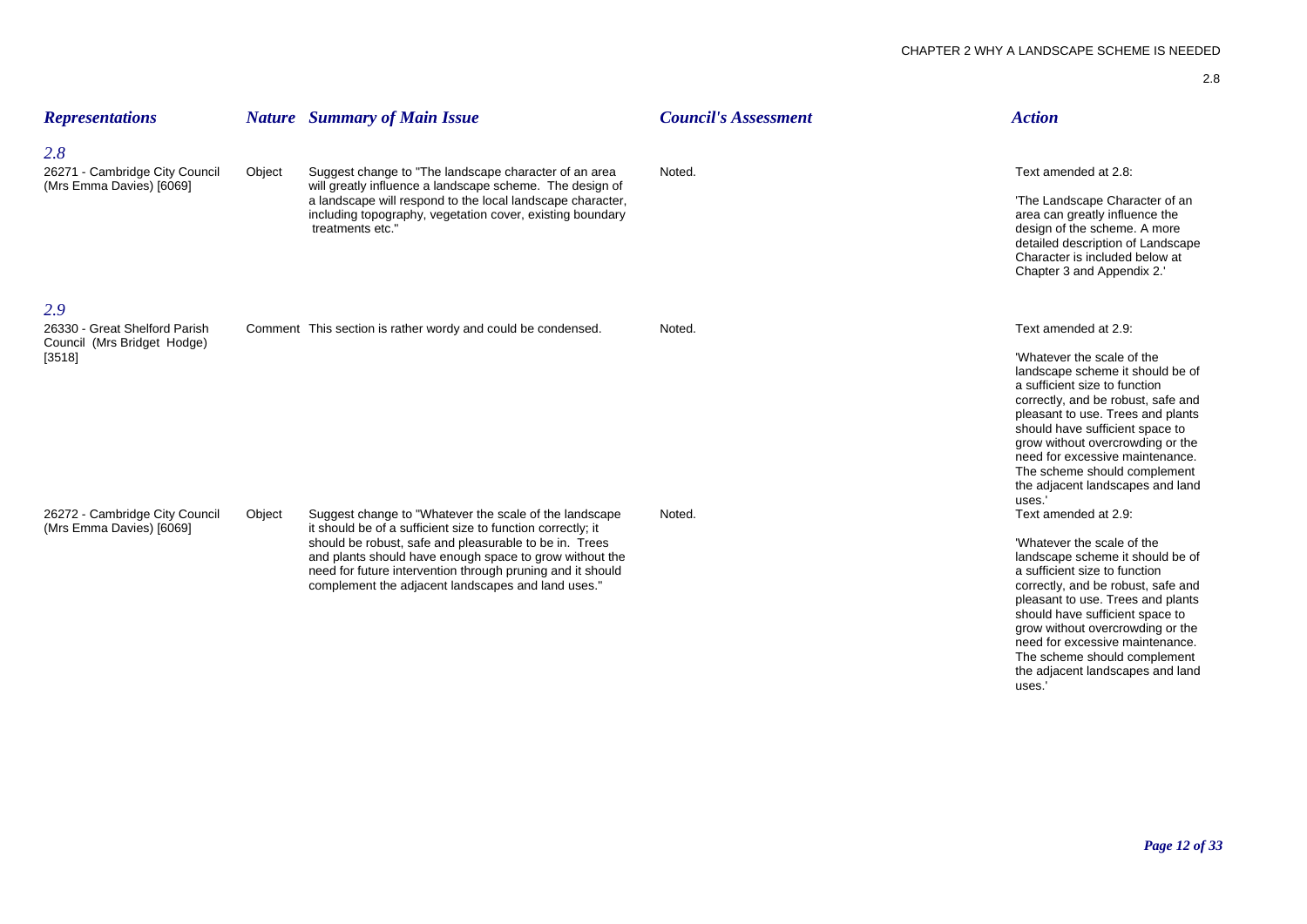| <b>Representations</b>                                                                                                                                                   |        | <b>Nature</b> Summary of Main Issue                                                                                                                                                                                                                                                                                                                                                                                                                                                                                                                                                                                                                                                                | <b>Council's Assessment</b>                                                                      | <b>Action</b>                                                                                                                                                                                                                                                           |
|--------------------------------------------------------------------------------------------------------------------------------------------------------------------------|--------|----------------------------------------------------------------------------------------------------------------------------------------------------------------------------------------------------------------------------------------------------------------------------------------------------------------------------------------------------------------------------------------------------------------------------------------------------------------------------------------------------------------------------------------------------------------------------------------------------------------------------------------------------------------------------------------------------|--------------------------------------------------------------------------------------------------|-------------------------------------------------------------------------------------------------------------------------------------------------------------------------------------------------------------------------------------------------------------------------|
| <b>CHAPTER 3 THE LANDSCAPE SCHEME</b><br>3.1                                                                                                                             |        |                                                                                                                                                                                                                                                                                                                                                                                                                                                                                                                                                                                                                                                                                                    |                                                                                                  |                                                                                                                                                                                                                                                                         |
| 26400 - Papworth Hospital NHS<br>Foundation Trust (Mr Ken Brewer)<br>[2513]                                                                                              | Object | Objection to this paragraph on the basis that the criteria<br>as listed appears to be illogical. An example is b) which<br>refers to "where development includes external works".<br>Clearly, the circumstances of each application will differ<br>and there will be instances where this would not be<br>required. An example might be where an application is for<br>the provision of a fire escape where there would be no<br>requirement for a landscaping scheme. The list should be<br>reduced to one or two examples which make it clear when<br>a landscaping scheme would be required to accompany a<br>planning application and where a condition would require a<br>landscaping scheme. | Noted.                                                                                           | Text amended at 3.1:<br>'Some examples of when a<br>landscape scheme may be<br>required as part of the planning<br>application are described below:'                                                                                                                    |
| 3.2<br>26559 - Gallagher Estates and the Comment Paragraph 3.2<br>HCA (Mr Andy Lawson) [10117]<br>26331 - Great Shelford Parish<br>Council (Mrs Bridget Hodge)<br>[3518] | Object | "Even the most basic of landscape schemes will benefit<br>greatly from time and thought to both the practical points<br>- does the scheme conflict with planning policy? How<br>large will the specified trees grow? To the wider<br>implications of the proposal - for example does the<br>scheme complement or improve the local or regional<br>landscape character?"<br>Delete: How safe will the site entrance be?<br>As this is predominantly an engineering issue and not a<br>landscape one.<br>Replace this para with 'even the most basic of landscape<br>schemes will benefit from time and thought given to the<br>following points'.                                                   | Agree.<br>Noted. Although perhaps wordy, the paragraph serves as<br>an introduction to the list. | Text amended at 3.2:<br>'Even the most basic of landscape<br>schemes will benefit greatly from<br>time and thought to both the<br>practical points - does the scheme<br>conflict with planning policy? or<br>How large will the specified trees<br>grow?'<br>No change. |
| 3.3<br>26273 - Cambridge City Council<br>(Mrs Emma Davies) [6069]                                                                                                        |        | Comment Bullet point g): Suggest the addition of reference to street<br>furniture and boundary treatments.                                                                                                                                                                                                                                                                                                                                                                                                                                                                                                                                                                                         | Noted.                                                                                           | Text amended at $3.3$ (g):<br>'Hard landscaping - paving, street                                                                                                                                                                                                        |

furniture, walling and fencing materials.'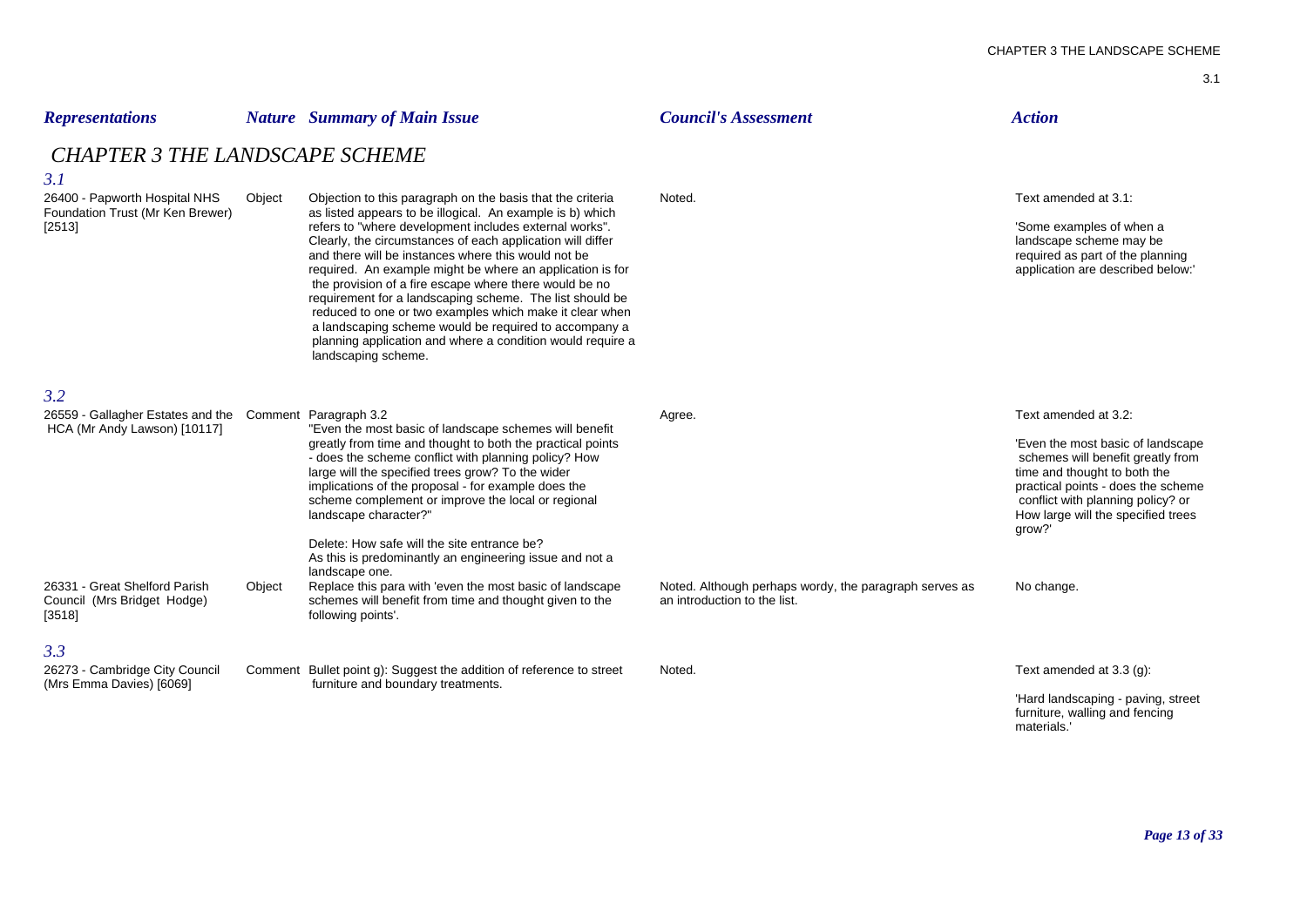# *Representations Nature Summary of Main Issue Council's Assessment Action*

26274 - Cambridge City Council Comment Bullet point l): Landscape Specification needs to be Noted. To be defined in Chapter 4. Replace paragraphs 4.26-4.29 with (Mrs Emma Davies) [6069] the following: the following: the following: the following:

MAINTENANCE SPECIFICATION & LANDSCAPE MANAGEMENT PI AN

4.26 Proposals for maintenance and landscape management may be included on the design details drawings, or more usually as part of a written landscape Specification, together with a supporting plan.

4.27 For public spaces the applicant is normally responsible for maintenance of the landscape for a minimum of one year after the scheme is completed, but in many cases this will be extended to five years. For very large Landscape schemes - for new communities or for establishment of major green spaces - a maintenance period of ten or more years may be required.

4.28 The maintenance specification will typically include a description of the work to be carried out, the standards required, the frequency of maintenance visits and the quantities of the landscape to be maintained

4.29 Typical landscape maintenance issues will include:

\* Watering to establish new planting, trees and grass areas, and maintain good growth. \* Weeding of planting areas and topping up mulches - a good choice of plant material and a high standard of implementation will assist here. Application of herbicides should be kept to a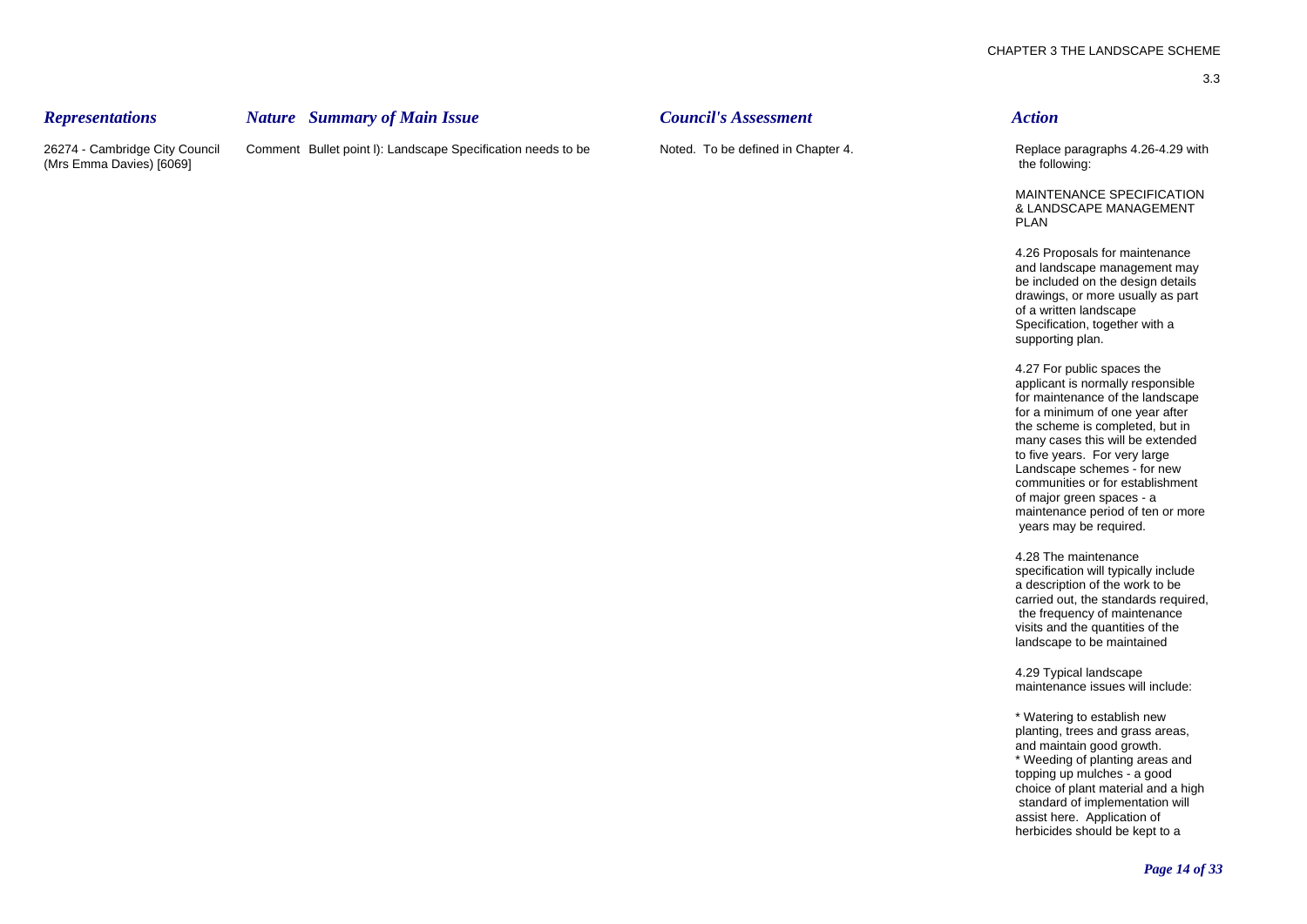# *Representations Nature Summary of Main Issue Council's Assessment Action*

defined.

minimum.

\* Formative pruning of trees, cutting back and pruning of shrubs and herbaceous plants according to species.

\* Thinning of planted areas to allow unrestricted growth.

\* Replacement of dead or failing trees, plants and grass areas.

\* Mowing of lawns, informal grass and meadow areas.

\* Adjusting ties, stakes and guards and replacement as necessary.

\* Maintenance of special landscape features such as Sustainable Drainage Systems, ponds or boardwalks.

\* Maintenance of hard surfaces including patching or re-roiling (e.g. hoggin or gravel areas) as re-pointing of block or stone areas.

\* Maintenance of street furniture, fencing and landscape lighting. \* Litter collection.

4.30 On larger or more complex schemes, particularly if implementation of the proposals covers a considerable period of time (for example a major housing development or the creation of a country park) the applicant should provide a Landscape Management Plan. This will describe the long-term goals of the landscape scheme and how these will be achieved, in addition to the regular maintenance tasks.

4.31 Typically the landscape Management plan will cover the following areas:

\* Describing the overall vision for the scheme.

\* Securing long term management of the landscape to enhance and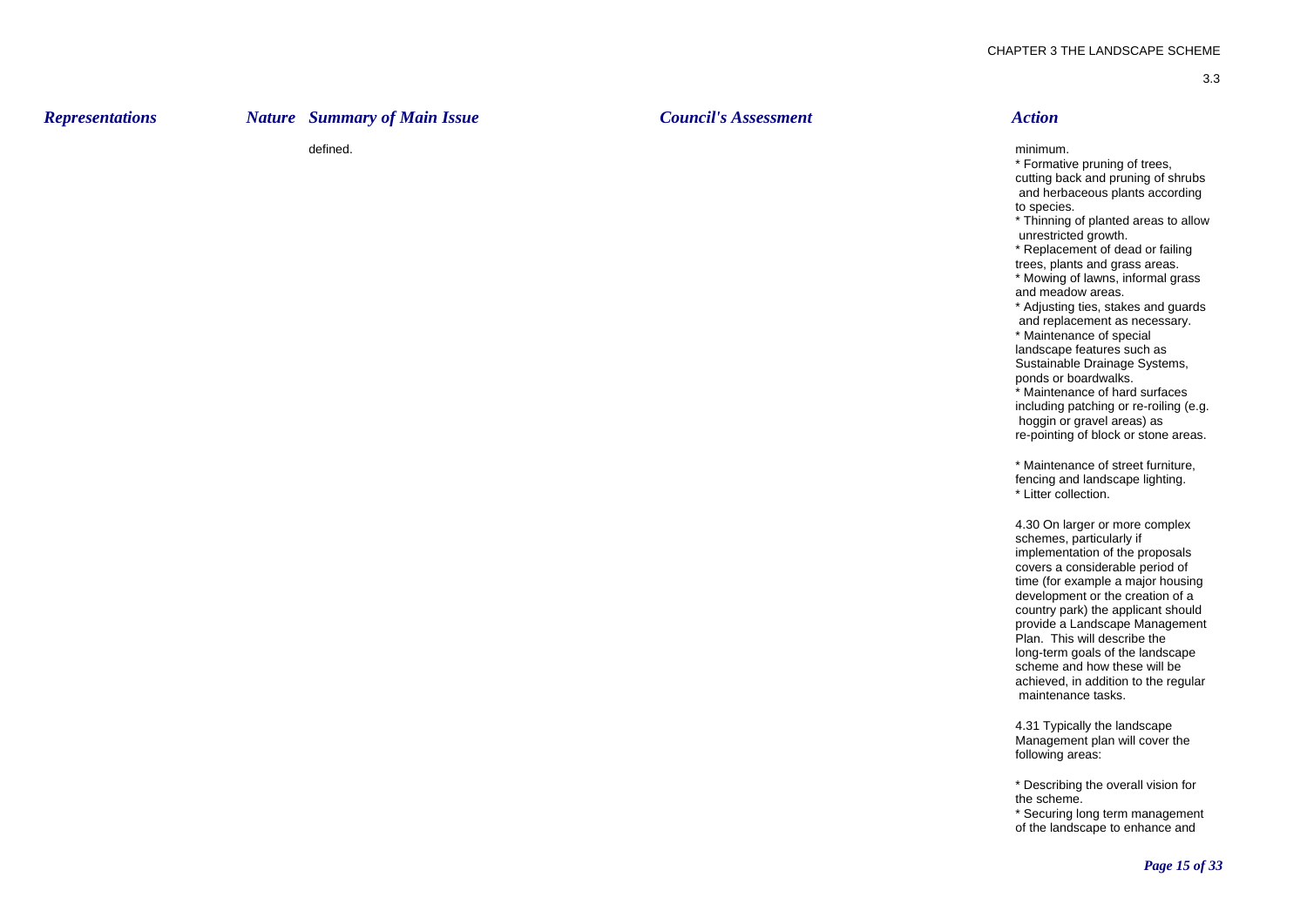| × | × |  |
|---|---|--|
|   |   |  |

| <b>Representations</b>                                                 | <b>Nature</b> Summary of Main Issue                                                                                                                                                                                                                                                                                                                                                                 | <b>Council's Assessment</b>                                                                                                                       | <b>Action</b>                                                                                                                                                                                                                                                                                                                                                                                                                                                                                                                                                                                                                                                                                                                                                                                                                                                                                      |
|------------------------------------------------------------------------|-----------------------------------------------------------------------------------------------------------------------------------------------------------------------------------------------------------------------------------------------------------------------------------------------------------------------------------------------------------------------------------------------------|---------------------------------------------------------------------------------------------------------------------------------------------------|----------------------------------------------------------------------------------------------------------------------------------------------------------------------------------------------------------------------------------------------------------------------------------------------------------------------------------------------------------------------------------------------------------------------------------------------------------------------------------------------------------------------------------------------------------------------------------------------------------------------------------------------------------------------------------------------------------------------------------------------------------------------------------------------------------------------------------------------------------------------------------------------------|
|                                                                        |                                                                                                                                                                                                                                                                                                                                                                                                     |                                                                                                                                                   | sustain the character of the<br>development and its setting.<br>* Identifying the time frames<br>required for each stage of the<br>management programme - for<br>example the Establishment period<br>(say years 1-5), Maturation period<br>(years 6-15) and long term mature<br>period (Year 16 onwards) - and the<br>essential tasks required within<br>each.<br>* To identify and describe 'one off'<br>or occasional works which<br>nevertheless may involve<br>considerable expertise and<br>expense - the dredging of a lake or<br>major works to veteran trees for<br>example.<br>* To ensure through proactive<br>management that foreseeable<br>risks to the users of the landscape<br>are maintained at reasonable, low<br>levels.<br>* To monitor the progress of the<br>scheme, which may also include<br>amending and priorities and targets<br>as the landscape matures over<br>time. |
| 26275 - Cambridge City Council<br>(Mrs Emma Davies) [6069]             | Comment Bullet point m): We feel it is important to clearly define<br>the difference between landscape maintenance and<br>landscape management - maintenance is the everyday<br>operations needed to tend a landscape scheme in order<br>for it to establish and flourish and to keep in tidy, e.g. cut<br>the grass, pick up the litter. Management is the long term<br>management of a landscape. | Noted - see also 4.26 - 4.31                                                                                                                      | New text added after 3.3 (j):<br>'Landscape management                                                                                                                                                                                                                                                                                                                                                                                                                                                                                                                                                                                                                                                                                                                                                                                                                                             |
| 26333 - Great Shelford Parish<br>Council (Mrs Bridget Hodge)<br>[3518] | Comment Include in this section vistas as in Circ 11/95 -<br>sometimes leaving out landscaping can be as important                                                                                                                                                                                                                                                                                  | Noted. This is covered by paragraph 3.3 points a and c.                                                                                           | No change.                                                                                                                                                                                                                                                                                                                                                                                                                                                                                                                                                                                                                                                                                                                                                                                                                                                                                         |
| 26332 - Great Shelford Parish<br>Council (Mrs Bridget Hodge)<br>[3518] | Comment Could schemes for onsite recycling also be included e.g.<br>compost bins for leaves.<br>Lots of people seem to be 'allergic' to fallen leaves - if<br>there is somewhere to put them there will be less demand<br>for trees to be pruned or felled.                                                                                                                                         | Noted. The provision of recycling facilities is probably not<br>a landscape issue (although landscape treatments to<br>recycling facilities are). | No change.                                                                                                                                                                                                                                                                                                                                                                                                                                                                                                                                                                                                                                                                                                                                                                                                                                                                                         |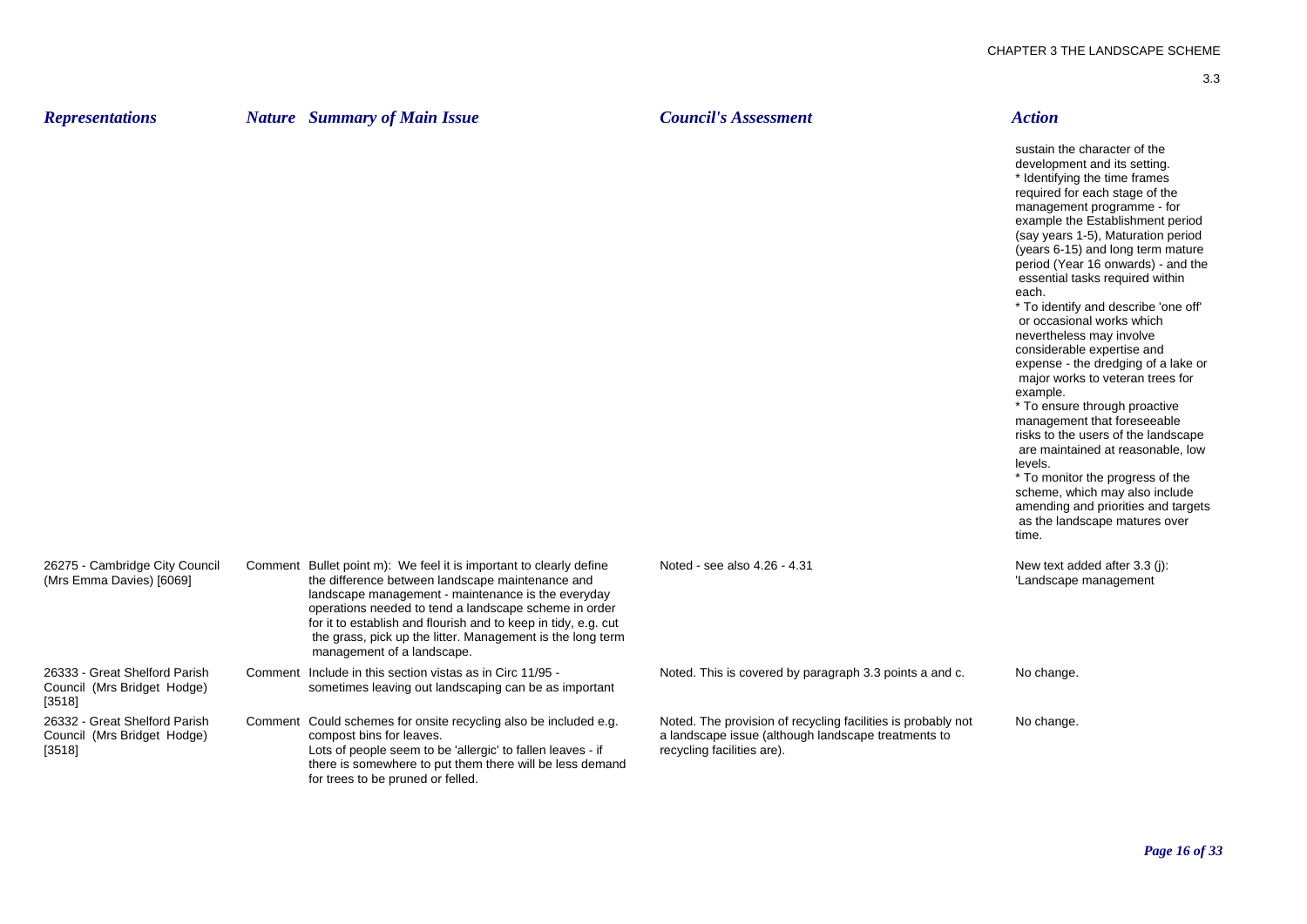| <b>Representations</b>                                                                  |        | <b>Nature</b> Summary of Main Issue                                                                                                                                                                                                                                                                                                                                                                                                                                                                                                                                                                                                                                                                                                                              | <b>Council's Assessment</b>                                  | <b>Action</b>                                                                                                                                     |
|-----------------------------------------------------------------------------------------|--------|------------------------------------------------------------------------------------------------------------------------------------------------------------------------------------------------------------------------------------------------------------------------------------------------------------------------------------------------------------------------------------------------------------------------------------------------------------------------------------------------------------------------------------------------------------------------------------------------------------------------------------------------------------------------------------------------------------------------------------------------------------------|--------------------------------------------------------------|---------------------------------------------------------------------------------------------------------------------------------------------------|
| 26401 - Papworth Hospital NHS<br>Foundation Trust (Mr Ken Brewer)<br>[2513]             | Object | Paragraph 3.3 k) suggests that applicant's should appoint<br>"competent professionals such as a landscape architect<br>and landscape contractor". While we recognise that in the<br>majority of proposals it is advantageous to employ the<br>services of a professional, we wish to object to this text<br>and suggest that it is amended accordingly. This is on<br>the basis that in the first instance the definition of<br>'competent professional' is not clarified and secondly that<br>such a requirement is outside the remit of the local<br>planning authority.<br>The text should be amended to state that "it is<br>recommended that the applicant should consider<br>employing the assistance of a landscape architect or<br>landscape contractor" | Noted - This point is covered in the first paragraph at 3.3. | Text amended at 3.3 (k):<br>"Staff issues - appointing<br>professional services such as a<br>landscape architect and landscape<br>contractor."    |
| 3.4                                                                                     |        |                                                                                                                                                                                                                                                                                                                                                                                                                                                                                                                                                                                                                                                                                                                                                                  |                                                              |                                                                                                                                                   |
| 26560 - Gallagher Estates and the Comment Paragraph 3.4<br>HCA (Mr Andy Lawson) [10117] |        | "p) Compliance with professional codes and<br>environmental policies".<br>Delete: for example BS 5837 2005 Trees in Relation to<br>Construction.<br>As this is neither a professional code nor an<br>environmental policy                                                                                                                                                                                                                                                                                                                                                                                                                                                                                                                                        | Noted.                                                       | Paragraph 3.4 (p) amended:<br>'Compliance with relevant national<br>standards, for example BS 5837<br>2005 Trees in Relation to<br>Construction.' |
| 3.10                                                                                    |        |                                                                                                                                                                                                                                                                                                                                                                                                                                                                                                                                                                                                                                                                                                                                                                  |                                                              |                                                                                                                                                   |
| 26276 - Cambridge City Council<br>(Mrs Emma Davies) [6069]                              | Object | Omit "Most" from title. Suggest that the second sentence<br>is amended to read "The will be a topographical survey<br>showing features such as trees, hedges and other<br>vegetation, prominent landscape features, boundary<br>treatments, water bodes, public rights of way, changes in<br>level, buildings and structures.                                                                                                                                                                                                                                                                                                                                                                                                                                    | Noted. Not all schemes will require a survey plan.           | No change.                                                                                                                                        |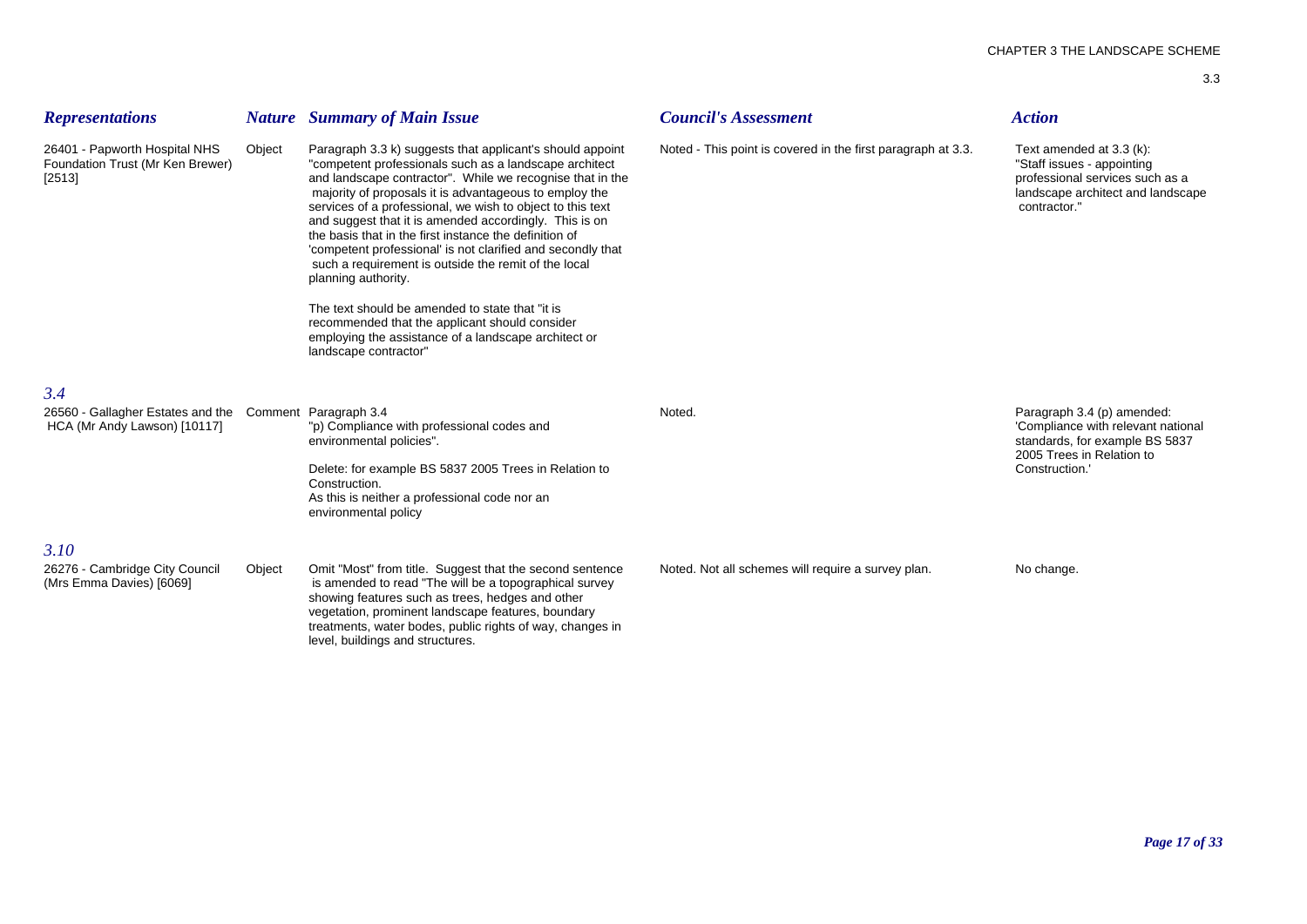| <b>Representations</b>                                            |        | <b>Nature</b> Summary of Main Issue                                                                                                                                                                                                                                                                                                                                                                               | <b>Council's Assessment</b>               | <b>Action</b>                                                                                                                                                                                                                               |
|-------------------------------------------------------------------|--------|-------------------------------------------------------------------------------------------------------------------------------------------------------------------------------------------------------------------------------------------------------------------------------------------------------------------------------------------------------------------------------------------------------------------|-------------------------------------------|---------------------------------------------------------------------------------------------------------------------------------------------------------------------------------------------------------------------------------------------|
| 3.11                                                              |        |                                                                                                                                                                                                                                                                                                                                                                                                                   |                                           |                                                                                                                                                                                                                                             |
| 26540 - Gallagher Estates and the<br>HCA (Mr Andy Lawson) [10117] | Object | The explanation of the circumstances under which a tree<br>survey to BS 5837 2005 is required is wholly unclear. The                                                                                                                                                                                                                                                                                              | Noted - Links added to survey information | Text amended at 3.11 - 3.12                                                                                                                                                                                                                 |
|                                                                   |        | meaning and intent of paragraphs 3.10 and 3.11 is not at<br>all clear especially when for a robust environmental                                                                                                                                                                                                                                                                                                  |                                           | Reference to BS 5837 2005<br>removed at 3.11                                                                                                                                                                                                |
|                                                                   |        | assessment, sufficient surveys need only to be<br>undertaken in order to identify the main environmental<br>effects. It is suggested that paragraph 3.11 is deleted<br>and replaced with the text of paragraphs 3.9 and 3.10<br>from the Trees & Development Sites SPD and a                                                                                                                                      |                                           | Text added after 3.11:<br>"For further information regarding<br>tree and habitat surveys see the<br>'Trees and Development Sites<br>SPD', paragraphs 3.10, 3.11 and<br>Chapter 4, and the 'Biodiversity'<br>SPD', paragraphs 3.7 and 3.16." |
| 3.12                                                              |        |                                                                                                                                                                                                                                                                                                                                                                                                                   |                                           |                                                                                                                                                                                                                                             |
| 26544 - Gallagher Estates and the<br>HCA (Mr Andy Lawson) [10117] | Object | The phrase 'Landscape Concept Plan' does not appear to<br>be used in the Consultation Draft District Design Guide<br>SPD. Instead paragraph 19.20 of that document refers to<br>'Landscape Design Statements'. These may or may not<br>be intended to be the same document but the titling and<br>content of documents that the local authority is expecting<br>to receive must be consistent between SPDs and as | Noted                                     | Review compatibility with the<br>Design Guide SPD                                                                                                                                                                                           |
| 26277 - Cambridge City Council                                    | Object | clearly defined as possible. As a result of these<br>comments on paragraph 3.12 there may be consequential<br>amendments to paragraph 4.5 of the Landscape in New<br>Developments SPD and the Validation Checklist for<br>planning applications.<br>Suggest change to " will require a landscape concept                                                                                                          | Agree.                                    | Text amended at 3.12:                                                                                                                                                                                                                       |
| (Mrs Emma Davies) [6069]                                          |        | plan describing the proposed vision for the landscape of<br>the development. The concept plan will be supported by<br>additional written material as part of the Design and<br>Access Statement."                                                                                                                                                                                                                 |                                           | 'The concept plan will be supported<br>by additional written material, for<br>example as part of Design and<br>Access Statement.'                                                                                                           |
| 3.13                                                              |        |                                                                                                                                                                                                                                                                                                                                                                                                                   |                                           |                                                                                                                                                                                                                                             |
| 26278 - Cambridge City Council<br>(Mrs Emma Davies) [6069]        |        | Comment Add Management Plan to the list of requirements.                                                                                                                                                                                                                                                                                                                                                          | Noted.                                    | Text amended at 3.13 -<br>'Landscape management' added.                                                                                                                                                                                     |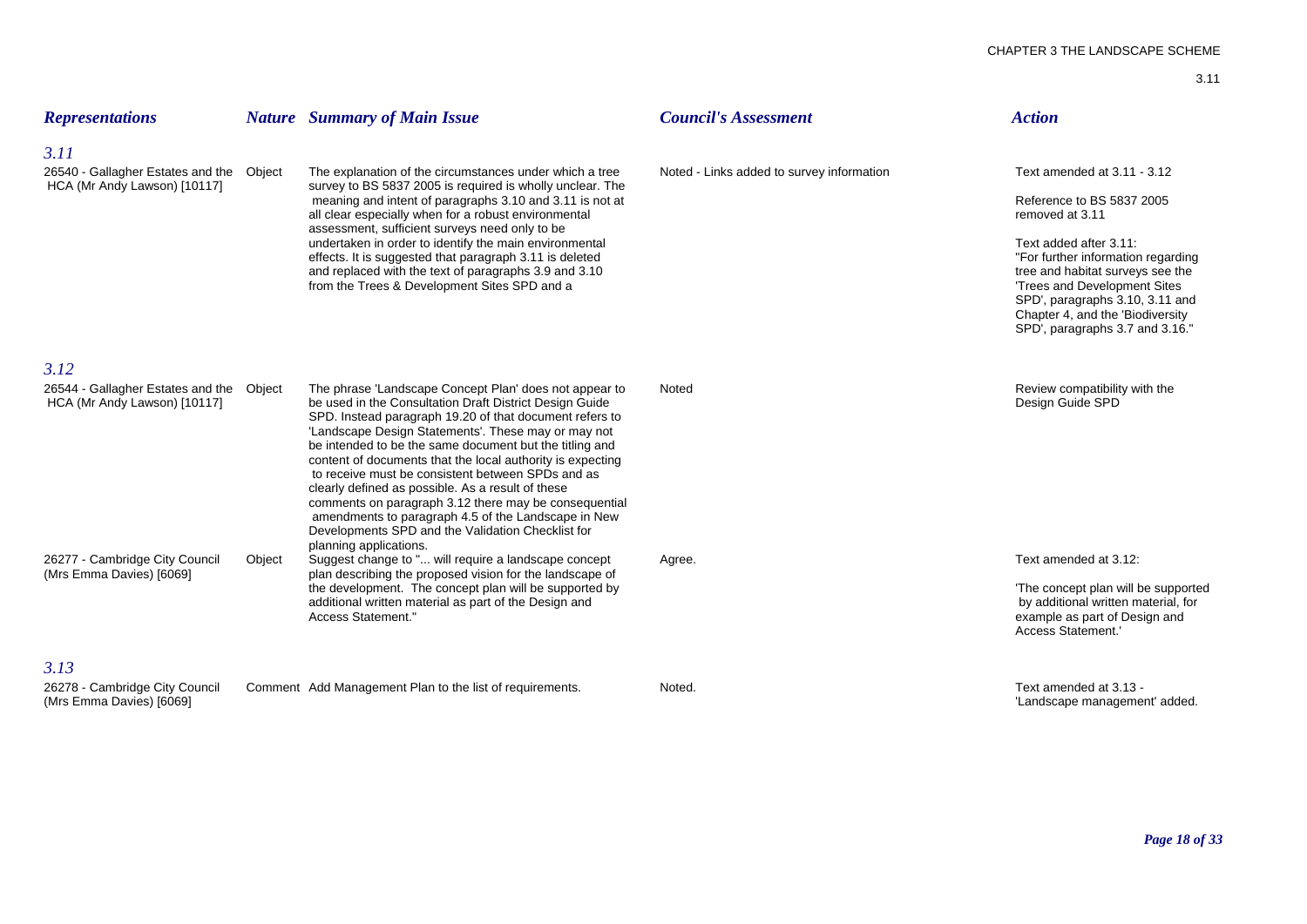| ٦       | I      |
|---------|--------|
| ×<br>۰, | ×<br>٦ |

| <b>Representations</b>                                                      |         | <b>Nature</b> Summary of Main Issue                                                                                                                                                                                                        | <b>Council's Assessment</b>                                                                                                                                                                        | <b>Action</b>                                                     |
|-----------------------------------------------------------------------------|---------|--------------------------------------------------------------------------------------------------------------------------------------------------------------------------------------------------------------------------------------------|----------------------------------------------------------------------------------------------------------------------------------------------------------------------------------------------------|-------------------------------------------------------------------|
| 3.16                                                                        |         |                                                                                                                                                                                                                                            |                                                                                                                                                                                                    |                                                                   |
| 26399 - Papworth Hospital NHS<br>Foundation Trust (Mr Ken Brewer)<br>[2513] | Object  | Paragraph 3.16 follows the commentary provided<br>regarding the level of detail required for different types of<br>planning applications. The first sentence of paragraph<br>3.16 states that.                                             | Noted. In some instances the landscape is the key<br>element of the development and detailed plans will be<br>required before determination. In other cases a landscape<br>condition will suffice. | No change.                                                        |
|                                                                             |         | "A detailed planting and hard landscape scheme is<br>normally required, either prior to determination, or as a<br>condition of the consent."                                                                                               |                                                                                                                                                                                                    |                                                                   |
|                                                                             |         | Objections are raised to this paragraph based on the fact<br>that the sentence does not make it clear at what stage<br>the detailed planting scheme will be required. We would<br>suggest that the sentence be amended to read as follows, |                                                                                                                                                                                                    |                                                                   |
|                                                                             |         | "A detailed planting and hard landscape scheme is<br>normally required as a condition of the consent".                                                                                                                                     |                                                                                                                                                                                                    |                                                                   |
| 3.17                                                                        |         |                                                                                                                                                                                                                                            |                                                                                                                                                                                                    |                                                                   |
| 26335 - Great Shelford Parish<br>Council (Mrs Bridget Hodge)<br>[3518]      | Support | The Parish Council strongly supports this proposal as<br>they will be able to have an effective input into<br>landscaping schemes.                                                                                                         | Noted.                                                                                                                                                                                             | No change.                                                        |
| 3.20                                                                        |         |                                                                                                                                                                                                                                            |                                                                                                                                                                                                    |                                                                   |
| 26336 - Great Shelford Parish                                               |         | Comment Often landscaping in say 70's housing estates is poor,                                                                                                                                                                             | Noted                                                                                                                                                                                              | Text amended at 3.20:                                             |
| Council (Mrs Bridget Hodge)<br>[3518]                                       |         | with over maintained trees therefore it may be best not to<br>refer to what is already there but to establish a high<br>quality sustainable landscape independent of the 'local                                                            |                                                                                                                                                                                                    | Replace 'local character' with 'the<br>local landscape character' |
| 3.21 - Landscape Character Assessment                                       |         |                                                                                                                                                                                                                                            |                                                                                                                                                                                                    |                                                                   |
| 26388 - Natural England (Ms<br>Janet Nuttall) [6952]                        | Support | We welcome the use of the Landscape Character<br>Assessment to inform the design and implementation of<br>the landscape scheme within new development.                                                                                     | Noted.                                                                                                                                                                                             | No change.                                                        |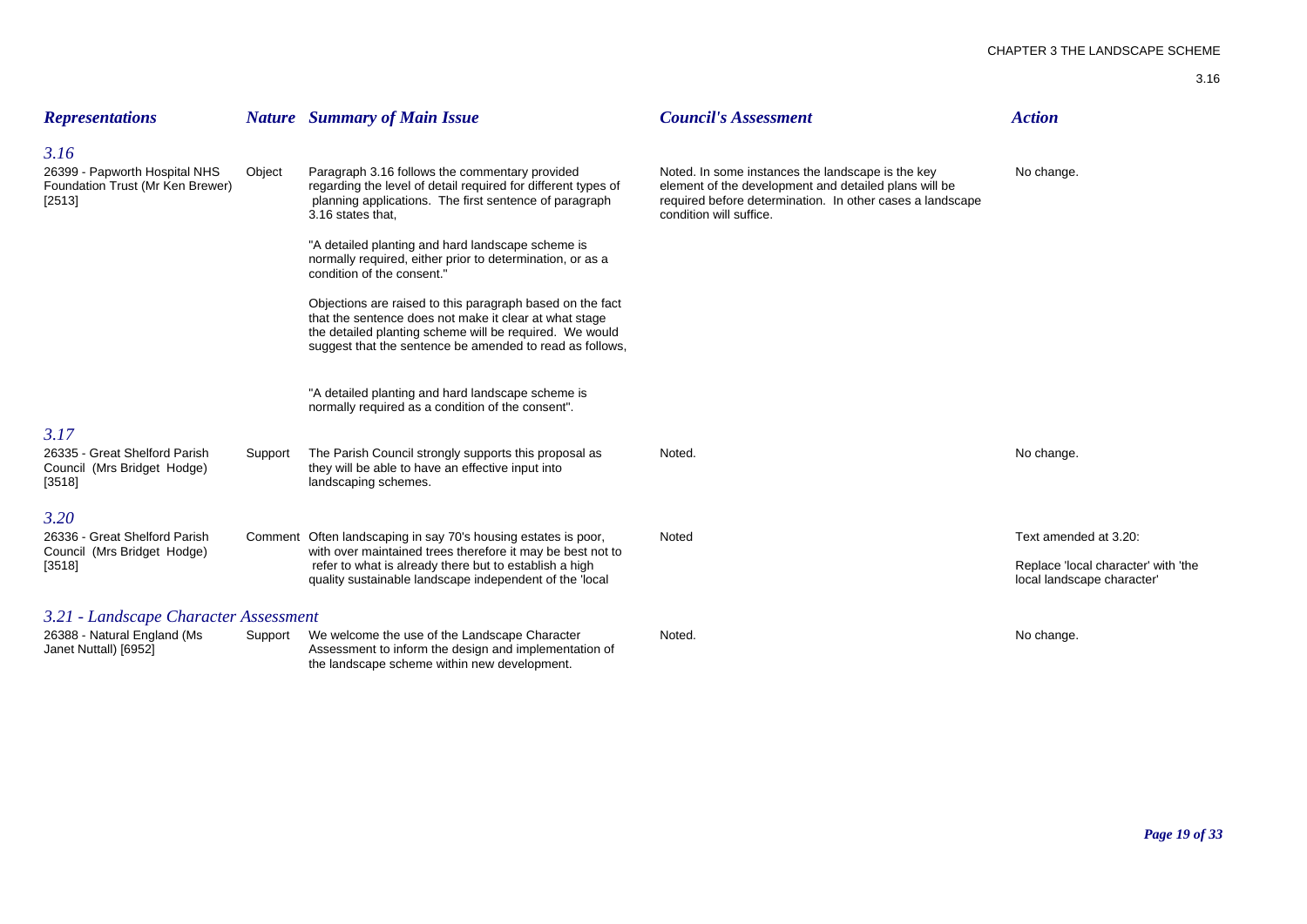### CHAPTER 3 THE LANDSCAPE SCHEME

3.24 - Landscape Character in South Cambridgeshire

| <b>Representations</b>                                                                                                                         | <b>Nature</b> Summary of Main Issue                                                                                                                                                                                                                          | <b>Council's Assessment</b>                         | <b>Action</b>                                                                                                                                                                                                                                                                                                                                                                                                                                                                                                                                                                                                                                                                                                                                                                                           |
|------------------------------------------------------------------------------------------------------------------------------------------------|--------------------------------------------------------------------------------------------------------------------------------------------------------------------------------------------------------------------------------------------------------------|-----------------------------------------------------|---------------------------------------------------------------------------------------------------------------------------------------------------------------------------------------------------------------------------------------------------------------------------------------------------------------------------------------------------------------------------------------------------------------------------------------------------------------------------------------------------------------------------------------------------------------------------------------------------------------------------------------------------------------------------------------------------------------------------------------------------------------------------------------------------------|
| 3.24 - Landscape Character in South Cambridgeshire<br>26561 - Gallagher Estates and the Comment Paragraph 3.24<br>HCA (Mr Andy Lawson) [10117] | The figure illustrating character areas within the East of<br>England would benefit from having the district boundaries<br>identified on it.<br>The image also requires a title and image reference, a                                                       | Noted                                               | The image will be amended and<br>referenced.                                                                                                                                                                                                                                                                                                                                                                                                                                                                                                                                                                                                                                                                                                                                                            |
| 3.28<br>26337 - Great Shelford Parish<br>Council (Mrs Bridget Hodge)<br>[3518]                                                                 | source and the copyright to be identified.<br>Comment With large developments we need to be more positive<br>about the benefits of large trees and state that sufficient<br>space should be allocated for their long term well being in<br>all developments. | Noted.                                              | No change.                                                                                                                                                                                                                                                                                                                                                                                                                                                                                                                                                                                                                                                                                                                                                                                              |
| 3.34<br>26338 - Great Shelford Parish<br>Council (Mrs Bridget Hodge)<br>[3518]                                                                 | Comment Mention should be made here of the need for permeable<br>paving to avoid excessive run off.                                                                                                                                                          | Noted. Permeable paving is covered as part of SUDS. | Text strengthened with reference<br>to SUDS at 3.77.<br>"The applicant must ensure that<br>sufficient space is made available<br>within the landscape scheme,<br>both at a domestic level (provision<br>of water butts, green roofs or<br>soakaways) and for larger scale<br>development (for example<br>permeable car parks, swales and<br>attenuation ponds)."<br>Also links to SUDS documents:<br>SUDS are covered at 3.74 - 3.78<br>and Appendix 2 which has links to<br>the Cambridge City Council<br>'Design and Adoption Guide for<br>Sustainable Drainage Systems'<br>(which references PPS25 and the<br>F&WMB at page 22), the Anglian<br>Water 'Guidance on the use of<br>Sustainable Drainage Systems<br>(SUDS) and an Overview of the<br>Adoption Policy' and the SCDC<br>Biodiversity SPD. |
|                                                                                                                                                |                                                                                                                                                                                                                                                              |                                                     | Page 20 of 3                                                                                                                                                                                                                                                                                                                                                                                                                                                                                                                                                                                                                                                                                                                                                                                            |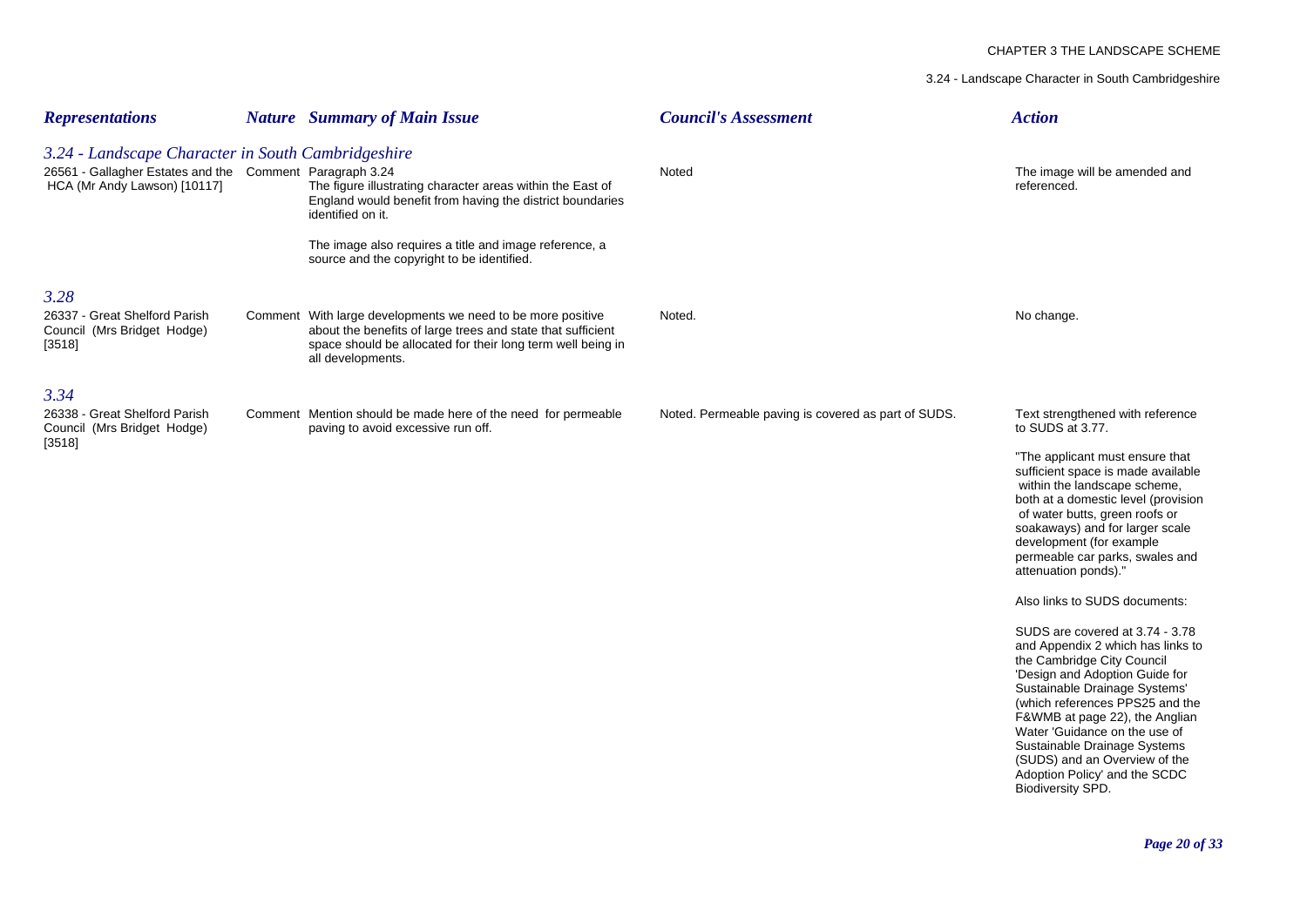| <b>Representations</b>                                                                           | <b>Nature</b> Summary of Main Issue                                                                                                                                                                                                                                                                                                                                                                                                                                                                                                                                                                                                         | <b>Council's Assessment</b>                                                                              | <b>Action</b>                                                                       |
|--------------------------------------------------------------------------------------------------|---------------------------------------------------------------------------------------------------------------------------------------------------------------------------------------------------------------------------------------------------------------------------------------------------------------------------------------------------------------------------------------------------------------------------------------------------------------------------------------------------------------------------------------------------------------------------------------------------------------------------------------------|----------------------------------------------------------------------------------------------------------|-------------------------------------------------------------------------------------|
| 3.42<br>26279 - Cambridge City Council<br>(Mrs Emma Davies) [6069]                               | Comment Would suggest the use of "Best practice" instead of<br>"Guidance" as the developer should have the impression<br>that a specification is optional. Add the National Plant<br>Specification to the list. This section should also include<br>a summary of SCDC inspections and enforcement<br>protocols on landscape implementation.                                                                                                                                                                                                                                                                                                 | Noted. Some advice is published as 'guidance' some as<br>'best practice'. Monitoring is covered at 3.45. | Text amended at 3.42 - 'The<br>National Plant Specification'                        |
| 26563 - Gallagher Estates and the Comment Paragraph 3.42<br>HCA (Mr Andy Lawson) [10117]         | "Guidance for the implementation of hard and soft<br>landscape elements may be covered by a range of<br>Specifications. Bodies such as National Building<br>Specification (NBS), The Landscape Institute and The<br>Arboricultural Association produce Guidance Notes and<br>'Best Practice' guides covering many areas of landscape<br>work."<br>Delete: 'CABE' and replace with National Building<br>Specification (NBS)<br>CABE is not recognized as a body dealing with such<br>specifications. NBS (in particular landscape) should<br>replace CABE as they are a recognized standard of<br>specification for most building contracts. | Noted.                                                                                                   | Text at 3.42 amended:<br>'CABE' deleted, 'National Building<br>Specification' added |
| 3.47<br>26564 - Gallagher Estates and the Comment Paragraph 3.47<br>HCA (Mr Andy Lawson) [10117] | "A robust Management plan, budget and Aftercare<br>programme will be essential to the successful<br>establishment and development of the landscape<br>scheme, and management and aftercare requirements<br>should be designed into the proposals rather than applied<br>at the end of the design process."<br>Insert: budget<br>The budget for after care and maintenance is essential<br>for establishment and long term viability of any<br>landscape scheme and can easily be overlooked as this<br>will normally equate to more than the construction cost<br>over the life of a scheme.                                                | Noted. Budget covered at 3.48.                                                                           | No change.                                                                          |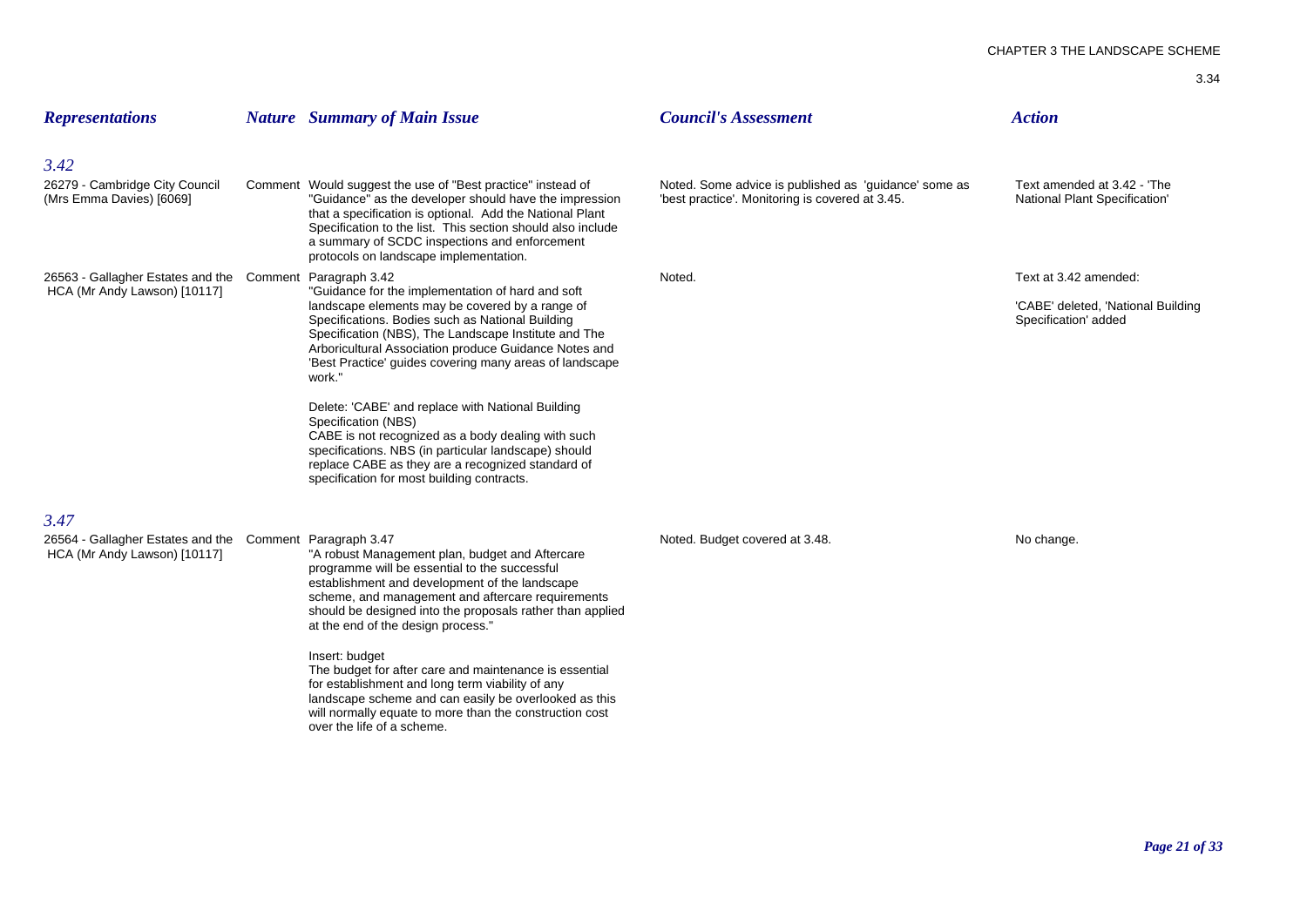| <b>Representations</b>                                                    |         | <b>Nature</b> Summary of Main Issue                                                                                                                                                                                                                                                                                                                                                                                                                                                                                                                                                                                                                                                                                                                                                                                                   | <b>Council's Assessment</b>                                                                                                                                                                                                                                                 | <b>Action</b> |
|---------------------------------------------------------------------------|---------|---------------------------------------------------------------------------------------------------------------------------------------------------------------------------------------------------------------------------------------------------------------------------------------------------------------------------------------------------------------------------------------------------------------------------------------------------------------------------------------------------------------------------------------------------------------------------------------------------------------------------------------------------------------------------------------------------------------------------------------------------------------------------------------------------------------------------------------|-----------------------------------------------------------------------------------------------------------------------------------------------------------------------------------------------------------------------------------------------------------------------------|---------------|
| 3.49<br>26445 - Middle Level<br>Commissioners (Mr Graham<br>Moore) [6194] | Support | The Board would promote maintenance access strips<br>beside water level/flood management features as an<br>example of best practices even to those channels that<br>are not 'protected'.                                                                                                                                                                                                                                                                                                                                                                                                                                                                                                                                                                                                                                              | Noted.                                                                                                                                                                                                                                                                      | No change.    |
| (5) Encouraging Biodiversity                                              |         |                                                                                                                                                                                                                                                                                                                                                                                                                                                                                                                                                                                                                                                                                                                                                                                                                                       |                                                                                                                                                                                                                                                                             |               |
| 26390 - Natural England (Ms<br>Janet Nuttall) [6952]                      | Support | Natural England welcomes the proposal to incorporate<br>biodiversity into the landscaping scheme as far as<br>possible through the inclusion of multi-functional green<br>spaces, green corridors and watercourses which will<br>provide additional benefits such as public access and<br>drainage. The inclusion of native planting schemes and<br>the consideration of design and mitigation details to<br>minimise impacts and maximise opportunities for<br>biodiversity is strongly supported. We welcome the<br>proposal to require the provision of nest boxes, wildlife<br>shelters and improved access routes and links in all new<br>development. Leaving gaps beneath garden fences for<br>small mammals is one example of careful but simple<br>design having the potential to have significant benefits<br>for wildlife. | Noted.                                                                                                                                                                                                                                                                      | No change.    |
| 3.53                                                                      |         |                                                                                                                                                                                                                                                                                                                                                                                                                                                                                                                                                                                                                                                                                                                                                                                                                                       |                                                                                                                                                                                                                                                                             |               |
| 25570 - Anglian Water Services<br>Limited (Mrs Amie Lill) [10900]         | Support | Thank you for giving Anglian Water the opportunity to<br>comment on this consultation.                                                                                                                                                                                                                                                                                                                                                                                                                                                                                                                                                                                                                                                                                                                                                | Noted.                                                                                                                                                                                                                                                                      | No change.    |
|                                                                           |         | AW very much supports the requirement of<br>multi-functional well designed features in large<br>developments. The use of SUDs is key in managing<br>surface water and effective flood risk management.<br>Integrating them with the landscape design adds amenity<br>for the community as well as bringing biodiversity value.                                                                                                                                                                                                                                                                                                                                                                                                                                                                                                        |                                                                                                                                                                                                                                                                             |               |
| 3.55                                                                      |         |                                                                                                                                                                                                                                                                                                                                                                                                                                                                                                                                                                                                                                                                                                                                                                                                                                       |                                                                                                                                                                                                                                                                             |               |
| 26281 - Cambridge City Council<br>(Mrs Emma Davies) [6069]                | Object  | We are concerned about the use of green walls in any<br>cross boundary development as they are not sustainable<br>and are an extremely high maintenance feature.                                                                                                                                                                                                                                                                                                                                                                                                                                                                                                                                                                                                                                                                      | Noted. 'Green Walls' can refer to not just the prestige, high<br>maintenance structures, but also to a number of different<br>techniques, from support for climbing plants (as shown) to<br>filled gabions and crib walls, which will not require<br>excessive maintenance. | No change.    |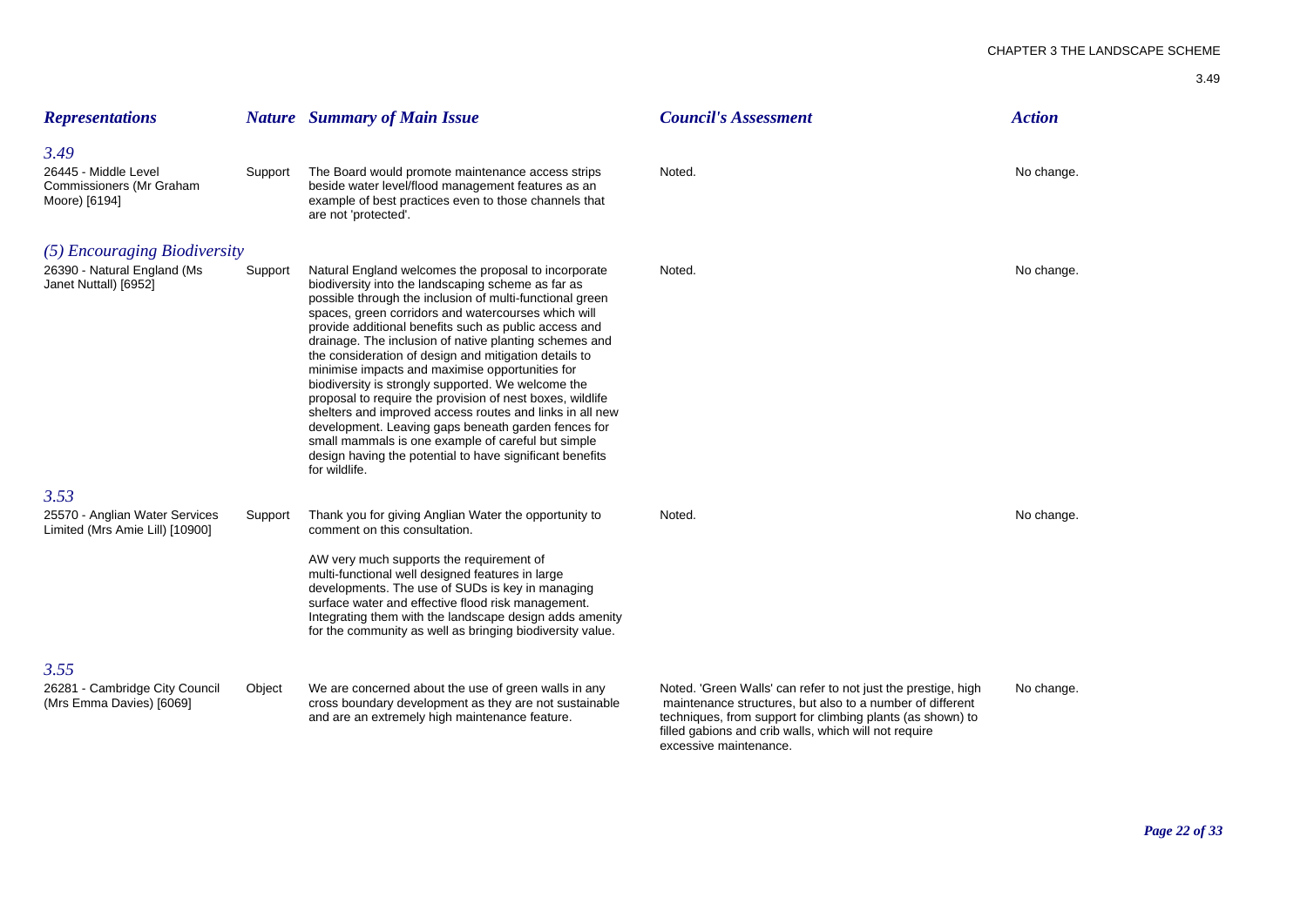### CHAPTER 3 THE LANDSCAPE SCHEME

3.64 - Effective Protection of the Environment

| <b>Representations</b>                                                 |         | <b>Nature</b> Summary of Main Issue                                                                                                                                                                                                                                                                                                                                                                                                                                                                                                                                                                      | <b>Council's Assessment</b> | <b>Action</b> |
|------------------------------------------------------------------------|---------|----------------------------------------------------------------------------------------------------------------------------------------------------------------------------------------------------------------------------------------------------------------------------------------------------------------------------------------------------------------------------------------------------------------------------------------------------------------------------------------------------------------------------------------------------------------------------------------------------------|-----------------------------|---------------|
| 3.64 - Effective Protection of the Environment                         |         |                                                                                                                                                                                                                                                                                                                                                                                                                                                                                                                                                                                                          |                             |               |
| 26202 - Cambridgeshire County<br>Council (Mr Chris Blackman)<br>[3200] | Support | Archaeology and the Historic Environment are<br>appropriately referenced in this document, and we<br>welcome the positive contribution this document should<br>make to the protection and enhancement of historic<br>landscapes, and the setting of Heritage Assets.                                                                                                                                                                                                                                                                                                                                     | Noted.                      | No change.    |
| 3.70                                                                   |         |                                                                                                                                                                                                                                                                                                                                                                                                                                                                                                                                                                                                          |                             |               |
| 26340 - Great Shelford Parish<br>Council (Mrs Bridget Hodge)<br>[3518] |         | Comment This is a good point especially as photo voltaic panels are<br>likely to be of increased importance in the future. It<br>ought to be highlighted in the landscaping requirements at<br>the beginning of this document.                                                                                                                                                                                                                                                                                                                                                                           | Noted.                      | No change.    |
| 3.71                                                                   |         |                                                                                                                                                                                                                                                                                                                                                                                                                                                                                                                                                                                                          |                             |               |
| HCA (Mr Andy Lawson) [10117]                                           |         | 26566 - Gallagher Estates and the Comment Biofuels (and biomass) are, in theory, carbon neutral<br>because they only release the carbon dioxide absorbed<br>from the atmosphere by a plant as it grows.                                                                                                                                                                                                                                                                                                                                                                                                  | Noted.                      | No change.    |
|                                                                        |         | The EA report 'Biomass - carbon sink or carbon sinner?'<br>Identifies key points which need to be considered in the<br>production of biofuel:<br>- How a fuel is produced and the distance it is transported<br>has a major impact on emissions - transporting fuels<br>over long distances and;<br>- Excessive use of nitrogen fertilisers which can reduce<br>the emissions savings made by the same fuel by<br>between 15 and 50 per cent compared to best practice.<br>- Land use change can negate any emission savings - for<br>example by using permanent grasslands to grow bio<br>energy crops. |                             |               |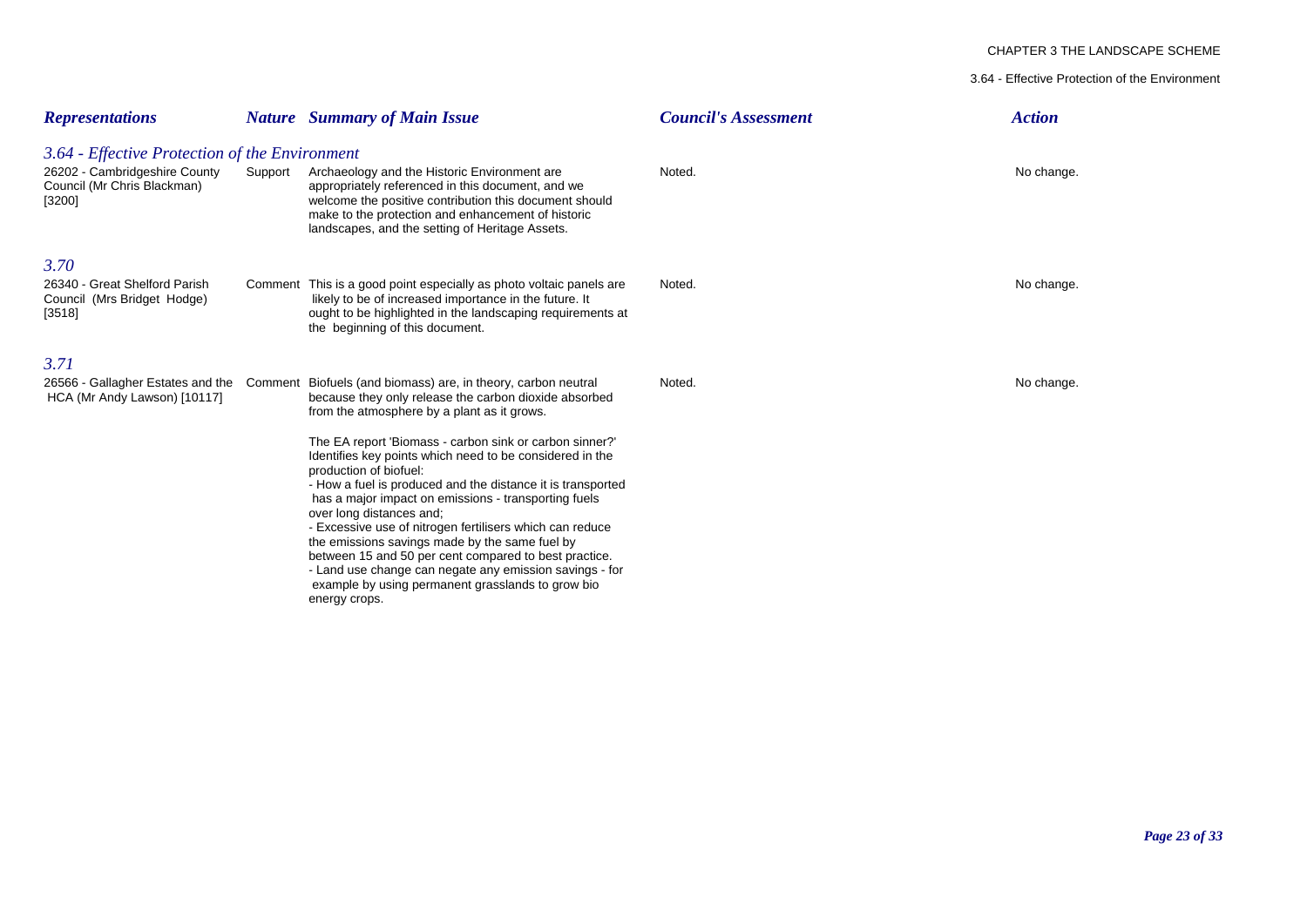# *Representations Nature Summary of Main Issue Council's Assessment Action*

*3.74*

[2513] to address the issues that can arise associated with the covered at 3.74 - 3.78 and Appendix 2 which has links to accommodate this provision and the management issues. management of drainage systems such as SUDS. Furthermore, once the scheme is complete there are soakaways) and for larger scale soakaways) and for larger scale<br>often issues regarding adoption which is not covered by often issues regarding adoption which is not covered by this SPD. We consider that this section should be permeable car parks, swales and reviewed accordingly. The scheme and the scheme and the scheme and the scheme and the scheme and the scheme and the scheme and the scheme and the scheme and the scheme and the scheme and the scheme and the scheme and the s

26402 - Papworth Hospital NHS Object This section (3.74-3.78) advocates the use of SUDS Text will be strengthened and amended but no further Text strengthened with reference<br>Foundation Trust (Mr Ken Brewer) within landscap action as this is beyond the scope of this SPD. SUDS are use of SUDs. Namely, the suitability of sites to the Cambridge City Council 'Design and Adoption Guide 'The applicant must ensure that accommodate this provision and the management issues. for Sustainable Drainage Systems' The section of the SPD titled 'Landscape Management 'Guidance on the use of Sustainable Drainage Systems within the landscape scheme,<br>Plan' does not in fact refer to the need to include (SUDS) and an Overview of the Adopti (SUDS) and an Overview of the Adoption Policy and the both at a domestic level (provision SCDC Biodiversity SPD.<br>SCDC Biodiversity SPD.

should also include areas for statutory maintenance of the drainage system. Although for large projects, the land take required for SUDS can be considerable, many schemes can also offer an efficient multi-use of space by combining the drainage function with public open space, wildlife areas or transport routes.'

Text altered at 4.29 point 8 'drainage areas' replaced with 'Sustainable Drainage Systems'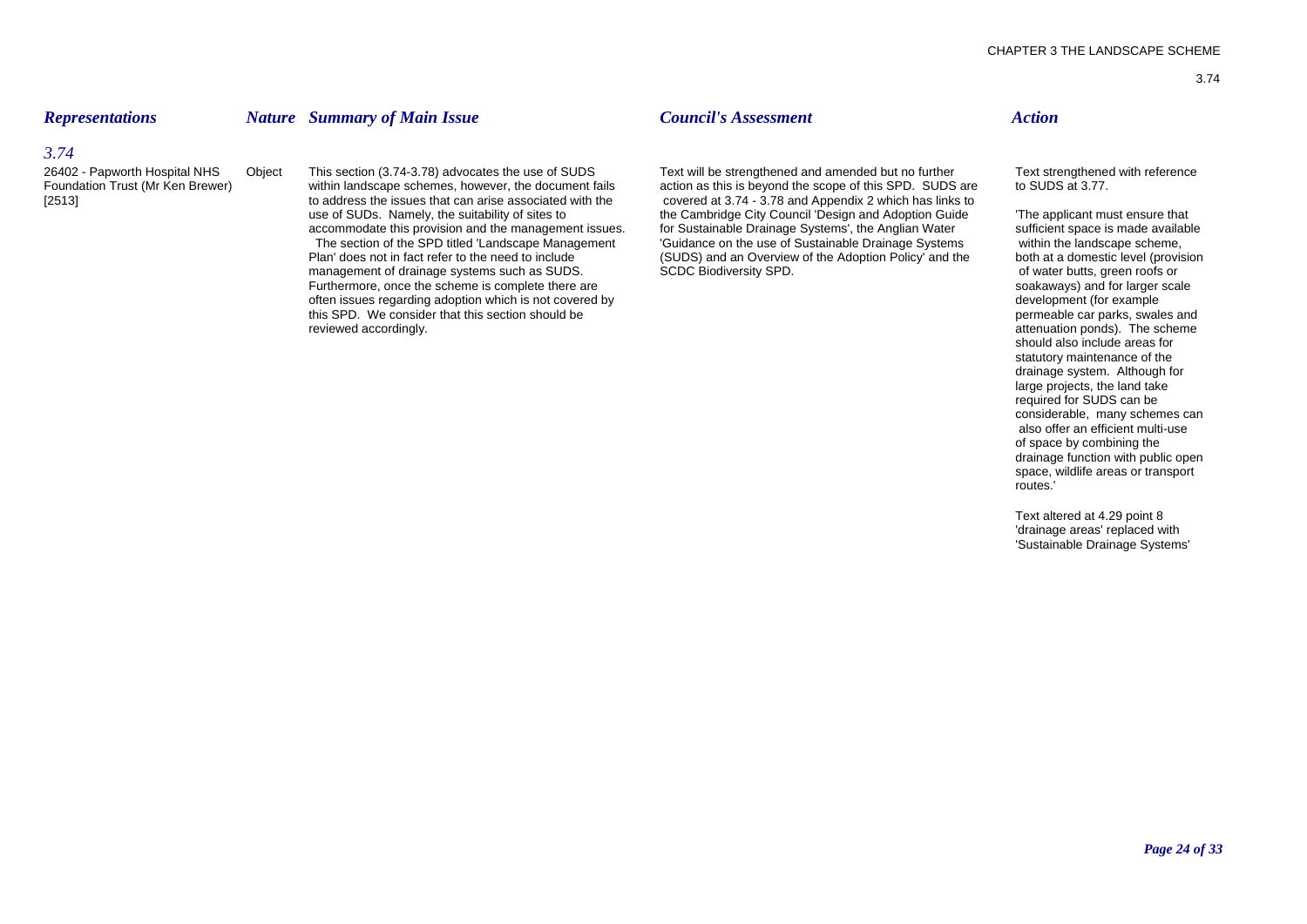# 26342 - Cottenham Parish Chiect Notwithstanding our support for this document CPC is Some further photographs to illustrate landscape will be Further Photographs and sketches Council (Mrs Julie Groves) [692] surprised, given the amount of detail found generally in useful, and the text will be strengthened. included in Appendix 2. Text

*Representations Nature Summary of Main Issue Council's Assessment Action*

are not 'protected'.

the text, that references to SUDS (paragraphs 3.74 - 3.78 strengthened with reference to<br>
plus Appendix 2) are less than robust. Therefore this **strengthened with reference to**<br>
No further action as this is beyond the scop SPD should, in the paragraphs mentioned and/or in SUDS are covered at 3.74 - 3.78 and Appendix 2 which<br>Appendix 2, make it clear that any and all SUDS (or other has links to the Cambridge City Council 'Design and Appendix 2, make it clear that any and all SUDS (or other has links to the Cambridge City Council 'Design and 'The applicant must ensure that strictly to the terms of Planning Policy Statement (PPS) 25 and the F&WMB.

No further action as this is beyond the scope of this SPD. drainage/water management measures) will adhere <br>
Strictly to the terms of Planning Policy Statement (PPS) references PPS 25 and the F&WMB at page 22), the within the landscape scheme. Anglian Water 'Guidance on the use of Sustainable both at a domestic level (provision Drainage Systems (SUDS) and an Overview of the of water butts, green roofs or Adoption Policy' and the SCDC Biodiversity SPD. soakaways) and for larger scale

development (for example permeable car parks, swales and attenuation ponds). The scheme should also include areas for statutory maintenance of the drainage system. Although for large projects, the land take required for SUDS can be considerable, many schemes can also offer an efficient multi-use of space by combining the drainage function with public open space, wildlife areas or transport routes.'

| 25571 - Anglian Water Services<br>Limited (Mrs Amie Lill) [10900] | Support | We are pleased to see references made to the use of<br>sustainable urban drainage systems (SUDS) which<br>follows Anglian Water's policy of surface water separation<br>and onsite surface water management and attenuation. | Noted. | drainage fu<br>space, wild<br>routes.<br>No change. |
|-------------------------------------------------------------------|---------|------------------------------------------------------------------------------------------------------------------------------------------------------------------------------------------------------------------------------|--------|-----------------------------------------------------|
| 3.76                                                              |         |                                                                                                                                                                                                                              |        |                                                     |
| 26444 - Middle Level<br>Commissioners (Mr Graham<br>Moore) [6194] | Support | The Board would promote maintenance access strips<br>beside water level/flood management features as an<br>example of best practices even to those channels that                                                             | Noted. | No change.                                          |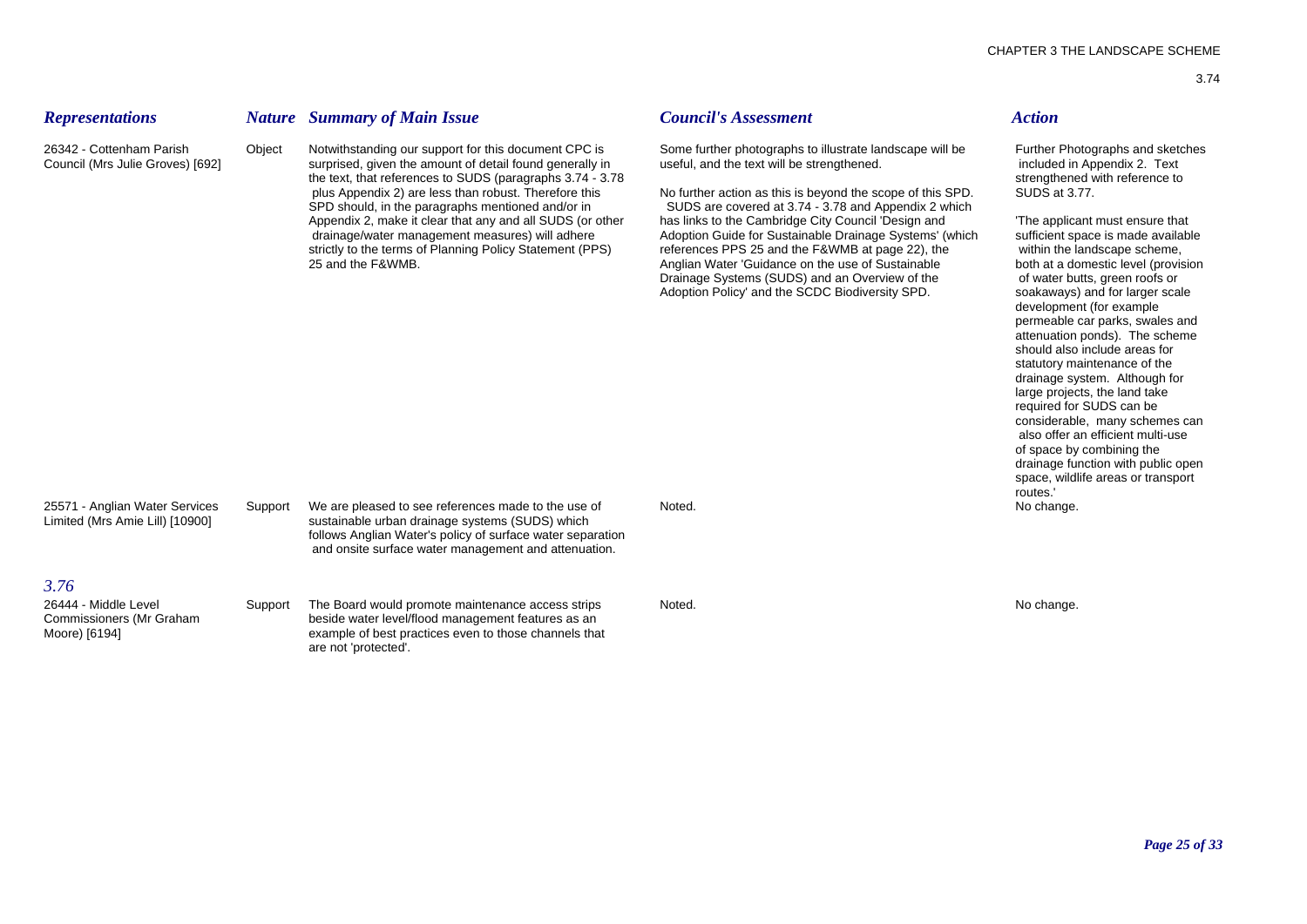| <b>Representations</b>                                                    |         | <b>Nature</b> Summary of Main Issue                                                                                                                                                                                                                                                                                                                                                                                                                                                                               | <b>Council's Assessment</b> | <b>Action</b>                                                 |
|---------------------------------------------------------------------------|---------|-------------------------------------------------------------------------------------------------------------------------------------------------------------------------------------------------------------------------------------------------------------------------------------------------------------------------------------------------------------------------------------------------------------------------------------------------------------------------------------------------------------------|-----------------------------|---------------------------------------------------------------|
| 3.78<br>25574 - Anglian Water Services<br>Limited (Mrs Amie Lill) [10900] |         | Comment AW also has a useful adoption policy on SUDS. A copy<br>of our policy can be viewed online using the following link:<br>http://www.anglianwater.co.uk/developers/sewer-connecti<br>on/349415E282EB48B6A6148024F3BDFA1F.aspx                                                                                                                                                                                                                                                                               | Noted.                      | Link to Anglian Water adoption<br>policy added at Appendix 2. |
|                                                                           |         | We wish to promote a strategic view of surface water<br>management at the right time in the planning process.<br>Through the joint working of a Water Cycle Strategy as<br>part of the formulation of the Local Development<br>Framework, we envisage the promotion of large scale<br>SuDS schemes servicing proposed development sites.<br>Such strategic surface water solutions can provide<br>multiple benefits; more robust mitigation to potential flood<br>risk, potential biodiversity and amenity value. |                             |                                                               |
| 3.81<br>25575 - Anglian Water Services<br>Limited (Mrs Amie Lill) [10900] | Support | Thank you for giving Anglian Water the opportunity to<br>comment on this consultation.                                                                                                                                                                                                                                                                                                                                                                                                                            | Noted.                      | No change.                                                    |
|                                                                           |         | Again AW supports the use of SUDs. The opportunity is<br>there to incorporate them throughout the development to<br>ensure effective surface water management. These<br>integrate well with landscape design to add amenity for<br>the community as well as bringing biodiversity value.                                                                                                                                                                                                                          |                             |                                                               |
|                                                                           |         | Attenuation on site and taking out surface water from<br>combined systems wherever the opportunity arises is<br>strongly advised and expected as part of sustainable<br>re-development. Opportunities will be available and the<br>council should insist of sustainable surface water<br>management on all new development.                                                                                                                                                                                       |                             |                                                               |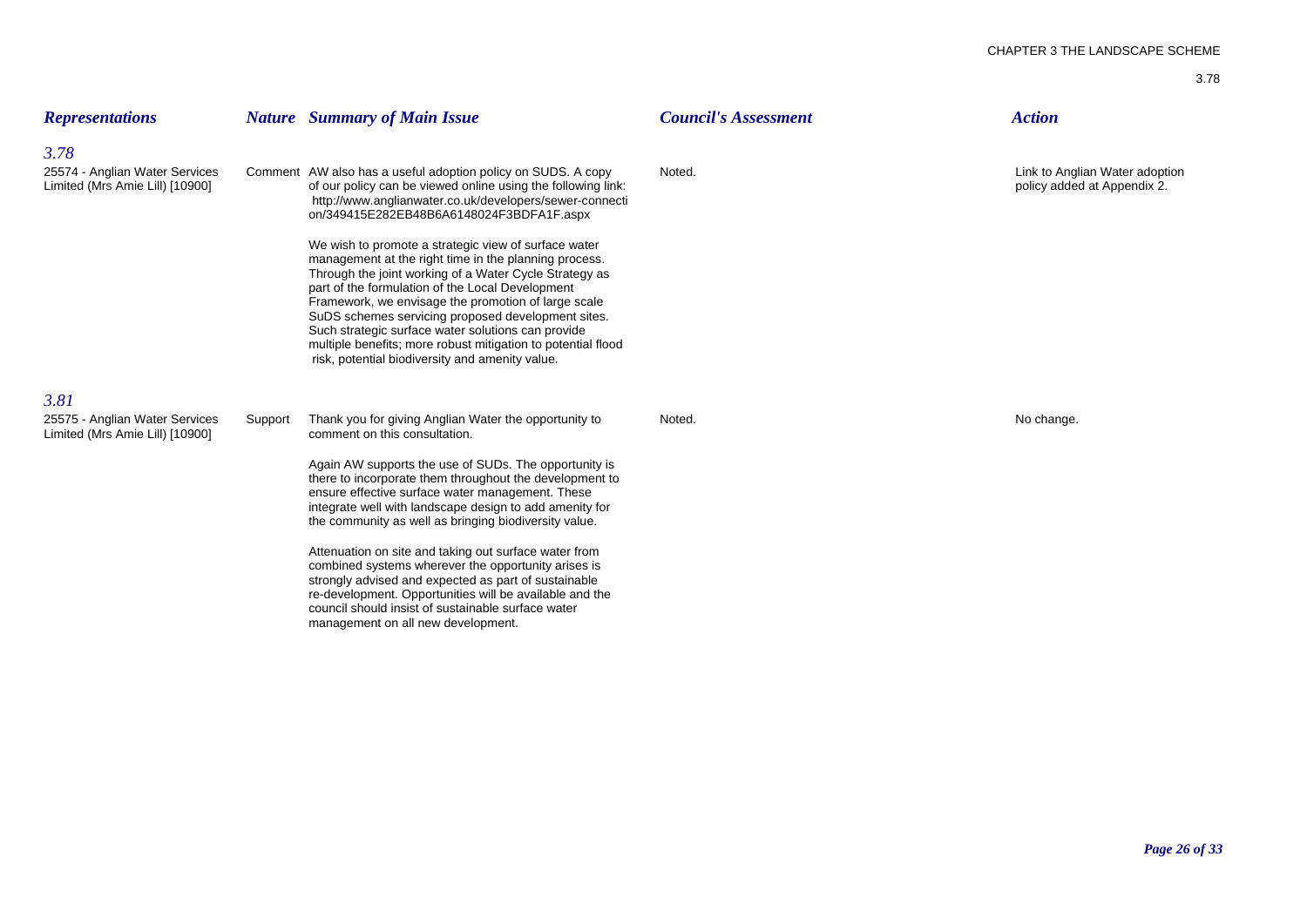Site Survey and Appraisal Plan

| <b>Representations</b>                                                                         |  | <b>Nature</b> Summary of Main Issue                                                                                                                                                                                                                                                                                                                        | <b>Council's Assessment</b>                                                                                                                                               | <b>Action</b>                                                                                                                                                                                                                                                                                                                        |  |  |  |
|------------------------------------------------------------------------------------------------|--|------------------------------------------------------------------------------------------------------------------------------------------------------------------------------------------------------------------------------------------------------------------------------------------------------------------------------------------------------------|---------------------------------------------------------------------------------------------------------------------------------------------------------------------------|--------------------------------------------------------------------------------------------------------------------------------------------------------------------------------------------------------------------------------------------------------------------------------------------------------------------------------------|--|--|--|
| <b>CHAPTER 4 THE LANDSCAPE DRAWINGS</b><br>Site Survey and Appraisal Plan                      |  |                                                                                                                                                                                                                                                                                                                                                            |                                                                                                                                                                           |                                                                                                                                                                                                                                                                                                                                      |  |  |  |
| 26282 - Cambridge City Council<br>(Mrs Emma Davies) [6069]                                     |  | Comment Suggest that this title be amended to read "Topographical<br>Survey and Appraisal Plan", with sub-headings used to<br>illustrate the difference between the topographical survey<br>and the site appraisal information. It is felt that the list<br>of landscape elements to be covered by the survey<br>should be in the form of one simple list. | Noted. Sub-sections added. The present text will cover<br>most schemes - with reference the drawing scale, note<br>that the information can be split for complex schemes. | Text amended at 4.1 to<br>differentiate between 'Site Survey'<br>and 'Appraisal Plan.'<br>'The Site Survey and the Appraisal<br>Plan form the first stage of the<br>landscape design process, and<br>information provided at this stage<br>can make a significant difference<br>to the eventual success of the<br>landscape scheme." |  |  |  |
| 4.3<br>26283 - Cambridge City Council<br>(Mrs Emma Davies) [6069]                              |  | Comment Reference to the Trees and Development SPD could not<br>be found in Appendix 2.                                                                                                                                                                                                                                                                    | Noted.                                                                                                                                                                    | Text amended at 4.4, bullet point<br>3:<br>'see 'Trees and Development                                                                                                                                                                                                                                                               |  |  |  |
| 4.4<br>26568 - Gallagher Estates and the Comment Paragraph 4.4<br>HCA (Mr Andy Lawson) [10117] |  | "Typically the site survey plan will include the following<br>Information:"<br>This sentence should either be deleted or the information<br>should be added or is this meant to appear above the<br>bullets above this sentence under paragraph 4.3?                                                                                                       | Noted. The sentence is in the wrong place.                                                                                                                                | Text at 4.4 moved to precede<br>bullet points.                                                                                                                                                                                                                                                                                       |  |  |  |
| 4.5<br>26569 - Gallagher Estates and the<br>HCA (Mr Andy Lawson) [10117]                       |  | Comment Paragraph 4.5<br>"The site survey and appraisal inform the next element of<br>the landscape submission, the Landscape Concept Plan."                                                                                                                                                                                                               | Agree.                                                                                                                                                                    | Text amended at 4.5:<br>The site survey and appraisal plan<br>inform the next element of the                                                                                                                                                                                                                                         |  |  |  |

landscape submission, the Landscape Concept Plan.'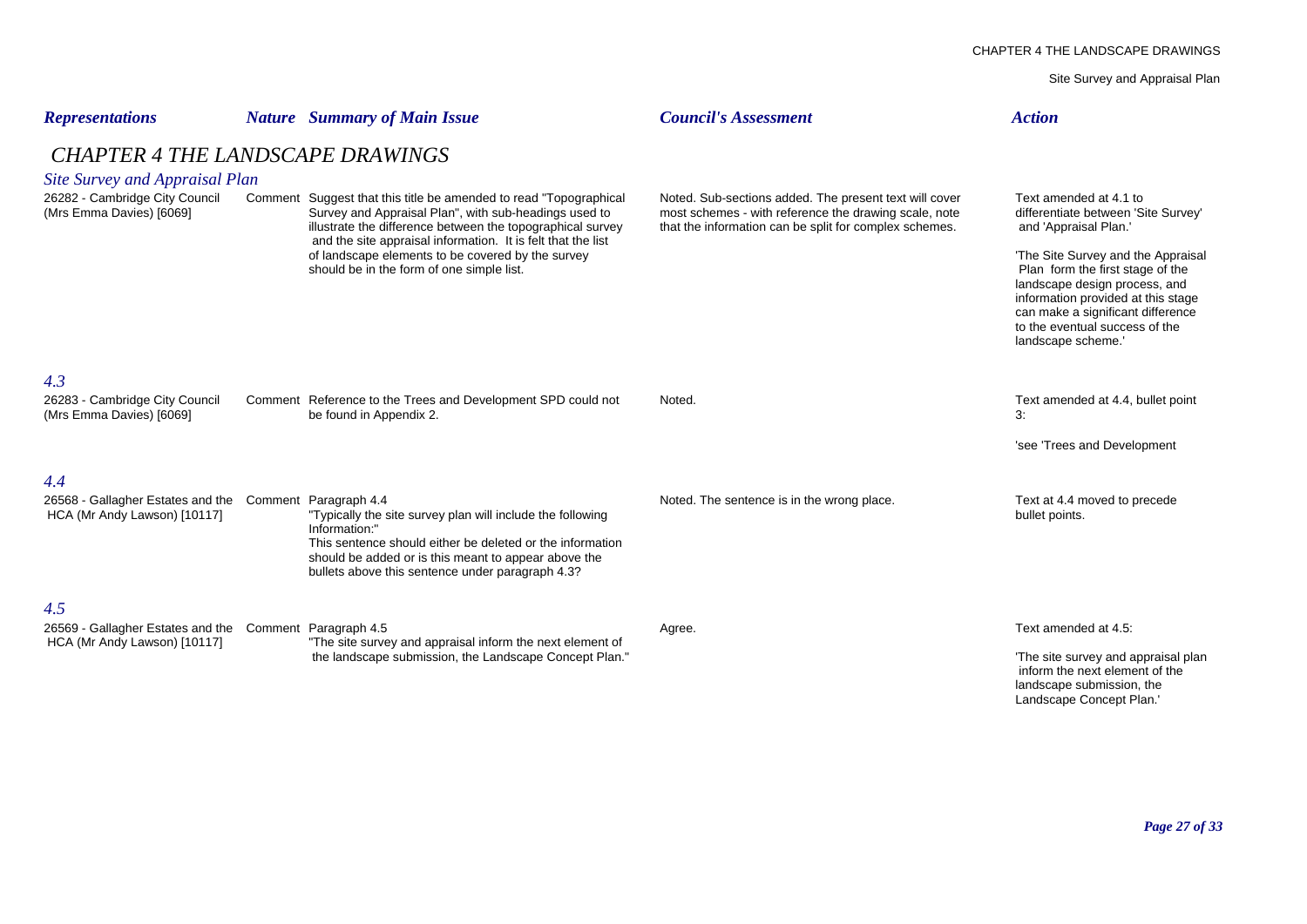### CHAPTER 4 THE LANDSCAPE DRAWINGS

# Detailed Layout

| <b>Representations</b>                                                               | <b>Nature</b> Summary of Main Issue                                                                                                                                                                                                                                                                                                                                                                                                                                                                                          | <b>Council's Assessment</b>                                                                                                                                                                                                                                                                                                                                                                              | <b>Action</b>                                                                                                                                                                                                                                                                                                |
|--------------------------------------------------------------------------------------|------------------------------------------------------------------------------------------------------------------------------------------------------------------------------------------------------------------------------------------------------------------------------------------------------------------------------------------------------------------------------------------------------------------------------------------------------------------------------------------------------------------------------|----------------------------------------------------------------------------------------------------------------------------------------------------------------------------------------------------------------------------------------------------------------------------------------------------------------------------------------------------------------------------------------------------------|--------------------------------------------------------------------------------------------------------------------------------------------------------------------------------------------------------------------------------------------------------------------------------------------------------------|
| <b>Detailed Layout</b><br>26284 - Cambridge City Council<br>(Mrs Emma Davies) [6069] | Comment There is some confusion about the purpose of this<br>drawing as many of the elements described in this<br>section are better detailed on the Landscape Masterplan.<br>It could, therefore, be helpful to combine this section with<br>the Landscape Masterplan.                                                                                                                                                                                                                                                      | Noted. The list of points at 4.15 is intended to cover the<br>more detailed elements across a range of developments<br>of different sizes. The two first bullet points could refer to<br>a master plan scale on a very large scheme, but on<br>smaller submissions the drawings would be fairly detailed.<br>We did not want to propose different drawings types for<br>developments of differing scale. | No change.                                                                                                                                                                                                                                                                                                   |
| 4.11                                                                                 |                                                                                                                                                                                                                                                                                                                                                                                                                                                                                                                              |                                                                                                                                                                                                                                                                                                                                                                                                          |                                                                                                                                                                                                                                                                                                              |
| 26547 - Gallagher Estates and the Object                                             | Delete the words " of the survey" A survey is                                                                                                                                                                                                                                                                                                                                                                                                                                                                                | Noted.                                                                                                                                                                                                                                                                                                                                                                                                   | Text amended at 4.11:                                                                                                                                                                                                                                                                                        |
| HCA (Mr Andy Lawson) [10117]                                                         | intended to inform the design principals and should not<br>include the design principals as this would lead to surveys<br>being led by the design rather than being used to inform                                                                                                                                                                                                                                                                                                                                           |                                                                                                                                                                                                                                                                                                                                                                                                          | 'The Detailed Layout of the<br>scheme will normally follow the<br>concept plan, either as a condition<br>of the Outline approval or as a<br>Reserved Matters application.<br>Unless circumstances have<br>altered, the detailed designs<br>should be based on the design<br>principles of the concept plan." |
| 4.14                                                                                 |                                                                                                                                                                                                                                                                                                                                                                                                                                                                                                                              |                                                                                                                                                                                                                                                                                                                                                                                                          |                                                                                                                                                                                                                                                                                                              |
| 26551 - Gallagher Estates and the Object<br>HCA (Mr Andy Lawson) [10117]             | The description of what Landscape Design Details should<br>contain appears to be set out in paragraphs following<br>4.14. The actual content is not at all clear. This is<br>especially the case when comparing this text to that of<br>paragraph 19.22ff of the Consultation Draft District<br>Design Guide SPD. The content that the local authority is<br>expecting to receive must be consistent between SPDs<br>and as clearly defined as possible, including in the<br>Validation Checklist for planning applications. | Noted                                                                                                                                                                                                                                                                                                                                                                                                    | Review compatibility with Design<br>Guide.                                                                                                                                                                                                                                                                   |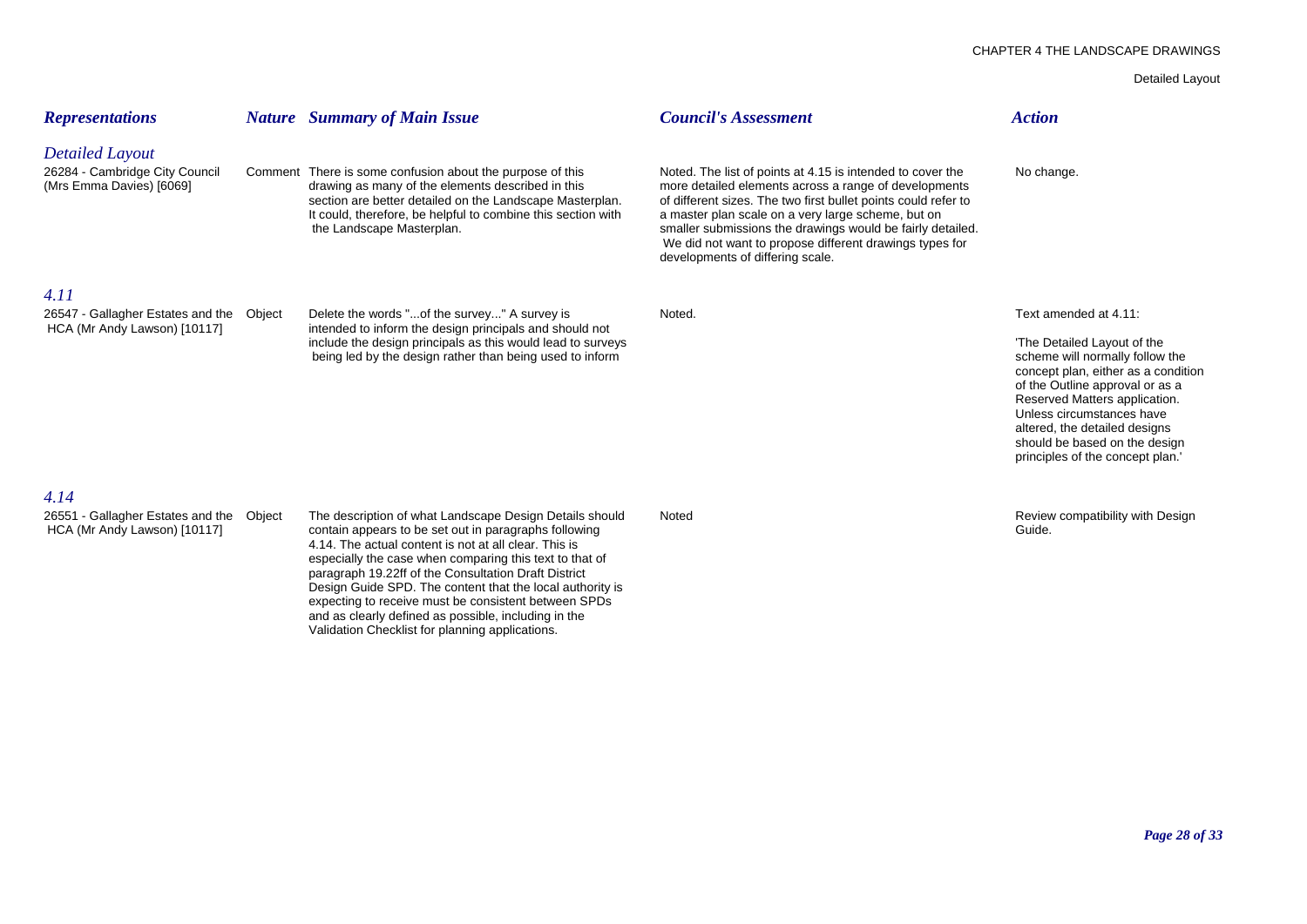## *4.20*

26570 - Gallagher Estates and the Comment Paragraph 4.20 <br>
HCA (Mr Andy Lawson) [10117] TDue to the level of detail and technical information, all Noted.<br>
HCA (Mr Andy Lawson) [10117] TDue to the level of detail and techni "Due to the level of detail and technical information, all detailed design information, particularly plant species,  $\blacksquare$  bue to the level of detail and should be clearly labelled using full botanical names or  $\blacksquare$  bue to the level of detailed should be clearly labelled using f should be clearly labelled using full botanical names or technical information, all deta<br>
descriptions wherever possible. If lack of space makes<br>
descriptions wherever possible. If lack of space makes descriptions wherever possible. If lack of space makes extensive use of abbreviations or symbols necessary,<br>
the applicant should consider supplying the information at<br>
the applicant should be used for plant the applicant should consider supplying the information at names should be used for plant at names should be used for plant at a larger scale or spread over more than one drawing." a larger scale or spread over more than one drawing."

### Insert: Botanical

Standard convention with regard to plant specifications is<br>
standard convention with regard to plant specifications is<br>
that botanical/Latin names should always be used (and<br>
that botanical/Latin names should always be use that botanical/ Latin names should always be used (and consider supplying the information of the information of the information of the information of the information of the information of the information of the information can be accompanied by common names) as this avoids at a larger scale or spread over the confusion which can be caused by changes and confusion which can be caused by changes and confusion which can be caused by changes and variations in common names.

# *Representations Nature Summary of Main Issue Council's Assessment Action*

lack of space makes extensive use of abbreviations or symbols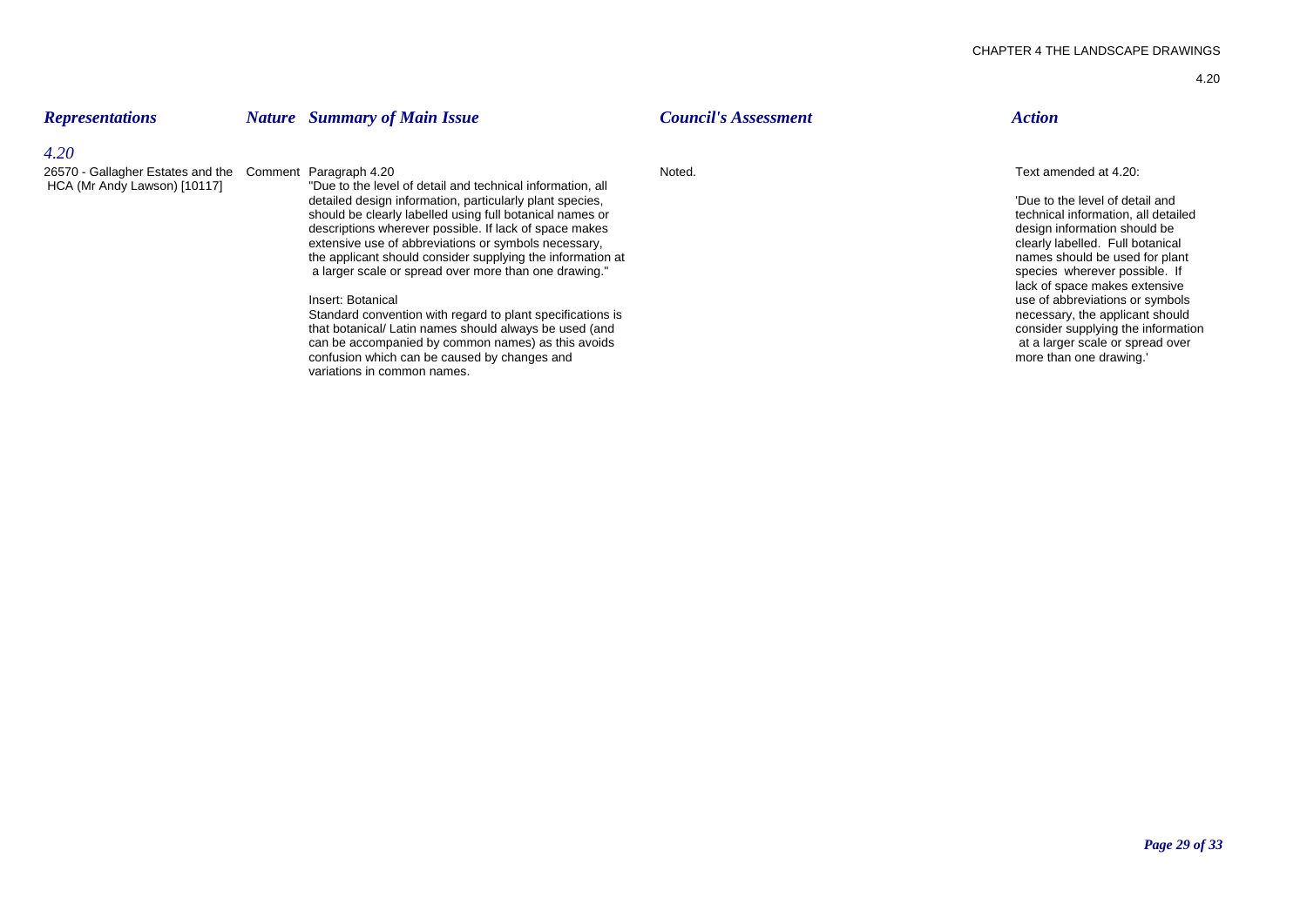*Representations Nature Summary of Main Issue Council's Assessment Action*

*Landscape Management Plan*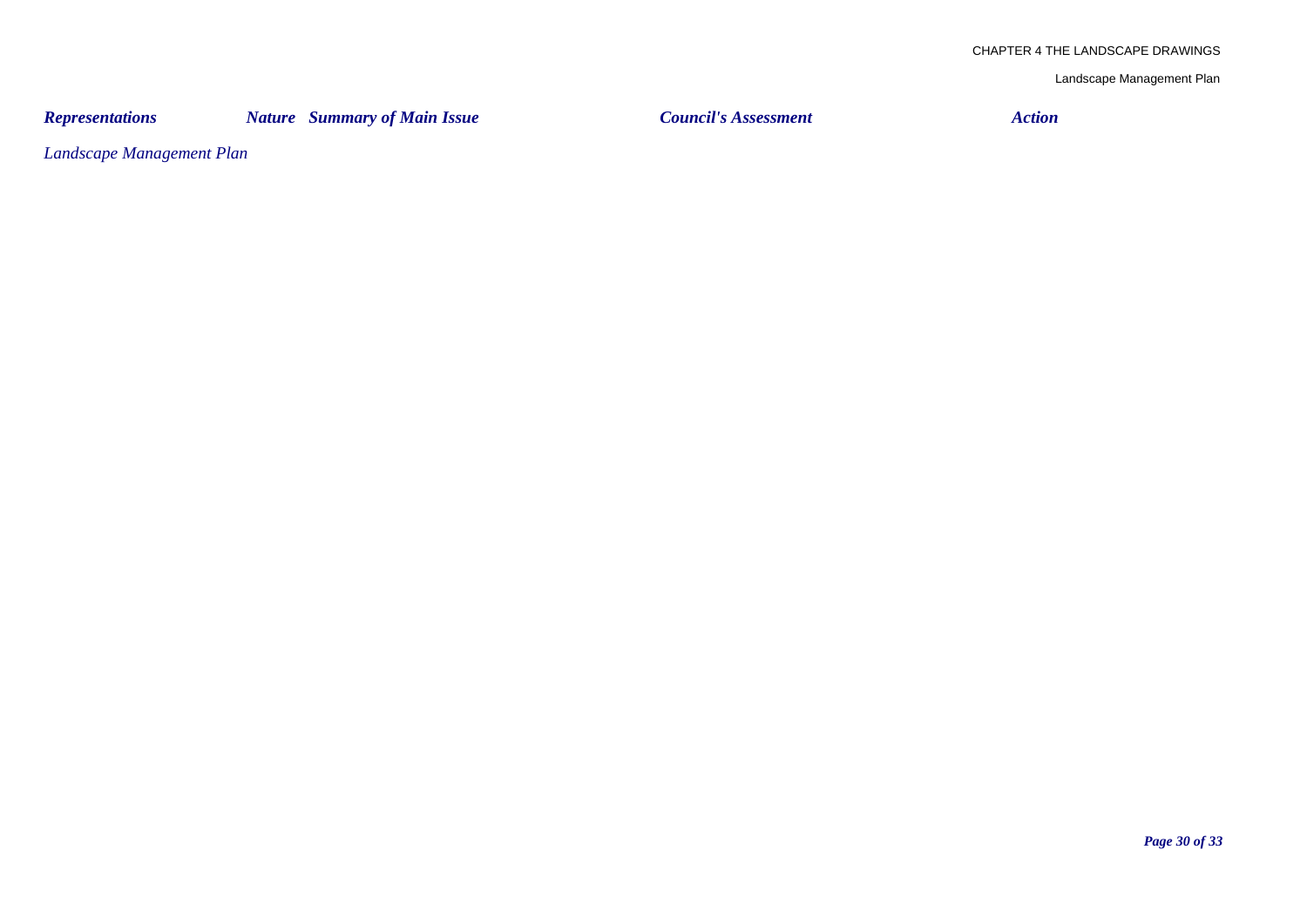# *Representations Nature Summary of Main Issue Council's Assessment Action*

26285 - Cambridge City Council Comment The difference between Maintenance Specifications and Noted - Management and specification separated out Replace paragraphs 4.26-4.29 with (Mrs Emma Davies) [6069] Management Plans needs to be clearly spelt out to the following: the following: provide certainty. It is felt that they should be separate documents to avoid confusion, and their purpose fully MAINTENANCE AND MAINTENANCE AND explained. Please see the attached recommendations and the attached recommendations control of the attached recommendations and the attached recommendations and the attached recommendations and the attached recommendations used by the City Council (Landscape Maintenance PLAN) and the City Council (Landscape Maintenance PLAN) and the PLAN Specification and Management Plan).

4.26 The Proposals for maintenance and landscape Management Plan may be included on the design details drawings, or more usually as part of a written Landscape Specification, together with a supporting plan.

4.27 For public spaces the applicant is normally responsible for maintenance of the landscape for a minimum of one year after the scheme is completed, but in many cases this will be extended to five years. For very large Landscape schemes - for new communities or for establishment of major green spaces - a maintenance period of ten or more years may be required.

4.28 The Landscape Management plan maintenance specification will typically include a description of the work to be carried out, the maintenance standards required, the frequency of maintenance visits and the quantities of the landscape to be maintained

4.29 Typical landscape Management plan maintenance items issues will include:

\* Watering to establish new planting, trees and grass areas, and maintain good growth. \* Weeding of planting areas and topping up mulches - a good choice of plant material and a high standard of implementation will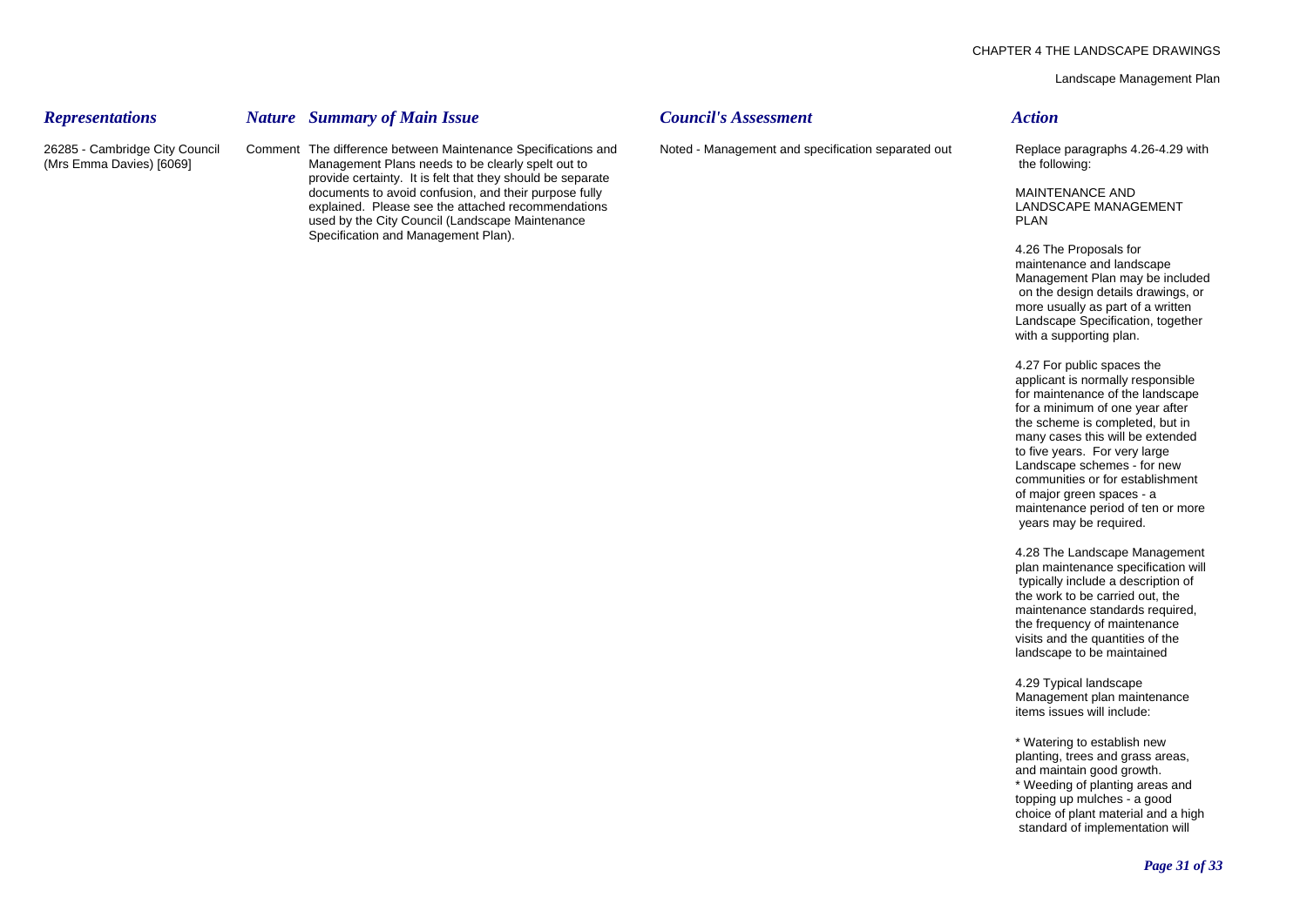*Representations Nature Summary of Main Issue Council's Assessment Action*

assist here. Application of herbicides should be kept to a minimum.

\* Formative pruning of trees, cutting back and pruning of shrubs and herbaceous plants according to species.

\* Thinning of planted areas to allow unrestricted growth.

\* Replacement of dead or failing trees, plants and grass areas.

\* Mowing of lawns, informal grass and meadow areas.

\* Adjusting ties, stakes and guards and replacement as necessary.

\* Maintenance of special landscape features such as Sustainable Drainage areas Systems, ponds or boardwalks. \* Maintenance of hard surfaces including patching or re-roiling (e.g.

 hoggins or gravel areas) as re-pointing of block or stone areas.

\* Maintenance of street furniture, fencing and landscape lighting. \* Litter collection.

4.30 On larger or more complex schemes, particularly if implementation of the proposals covers a considerable period of time (for example a major housing development or the creation of a country park) the applicant should provide a Landscape Management Plan. This will describe the long-term goals of the landscape scheme and how these will be achieved, in addition to the regular maintenance tasks.

4.31 Typically the landscape Management plan will cover the following areas:

\* Describing the overall vision for